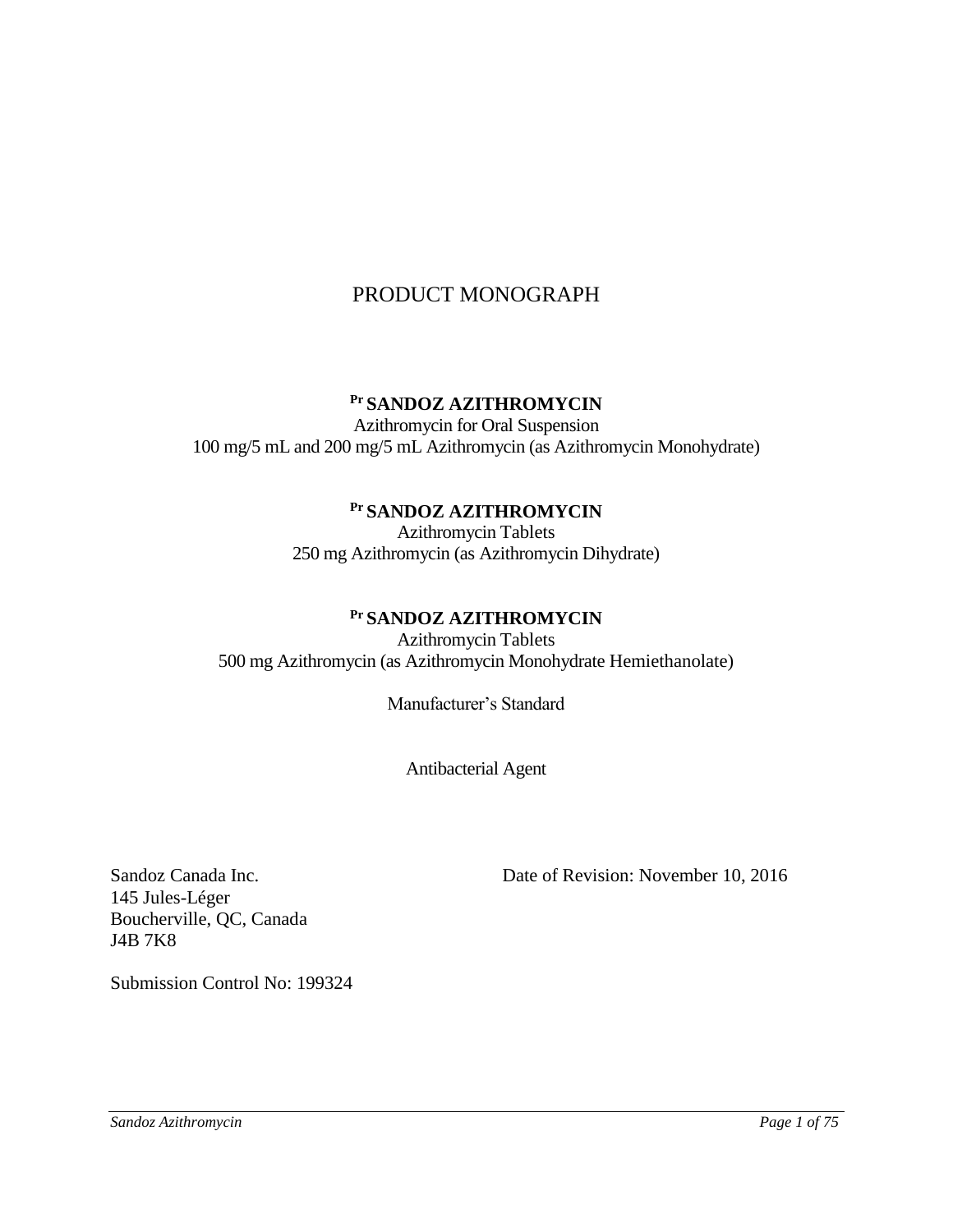# **Table of Contents**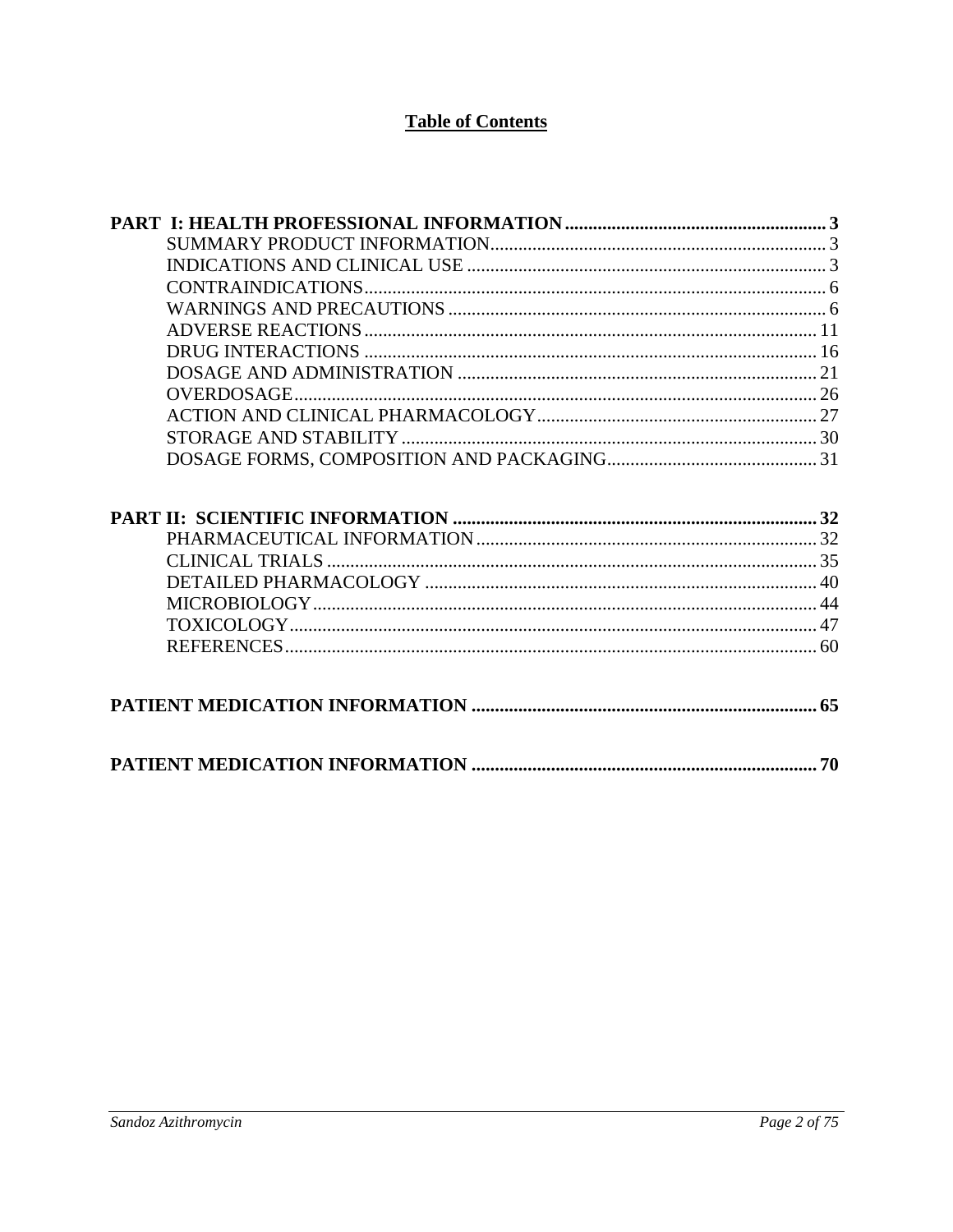## **Pr SANDOZ AZITHROMYCIN**

Azithromycin for Oral Suspension 100 mg/5 mL and 200 mg/5 mL Azithromycin (as Azithromycin Monohydrate)

#### **Pr SANDOZ AZITHROMYCIN**

Azithromycin Tablets 250 mg Azithromycin (as Azithromycin Dihydrate)

#### **Pr SANDOZ AZITHROMYCIN**

Azithromycin Tablets 500 mg Azithromycin (as Azithromycin Monohydrate Hemiethanolate)

<span id="page-2-1"></span><span id="page-2-0"></span>Manufacturer's Standard

#### **PART I: HEALTH PROFESSIONAL INFORMATION**

| <b>Route of</b><br><b>Administration</b> | <b>Dosage Form / Strength</b>                                                                      | <b>Nonmedicinal Ingredients</b>                                                                                                                                                                                                                           |
|------------------------------------------|----------------------------------------------------------------------------------------------------|-----------------------------------------------------------------------------------------------------------------------------------------------------------------------------------------------------------------------------------------------------------|
| Oral                                     | Powder for Oral Suspension /<br>$100 \text{ mg}/5 \text{ mL}$ and<br>$200 \text{ mg}/5 \text{ mL}$ | Aspartame, colloidal anhydrous silica, cream<br>caramel, hydroxypropylcellulose, sucrose,<br>titanium dioxide, trisodium phosphate<br>anhydrous and xanthan gum.                                                                                          |
| Oral                                     | Tablet $/$ 250 mg and 500 mg                                                                       | Cellulose microcrystalline, colloidal<br>anhydrous silica, hydroxypropyl<br>methylcellulose, lactose monohydrate,<br>magnesium stearate, maize starch,<br>polyethylene glycol, sodium lauryl sulfate,<br>sodium starch glycolate and titanium<br>dioxide. |

## **SUMMARY PRODUCT INFORMATION**

### <span id="page-2-2"></span>**INDICATIONS AND CLINICAL USE**

#### **Sandoz Azithromycin for Oral Administration**

Sandoz Azithromycin (azithromycin monohydrate) for oral administration is indicated for treatment of mild to moderate infections caused by susceptible strains of the designated microorganisms in the following diseases and specific conditions. As recommended dosages, durations of therapy, and applicable patient populations vary among these infections, see DOSAGE AND ADMINISTRATION for specific dosing recommendations.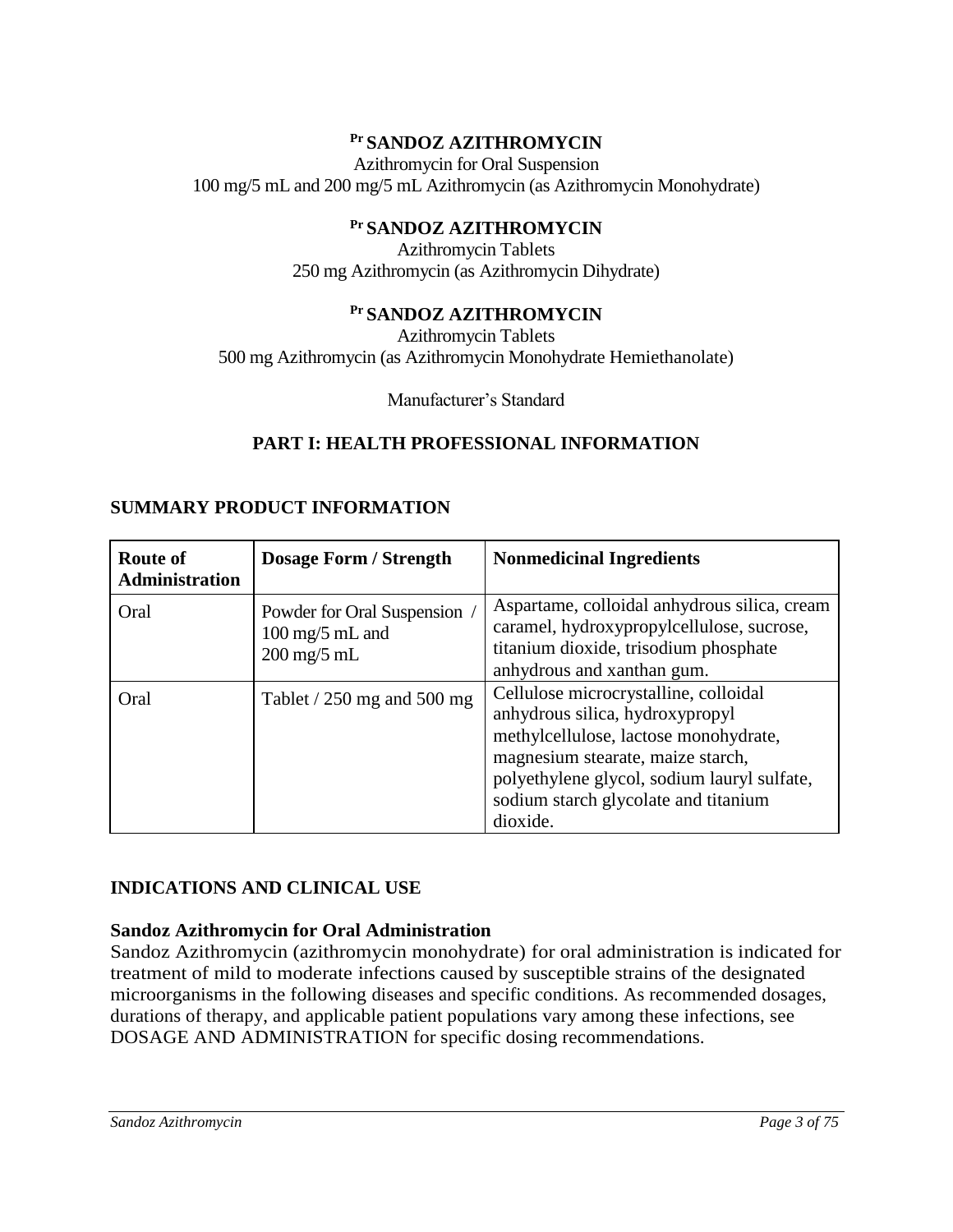Because some strains are resistant to azithromycin, when applicable, appropriate culture and susceptibility tests should be initiated before treatment to determine the causative organism and its susceptibility to azithromycin. Therapy with Sandoz Azithromycin may be initiated before results of these tests are known; once the results become available, antibiotic treatment should be adjusted accordingly.

# **Adults**

# **Pharyngitis and Tonsillitis**

Pharyngitis and tonsillitis caused by *Streptococcus pyogenes* (group A *β*-hemolytic streptococci) occurring in individuals who cannot use first line therapy.

**Note:** Penicillin is the usual drug of choice in the treatment of *Streptococcus pyogenes* pharyngitis, including the prophylaxis of rheumatic fever. Azithromycin is often effective in the eradication of susceptible strains of streptococci from the oropharynx. However, data establishing the efficacy of azithromycin in the subsequent prevention of rheumatic fever are not available at present.

## **Acute Bacterial Exacerbations of Chronic Obstructive Pulmonary Disease**

Acute bacterial exacerbations of chronic obstructive pulmonary diseases caused by *Hæmophilus influenzæ*, *Moraxella catarrhalis*, or *Streptococcus pneumoniæ*.

## **Community-Acquired Pneumonia**

Community-acquired pneumonia caused by *Streptococcus pneumoniæ*, *Hæmophilus influenzæ, Mycoplasma pneumoniæ* or *Chlamydia pneumoniæ* in patients for whom oral therapy is appropriate.

Azithromycin should not be used in patients with pneumonia who are judged to be inappropriate for oral therapy because of moderate to severe illness or risk factors such as any of the following: patients with cystic fibrosis, patients with nosocomially acquired infections, patients with known or suspected bacteremia, patients requiring hospitalization, elderly or debilitated patients, or patients with significant underlying health problems that may compromise their ability to respond to their illness (including immunodeficiency or functional asplenia).

# **Uncomplicated Skin and Skin Structure Infections**

Uncomplicated skin and skin structure infections caused by *Staphylococcus aureus*, *Streptococcus pyogenes* or *Streptococcus agalactiæ*.

# **Genitourinary Tract Infections**

Urethritis and cervicitis due to *Neisseria gonorrhoeæ* or *Chlamydia trachomatis*. Genital ulcer disease in men due to *Hæmophilus ducreyi* (chancroid). Due to the small number of women included in clinical trials, the efficacy of azithromycin in the treatment of chancroid in women has not been established.

Patients should have a serologic test for syphilis and appropriate cultures for gonorrhea performed at the time of diagnosis. Appropriate antimicrobial therapy and follow-up tests for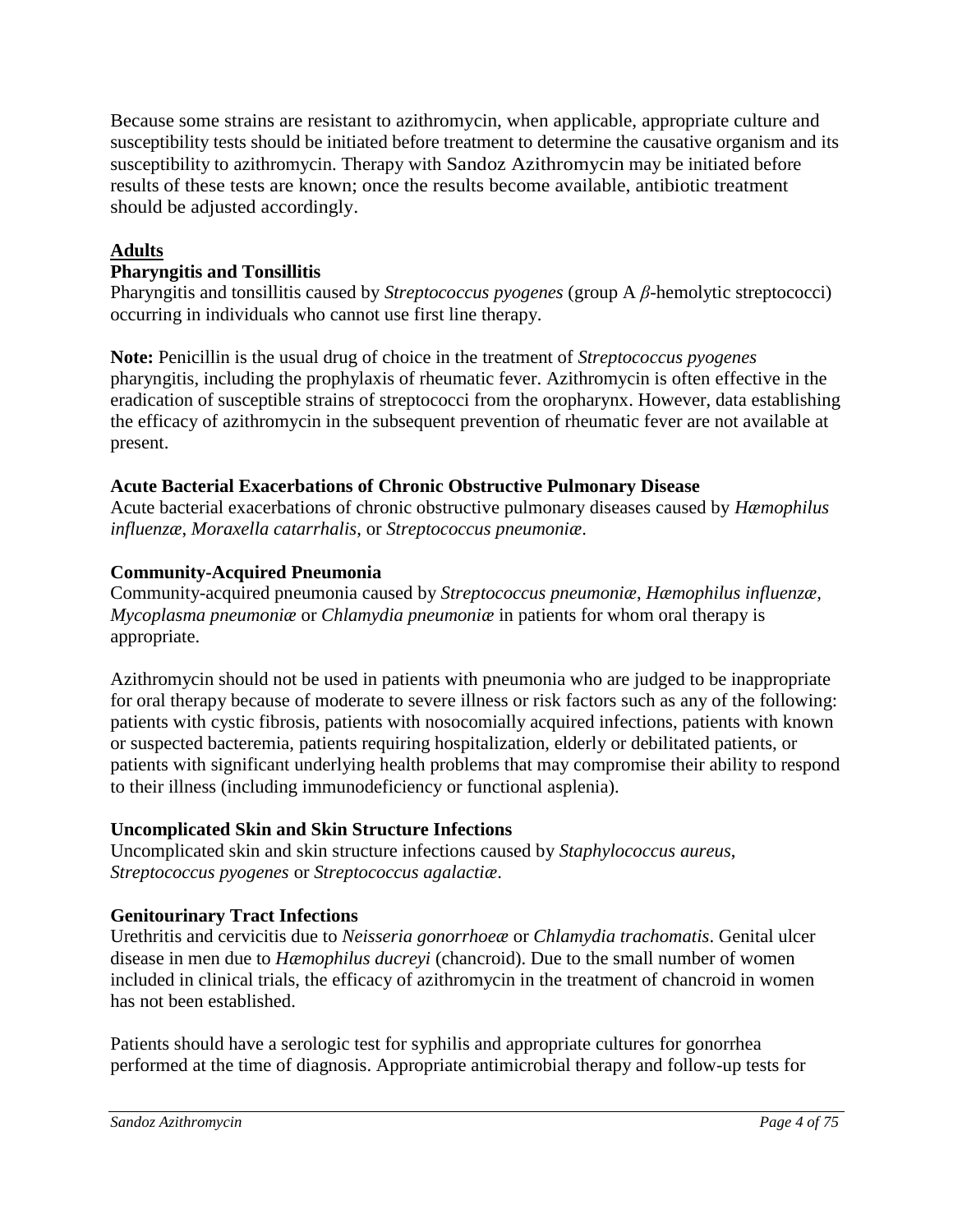these diseases should be initiated if infection is confirmed.

### **Pediatrics**

#### **Acute otitis media**

Acute otitis media caused by *Haemophilus influenzae* (β-lactamase positive and negative strains), *Moraxella catarrhalis* or *Streptococcus pneumoniae*.

#### **Pharyngitis and tonsillitis**

Pharyngitis and tonsillitis caused by *Streptococcus pyogenes* (group A β-hemolytic streptococci) occurring in individuals who cannot use first line therapy.

**Note:** Penicillin is the usual drug of choice in the treatment of *Streptococcus pyogenes* pharyngitis, including the prophylaxis of rheumatic fever. Azithromycin is often effective in the eradication of susceptible strains of streptococci from the oropharynx. However, data establishing the efficacy of azithromycin in the subsequent prevention of rheumatic fever are not available at present.

#### **Community-acquired pneumonia**

Community-acquired pneumonia caused by *Haemophilus influenzae*, *Streptococcus pneumoniae*, *Mycoplasma pneumoniae* or *Chlamydia pneumoniae* in patients for whom oral therapy is appropriate.

Azithromycin should not be used in patients with pneumonia who are judged to be inappropriate for outpatient oral therapy because of moderate to severe illness or risk factors such as any of the following: patients with cystic fibrosis, patients with nosocomially acquired infections, patients with known or suspected bacteremia, patients requiring hospitalization, or patients with significant underlying health problems that may compromise their ability to respond to their illness (including immunodeficiency or functional asplenia).

Safety and effectiveness for pneumonia due to *Haemophilus influenzae* and *Streptococcus pneumoniae* were not documented bacteriologically in the pediatric clinical trial due to difficulty in obtaining specimens. Use of azithromycin for these two microorganisms is supported, however, by evidence from adequate and well-controlled studies in adults.

To reduce the development of drug-resistant bacteria and maintain the effectiveness of azithromycin and other antibacterial drugs, azithromycin should be used only to treat infections that are proven or strongly suspected to be caused by susceptible bacteria. When culture and susceptibility information are available, they should be considered in selecting or modifying antibacterial therapy. In the absence of such data, local epidemiology and susceptibility patterns may contribute to the empiric selection of therapy.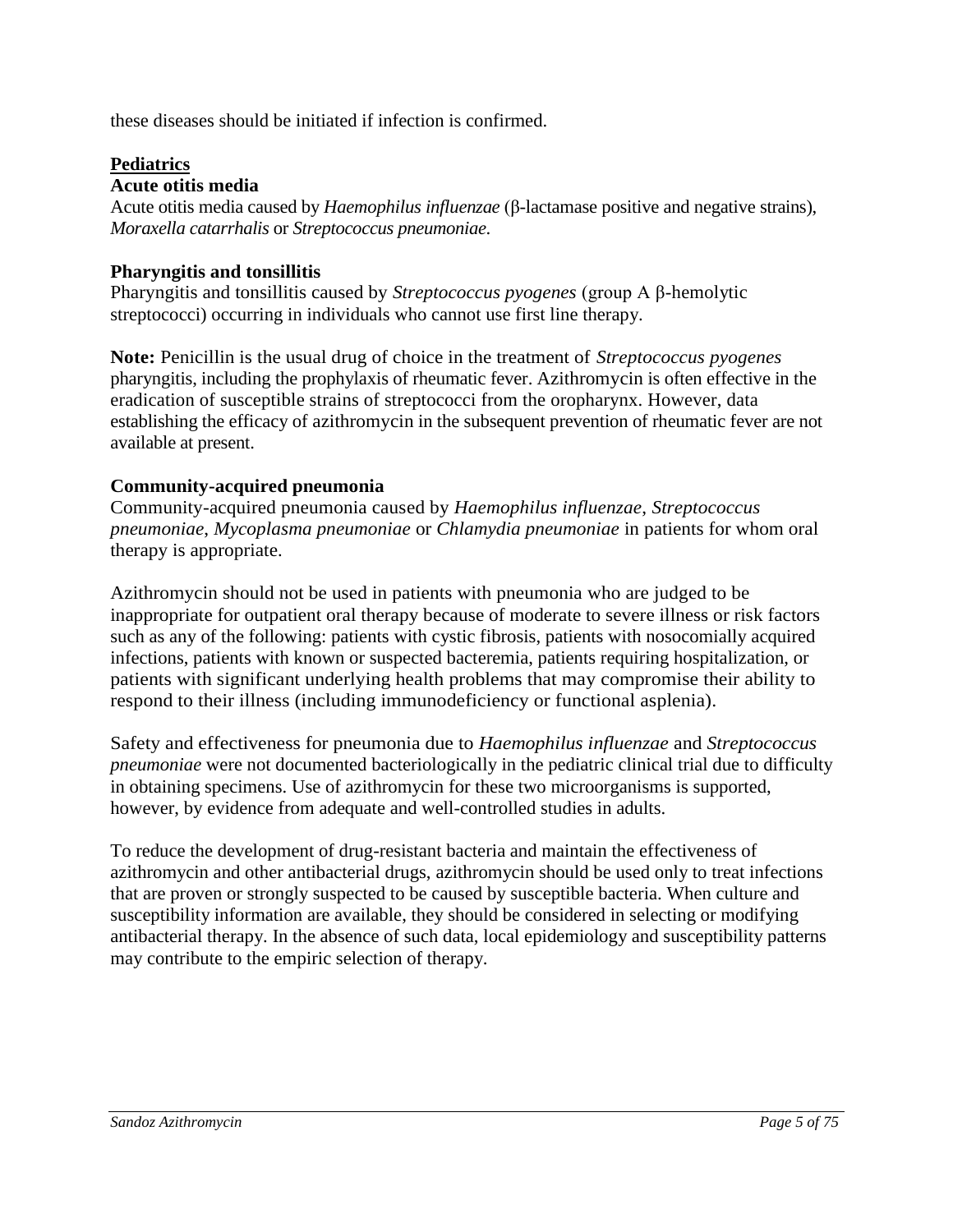### <span id="page-5-0"></span>**CONTRAINDICATIONS**

Sandoz Azithromycin is contraindicated in patients with a history of cholestatic jaundice/hepatic dysfunction associated with prior use of azithromycin and in those with hypersensitivity to azithromycin, erythromycin, any macrolide or ketolide antibacterial agent, or to any ingredient in the formulation or component of the container. For a complete listing, see DOSAGE FORMS, COMPOSITION AND PACKAGING.

## <span id="page-5-1"></span>**WARNINGS AND PRECAUTIONS**

### **General**

Serious allergic reactions, including angioedema, anaphylaxis and dermatological reactions including Steven's Johnson syndrome, toxic epidermolysis, toxic epidermal necrolysis and Drug Reaction with Eosinophilia and Systemic Symptoms (DRESS) have been reported rarely (with rare reports of fatalities), in patients on azithromycin therapy (see CONTRAINDICATIONS). Allergic reactions may occur during and soon after treatment with azithromycin. Despite initially successful symptomatic treatment of the allergic symptoms, when symptomatic therapy was discontinued, the allergic symptoms recurred soon thereafter in some patients without further azithromycin exposure. These patients required prolonged periods of observation and symptomatic treatment. If an allergic reaction occurs, the drug should be discontinued and appropriate therapy should be instituted. Physicians should be aware that reappearance of the allergic symptoms may occur when symptomatic therapy is discontinued.

The use of azithromycin with other drugs may lead to drug-drug interactions. For established or potential drug interactions, see DRUG INTERACTIONS section of the product monograph.

In the absence of data on the metabolism and pharmacokinetics in patients with lysosomal lipid storage diseases (e.g., Tay-Sachs disease, Niemann-Pick disease) the use of Sandoz Azithromycin in these patients is not recommended.

Azithromycin and ergot derivatives should not be co-administered due to the possibility that ergot toxicity may be precipitated by macrolide antibiotics. Acute ergot toxicity is characterized by severe peripheral vasospasm, including ischemia of the extremities, along with dysesthesia and possible central nervous system effects.

As with any antibacterial preparation, observation for signs of superinfection with nonsusceptible organisms, including fungi is recommended.

Caution in diabetic patients: 5 ml of reconstituted oral suspension contains 3.81 g (100 mg/5 mL) or 3.71 g (200 mg/5 mL) of sucrose. Due to the sucrose content  $(3.81 \text{ g} / 5 \text{ mL or } 3.71 \text{ g} / 5 \text{ ml of})$ reconstituted oral suspension), the oral suspension formulation is not indicated for persons with fructose intolerance (hereditary fructose intolerance), glucose-galactose malabsorption or saccharase-isomaltase deficiency.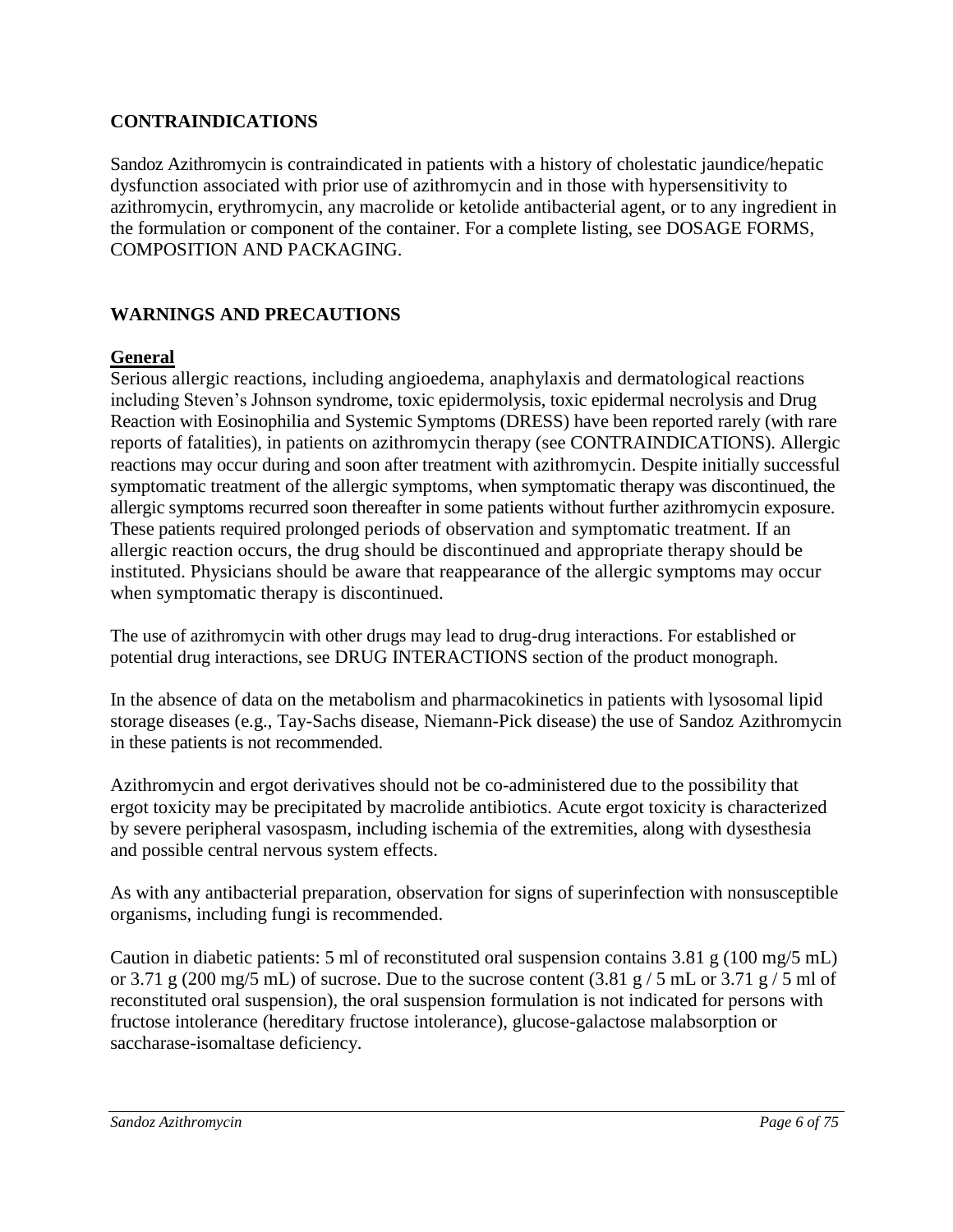Due to the lactose content in the tablet coating, patients with rare hereditary problems of galactose intolerance, the Lapp lactase deficiency or glucose-galactose malabsorption should not take the tablet formulation.

Intramuscular use of azithromycin is not recommended; extravasation of drug into the tissues may cause tissue injury.

## **Carcinogenesis and Mutagenesis**

Long term studies in animals have not been performed to evaluate carcinogenic potential. Azithromycin has shown no genotoxic or mutagenic potential in standard laboratory tests (see TOXICOLOGY).

## **Cardiovascular**

Prolonged cardiac repolarisation and QT interval, imparting a risk of developing cardiac arrhythmia and torsade de pointes*,* have been seen in treatment with macrolides including azithromycin (see ADVERSE REACTIONS). Prescribers should consider the risk of QT prolongation which can lead to fatal events when weighing the risks and benefits of azithromycin. Risk factors for torsade de pointes include patients:

- With a history of torsade de pointes
- With congenital or documented QT prolongation
- Currently receiving treatment with other active substances known to prolong QT interval such as antiarrhythmics of classes IA and III; antipsychotic agents; antidepressants; and fluoroquinolones
- With electrolyte disturbance, particularly in cases of hypokalaemia and hypomagnesemia
- With clinically relevant bradycardia, cardiac arrhythmia or cardiac insufficiency
- Elderly may be more susceptible to drug-associated effects on the QT interval
- Exposed to higher plasma levels of azithromycin (e.g. receiving intravenous azithromycin, hepatobiliary impaired)

There is information that 'QT Related Adverse Events' may occur in some patients receiving azithromycin. There have been spontaneous reports from post-marketing experience of prolonged QT interval and torsade de pointes (see ADVERSE REACTIONS – Post-marketing Experience). These include but are not limited to: one AIDS patient dosed at 750 mg to 1 g daily experienced prolonged QT interval and torsade de pointes; a patient with previous history of arrhythmias who experienced torsade de pointes and subsequent myocardial infarction following a course of azithromycin therapy; and a pediatric case report of prolonged QT interval experienced at a therapeutic dose of azithromycin which reversed to normal upon discontinuation (see ACTION AND CLINICAL PHARMACOLOGY, Cardiac Electrophysiology).

### **Gastrointestinal**

A higher incidence of gastrointestinal adverse events (8 of 19 subjects) was observed when azithromycin was administered to a limited number of subjects with GFR<10 mL/min.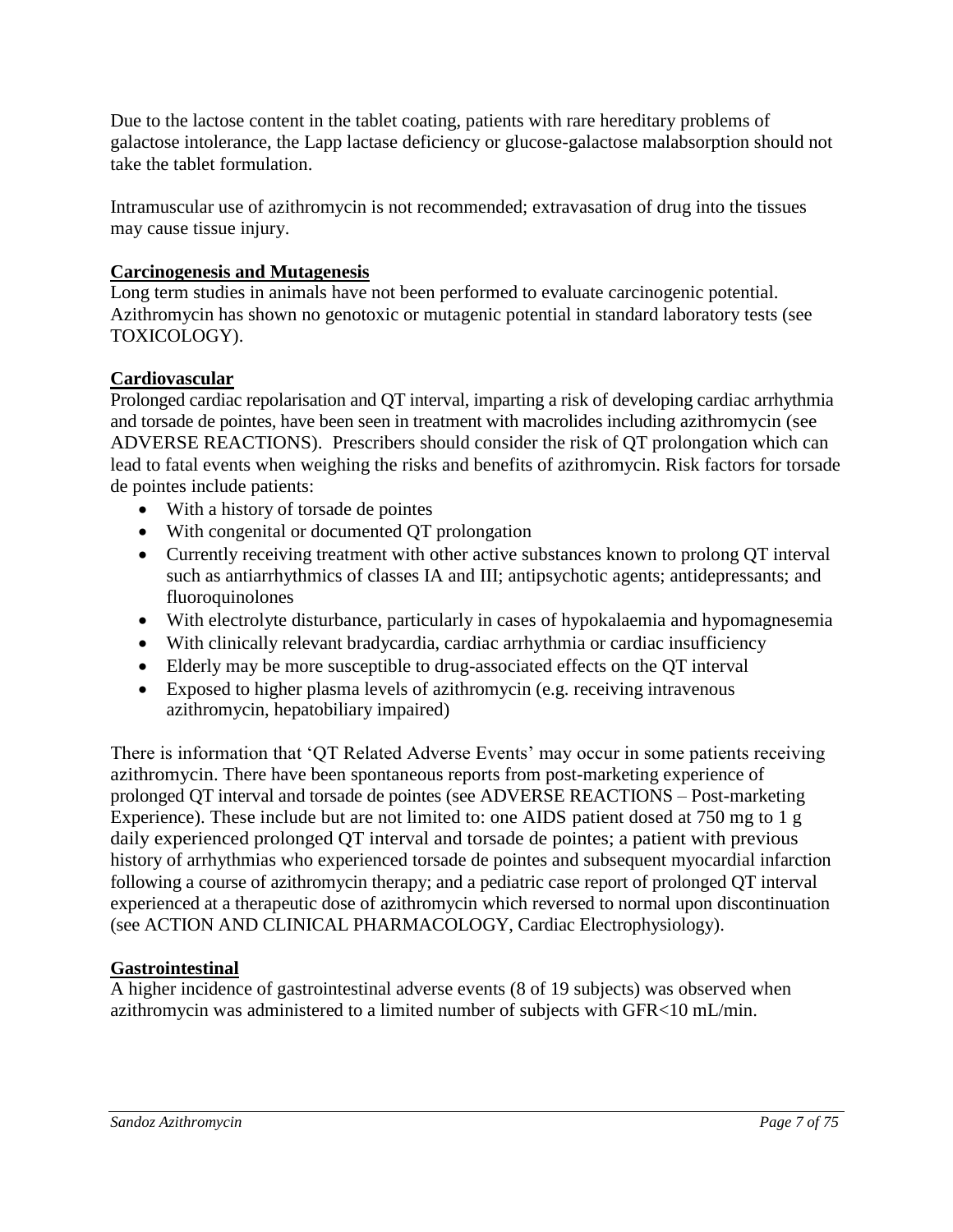#### *Clostridium difficile***-associated disease**

*Clostridium difficile*-associated disease (CDAD) has been reported with use of many antibacterial agents including azithromycin. CDAD may range in severity from mild diarrhea to fatal colitis. It is important to consider this diagnosis in patients who present with diarrhea, or symptoms of colitis, pseudomembranous colitis, toxic megacolon, or performation of colon subsequent to the administration of any antibacterial agents. CDAD has been reported to occur over 2 months after the administration of antibacterial agents.

Treatment with antibacterial agents may alter the normal flora of the colon and may permit overgrowth of *Clostridium difficile*. *Clostridium difficile* produces toxins A and B which contribute to the development of CDAD. CDAD may cause significant morbidity and mortality. CDAD can be refractory to antimicrobial therapy.

If the diagnosis of CDAD is suspected or confirmed, appropriate therapeutic measures should be initiated. Mild cases of CDAD usually respond to discontinuation of antibacterial agents not directed against *Clostridium difficile*. In moderate to severe cases, consideration should be given to management with fluids and electrolytes, protein supplementation, and treatment with an antibacterial agent clinically effective against *Clostridium difficile*. Surgical evaluation should be instituted as clinically indicated, as surgical intervention may be required in certain severe cases (see ADVERSE REACTIONS).

### **Hematologic**

Severe neutropenia (WBC  $< 1000/\text{mm}^3$ ) may adversely affect the distribution of azithromycin and its transport to the site of infection. Antibacterials with proven efficacy in this population should be used, as outlined by the relevant guidelines for treatment of patients with severe neutropenia. Efficacy and safety of azithromycin have not been studied in patients with severe neutropenia.

### **Hepatic/Biliary/Pancreatic**

Since the liver is the principal route of elimination for azithromycin, the use of oral azithromycin preparations should be undertaken with caution in patients with impaired hepatic function. Azithromycin has not been studied in patients with severe hepatic impairment (see ACTION AND CLINICAL PHARMACOLOGY).

### **Hepatotoxicity**

Abnormal liver function, hepatitis, cholestatic jaundice, hepatic necrosis, and hepatic failure have been reported, some of which have resulted in death. Rare cases of acute hepatic necrosis requiring liver transplant or causing death have been reported in patients following treatment with oral azithromycin. Discontinue azithromycin immediately if signs and symptoms of hepatitis occur (see ADVERSE REACTIONS).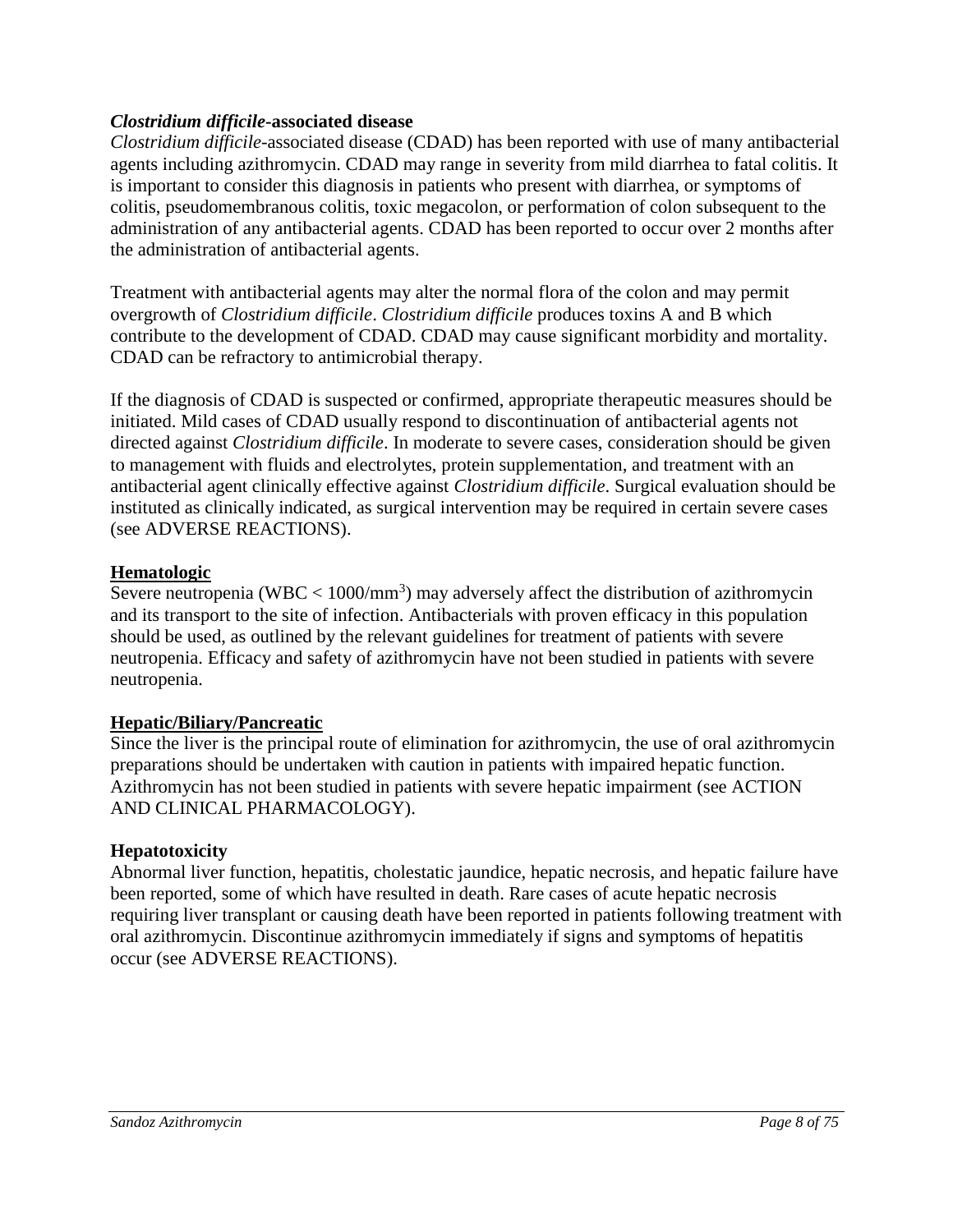## **Musculoskeletal and connective tissue disorders**

## **Myasthenia gravis**

Exacerbations of symptoms of myasthenia gravis and new onset of myasthenic syndrome have been reported in patients receiving azithromycin therapy. The use of azithromycin in patients with a known history of myasthenia gravis is not recommended.

# **Renal**

The safety, efficacy and pharmacokinetics of azithromycin in patients with renal impairment have not been established. No dose adjustment is recommended for patients with GFR 10-80 mL/min. Caution should be exercised when Sandoz Azithromycin is administered to patients with GFR <10 mL/min. This precaution is based on a clinical study of azithromycin immediate-release tablets, in which patients with GFR <10 mL/min showed a significant (61%) increase in mean  $C_{\text{max}}$  and a significant (35%) increase in systemic exposure to azithromycin, and experienced a high incidence of gastrointestinal adverse events (8 of 19 clinical study subjects). Patients with GFR 10-80 mL/min showed only slightly increased serum azithromycin levels compared to patients with normal renal function.

Due to limited data in subjects with GFR <10 mL/min, caution should be exercised when prescribing oral azithromycin in these patients (see ACTIONS AND CLINICAL PHARMACOLOGY).

# **Susceptibility/Resistance**

Prescribing Sandoz Azithromycin in the absence of a proven or strongly suspected bacterial infection is unlikely to provide benefit to the patient and increases the risk of the development of drug-resistant bacteria.

# **Sexual Function/Reproduction**

There are no adequate and well-controlled studies in humans. In fertility studies conducted in the rat, reduced pregnancy rates were noted following administration of azithromycin. The predictive value of these data to the response in humans has not been established (see TOXICOLOGY).

# **Special Populations**

Pregnant Women: There are no adequate and well-controlled studies in pregnant women. Sandoz Azithromycin should not be used during pregnancy unless the expected benefit to the mother outweighs any potential risk to the fetus. In animal reproduction studies in mice and rats, at azithromycin doses up to 200 mg/kg/day (moderately maternally toxic), effects were noted in the rat at 200 mg/kg/day, during the prenatal development period (delayed ossification) and during the postnatal development period (decreased viability, delayed developmental landmarks, differences in performance of learning task). The 200 mg/kg/day dose in mice and rats, is approximately 0.5-fold and 1-fold, respectively, the single adult oral dose of 2 g, based on mg/m<sup>2</sup> (body surface area). Pharmacokinetic data from the 200 mg/kg/day dose level in these studies showed that azithromycin crossed the placenta and distributed to fetal tissue at 5 to 9-fold the maternal plasma  $C_{\text{max}}$  of 2 mcg/mL.

**Nursing Women:** Azithromycin has been reported to have been secreted into human breast milk,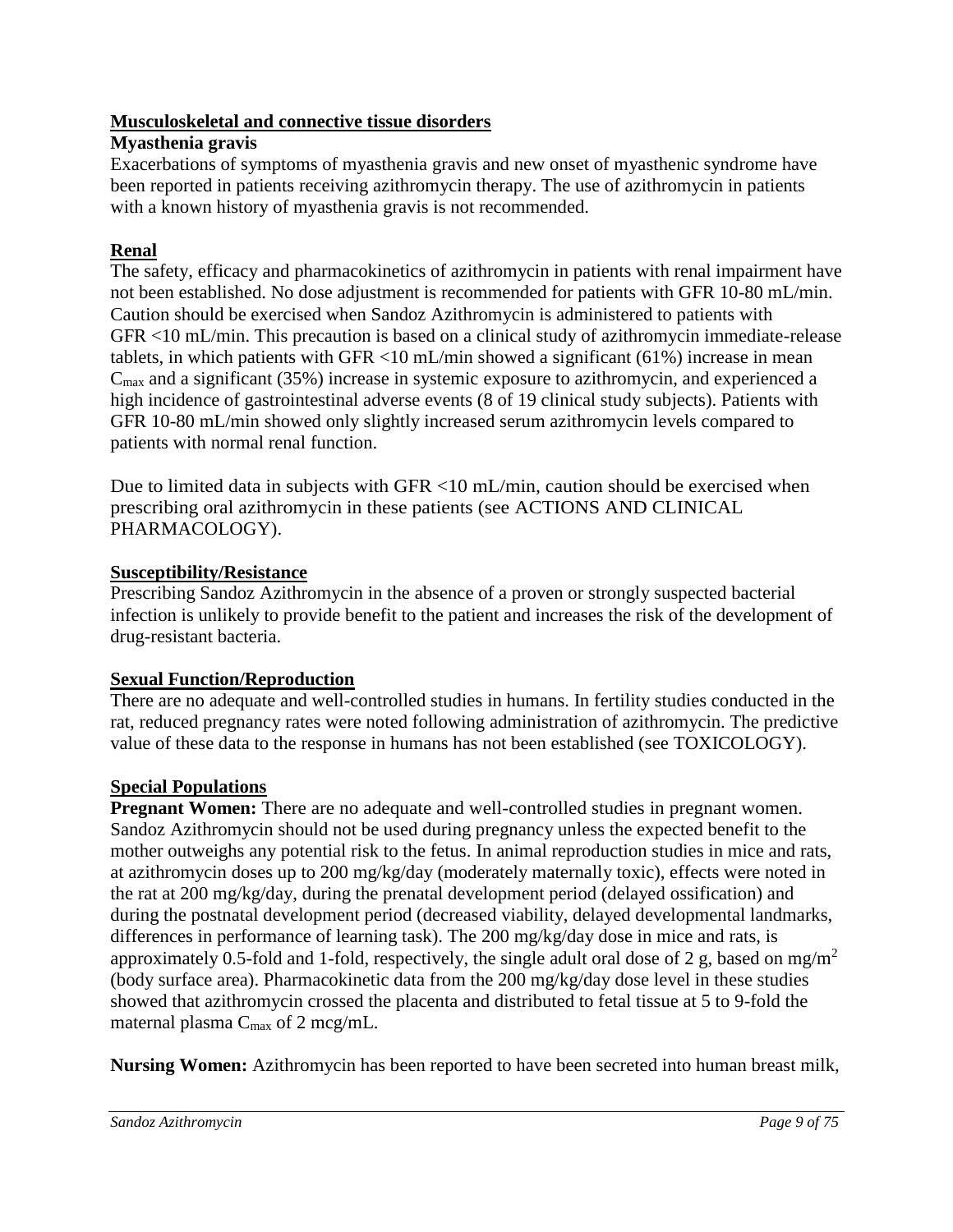but there are no adequate and well-controlled clinical studies in nursing women that have characterized the pharmacokinetics of azithromycin excretion into human breast milk. In addition, the safety of azithromycin has not been studied in infants less than 6 months of age. Therefore, Sandoz Azithromycin should not be used in the treatment of nursing women unless the expected benefit to the mother outweighs any potential risk to the infant. Because azithromycin may accumulate in breast milk over time with continued Sandoz Azithromycin therapy, if the lactating mother is treated with Sandoz Azithromycin, the breast milk should be expressed and discarded during treatment.

## **Pediatrics:**

Acute Otitis Media: Safety and efficacy in the treatment of children with otitis media under 6 months of age have not been established.

Community-acquired pneumonia: Safety and efficacy in the treatment of children with community-acquired pneumonia under 6 months of age have not been established.

Pharyngitis and tonsillitis: Safety and efficacy in the treatment of children with pharyngitis and tonsillitis under 2 years of age have not been established.

**Studies evaluating the use of repeated courses of therapy have not been conducted. Safety data with the use of azithromycin at doses higher than proposed and for durations longer than recommended are limited to a small number of immunocompromised children who underwent chronic treatment.** 

### *Infantile hypertrophic pyloric stenosis (IHPS)*

Following the use of azithromycin in neonates (treatment up to 42 days of life), infantile hypertrophic pyloric stenosis (IHPS) has been reported. Parents and caregivers should be informed to contact their physician if vomiting or irritability with feeding occurs.

Limited safety data are available for 24 children 5 months to 14 years of age (mean 4.6 years) who received azithromycin for treatment of opportunistic infections. The mean duration of therapy was 186.7 days (range 13-710 days) at doses of  $\leq$  5 to 20 mg/kg/day. Adverse events were similar to those observed in the adult population, most of which involved the gastrointestinal tract. While none of these children prematurely discontinued treatment due to a side effect, one child discontinued due to a laboratory abnormality (eosinophilia). Based on available pediatric pharmacokinetic data, a dose of 20 mg/kg in children would provide drug exposure similar to the 1200 mg adult dose but with a higher  $C_{\text{max}}$ .

**Geriatrics:** The pharmacokinetics in elderly volunteers (age 65 to 85) were similar to those in younger volunteers (age 18 to 40) for the 5-day oral therapeutic regimen. Dosage adjustment does not appear to be necessary for elderly patients with normal renal and hepatic function receiving treatment with this dosage regimen. Pharmacokinetic studies with intravenous azithromycin have not been performed in the elderly. Based on clinical trials, there appear to be no significant differences in safety or tolerance of intravenous azithromycin between elderly (age  $\geq 65$ ) and younger subjects (ages 16 to ≤64).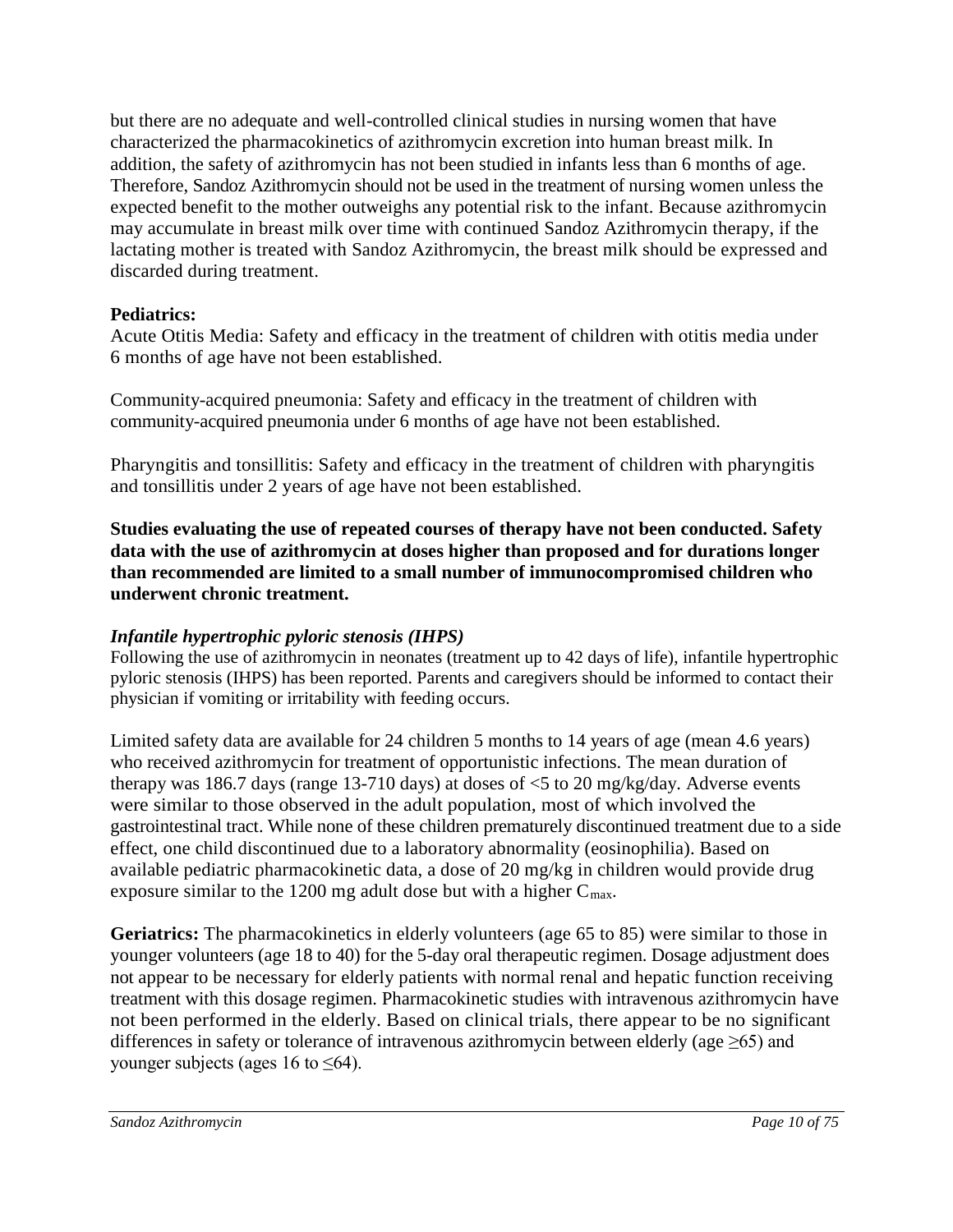## **Monitoring and Laboratory Tests**

Monitoring of QT/QTc intervals during treatment with Sandoz Azithromycin may be considered by the physician as appropriate.

## <span id="page-10-0"></span>**ADVERSE REACTIONS**

## **Adverse Drug Reaction Overview**

The majority of side effects observed in controlled clinical trials involving patients (adults and children) treated with oral azithromycin were of a mild and transient nature. Approximately 0.7% of both adult patients ( $n=3812$ ) and children ( $n=2878$ ) from the 5-day multiple dose clinical trials discontinued azithromycin therapy because of drug related side effects. Among adults receiving azithromycin intravenously, 1.2% of CAP, and 2% of PID patients discontinued treatment. Discontinuation rates were slightly higher for PID patients receiving concomitant metronidazole therapy (4%).

In adults given 500 mg/day for 3 days, the discontinuation rate due to treatment-related side effects was 0.4%. In clinical trials in children given 30 mg/kg, orally either as a single dose  $(n= 487)$  or over 3 days,  $(n=1729)$  discontinuation from therapy due to treatment-related side effects was approximately 1%.

Most of the side effects leading to discontinuation in patients on oral or intravenous therapy were related to the gastrointestinal tract, e.g., nausea, vomiting, diarrhea, along with abdominal pain, rashes and increases in aminotransferases and/or alkaline phosphatase levels in adult patients receiving intravenous azithromycin. Potentially serious treatment-related side effects including angioedema and cholestatic jaundice occurred in less than 1% of patients.

# **Clinical Trial Adverse Drug Reactions**

*Because clinical trials are conducted under very specific conditions the adverse reaction rates observed in the clinical trials may not reflect the rates observed in practice and should not be compared to the rates in the clinical trials of another drug. Adverse drug reaction information from clinical trials is useful for identifying drug-related adverse events and for approximating rates*.

#### **Oral Regimen: Adults Multiple-dose Regimens**

In adult patients, the most common treatment-related side effects in patients receiving the 3 or 5 day oral multiple-dose regimens of azithromycin were related to the gastrointestinal system with diarrhea/loose stools (4-5%), abdominal pain (2-3%), vomiting (1%) and nausea (3-4%).

Treatment-related side effects that occurred with a frequency of 1% or less include: *Cardiovascular:* hypertension *Gastrointestinal:* dry mouth, esophagitis, gastroenteritis, rectal hemorrhage, cholestatic jaundice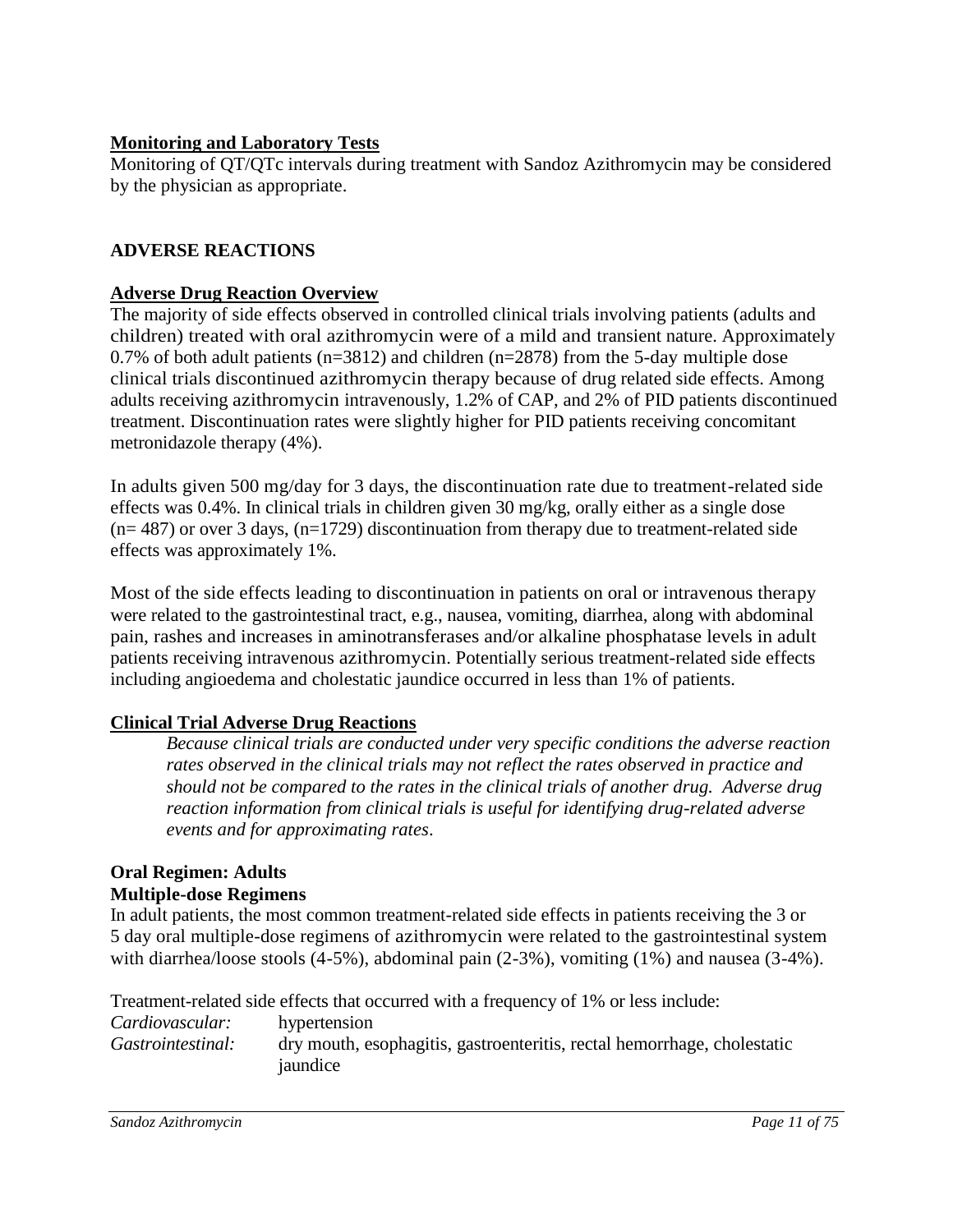| Genitourinary:  | mennorhagia, urinary frequency, vaginitis |
|-----------------|-------------------------------------------|
| Special senses: | conjunctivitis                            |
| Nervous system: | dizziness                                 |
| Allergic:       | pruritus                                  |

## **Single 1-gram Dose Regimen**

In adult patients (n=904), side effects that occurred on the single one-gram dosing regimen of azithromycin with a frequency greater than 1% included diarrhea (6.1%), nausea (4.9%), abdominal pain (4.9%), vomiting (1.7%), vaginitis (1.3%), loose stools (1.2%), and dyspepsia  $(1.1\%)$ .

### **Single 2-gram Dose Regimen**

Overall, the most common side effects in patients receiving a single 2-gram dose of azithromycin were related to the gastrointestinal system. Side effects that occurred in patients in this study with a frequency of a 1% or greater included nausea (18.2%), diarrhea/loose stools (13.8%), vomiting (6.7%), abdominal pain (6.7%), vaginitis (2.2%), dyspepsia (1.1%), and dizziness (1.3%). The majority of these complaints were mild in nature.

### **Intravenous/Oral Regimen: Adults**

The most common side effects (greater than 1%) in adult patients who received sequential IV/oral azithromycin in studies of **community-acquired pneumonia** were related to the gastrointestinal system: diarrhea/loose stools (4.3%), nausea (3.9%), abdominal pain (2.7%), and vomiting (1.4%). Approximately 12% of patients experienced a side effect related to the intravenous infusion; most common were pain at the site and/or during the infusion (6.5%) and local inflammation (3.1%).

In adult women who received sequential IV/oral azithromycin in studies of **pelvic inflammatory disease**, the most common side effects (greater than 1%) were related to the gastrointestinal system. Diarrhea (8.5%) and nausea (6.6%) were most frequently reported, followed by vaginitis (2.8%), abdominal pain (1.9%), anorexia (1.9%), rash and pruritus (1.9%). When azithromycin was co-administered with metronidazole in these studies, a higher proportion of women experienced side effects of nausea (10.3%), abdominal pain (3.7%), vomiting (2.8%) and application site reaction, stomatitis, dizziness, or dyspnea (all at 1.9%).

Side effects that occurred with a frequency of 1% or less included:

| Gastrointestinal:      | dyspepsia, flatulence, mucositis, oral monifiasis, and gastritis |
|------------------------|------------------------------------------------------------------|
| Nervous System:        | headache, somnolence                                             |
| Allergic:              | bronchospasm                                                     |
| <i>Special Senses:</i> | taste perversion                                                 |

# **Oral Regimen: Children**

# **Single and Multiple-dose regimens**

In children enrolled in controlled clinical trials in acute otitis media and *S. pyogenes* pharyngitis, the type of side effects were comparable to those seen in adults (see below). Different side effect incidence rates for the dosage regimens recommended in children were observed: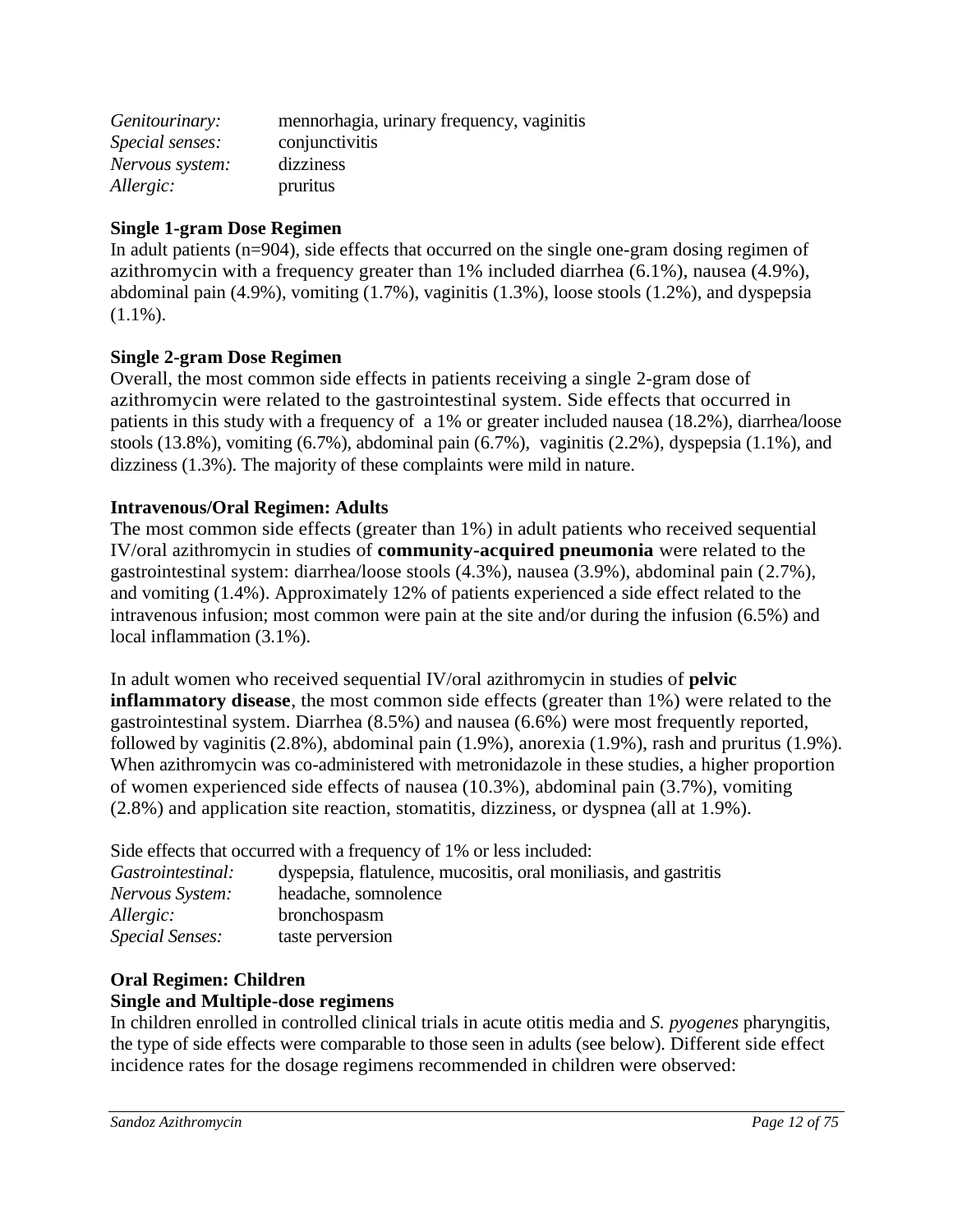Acute Otitis Media: For the recommended total dosage regimen of 30 mg/kg, the most frequent side effects (>1%) attributed to treatment were diarrhea, abdominal pain, vomiting, nausea and rash. The incidence, based on dosing regimen, is described in the table below:

| <b>Regimen</b> | <b>Subjects</b> | <b>Overall</b><br><b>ADR</b><br><b>Incidence</b> | <b>Diarrhea</b> | <b>Abdominal</b><br>pain | <b>Vomiting</b> | <b>Nausea</b> | Rash     |
|----------------|-----------------|--------------------------------------------------|-----------------|--------------------------|-----------------|---------------|----------|
| 1-Day          | 487             | 14%                                              | 4%              | 1%                       | 5%              | 1%            | 1%       |
| $3$ -Day       | 1395            | 7%                                               | 3%              | 2%                       | 1%              | $<$ 1%        | ${<}1\%$ |
| 5-Day          | 1888            | 6%                                               | 2%              | 1%                       | 1%              | 1%            | ${<}1\%$ |

Community-Acquired Pneumonia: For the recommended total dosage regimen of 30 mg/kg, the most frequent side effects attributed to treatment were diarrhea/loose stools, abdominal pain, vomiting/nausea and rash. The incidence is described in the table below:

| <b>Dosage</b><br><b>Regimen</b> | <b>Subjects</b> | Overall<br><b>ADR</b><br>Incidence | Diarrhea<br>Loose<br>Stools | <b>Abdominal</b><br>pain | <b>Vomiting</b> | <b>Nausea</b> | Rash |
|---------------------------------|-----------------|------------------------------------|-----------------------------|--------------------------|-----------------|---------------|------|
| 5-Day                           | 323             | 2%                                 | 5.8%                        | l.9%                     | .9%             | .9%           | . 6% |

Pharyngitis/tonsillitis: For the recommended total dosage regimen of 60 mg/kg, the most frequent side effects attributed to treatment were diarrhea, vomiting, abdominal pain, nausea and headache. The incidence is described in the table below:

| <b>Dosage</b><br><b>Regimen</b> | <b>Subjects</b> | <b>Overall</b><br>ADR<br><b>Incidence</b> | <b>Diarrhea</b> | <b>Abdominal</b><br>pain | <b>Vomiting</b> | <b>Nausea</b> | Rash   | Headache |
|---------------------------------|-----------------|-------------------------------------------|-----------------|--------------------------|-----------------|---------------|--------|----------|
| 5-Day                           | 447             | $7\%$                                     | 5%              | 3%                       | 6%              | 2%            | $:1\%$ | 1%       |

Side effects that occurred with a frequency of 1% or less in patients included the following: *Cardiovascular:* Palpitations, chest pain;

| Caraco rasculari    | I approachoms, chose paint,                                                               |
|---------------------|-------------------------------------------------------------------------------------------|
| Gastrointestinal:   | Dyspepsia, flatulence, melena, constipation, anorexia, enteritis, loose                   |
|                     | stools, oral moniliasis and gastritis;                                                    |
| Genitourinary:      | Monilia, vaginitis and nephritis;                                                         |
| Hematologic and     |                                                                                           |
| Lymphatic:          | Anemia, leukopenia;                                                                       |
| Nervous System:     | Dizziness, vertigo, somnolence, agitation, nervousness, insomnia and                      |
|                     | hyperkinesia;                                                                             |
| General:            | Fatigue, face edema, fever, fungal infection, pain and malaise;                           |
| <i>Respiratory:</i> | Cough increased, pharyngitis, pleural effusion and rhinitis;                              |
|                     | <i>Skin and Appendages:</i> Eczema, fungal dermatitis, sweating and vesiculobullous rash; |
| Allergic:           | Allergic reaction, photosensitivity, angioedema, erythema multiforme,                     |
|                     | pruritus and urticaria;                                                                   |
| Liver/Biliary:      | Liver function test abnormal, jaundice and cholestatic jaundice.                          |
|                     |                                                                                           |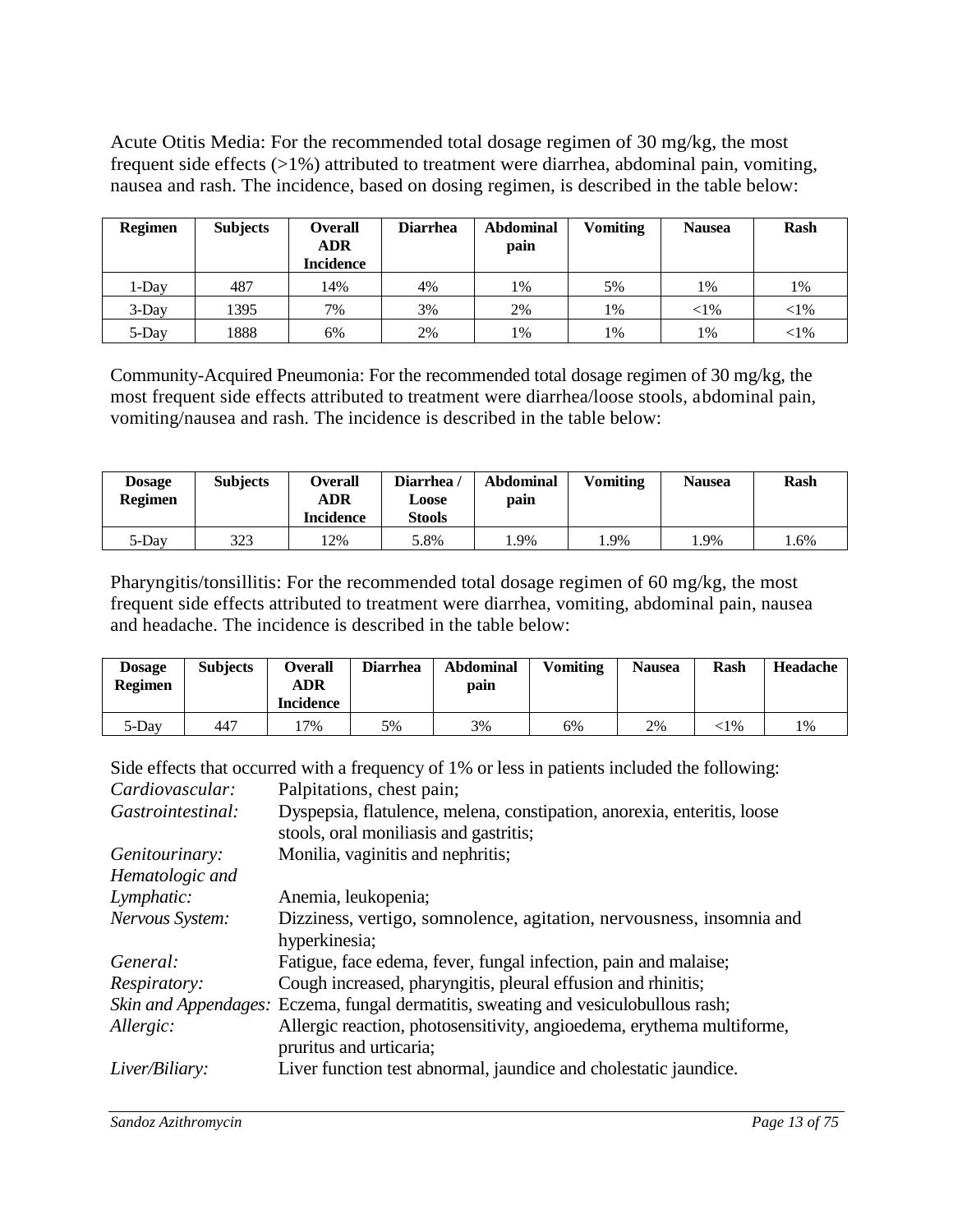# **Abnormal Hematologic and Clinical Chemistry Findings Oral therapy**

# **Adults**

Clinically significant abnormalities (irrespective of drug relationship) occurring during the clinical trials in patients were reported as follows:

With an incidence of greater than 1%: decreased hemoglobin, hematocrit, lymphocytes, monocytes, albumin and blood glucose, elevated serum creatine phosphokinase, potassium, ALT (SGPT), GGT and AST (SGOT), BUN, creatinine, blood glucose, platelet count, eosinophils and monocytes.

With an incidence of less than 1%: leukopenia, neutropenia, decreased platelet count, elevated serum alkaline phosphatase, bilirubin, LDH and phosphate.

The majority of subjects with elevated serum creatine also had abnormal values at baseline.

When follow-up was provided, changes in laboratory tests appeared to be reversible.

In multiple-dose clinical trials involving more than 4500 patients, 3 patients discontinued therapy because of treatment-related liver enzyme abnormalities, one for treatment-related elevated transaminases and triglycerides and one because of a renal function abnormality.

#### **Children**

#### One-, Three- and Five-Day Regimens

Laboratory data collected from 64 subjects receiving azithromycin in comparative clinical trials employing the 1-day regimen (30 mg/kg as a single dose), 1198 and 169 subjects receiving azithromycin respectively employing the two 3-day regimens (30 mg/kg or 60 mg/kg in divided doses over 3 days) were similar for regimens of azithromycin and all comparators combined, with most clinically significant laboratory abnormalities occurring at incidences of 1-5%.

Similar results were obtained in subjects receiving the two 5-day regimens. Overall, 1948 and 421 patients were exposed to 30 mg/kg or 60 mg/kg, respectively in divided doses over 5 days. The data collected in the subset of azithromycin patients assessed for laboratory abnormalities were similar to those in all comparators combined with most clinically significant laboratory abnormalities occurring at incidences of 1-5%.

In a single center clinical trial, a decrease in absolute neutrophils was observed in the range of 21-29% for azithromycin regimens of 30 mg/kg given either as a single dose or over 3 days, as well as the comparator. No patients had significant neutropenia defined as an absolute neutrophil count <500 cells/mm<sup>3</sup> (see CLINICAL TRIALS).

In clinical trials involving approximately 4700 pediatric patients, no patients discontinued therapy because of treatment-related laboratory abnormalities.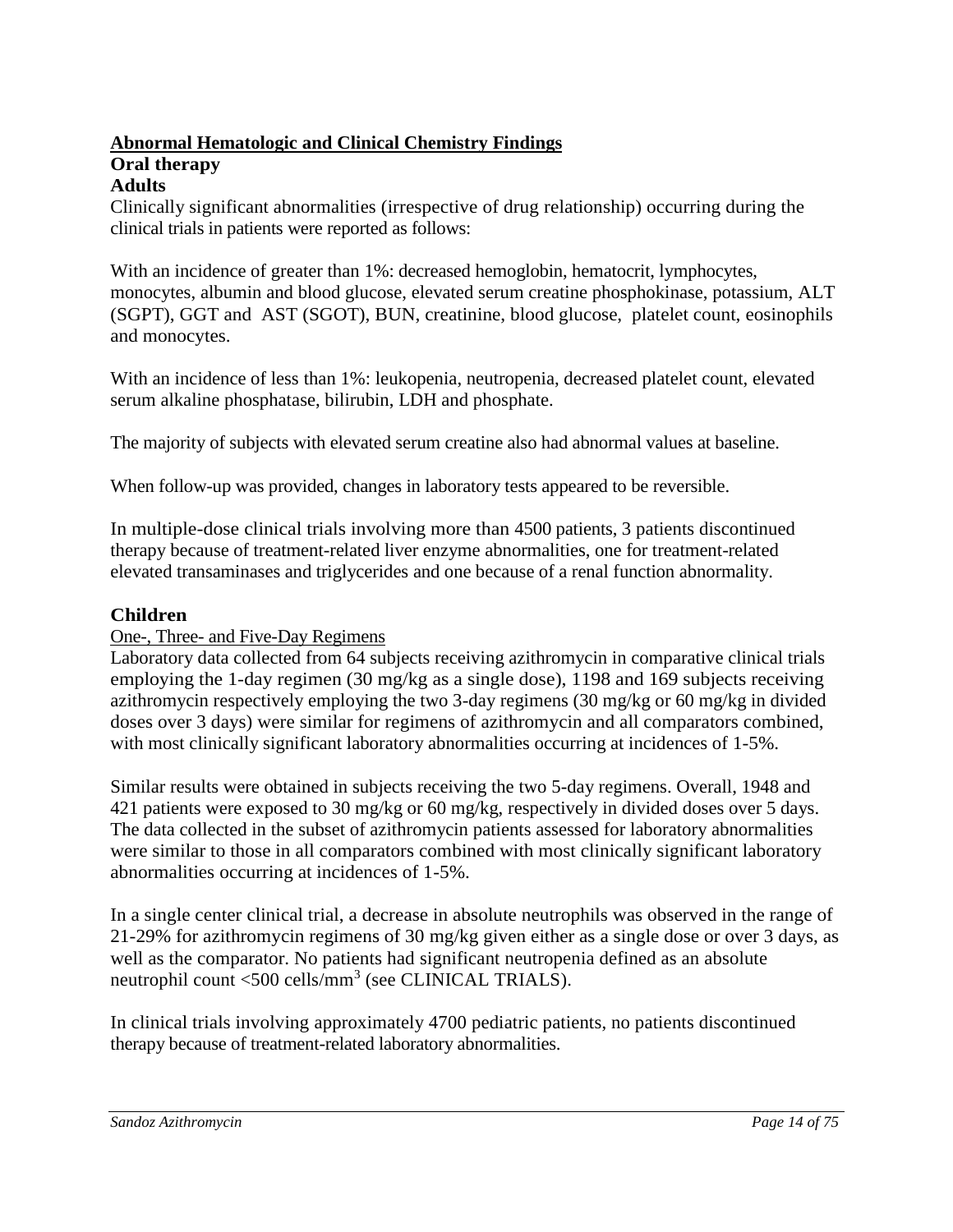#### **Intravenous Therapy Adults**

With an incidence of 4-6%, elevated ALT, AST, and creatinine. With an incidence of 1-3%, elevated LDH and bilirubin. With an incidence of less than 1%, leukopenia, neutropenia, decreased platelet count, and elevated serum alkaline phosphatase.

In multiple dose clinical trials involving more than 750 patients treated with sequential IV/oral azithromycin less than 2% of patients discontinued therapy because of treatment-related liver enzyme abnormalities.

When follow-up was provided, changes in laboratory tests appeared to be reversible for both oral and IV dosing.

## **Post-Market Adverse Drug Reactions**

The following adverse experiences have been reported in patients under conditions (e.g., open trials, marketing experience) where a causal relationship is uncertain or in patients treated with significantly higher than the recommended doses for prolonged periods.

In addition, because these reactions are reported voluntarily from a population of uncertain size, reliably estimating their frequency is not always possible.

| Allergic:                                | Arthralgia, edema, anaphylaxis (with rare reports of fatalities) (see<br>WARNINGS AND PRECAUTIONS), serum sickness, urticaria, vasculitis,<br>angioedema, pruritus;                                                                                                                                                                                                            |
|------------------------------------------|--------------------------------------------------------------------------------------------------------------------------------------------------------------------------------------------------------------------------------------------------------------------------------------------------------------------------------------------------------------------------------|
| <b>Blood</b> and the<br>lymphatic system |                                                                                                                                                                                                                                                                                                                                                                                |
| disorders:                               | Agranulocytosis, haemolytic anaemia, thrombocytopenia                                                                                                                                                                                                                                                                                                                          |
| Cardiovascular:                          | Cardiac arrhythmias (including ventricular tachycardia), palpitations,<br>hypotension. There have been rare reports of QT prolongation and torsade<br>de pointes in patients receiving therapeutic doses of azithromycin,<br>including a pediatric case report of QT interval prolongation which<br>reversed to normal upon discontinuation (see WARNINGS AND<br>PRECAUTIONS). |
| Gastrointestinal:                        | Anorexia, constipation, hypoglycaemia, dehydration, vomiting/diarrhea<br>rarely resulting in dehydration, pancreatitis, pseudomembranous colitis,<br>rare reports of tongue discoloration, pyloric stenosis / infantile<br>hypertrophic pyloric stenosis (IHPS);                                                                                                               |
| General:                                 | Asthenia, paresthesia, fatigue, muscle pain;                                                                                                                                                                                                                                                                                                                                   |
| Genitourinary:                           | Interstitial nephritis, acute renal failure, nephrotic syndrome, vaginitis;                                                                                                                                                                                                                                                                                                    |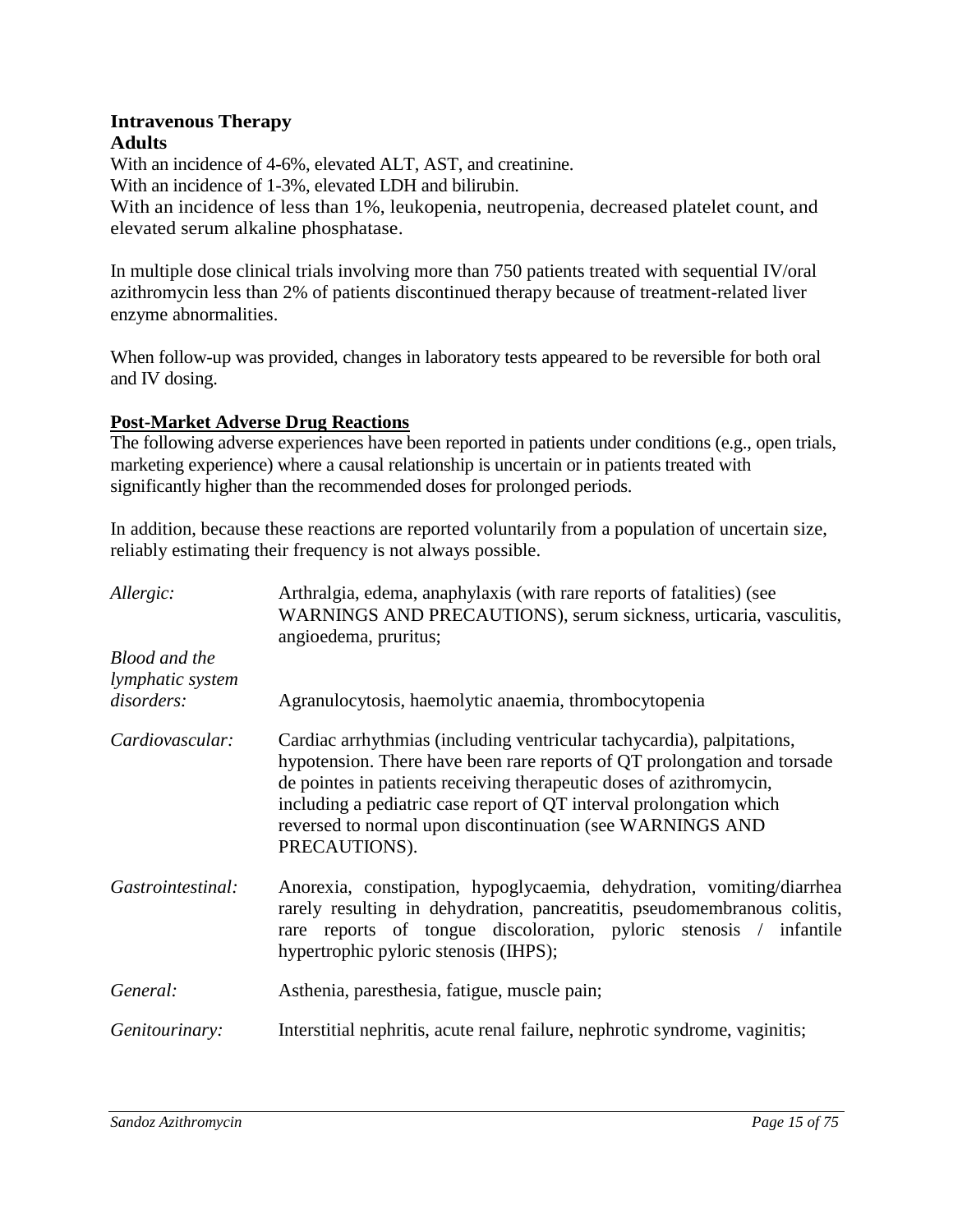| Liver/Biliary:                           | Hepatitis fulminant. Abnormal liver function including drug-induced<br>hepatitis and cholestatic jaundice have been reported. There have also been<br>rare cases of hepatic necrosis and hepatic failure, which have resulted in<br>death (see WARNINGS AND PRECAUTIONS); |
|------------------------------------------|---------------------------------------------------------------------------------------------------------------------------------------------------------------------------------------------------------------------------------------------------------------------------|
| Musculoskeletal<br>and connective tissue |                                                                                                                                                                                                                                                                           |
| disorders:                               | Myasthenia gravis                                                                                                                                                                                                                                                         |
| Nervous System:                          | Dizziness, hyperactivity, hypoaesthesia, seizure, convulsions, and syncope                                                                                                                                                                                                |
|                                          | Psychiatric Disorders: Aggressive reaction, anxiety, nervousness, agitation, delirium,<br>hallucinations                                                                                                                                                                  |
| Skin/Appendages:                         | Serious skin reactions including erythema multiforme, exfoliative<br>dermatitis, Stevens-Johnson syndrome, toxic epidermal necrolysis; drug<br>reactions with eosinophilia and systemic symptoms (DRESS) (see<br><b>WARNINGS AND PRECAUTIONS)</b>                         |
| Special Senses:                          | Hearing disturbances including hearing loss, hearing impaired, deafness<br>and/or tinnitus, vertigo, taste/smell perversion and/or loss, abnormal<br>vision.                                                                                                              |

# <span id="page-15-0"></span>**DRUG INTERACTIONS**

#### **Overview**

Caution is warranted when azithromycin is administered to a patient with a history of a significant cardiac repolarization disorder or who is taking other medicinal products that cause a prolonged QT interval (see WARNINGS AND PRECAUTIONS, Cardiovascular and ADVERSE REACTIONS, Post-Marketing Experience).

Azithromycin does not interact significantly with the hepatic cytochrome P450 system. It is not believed to undergo the cytochrome P450-related drug interactions seen with erythromycin and other macrolides. Hepatic cytochrome P450 induction or inhibition via cytochrome metabolite complex does not occur with azithromycin.

Concomitant administration of azithromycin with P-glycoprotein substrates may result in increased serum levels of P-glycoprotein substrates. Concomitant administration of P-glycoprotein inhibitors with azithromycin sustained-release form had minimal effect on the pharmacokinetics of azithromycin.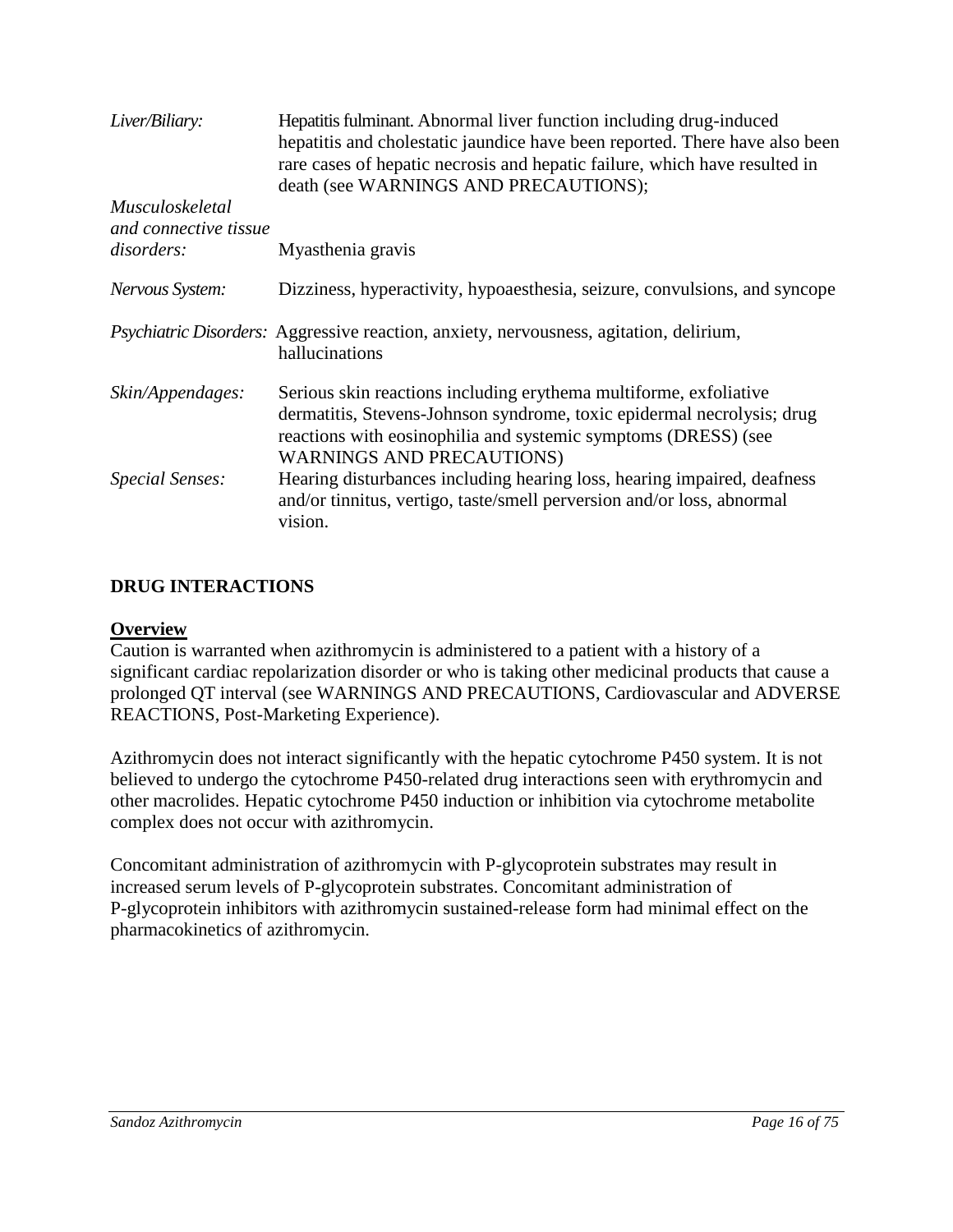# **Drug-Drug Interactions**

| Proper name                                                                         | Ref       | <b>Effect</b>                                                                                                                                                                                                                                                                                                                                                         | <b>Clinical comment</b>                                                                                                                                                                                                                |
|-------------------------------------------------------------------------------------|-----------|-----------------------------------------------------------------------------------------------------------------------------------------------------------------------------------------------------------------------------------------------------------------------------------------------------------------------------------------------------------------------|----------------------------------------------------------------------------------------------------------------------------------------------------------------------------------------------------------------------------------------|
| <b>Antacids</b><br>Aluminum and<br>magnesium<br>containing antacids<br>$(Maalox^@)$ | <b>CT</b> | Reduce the peak serum levels but not the<br>extent of azithromycin absorption.                                                                                                                                                                                                                                                                                        | Sandoz Azithromycin and these drugs<br>should not be taken simultaneously.                                                                                                                                                             |
| Carbamazepine                                                                       | <b>CT</b> | In a pharmacokinetic interaction study in<br>healthy volunteers, no significant effect was<br>observed on the plasma levels of<br>carbamazepine or its active metabolite in<br>patients receiving concomitant<br>azithromycin.                                                                                                                                        |                                                                                                                                                                                                                                        |
| <b>Cetirizine</b>                                                                   | <b>CT</b> | In healthy male volunteers, co-<br>administration of a 5-day regimen of<br>azithromycin with cetirizine 20 mg at<br>steady-state resulted in no pharmacokinetic<br>interaction and no significant changes in<br>the QT interval.                                                                                                                                      |                                                                                                                                                                                                                                        |
| <b>Cimetidine</b>                                                                   | <b>CT</b> | Administration of a single-dose of<br>cimetidine (800 mg) two hours prior to<br>azithromycin had no effect on<br>azithromycin absorption or on<br>azithromycin pharmacokinetics.                                                                                                                                                                                      |                                                                                                                                                                                                                                        |
| <b>Coumarin-Type</b><br>Oral<br><b>Anticoagulants</b>                               | <b>CT</b> | In a pharmacokinetic interaction study of<br>22 healthy men, a 5-day course of<br>azithromycin did not affect the<br>prothrombin time from a subsequently<br>administered single 15 mg dose of<br>warfarin, spontaneous post-marketing<br>reports suggest that concomitant<br>administration of azithromycin may<br>potentiate the effects of oral<br>anticoagulants. | Prothrombin times should be<br>carefully monitored while patients are<br>receiving azithromycin and<br>concomitantly-administered oral<br>anticoagulants.                                                                              |
| Cyclosporine                                                                        | <b>CT</b> | In a pharmacokinetic study with healthy<br>volunteers that were administered a<br>500 mg/day oral dose of azithromycin for<br>3 days and were then administered a<br>single 10 mg/kg oral dose of<br>cyclosporine, the resulting cyclosporine<br>$C_{\text{max}}$ and $AUC_{0.5}$ were found to be<br>significantly elevated.                                         | Caution should be exercised before<br>considering concurrent<br>administration of these drugs. If<br>coadministration of these drugs is<br>necessary, cyclosporine levels<br>should be monitored and the dose<br>adjusted accordingly. |
| <b>Didanosine</b>                                                                   | <b>CT</b> | Daily doses of 1200 mg azithromycin had<br>no effect on the pharmacokinetics of<br>didanosine.                                                                                                                                                                                                                                                                        |                                                                                                                                                                                                                                        |

#### **Established or Potential Drug-Drug Interactions**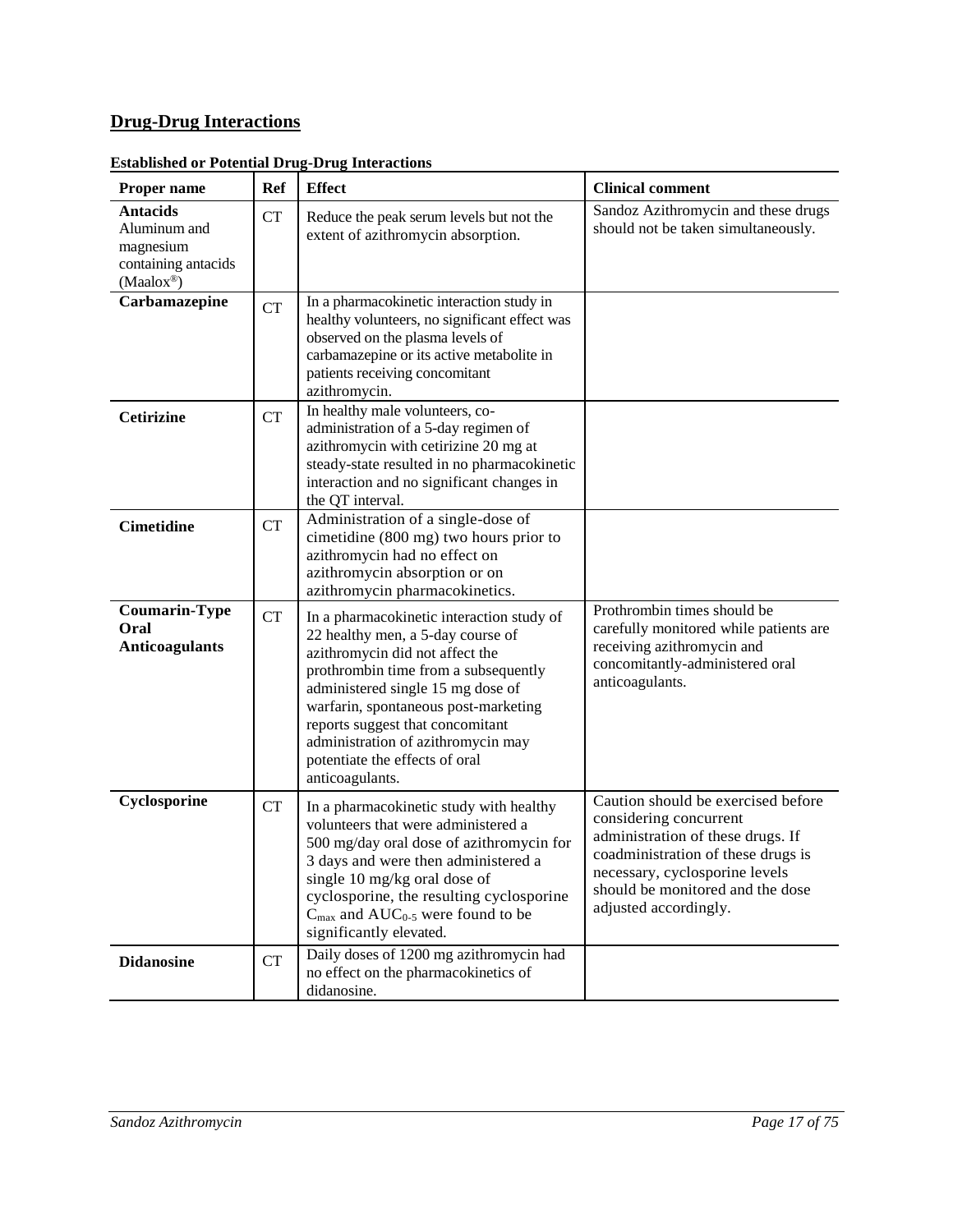| Proper name                               | <b>Ref</b> | <b>Effect</b>                                                                                                                                                                                                                                                                                                                                                             | <b>Clinical comment</b> |
|-------------------------------------------|------------|---------------------------------------------------------------------------------------------------------------------------------------------------------------------------------------------------------------------------------------------------------------------------------------------------------------------------------------------------------------------------|-------------------------|
| <b>Efavirenz</b>                          | <b>CT</b>  | Efavirenz, when administered at a dose of<br>400 mg for seven days produced a 22%<br>increase in the C <sub>max</sub> of azithromycin<br>administered as a 600 mg single dose.<br>AUC was not affected.                                                                                                                                                                   |                         |
|                                           |            | Administration of a single 600 mg dose of<br>azithromycin immediate-release had no<br>effect on the pharmacokinetics of efavirenz<br>given at 400 mg doses for seven days.                                                                                                                                                                                                |                         |
| Fluconazole                               | <b>CT</b>  | A single dose of 1200 mg azithromycin<br>immediate-release did not alter the<br>pharmacokinetics of a single 800 mg oral<br>dose of fluconazole.                                                                                                                                                                                                                          |                         |
|                                           |            | Total exposure and half-life of 1200 mg<br>azithromycin were unchanged and C <sub>max</sub> had<br>a clinically insignificant decrease (18%) by<br>co-administration with 800 mg fluconazole.                                                                                                                                                                             |                         |
| HMG-CoA<br>Reductase<br><b>Inhibitors</b> | <b>CT</b>  | In healthy volunteers, co-administration of<br>atorvastatin (10 mg daily) and<br>azithromycin immediate-release (500 mg<br>daily) did not alter plasma concentrations<br>of atorvastatin (based on HMG CoA-<br>reductase inhibition assay). However, post-<br>marketing cases of rhabdomyolysis in<br>patients receiving azithromycin with<br>statins have been reported. |                         |
| <b>Indinavir</b>                          | <b>CT</b>  | A single dose of 1200 mg azithromycin<br>immediate-release had no significant<br>effect on the pharmacokinetics of<br>indinavir (800 mg indinavir three times<br>daily for 5 days).                                                                                                                                                                                       |                         |
| Midazolam                                 | <b>CT</b>  | In healthy volunteers $(n=12)$ , co-<br>administration of azithromycin immediate-<br>release 500 mg/day for 3 days did not<br>cause clinically significant changes in the<br>pharmacokinetics and pharmacodynamics<br>of a single 15 mg dose of midazolam.                                                                                                                |                         |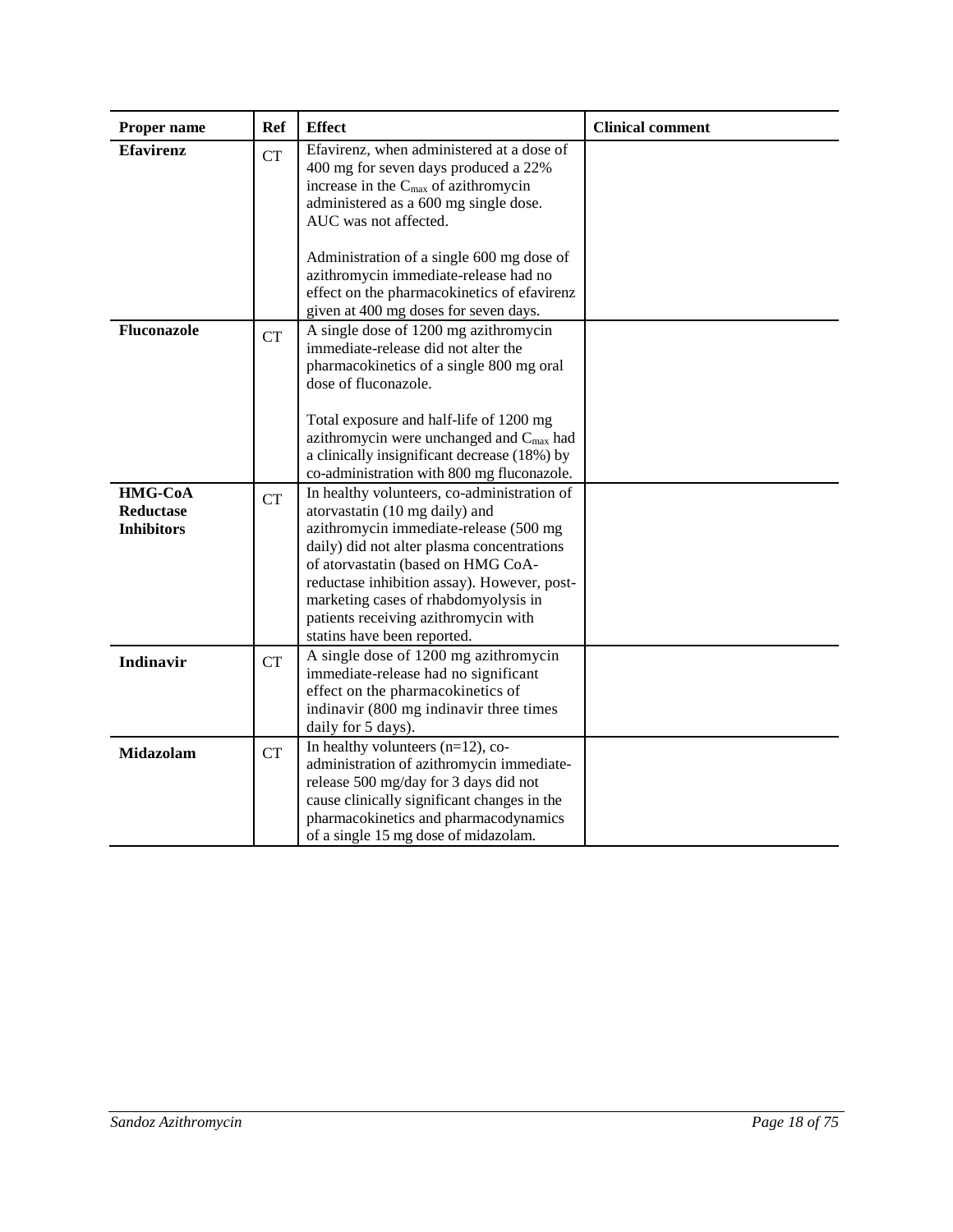| Proper name                         | <b>Ref</b> | <b>Effect</b>                                                                                                                                                                                                                                                                                                                                                                                                                                                                                                                                                   | <b>Clinical comment</b>                                                                                                                                                                                |
|-------------------------------------|------------|-----------------------------------------------------------------------------------------------------------------------------------------------------------------------------------------------------------------------------------------------------------------------------------------------------------------------------------------------------------------------------------------------------------------------------------------------------------------------------------------------------------------------------------------------------------------|--------------------------------------------------------------------------------------------------------------------------------------------------------------------------------------------------------|
| <b>Nelfinavir</b>                   | <b>CT</b>  | Co-administration of a single dose of<br>1200 mg azithromycin immediate-release<br>with steady-state nelfinavir (750 mg three<br>times daily) produced an approximately<br>16% decrease in mean $AUC_{0.8}$ of<br>nelfinavir and its M8 metabolite. C <sub>max</sub><br>was not affected.                                                                                                                                                                                                                                                                       | Dose adjustment of azithromycin is<br>not recommended. However, close<br>monitoring for known side effects of<br>azithromycin, when administered in<br>conjunction with nelfinavir, is<br>warranted.   |
|                                     |            | Co-administration of nelfinavir (750 mg<br>three times daily) at steady-state with a<br>single dose of 1200 mg azithromycin<br>immediate-release increased the mean<br>AUC <sub>0-∞</sub> of azithromycin by 113% and<br>mean $C_{\text{max}}$ by 136%.                                                                                                                                                                                                                                                                                                         |                                                                                                                                                                                                        |
| P-glycoprotein<br><b>inhibitors</b> | <b>CT</b>  | Co-administration of P-glycoprotein<br>inhibitors (Vitamin E, Poloxamer 407, or<br>Poloxamer 124) with azithromycin<br>sustained release form (1 gram dose) had<br>minimal effect on the pharmacokinetics of<br>azithromycin.                                                                                                                                                                                                                                                                                                                                   |                                                                                                                                                                                                        |
| <b>Rifabutin</b>                    | CT         | Co-administration of azithromycin and<br>rifabutin did not affect the serum<br>concentrations of either drug. Neutropenia<br>was observed in subjects receiving<br>concomitant treatment with azithromycin<br>and rifabutin.                                                                                                                                                                                                                                                                                                                                    | Neutropenia has been associated with<br>the use of rifabutin, but it has not<br>been established if concomitantly-<br>administered azithromycin<br>potentiates that effect (see<br>ADVERSE REACTIONS). |
| Sildenafil                          | <b>CT</b>  | In normal healthy male volunteers, there<br>was no evidence of a statistically<br>significant effect of azithromycin<br>immediate-release (500 mg daily for<br>3 days) on the AUC, C <sub>max</sub> , T <sub>max</sub> ,<br>elimination rate constant, or subsequent<br>half-life of sildenafil or its principal<br>circulating metabolite.                                                                                                                                                                                                                     |                                                                                                                                                                                                        |
| <b>Theophylline</b>                 | <b>CT</b>  | Concurrent use of macrolides and<br>theophylline has been associated with<br>increases in the serum concentrations of<br>theophylline. Azithromycin did not affect<br>the pharmacokinetics of theophylline<br>administered either as a single<br>intravenous infusion or multiple oral<br>doses at a recommended dose of 300 mg<br>every 12 hours. There is one post-<br>marketing report of supraventricular<br>tachycardia associated with an elevated<br>theophylline serum level that developed<br>soon after initiation of treatment with<br>Azithromycin. | Until further data are available,<br>prudent medical practice dictates<br>careful monitoring of plasma<br>theophylline levels in patients<br>receiving azithromycin and<br>theophylline concomitantly. |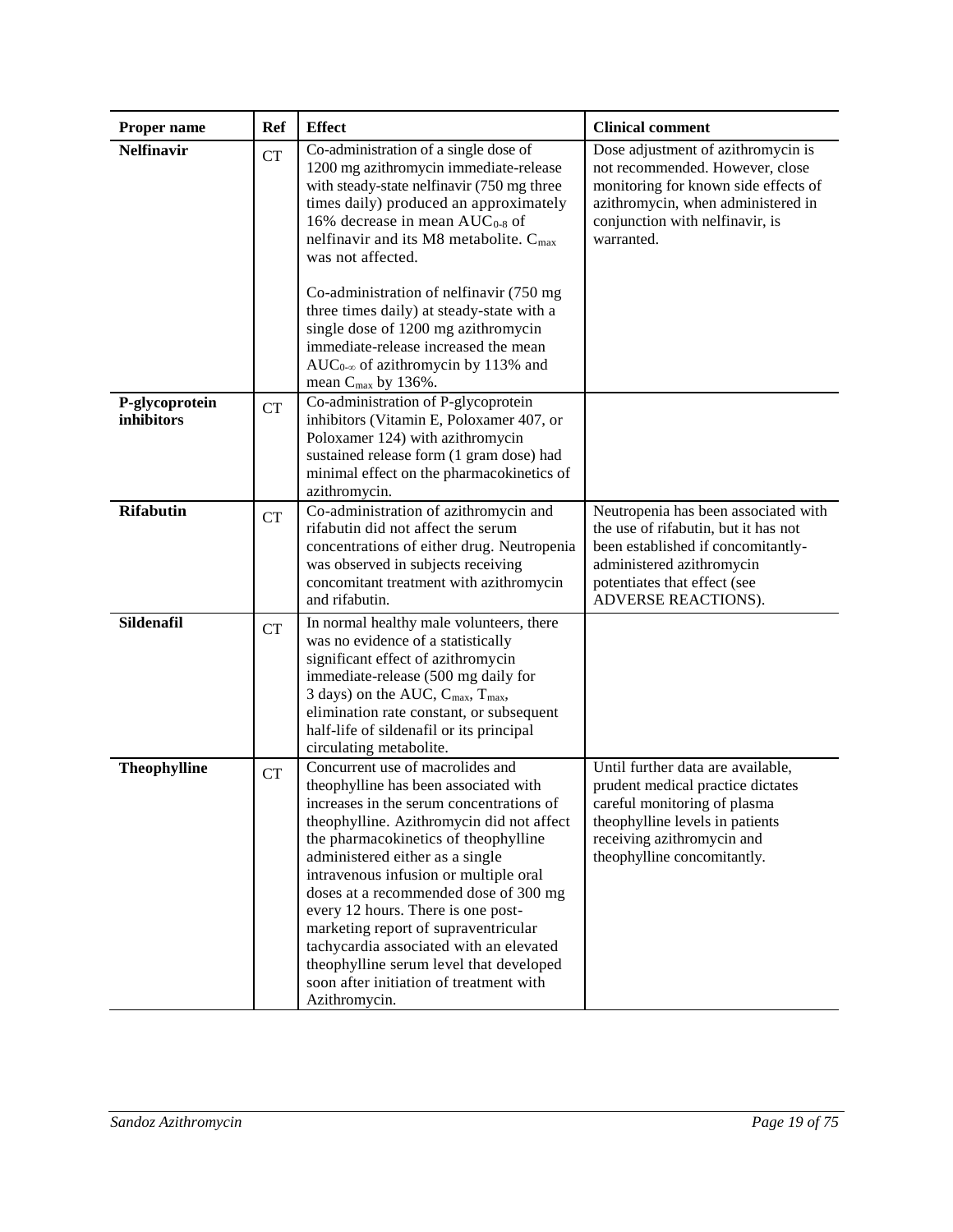| <b>Proper name</b>                | Ref | <b>Effect</b>                                                                                                                                                                                                                                                                                                                                                                                    | <b>Clinical comment</b> |
|-----------------------------------|-----|--------------------------------------------------------------------------------------------------------------------------------------------------------------------------------------------------------------------------------------------------------------------------------------------------------------------------------------------------------------------------------------------------|-------------------------|
| Trimethoprim/<br>Sulfamethoxazole | CT  | Co-administration of<br>trimethoprim/sulfamethoxazole<br>$(160 \text{ mg}/800 \text{ mg})$ for 7 days with<br>azithromycin immediate-release 1200 mg<br>on Day 7 had no significant effect on peak<br>concentrations, total exposure or urinary<br>excretion of either trimethoprim or<br>sulfamethoxazole.<br>Azithromycin serum concentrations were<br>similar to those seen in other studies. |                         |
| <b>Zidovudine</b>                 | CT  | Single 1 g doses and multiple 1200 mg or<br>600 mg doses of azithromycin did not<br>affect the plasma pharmacokinetics or<br>urinary excretion of zidovudine or its<br>glucuronide metabolite. However,<br>administration of azithromycin increased<br>the concentrations of phosphorylated<br>zidovudine, the clinically active<br>metabolite in peripheral blood<br>mononuclear cells.         |                         |

Legend:  $C = Case Study$ ;  $CT = Clinical Trial$ ;  $T = Theoretical$ ;  $UNK = Unknown$ 

### **Concomitant Therapy**

The following drug interactions have not been reported in clinical trials with azithromycin and no specific drug interaction studies have been performed to evaluate potential drug-drug interactions. Nonetheless, they have been observed with macrolide products, and there have been rare spontaneously reported cases with azithromycin and some of these drugs, in postmarketing experience. Until further data are developed regarding drug interactions, when azithromycin and these drugs are used concomitantly, careful monitoring of patients is advised both during and for a short period following therapy:

**Antihistamines:** Prolongation of QT intervals, palpitations or cardiac arrhythmias have been reported with concomitant administration of azithromycin and astemizole or terfenadine.

**Cisapride, Hexobarbital, Phenytoin:** Increased serum levels of hexobarbital, cisapride or phenytoin have been reported.

**Digoxin / P-glycoprotein substrates:** Concomitant administration of some macrolide antibiotics with P-glycoprotein substrates, including digoxin, has been reported to result in increased serum levels of the P-glycoprotein substrate. Therefore, if azithromycin and P-gp substrates such as digoxin are administered concomitantly, the possibility of elevated serum digoxin concentrations should be considered. Clinical monitoring, and possibly serum digoxin levels, during treatment with azithromycin and after its discontinuation are necessary.

**Disopyramide:** Azithromycin may increase the pharmacologic effect of disopyramide.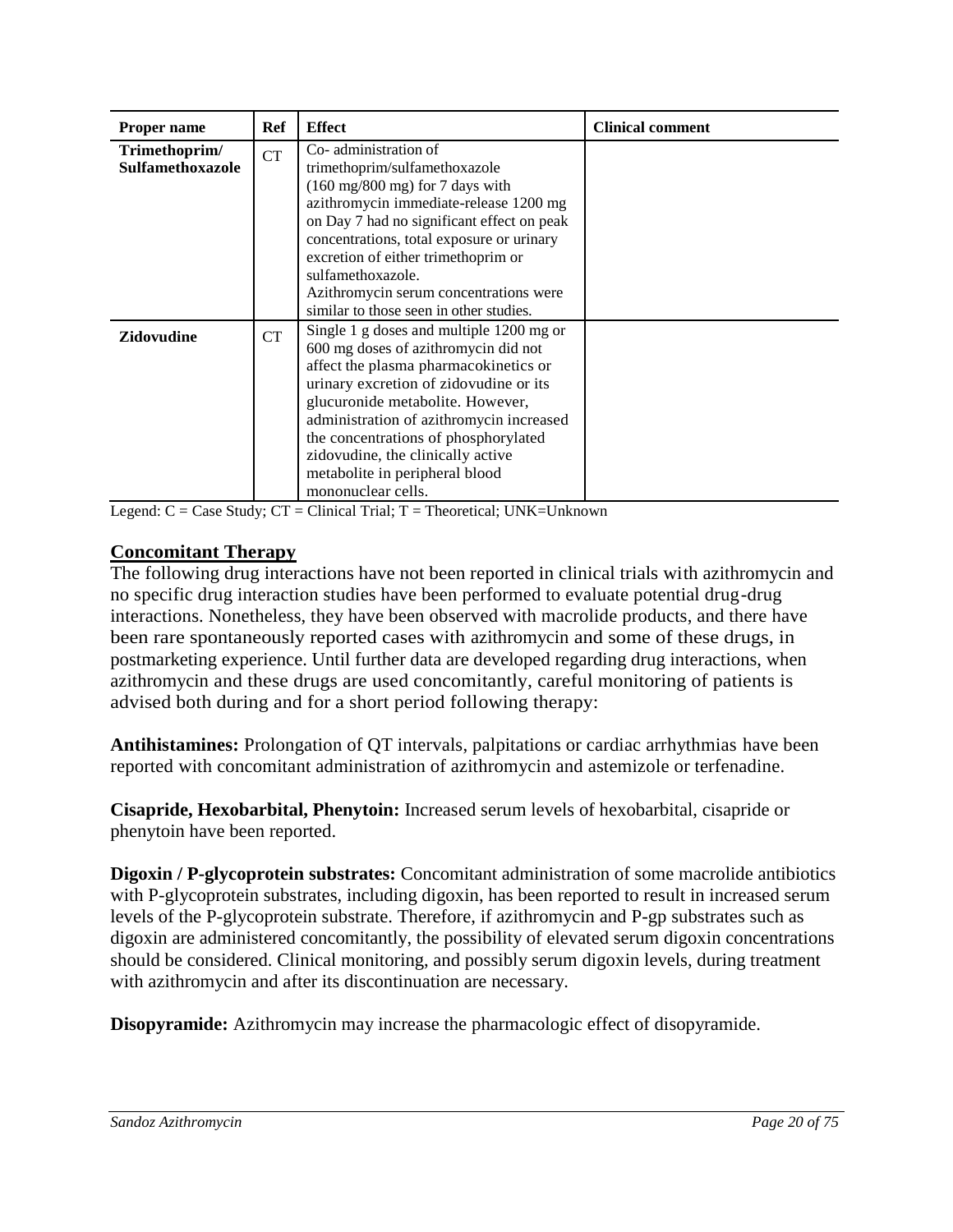**Ergot (ergotamine or dihydroergotamine):** Azithromycin and ergot derivatives should not be co-administered due to the possibility that ergot toxicity may be precipitated by some macrolide antibiotics. Acute ergot toxicity is characterized by severe peripheral vasospasm including ischemia of the extremities, along with dysesthesia and possible central nervous system effects.

**Gentamicin:** No data are available on the concomitant clinical use of azithromycin and gentamicin or other amphiphilic drugs which have been reported to alter intracellular lipid metabolism.

**Triazolam:** Azithromycin may decrease the clearance of triazolam and increase the pharmacologic effect of triazolam.

### **Drug-Food Interactions**

Azithromycin tablets and powder for oral suspension can be taken with or without food.

#### **Drug-Herb Interactions**

Interactions with herbal products have not been established.

#### **Drug-Laboratory Interactions**

Interactions with laboratory tests have not been established.

## <span id="page-20-0"></span>**DOSAGE AND ADMINISTRATION**

#### **General**

#### **Hepatic Impairment**

No dose adjustment of oral Sandoz Azithromycin preparations is recommended for patients with mild to moderate hepatic impairment. Azithromycin has not been studied in patients with severe hepatic impairment. Since the liver is the principal route of elimination for azithromycin, the use of oral Sandoz Azithromycin preparations should be undertaken with caution in patients with impaired hepatic function (see WARNINGS AND PRECAUTIONS and ACTION AND CLINICAL PHARMACOLOGY).

#### **Renal Impairment**

No dosage adjustment of oral Sandoz Azithromycin preparations is recommended for subjects with mild to moderate (GFR 10-80 mL/min) renal impairment. The mean AUC0-120 increased 35% in subjects with GFR <10 mL/min compared to subjects with normal renal function. Caution should be exercised when azithromycin is administered to subjects with severe renal impairment. No studies have been conducted in patients requiring hemodialysis (see ACTIONS AND CLINICAL PHARMACOLOGY and WARNINGS AND PRECAUTIONS).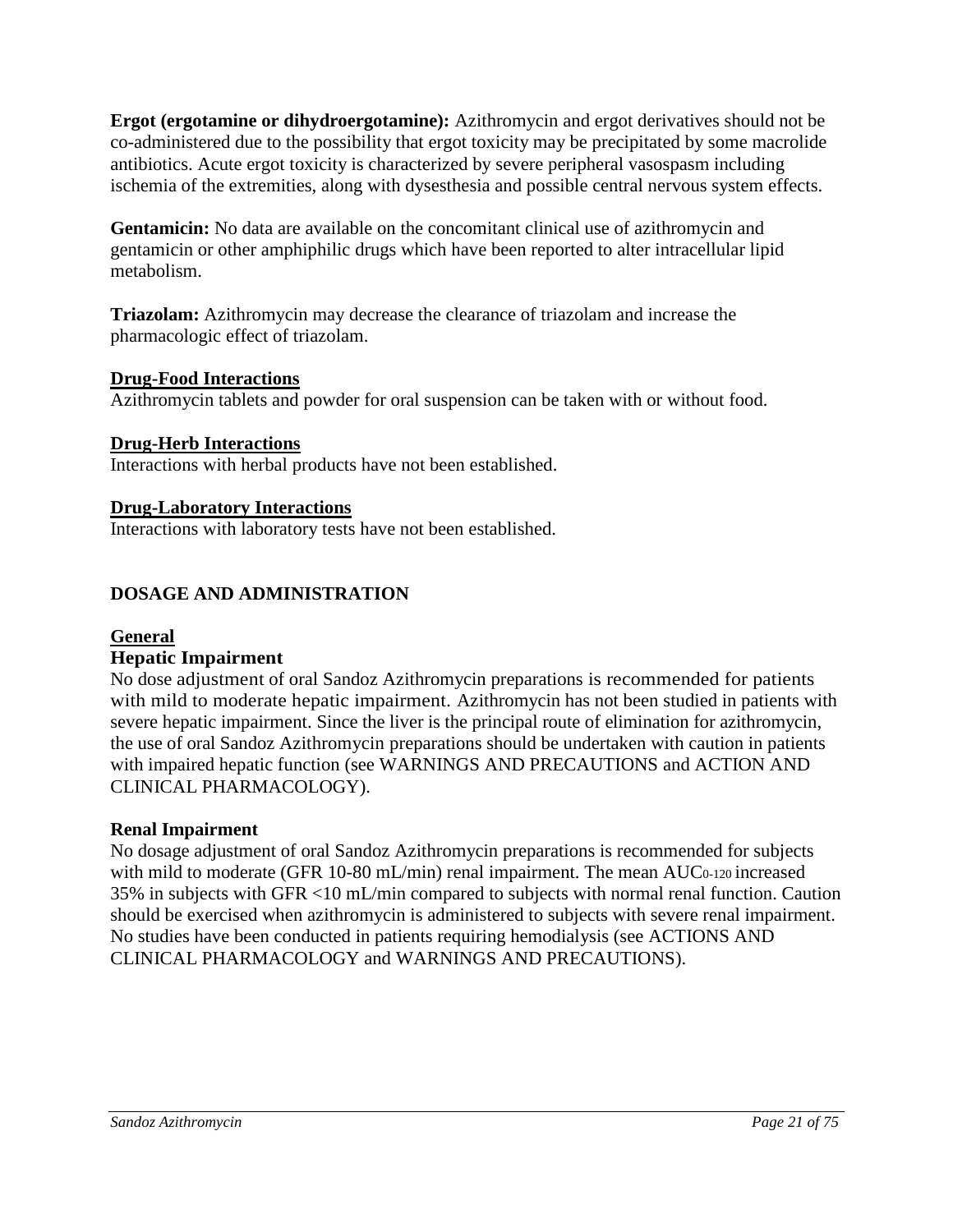#### **Recommended Dose and Dosage Adjustment Sandoz Azithromycin for Oral Therapy**

### **Adults**

## **Dosing in Relation to Food**

**Tablets:** Sandoz Azithromycin tablets can be taken with or without food.

## **Upper and Lower Respiratory Infections/Skin and Skin Structure Infections**

The recommended dose of Sandoz Azithromycin for individuals 16 years of age or older in the treatment of mild to moderate acute bacterial exacerbations of chronic obstructive pulmonary disease due to the indicated organisms is either 500 mg per day for 3 days or 500 mg as a single dose on the first day followed by 250 mg once daily on days 2 through 5 for a total dose of 1.5 grams.

The recommended dose of Sandoz Azithromycin for the treatment of community-acquired pneumonia of mild severity, uncomplicated skin and skin structure infections, and for pharyngitis/tonsillitis (as second-line therapy) due to the indicated organisms is 500 mg as a single dose on the first day followed by 250 mg once daily on days 2 through 5 for a total dose of 1.5 grams.

## **Genitourinary Infections**

The recommended dose of Sandoz Azithromycin for the treatment of genital ulcer disease due to *Hæmophilus ducreyi* (chancroid) and nongonococcal urethritis and cervicitis due to *C. trachomatis* is a single 1 gram (1000 mg) oral dose of Sandoz Azithromycin. This dose can be administered as four 250 mg tablets.

The recommended dose of Sandoz Azithromycin for the treatment of urethritis and cervicitis due to *Neisseria gonorrhoeæ* is a single 2 gram (2000 mg) dose of Sandoz Azithromycin. This dose can be administered as eight 250 mg tablets.

# **Children**

### **Dosing in relation to Food**

**Powder for Oral Suspension:** Sandoz Azithromycin (azithromycin monohydrate) Powder for Oral Suspension can be taken with or without food (see ACTION AND CLINICAL PHARMACOLOGY).

# **Pediatric Dosing Guidelines**

The recommended **total** dose for children is 30 mg/kg for otitis media and community acquired pneumonia. For pharyngitis/tonsillitis, the recommended **total** dose is 60 mg/kg.

| <b>Indication</b>       | 1-Day                            | $3-Dav$                              | 5-Day                      |
|-------------------------|----------------------------------|--------------------------------------|----------------------------|
| Acute Otitis Media      | $30 \frac{\text{mg}}{\text{kg}}$ | $10 \frac{\text{mg}}{\text{kg}}$ day | Day 1: 10 $mg/kg$          |
|                         |                                  |                                      | Day $2-5:5$ mg/kg          |
| Pharyngitis/Tonsillitis |                                  |                                      | $12 \text{ mg/kg/day}$     |
| Community-Acquired      |                                  |                                      | Day 1: 10 $mg/kg$          |
| Pneumonia               |                                  |                                      | Day 2-5: $5 \text{ mg/kg}$ |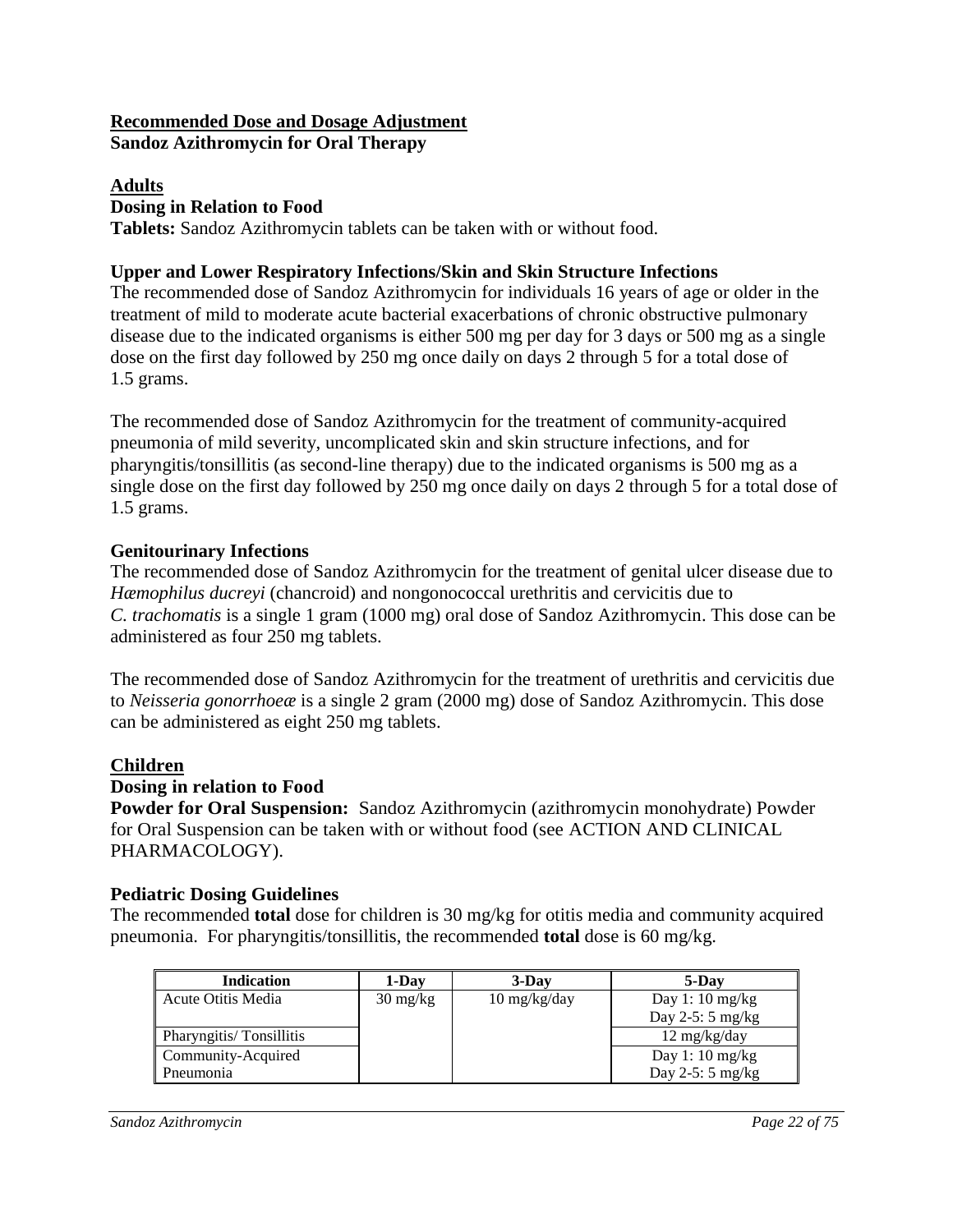### **Acute Otitis Media**

The recommended dose of Sandoz Azithromycin (azithromycin monohydrate) oral suspension for the treatment of children with acute otitis media is 30 mg/kg given as a single dose (not to exceed 1500 mg) or 10 mg/kg once daily for 3 days (not to exceed 500 mg/day) or 10 mg/kg as a single dose on the first day (not to exceed 500 mg/day) followed by 5 mg/kg/day on days 2 through 5 (not to exceed 250 mg/day). (See chart #1, 2 and 3 respectively below).

The safety of re-dosing azithromycin in children who vomit after receiving 30 mg/kg as a single dose has not been established. In clinical studies involving 487 patients with acute otitis media given a single 30 mg/kg dose of azithromycin, eight patients who vomited within 30 minutes of dosing were re-dosed at the same total dose.

#### **Community-Acquired Pneumonia**

The recommended dose of Sandoz Azithromycin (azithromycin monohydrate) for oral suspension for the treatment of children with community-acquired pneumonia is 10 mg/kg as a single dose on the first day (not to exceed 500 mg/day) followed by 5 mg/kg on days 2 through 5 (not to exceed 250 mg/day). (See chart #3 below)

#### **Effectiveness of the 3-day or 1-day regimen in children with community-acquired pneumonia has not been established.**

#### **Pharyngitis and Tonsillitis**

The recommended dose for children with pharyngitis and tonsillitis is 12 mg/kg once daily for 5 days (not to exceed 500 mg/day) (See chart #4 below).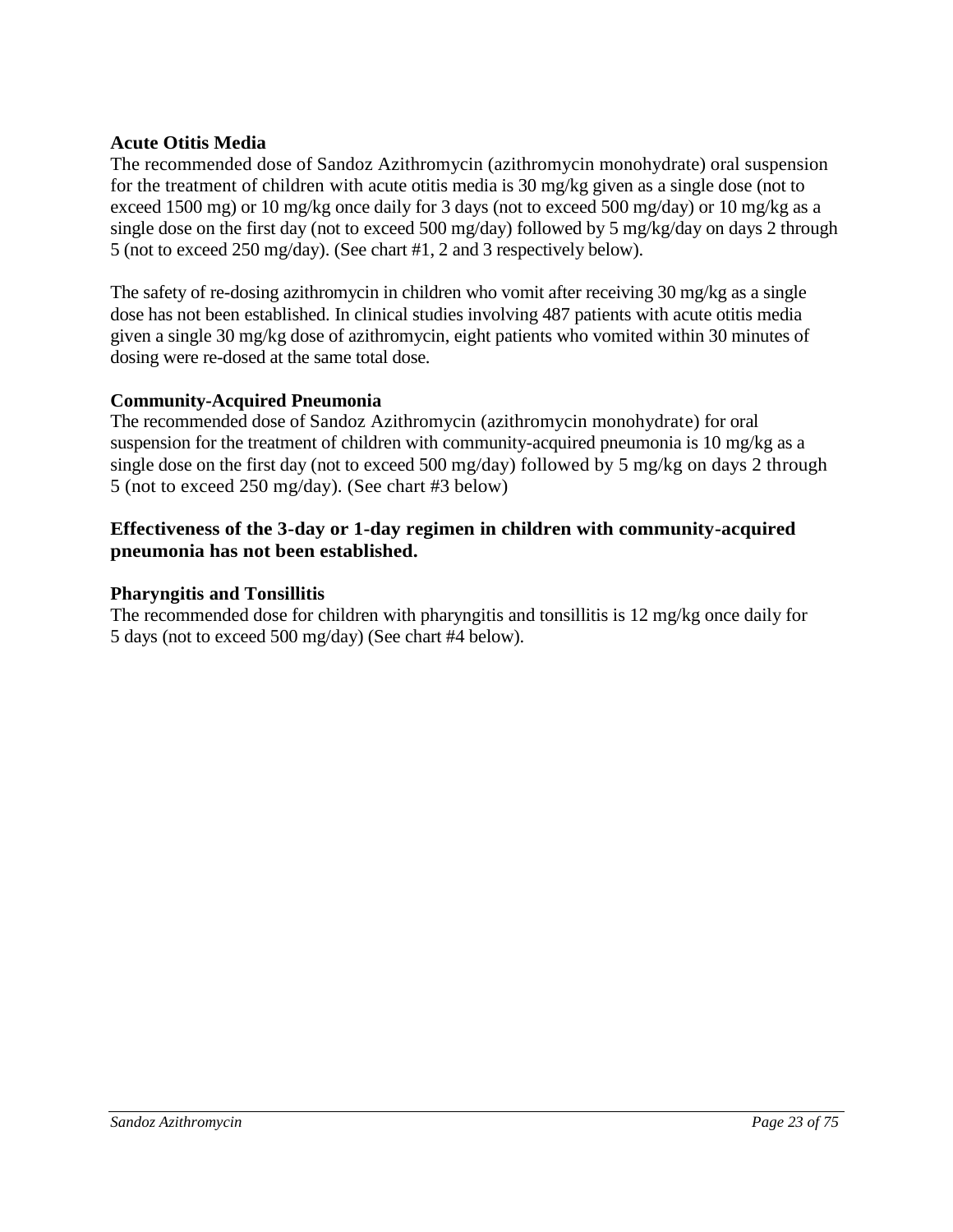## **Pediatric Dosage Guidelines**

Based on Body Weight

#### **CHART #1**

| OTITIS MEDIA: (1-Day Regimen)*<br>Dosing Calculated on 30 mg/kg as a single dose |               |                                            |                                                                    |                               |  |  |
|----------------------------------------------------------------------------------|---------------|--------------------------------------------|--------------------------------------------------------------------|-------------------------------|--|--|
|                                                                                  |               |                                            | Age 6 months and above, see WARNINGS AND PRECAUTIONS-Pediatric Use |                               |  |  |
|                                                                                  | Weight        | $200$ mg/5 mL                              | Total mL per                                                       | <b>Total mg per Treatment</b> |  |  |
| Kg                                                                               | Lbs.          | Day 1                                      | <b>Treatment Course</b>                                            | <b>Course</b>                 |  |  |
| 5                                                                                | 11            | $3.75$ mL<br>$(*15p)$                      | $3.75$ mL                                                          | $150 \text{ mg}$              |  |  |
| 10                                                                               | 22            | $7.5$ mL<br>$(1 \frac{1}{2} \text{ tsp})$  | $7.5$ mL                                                           | $300$ mg                      |  |  |
| 20                                                                               | 44            | $15 \text{ mL}$<br>$(3 \text{ tsp})$       | $15 \text{ mL}$                                                    | $600$ mg                      |  |  |
| 30                                                                               | 66            | $22.5$ mL<br>$(4 \frac{1}{2} \text{ tsp})$ | $22.5$ mL                                                          | $900 \text{ mg}$              |  |  |
| 40                                                                               | 88            | $30 \text{ mL}$<br>$(6 \text{ (sp)}$       | $30 \text{ mL}$                                                    | $1200$ mg                     |  |  |
| 50 and above                                                                     | 110 and above | $37.5$ mL<br>$(7\frac{1}{2} \text{ tsp})$  | $37.5$ mL                                                          | 1500 mg                       |  |  |

\* **Effectiveness of the 1-day regimen in children with community-acquired pneumonia has not been established.**

#### **CHART #2**

| OTITIS MEDIA: (3-Day Regimen)*<br>Dosing Calculated on 10 mg/kg/day<br>Age 6 months and above, see WARNINGS AND PRECAUTIONS-Pediatric Use |                    |                                         |                                                  |                                            |                                                   |  |
|-------------------------------------------------------------------------------------------------------------------------------------------|--------------------|-----------------------------------------|--------------------------------------------------|--------------------------------------------|---------------------------------------------------|--|
| Weight<br><b>Kg</b>                                                                                                                       | Lbs.               | $100$ mg/5 mL<br>Day 1-3                | $200 \text{ mg}/5 \text{ mL}$<br>Day 1-3         | Total mL per<br><b>Treatment</b><br>Course | Total mg per<br><b>Treatment</b><br><b>Course</b> |  |
| 5                                                                                                                                         | 11                 | $2.5$ mL<br>$(\frac{1}{2} \text{ tsp})$ |                                                  | $7.5$ mL                                   | $150 \text{ mg}$                                  |  |
| 10                                                                                                                                        | 22                 | $5 \text{ mL}$<br>$(1 \text{ tsp})$     |                                                  | $15 \text{ mL}$                            | $300$ mg                                          |  |
| 20                                                                                                                                        | 44                 |                                         | $5 \text{ mL}$<br>$(1 \text{ (sp)}$              | $15 \text{ mL}$                            | $600$ mg                                          |  |
| 30                                                                                                                                        | 66                 |                                         | $7.5 \text{ mL}$<br>$(1\frac{1}{2} \text{ tsp})$ | $22.5$ mL                                  | $900 \text{ mg}$                                  |  |
| 40                                                                                                                                        | 88                 |                                         | $10 \text{ mL}$<br>$(2 \text{ tsp})$             | $30 \text{ mL}$                            | $1200$ mg                                         |  |
| 50 and above                                                                                                                              | $110$ and<br>above |                                         | $12.5$ mL<br>$(2 \frac{1}{2} \text{ tsp})$       | $37.5$ mL                                  | $1500$ mg                                         |  |

**\*Effectiveness of the 3-day regimen in children with community-acquired pneumonia has not been established.**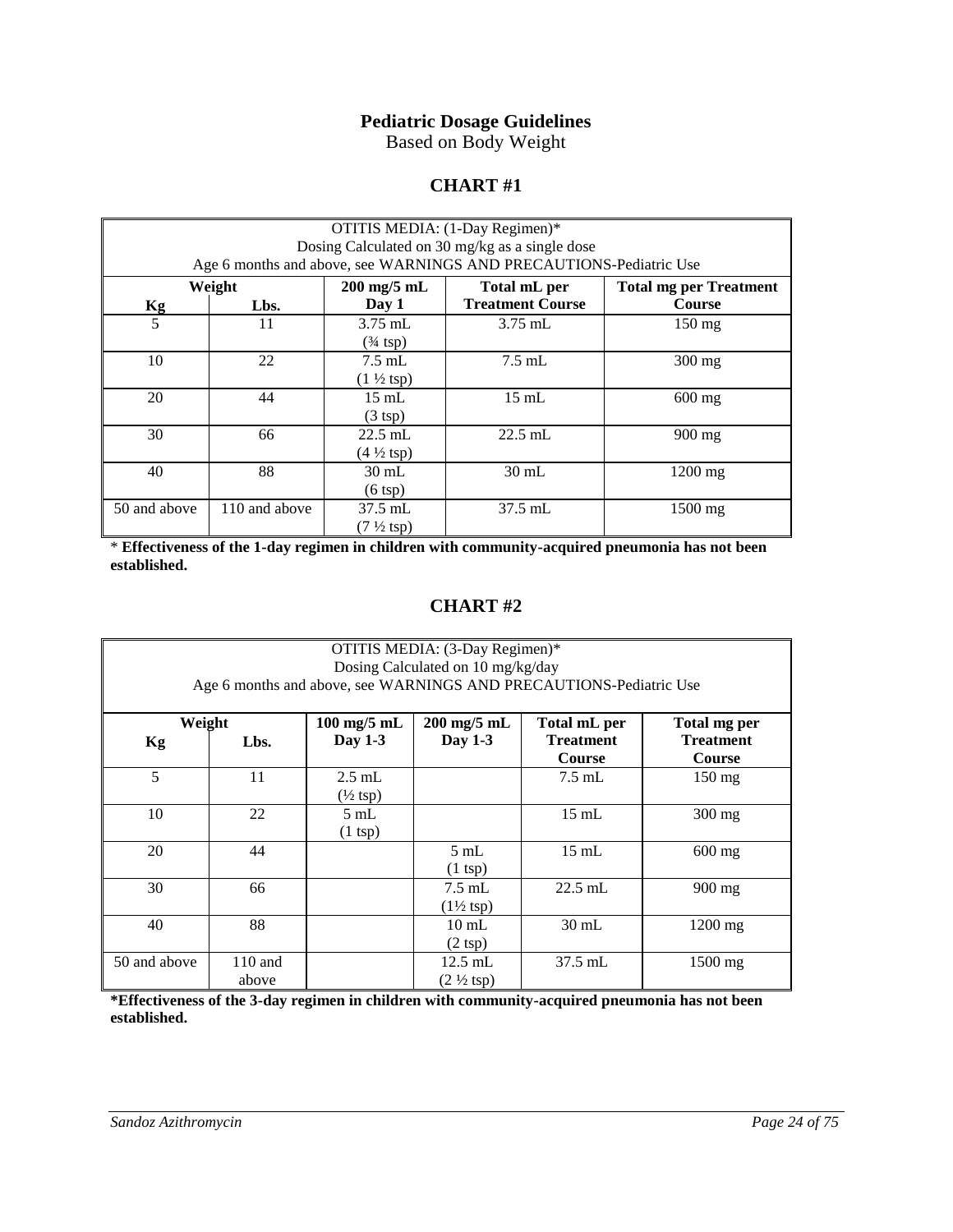|                 | ACUTE OTITIS MEDIA OR COMMUNITY-ACQUIRED PNEUMONIA<br>Age 6 months and above, see WARNINGS AND PRECAUTIONS-Pediatric Use<br>5-Day Regimen |                                         |                                          |                                          |                                           |                                                                                 |                                  |
|-----------------|-------------------------------------------------------------------------------------------------------------------------------------------|-----------------------------------------|------------------------------------------|------------------------------------------|-------------------------------------------|---------------------------------------------------------------------------------|----------------------------------|
|                 |                                                                                                                                           |                                         |                                          |                                          |                                           | Dosing Calculated on 10 mg/kg on Day 1 dose, followed by 5 mg/kg on Days 2 to 5 |                                  |
|                 | Weight                                                                                                                                    | $100$ mg/5 mL<br><b>Suspension</b>      |                                          |                                          | $200$ mg/5 mL<br><b>Suspension</b>        | Total mL per<br><b>Treatment</b>                                                | Total mg per<br><b>Treatment</b> |
| Kg              | Lbs.                                                                                                                                      | Day 1                                   | Days 2-5                                 | Day 1                                    | Days 2-5                                  | <b>Course</b>                                                                   | <b>Course</b>                    |
| 5               | 11                                                                                                                                        | $2.5$ mL<br>$(\frac{1}{2} \text{ tsp})$ | $1.25$ mL<br>$(\frac{1}{4} \text{ tsp})$ |                                          |                                           | $7.5$ mL                                                                        | 150 mg                           |
| 10              | 22                                                                                                                                        | 5 mL<br>(1 <sup>tsp</sup> )             | $2.5$ mL<br>$(\frac{1}{2} \text{ tsp})$  |                                          |                                           | $15$ mL                                                                         | 300 mg                           |
| 20              | 44                                                                                                                                        |                                         |                                          | 5mL<br>$(1 \text{ tsp})$                 | $2.5$ mL<br>$(\frac{1}{2} \text{ tsp})$   | $15$ mL                                                                         | 600 mg                           |
| 30              | 66                                                                                                                                        |                                         |                                          | $7.5$ mL<br>$(1\frac{1}{2} \text{ tsp})$ | 3.75 mL<br>$(3/4 \text{ tsp})$            | $22.5$ mL                                                                       | 900 mg                           |
| 40              | 88                                                                                                                                        |                                         |                                          | $10 \text{ mL}$<br>(2 <sup>tsp</sup> )   | 5 mL<br>$(1 \text{tsp})$                  | $30 \text{ mL}$                                                                 | $1200$ mg                        |
| 50 and<br>above | 110 and<br>above                                                                                                                          |                                         |                                          | 12.5mL<br>$(2\frac{1}{2} \text{ tsp})$   | $6.25$ mL<br>$(1\frac{1}{4} \text{ tsp})$ | 37.5 mL                                                                         | $1500$ mg                        |

# **CHART #3**

# **CHART # 4**

|                                                                                                                                                                         | PHARYNGITIS AND TONSILLITIS: (5-Day Regimen)<br>(Age 2 years and above see WARNINGS AND PRECAUTIONS-Pediatric Use)<br>Dosing Calculated on 12 mg/kg once daily Days 1 to 5 |                                       |                   |           |  |  |
|-------------------------------------------------------------------------------------------------------------------------------------------------------------------------|----------------------------------------------------------------------------------------------------------------------------------------------------------------------------|---------------------------------------|-------------------|-----------|--|--|
| $200$ mg/5 mL<br>Weight<br>Total mL per<br>Total mg per<br><b>Suspension</b><br><b>Treatment Course</b><br><b>Treatment</b><br><b>Course</b><br>Day $1-5$<br>Lbs.<br>Kg |                                                                                                                                                                            |                                       |                   |           |  |  |
| 8                                                                                                                                                                       | 18                                                                                                                                                                         | 2.5 mL $(\frac{1}{2} \text{ tsp})$    | $12.5$ mL         | $500$ mg  |  |  |
| 17                                                                                                                                                                      | 37                                                                                                                                                                         | $5 \text{ mL}$ (1tsp)                 | $25 \text{ mL}$   | $1000$ mg |  |  |
| 25                                                                                                                                                                      | 55                                                                                                                                                                         | 7.5 mL $(1\frac{1}{2} \text{ tsp})$   | $37.5 \text{ mL}$ | 1500 mg   |  |  |
| 33                                                                                                                                                                      | 73                                                                                                                                                                         | $10 \text{ mL}$ $(2 \text{ tsp})$     | $50$ mL           | $2000$ mg |  |  |
| 40                                                                                                                                                                      | 88                                                                                                                                                                         | 12.5 mL $(2 \frac{1}{2} \text{ tsp})$ | $62.5$ mL         | $2500$ mg |  |  |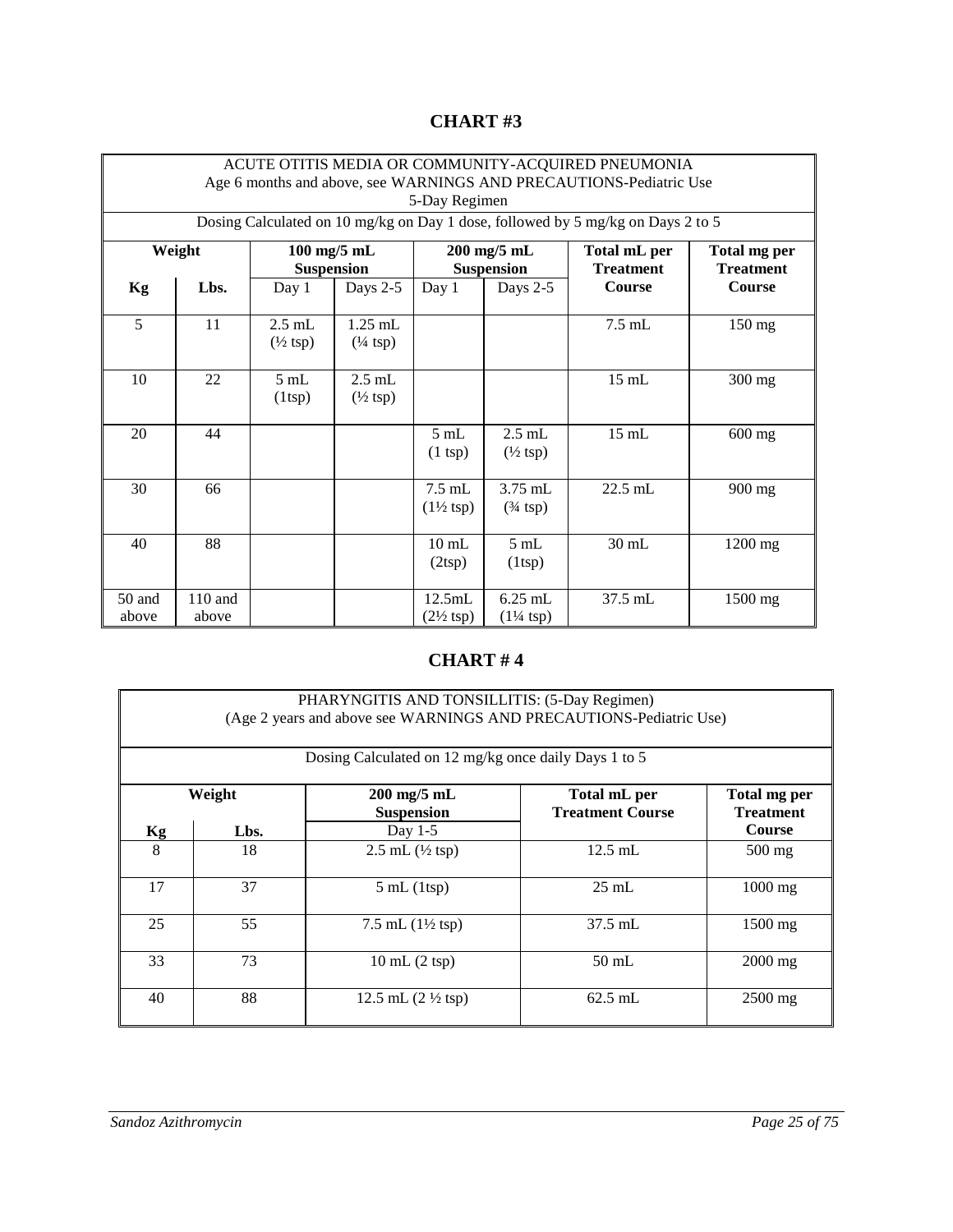# **Administration**

#### **Reconstitution Directions:**

## **Sandoz Azithromycin, Powder for Oral Suspension:**

Tap bottle to loosen powder. Add the directed volume of water. Shake well before each use. Oversized bottle provides shake space. Keep tightly closed. The table below indicates the volume of water to be used for reconstitution:

| <b>Amount of water</b><br>to be added | Nominal volume<br>after reconstitution<br>(azithromycin content) | <b>Azithromycin</b><br>concentration after<br>reconstitution |
|---------------------------------------|------------------------------------------------------------------|--------------------------------------------------------------|
| $8.0$ mL $(300 \text{ mg bottle})$    | $15 \text{ mL}$ (300 mg bottle)                                  | $100 \text{ mg}/5 \text{ mL}$                                |
| $8.0$ mL $(600 \text{ mg bottle})$    | $15 \text{ mL}$ (600 mg bottle)                                  | $200 \text{ mg}/5 \text{ mL}$                                |
| $11.0$ mL $(900 \text{ mg bottle})$   | $22.5$ mL $(900 \text{ mg bottle})$                              | $200 \text{ mg}/5 \text{ mL}$                                |
| 18.5 mL (1500 mg bottle)              | 37.5 mL (1500 mg bottle)                                         | $200 \text{ mg}/5 \text{ mL}$                                |

Use only the dosing device provided to measure the correct amount of suspension (see DOSAGE FORMS, COMPOSITION AND PACKAGING). The dosing device may need to be filled multiple times to provide the complete dose prescribed. Rinse the device with water after the complete daily dose has been administered.

Following constitution, and for use with the oral syringe, the supplied plastic stopper should be inserted into the neck of the bottle then sealed with the original closure.

### <span id="page-25-0"></span>**OVERDOSAGE**

Activated charcoal may be administered to aid in the removal of unabsorbed drug. General supportive measures are recommended.

Ototoxicity and gastrointestinal adverse events may occur with an overdose of azithromycin.

Up to 15 grams cumulative dose of azithromycin dihydrate over 10 days has been administered in clinical trials without apparent adverse effect.

Adverse events experienced in higher than recommended doses were similar to those seen at normal doses.

For management of a suspected drug overdose, contact your regional Poison Control Centre.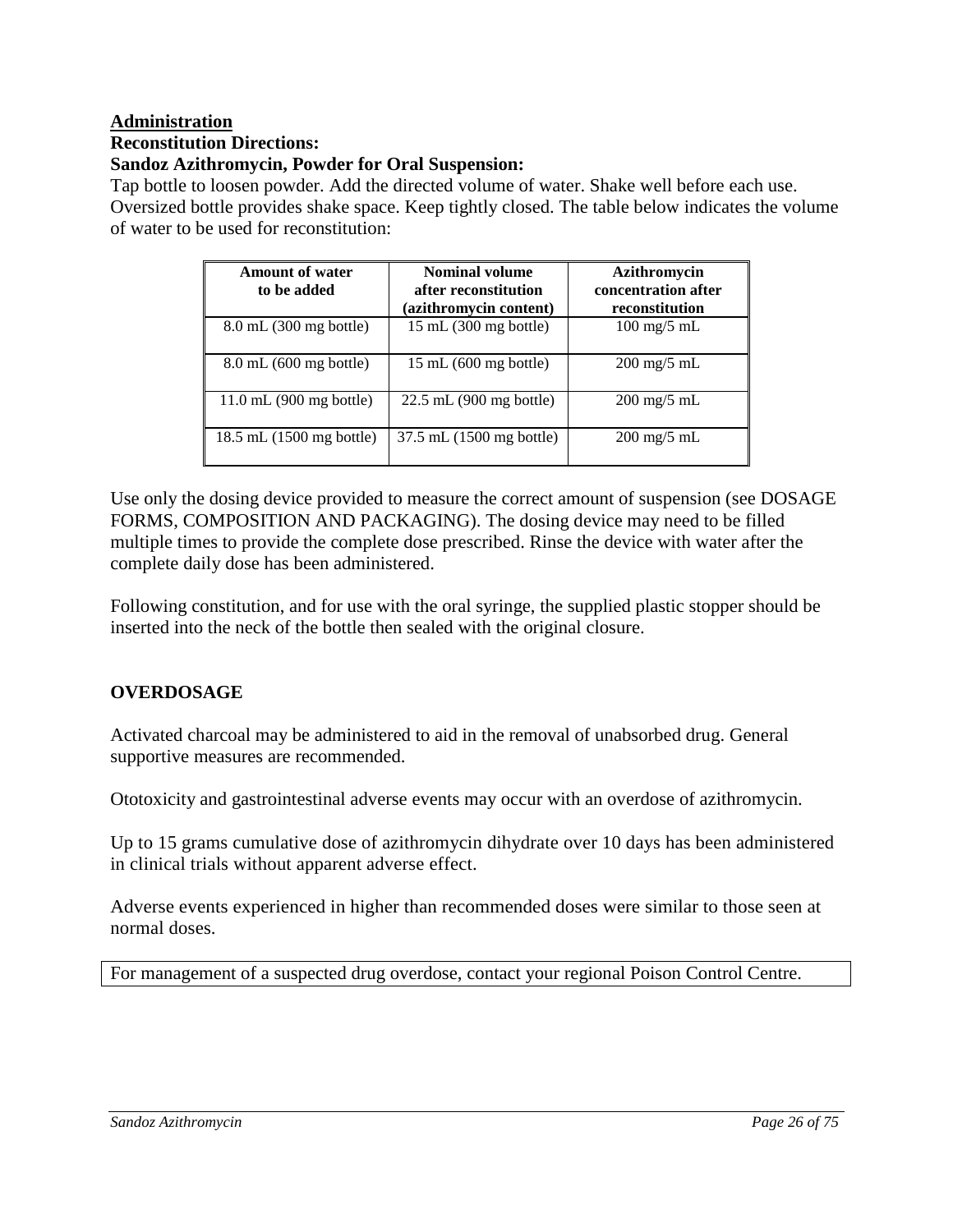# <span id="page-26-0"></span>**ACTION AND CLINICAL PHARMACOLOGY**

## **Mechanism of Action**

Azithromycin, a macrolide antibiotic of the azalide subclass, exerts its antibacterial action by binding to the 23S rRNA of the 50s ribosomal subunits of susceptible bacteria. It blocks protein synthesis by inhibiting the transpeptidation/translocation step of protein synthesis and by inhibiting the assembly of the 50S ribosomal subunit.

## **Pharmacodynamics**

## **Cardiac Electrophysiology**

QTc interval prolongation was studied in a randomized, placebo-controlled parallel trial. A total of 119 healthy subjects were enrolled (mean age of 35.5 years; range 18-55 years), of which 116 subjects (97 males) completed the study and were included in the analysis. Subjects were randomized to one of 5 treatments and received orally once daily for 3 days: placebo, chloroquine 600 mg base only, or chloroquine 600 mg base in combination with azithromycin 500 mg, 1000 mg, and 1500 mg. On Day 3, the azithromycin mean (%CV) plasma  $C_{\text{max}}$  values for the 500, 1000 and 1500 mg azithromycin dose regimens were 0.536 (33), 0.957 (31), and 1.54 (28) mcg/mL, respectively. Co-administration of azithromycin increased the QTc interval in a dose- and concentration-dependent manner. In comparison to chloroquine alone, the day 3 maximum mean (90% upper confidence bound) increases in QTcF were 5 (10) ms, 7 (12) ms and 9 (14) ms with the co-administration of 500 mg, 1000 mg and 1500 mg azithromycin, respectively.

## **Pharmacokinetics**

No data exist in humans in regard to the extent of accumulation, duration of exposure, metabolism or excretory mechanisms of azithromycin in neural tissue such as the retina and the cochlea.

### **Adult Pharmacokinetics**

Plasma concentrations of azithromycin decline in a polyphasic pattern, resulting in an average terminal half-life of 68 hours. The prolonged half-life is likely due to extensive uptake and subsequent release of drug from tissues. Over the dose range of 250 to 1000 mg orally, the serum concentrations are related to dose.

| <b>DOSE/DOSAGE FORM</b>                 | <b>Subjects</b> | ∟max<br>(mcg/mL) | Tmax<br>(hr) | AUC<br>(mc•hr/mL) | $\mathrm{T}\frac{1}{2}$<br>(hr) |
|-----------------------------------------|-----------------|------------------|--------------|-------------------|---------------------------------|
| $500 \text{ mg}/250 \text{ mg}$ tablet  | 12; fasted      | 0.34             | 2.1          | 2.49 <sup>a</sup> | $\overline{\phantom{0}}$        |
| $500 \text{ mg}/250 \text{ mg}$ tablet  | 12; fed         | 0.41             | 2.3          | $2.40^{\rm a}$    | $\overline{\phantom{0}}$        |
| $1200 \text{ mg}/600 \text{ mg}$ tablet | 12: fasted      | 0.66             | 2.5          | $6.8^{b}$         | 40                              |

In adults, the following pharmacokinetic data have been reported:

 $a_0$ -48 hr,  $b_0$ -last

### **Intravenous Administration**

In patients hospitalized with community-acquired pneumonia (CAP) receiving single daily onehour intravenous infusions for 2 to 5 days of 500 mg azithromycin at a concentration of 2 mg/mL, the median maximum concentration  $(C_{\text{max}})$  achieved was 3.00 mcg/mL (range: 1.70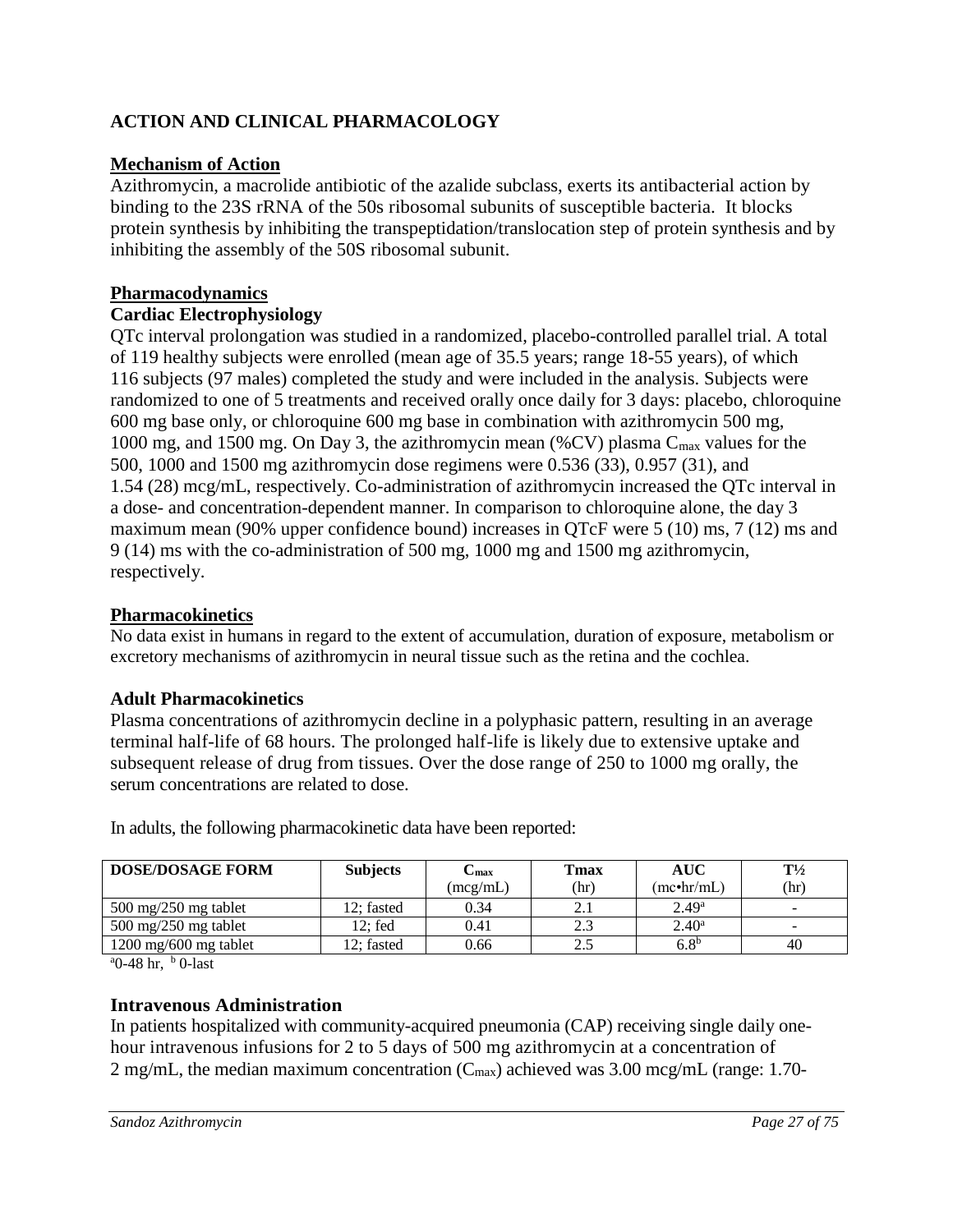6.00 mcg/mL) while the 24-hour trough level was 0.18 mcg/mL (range: 0.07-0.60 mcg/mL) and the AUC24 was 8.50 mcg·h/mL (range: 5.10-19.60 mcg·h/mL).

The median  $C_{\text{max}}$ , 24-hour trough and  $AUC_{24}$  values were 1.20 mcg/mL (range: 0.89-1.36 mcg/mL), 0.18 mcg/mL (range: 0.15-0.21 mcg/mL) and 7.98 mcg·h /mL (range: 6.45-9.80 mcg·h/mL), respectively, in normal volunteers receiving a 3-hour intravenous infusion of 500 mg azithromycin at a concentration of 1 mg/mL. Similar pharmacokinetic values were obtained in patients hospitalized with CAP that received the same 3-hour dosage regimen for 2-5 days.

| Plasma concentrations (mcg/mL) after the last daily intravenous infusion of 500 mg azithromycin |           |           |           |                  |                                   |           |           |           |           |
|-------------------------------------------------------------------------------------------------|-----------|-----------|-----------|------------------|-----------------------------------|-----------|-----------|-----------|-----------|
|                                                                                                 |           |           |           | [median (range)] |                                   |           |           |           |           |
| $Conc. +$                                                                                       |           |           |           |                  | Time after starting infusion (hr) |           |           |           |           |
| <b>Duration</b>                                                                                 | 0.5       |           |           |                  |                                   | 6         | 8         | 12        | 24        |
| $2$ mg/mL,                                                                                      | 2.42      | 2.65      | 0.63      | 0.34             | 0.32                              | 0.19      | 0.22      | 0.16      | 0.18      |
| 1 <sup>h</sup>                                                                                  | $(1.71 -$ | $(1.94-$  | $(0.21 -$ | $(0.18 -$        | $(0.16 -$                         | $(0.12 -$ | $(0.10 -$ | $(0.09 -$ | $(0.07 -$ |
|                                                                                                 | 5.12)     | 6.03)     | 1.07)     | 0.87)            | (0.69)                            | (0.58)    | 0.61)     | (0.46)    | 0.60)     |
| $1$ mg/mL,                                                                                      | 0.87      | 1.03      | 1.16      | 1.17             | 0.32                              | 0.29      | 0.27      | 0.22      | 0.18      |
| 3 <sup>h</sup>                                                                                  | $(0.76 -$ | $(0.83 -$ | $(0.87 -$ | $(0.86 -$        | $(0.26 -$                         | $(0.23 -$ | $(0.23 -$ | $(0.17 -$ | $(0.15 -$ |
|                                                                                                 | 1.16)     | 1.19)     | 1.36)     | 1.35)            | (0.47)                            | (0.35)    | (0.34)    | 0.26      | 0.21)     |

<sup>a</sup>500 mg (2 mg/mL) for 2-5 days in CAP patients

 $b$ 500 mg (1 mg/mL) for 5 days in healthy subjects

The average Cl<sub>t</sub> and V<sub>d</sub> values were 10.18 mL/min/kg and 33.3 L/kg, respectively, in 18 normal volunteers receiving 1000 to 4000 mg doses given as 1 mg/mL over 2 hours.

Comparison of the plasma pharmacokinetic parameters following the  $1<sup>st</sup>$  and  $5<sup>th</sup>$  daily doses of 500 mg intravenous azithromycin shows only an 8% increase in  $C_{\text{max}}$  but a 61% increase in AUC<sub>24</sub> reflecting the three-fold rise in  $C_{24}$  trough levels.

In a multiple-dose study in 12 normal volunteers utilizing a 500 mg (1 mg/mL) one-hour intravenous dosage regimen for 5 days, the amount of administered azithromycin dose excreted in the urine in 24 hours was about 11% after the first dose and 14% after the 5th dose. These values are greater than the reported 6% excreted unchanged in urine after oral azithromycin administration.

**Absorption:** Following oral administration, azithromycin is rapidly absorbed ( $T_{\text{max}} = 2-3$  hours) and distributed widely throughout the body (see DETAILED PHARMACOLOGY).

The absolute bioavailability is approximately 37%.

When azithromycin suspension was administered with food to 28 adult healthy male subjects, the rate of absorption  $(C_{\text{max}})$  was increased by 56% while the extent of absorption (AUC) was unchanged. Food does not affect the absorption of azithromycin in the tablet dosage form. Azithromycin tablets and powder for oral suspension can be taken with or without food.

**Distribution:** The serum protein binding of azithromycin is concentration dependent, decreasing from 51% at 0.02 mcg/mL to 7% at 2.0 mcg/mL. Following oral administration, azithromycin is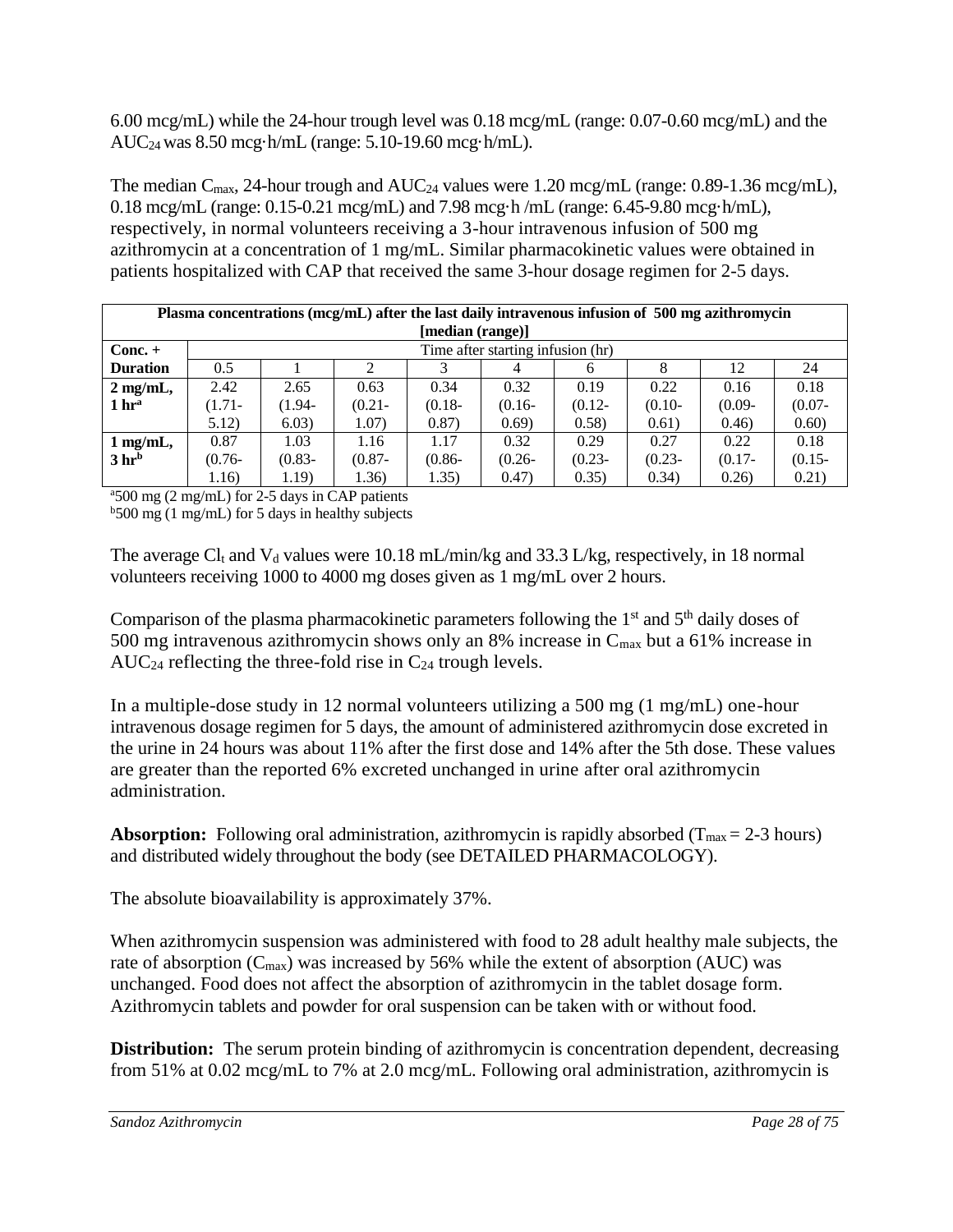widely distributed throughout the body with a steady-state apparent volume of distribution of 31.1 L/kg.

Rapid movement of azithromycin from blood into tissue results in significantly higher azithromycin concentrations in tissue than in plasma (up to 50 times the maximum observed concentration in plasma) (see DETAILED PHARMACOLOGY).

The long tissue half-life and large volume of distribution result from intracytoplasmic uptake and storage in lysosomal phospholipid complexes.

**Metabolism:** The majority of systemically available azithromycin is excreted unchanged in the bile. Metabolites of azithromycin were identified in bile but have not been studied further (see DETAILED PHARMACOLOGY).

**Excretion:** Biliary excretion of azithromycin, predominantly as unchanged drug, is a main route of elimination. Over the course of a week, approximately 6% of the administered dose appears as unchanged drug in the urine (see DETAILED PHARMACOLOGY).

## **Special Populations and Conditions**

### **Pediatric Pharmacokinetics**

Pharmacokinetics in children receiving a total dose of 30 mg/kg:

The table below shows mean pharmacokinetic parameters on day 5 in children 1 to 5 years and 5 to 15 years of age when azithromycin oral suspension was dosed in the absence of food at a total dose of 30 mg/kg delivered as 10 mg/kg on day 1 and 5 mg/kg on days 2-5.

### **Pharmacokinetics in children given a total dose of 30 mg/kg delivered as a single dose have not been studied.**

| Pharmacokinetic parameters on day 5 at dosage 10 mg/kg (day 1) and 5 mg/kg (days 2-5) |                        |                                    |                           |                        |                                    |
|---------------------------------------------------------------------------------------|------------------------|------------------------------------|---------------------------|------------------------|------------------------------------|
| Age 1-5                                                                               |                        |                                    | Age 5-15                  |                        |                                    |
| $\rm C_{max}$<br>(mcg/mL)                                                             | $T_{\rm max}$<br>(hrs) | $AUC_{0.24}$<br>$(mcg\cdot hr/mL)$ | $\rm C_{max}$<br>(mcg/mL) | $T_{\rm max}$<br>(hrs) | $AUC_{0.24}$<br>$(mcg\cdot hr/mL)$ |
| 0.216                                                                                 | 1.9                    | .822                               | 0.383                     | 2.4                    | 3.109                              |

Pharmacokinetics in children receiving a 60 mg/kg total dose:

Two clinical studies enrolled 35 and 33 children respectively aged 3-16 years with pharyngitis/tonsillitis to determine the pharmacokinetics and safety of azithromycin for oral suspension in children when given 60 mg/kg in divided doses delivered as 20 mg/kg/day over 3 days or 12 mg/kg/day over 5 days with a maximum daily dose of 500 mg.

The following table shows pharmacokinetic data in the subset of children who received a total dose of 60 mg/kg. In both studies azithromycin concentrations were determined over a 24 hour period following the last daily dose.

Similarity of overall exposure (AUC  $_{0-\infty}$ ) between the 3 and 5 day regimen is unknown.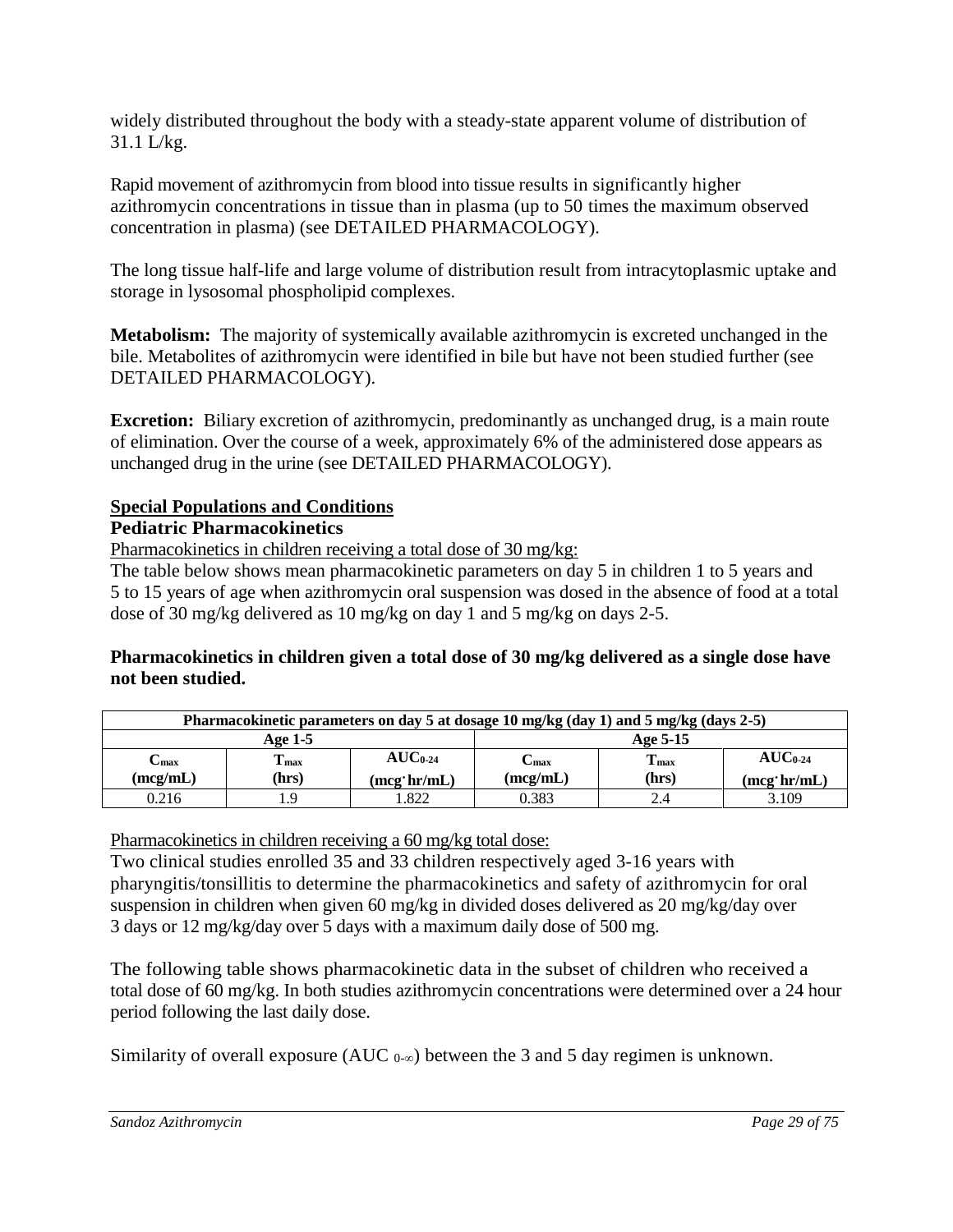|                           | 3-Day Regimen                | 5-Day Regimen             |
|---------------------------|------------------------------|---------------------------|
| n                         | 11 b                         | 17b                       |
| (mcg/mL)<br>$C_{\rm max}$ | $1.05 \pm .44^a$             | $0.534 \pm 0.361^{\circ}$ |
| $T_{\text{max}}$ (hr)     | $3 + 2.0^a$                  | $2.2 \pm 0.8^{\rm a}$     |
| $AUC_{0.24}$ (mcg •hr/mL) | $7.92 \pm 2.87$ <sup>a</sup> | $3.94 \pm 1.90^{\circ}$   |

 $\frac{a}{b}$  Arithmetic means

Maximum weight for 3 day regimen was  $\leq$  25 kg and for 5 day regimen was  $\leq$  41.7 kg

**Geriatrics:** When studied in healthy elderly subjects from age 65 to 85 years, the pharmacokinetic parameters of azithromycin in elderly men were similar to those in young adults; however, in elderly women, although higher peak concentrations (increased by 30 to 50%) were observed, no significant accumulation occurred.

**Gender:** There are no significant differences in the disposition of immediate-release azithromycin between male and female subjects. No dosage adjustment is recommended based on gender.

**Hepatic Insufficiency:** In patients with mild to moderate hepatic impairment, there is no evidence of a marked change in serum pharmacokinetics of oral azithromycin compared to those with normal hepatic function. In these patients urinary recovery of azithromycin appears to increase. Hence no dose adjustment is recommended for patients with mild to moderate hepatic impairment. Azithromycin has not been studied in patients with severe hepatic impairment.

**Renal Insufficiency:** Azithromycin pharmacokinetics were investigated in 42 adults (21 to 85 years of age) with varying degrees of renal impairment. Following the oral administration of a single 1000 mg dose of azithromycin, mean  $C_{\text{max}}$  and  $AUC_{0-120}$  increased by 5.1% and 4.2%, respectively in subjects with mild to moderate renal impairment (GFR 10 to 80 mL/min) compared to subjects with normal renal function (GFR  $>80$  mL/min). The mean C<sub>max</sub> and AUC<sub>0-120</sub> increased 61% and 35%, respectively in subjects with severe renal impairment (GFR <10 mL/min) compared to subjects with normal renal function (GFR >80 mL/min)**.**

### <span id="page-29-0"></span>**STORAGE AND STABILITY**

#### **Tablets** Store Sandoz Azithromycin, film-coated tablets, between 15ºC and 30ºC.

#### **Powder for Oral Suspension**

Dry powder: Store at controlled room temperature (15ºC -30°C). Protect from light.

**Reconstituted suspension:** Store between 5<sup>o</sup>C and 30<sup>o</sup>C. Discard unused portion after 10 days.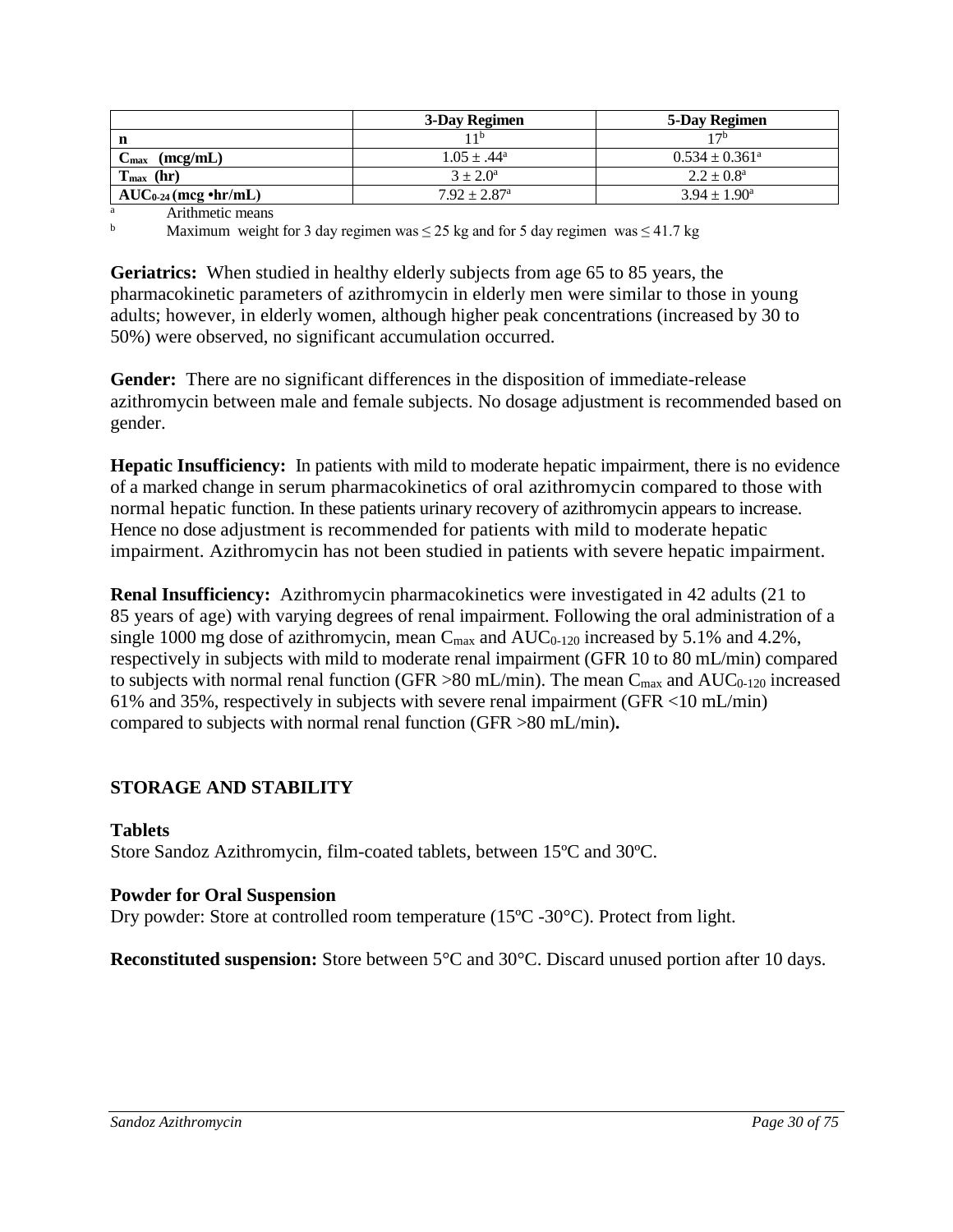# <span id="page-30-0"></span>**DOSAGE FORMS, COMPOSITION AND PACKAGING**

#### **Tablets**

Sandoz Azithromycin 250 mg tablets are supplied for oral administration as white to almost white, film-coated, oval-shaped tablet scored on each side, engraved "A250" on one side, containing azithromycin dihydrate equivalent to 250 mg azithromycin and the following nonmedicinal ingredients: cellulose microcrystalline, colloidal anhydrous silica, hydroxypropyl methylcellulose, lactose monohydrate, magnesium stearate, maize starch, polyethylene glycol, sodium lauryl sulfate, sodium starch glycolate and titanium dioxide.

Sandoz Azithromycin 500 mg tablets are supplied for oral administration as white, film-coated, oval-shaped, scored on one side, engraved "A500" on the other side, containing azithromycin monohydrate hemiethanolate equivalent to 500 mg azithromycin and the following nonmedicinal ingredients: cellulose microcrystalline, colloidal anhydrous silica, hydroxypropyl methylcellulose, lactose monohydrate, magnesium stearate, maize starch, polyethylene glycol, sodium lauryl sulfate, sodium starch glycolate and titanium dioxide.

**250 mg tablets:** white to almost white, film-coated, oval-shaped, scored on the both sides, engraved "A250" on one side. These are supplied in boxes containing aluminum-backed blister strips of 6 tablets, or bottles containing 100 tablets.

**500 mg tablets:** white, film-coated, oval-shaped, scored on one side, engraved "A500" on the other side. These are supplied in boxes containing aluminum-backed blister strips of 6 tablets, or bottles containing 100 tablets.

#### **Powder for Oral Suspension**

Sandoz Azithromycin Powder for Oral Suspension contains azithromycin monohydrate equivalent to 300 mg, 600 mg, 900 mg and 1500 mg of azithromycin per bottle. The nonmedicinal ingredients include: aspartame, colloidal anhydrous silica, cream caramel, hydroxypropylcellulose, sucrose, titanium dioxide, trisodium phosphate anhydrous and xanthan gum.

**Powder for Oral Suspension:** Sandoz Azithromycin Powder for Oral Suspension, after reconstitution, contains a caramel flavoured suspension. Each bottle provides azithromycin monohydrate equivalent to: 300 mg per 15 mL (100 mg/5 mL); 600 mg per 15 mL (200 mg/5 mL); 900 mg per 22.5 mL (200 mg/5 mL); 1500 mg per 37.5 mL (200 mg/5 mL) azithromycin. A graduated syringe is included in the package.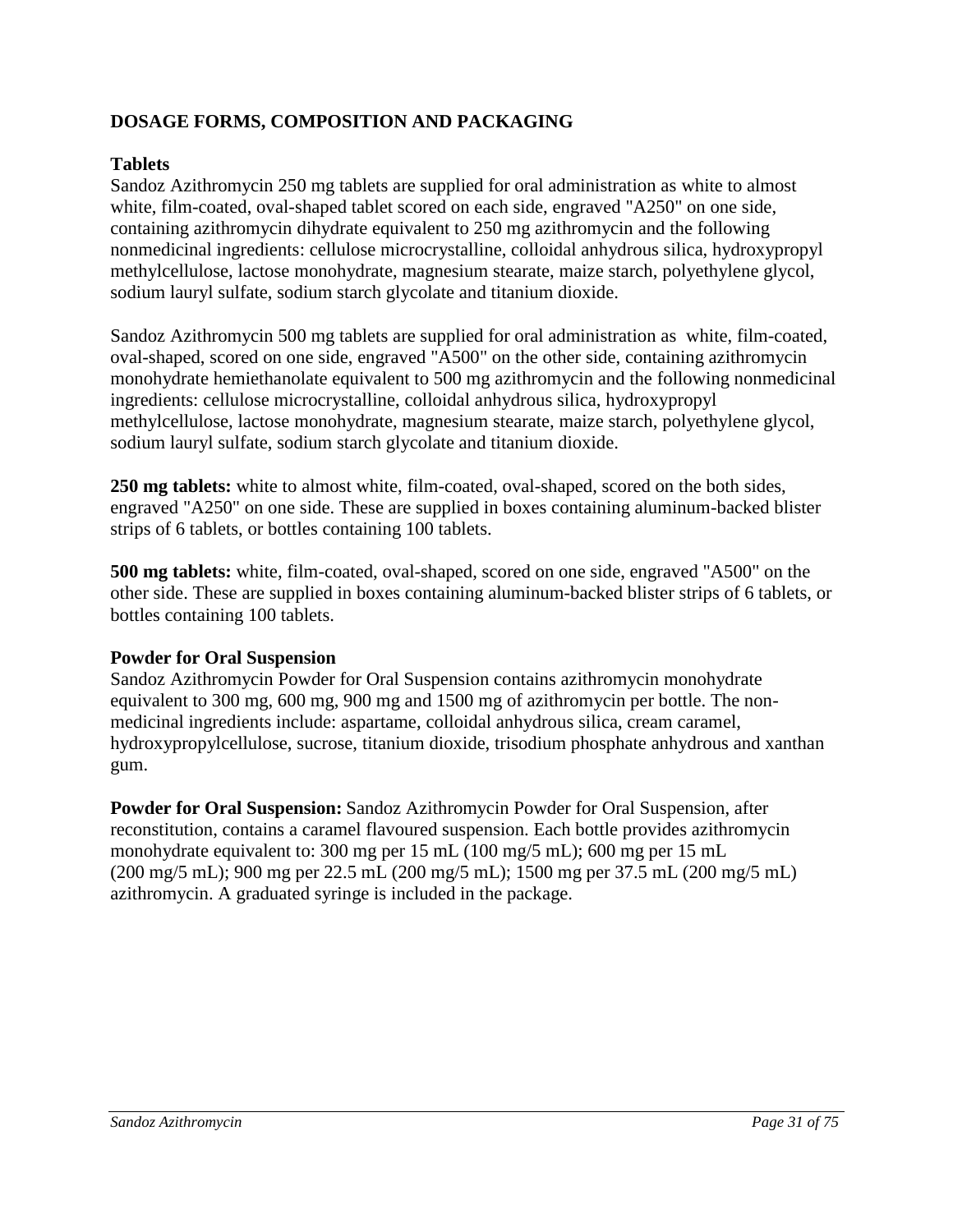# <span id="page-31-1"></span><span id="page-31-0"></span>**PART II: SCIENTIFIC INFORMATION**

#### **PHARMACEUTICAL INFORMATION**

#### **Drug Substance – 250 mg Tablets**

| Common name:   | Azithromycin dihydrate                                                                                                                                                                                                                                                                                                                                          |
|----------------|-----------------------------------------------------------------------------------------------------------------------------------------------------------------------------------------------------------------------------------------------------------------------------------------------------------------------------------------------------------------|
| Chemical name: | $(2R, 3S, 4R, 5R, 8R, 10R, 11R, 12S, 13S, 14R) - 13 - [(2, 6-Dideoxy-3-C-$<br>methyl-3-O-methyla- $\alpha$ L-ribo-hexopyranosyl) $\alpha$ xyl-2-ethyl-3,4,10-<br>trihydroxy-3,5,6,8,10,12,14-heptamethyl-11- $[3,4,6$ -trideoxy-3-<br>$(dimethylamino)$ -, $\beta$ -D-xylohexopyranosyl $\lceil$ oxy $\rceil$ -1-oxa-6-<br>azacyclopentadecan-15-one dihydrate. |
|                | $\mathbf{M}$ $\mathbf{M}$ $\mathbf{M}$ $\mathbf{M}$ $\mathbf{M}$ $\mathbf{M}$ $\mathbf{M}$ $\mathbf{M}$                                                                                                                                                                                                                                                         |

Molecular formula:  $C_{38} H_{72} N_2 O_{12} \cdot 2 H_2 O$ 

Molecular mass: 749 g/mol (anhydrous substance)

Structural formula:



Physicochemical properties:

Description: Azithromycin is a white to off-white crystalline powder. Practically insoluble in water, freely soluble in anhydrous ethanol and in methylene chloride.

pH: 9.0-11.0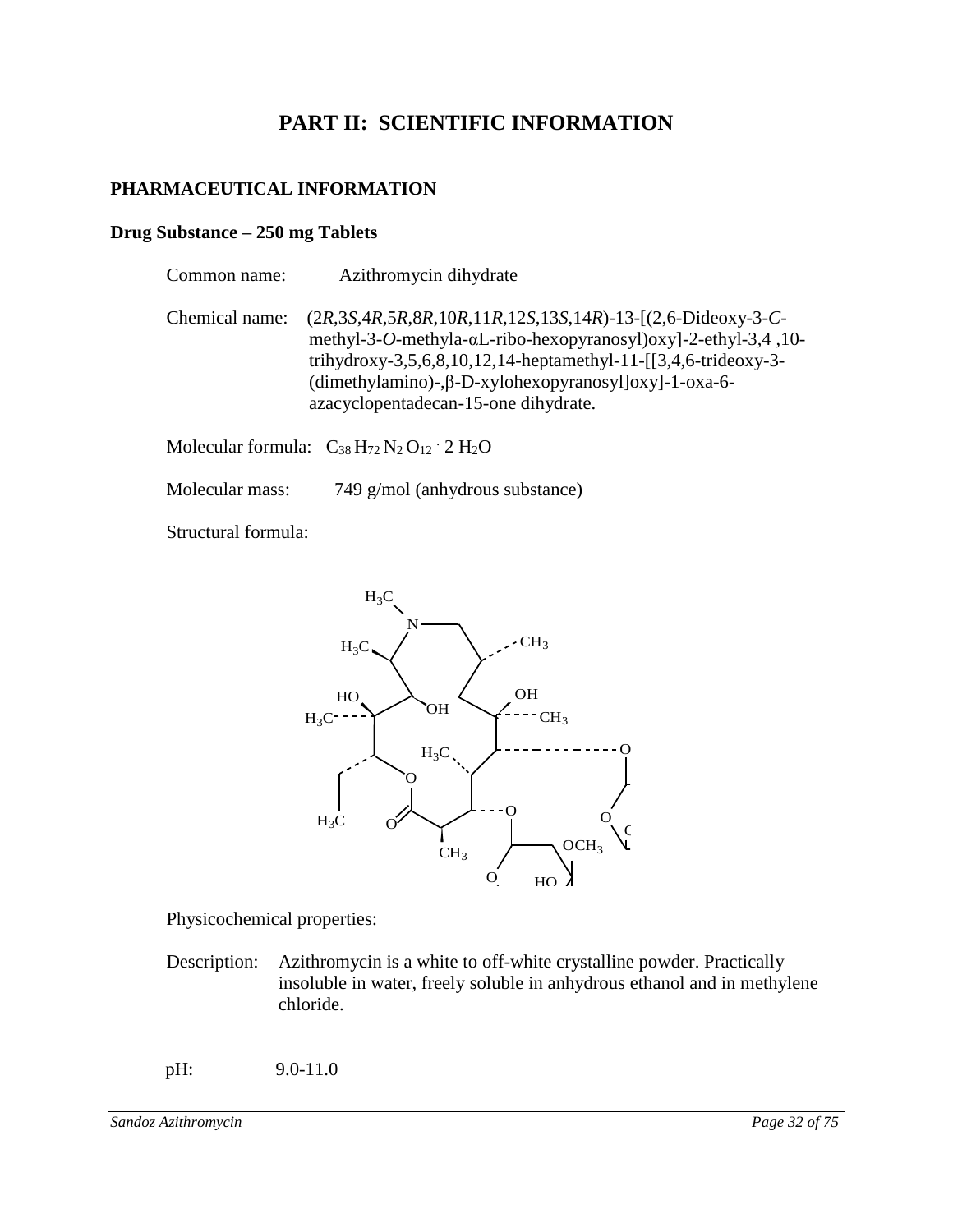# **Drug Substance – 500 mg Tablets**

| Common name:    | Azithromycin Monohydrate Hemiethanolate                                                                                        |
|-----------------|--------------------------------------------------------------------------------------------------------------------------------|
| Chemical name:  | 9-deoxo-9 $\alpha$ -aza-9 $\alpha$ -methyl-9 $\alpha$ -homoerythromycin A monohydrate<br>hemiethanolate                        |
|                 | Molecular formula: $C_{38}H_{72}N_2O_{12}$ . H <sub>2</sub> O. <sup>1</sup> / <sub>2</sub> CH <sub>3</sub> CH <sub>2</sub> OH, |
| Molecular mass: | 790 g/mol (Hydrate solvate), 749 g/mol (Anhydrate)                                                                             |

Structural formula:



Physicochemical properties:

| Description:          | Azithromycin is a white to off-white crystalline powder. The<br>solubility of azithromycin ethanolate hydrate in unbuffered<br>water is $\langle 0.12 \text{ mg/mL}$ . The powder is moderately<br>hygroscopic. |
|-----------------------|-----------------------------------------------------------------------------------------------------------------------------------------------------------------------------------------------------------------|
| $pK_a$ :              | 8.48                                                                                                                                                                                                            |
| <b>Melting Point:</b> | $125^{\circ}$ C                                                                                                                                                                                                 |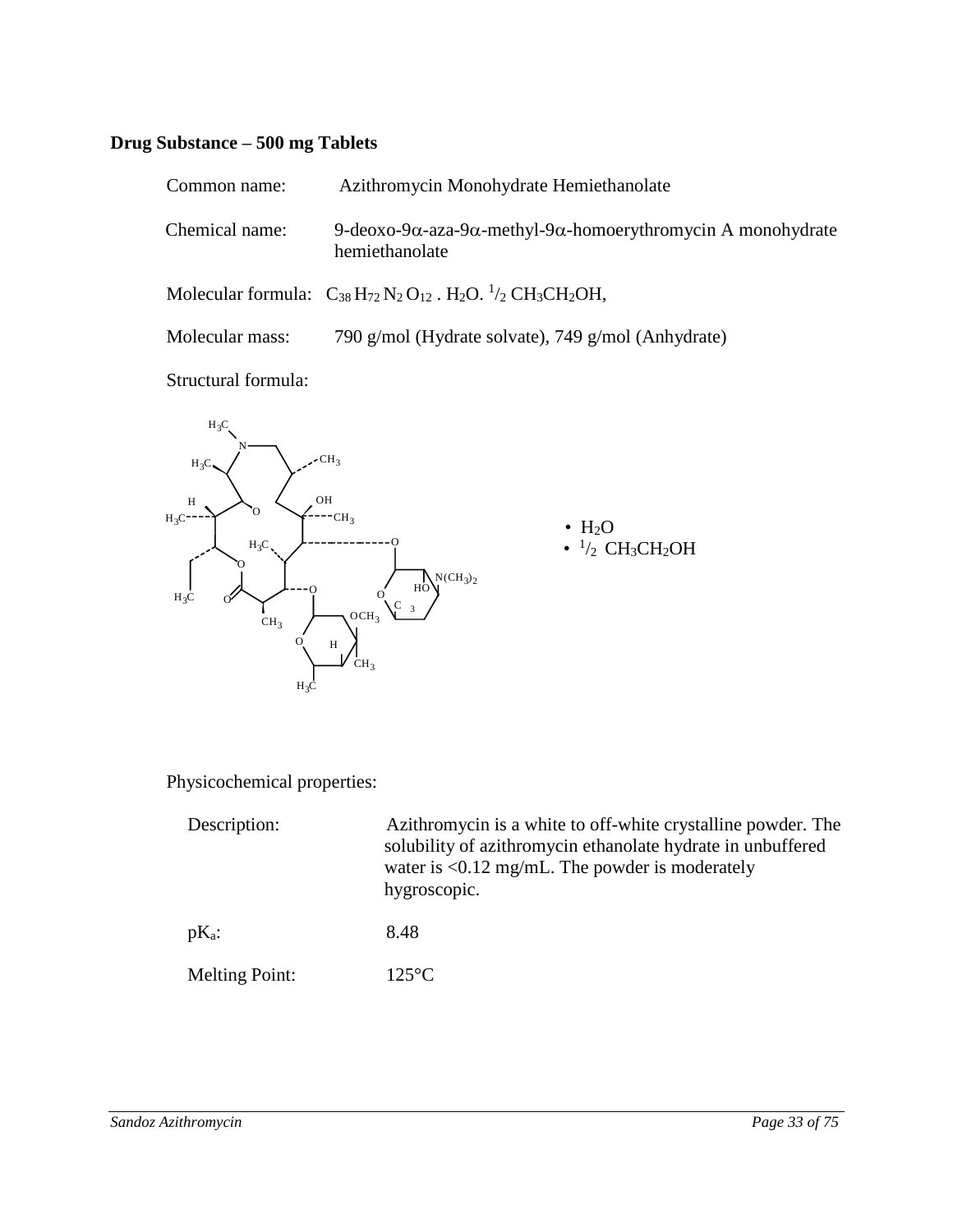# **Drug Substance – Powder for Oral Suspension**

| Common name:                                                                                                           | Azithromycin Monohydrate                                                                                                                                                                                 |  |  |  |
|------------------------------------------------------------------------------------------------------------------------|----------------------------------------------------------------------------------------------------------------------------------------------------------------------------------------------------------|--|--|--|
| Chemical name:<br>monohydrate.                                                                                         | 9-deoxo-9α-aza-9α-methyl-9α-homoerythromycin A                                                                                                                                                           |  |  |  |
| Molecular formula:                                                                                                     | $C_{38}H_{72}N_2O_{12}\cdot H_2O$                                                                                                                                                                        |  |  |  |
| Molecular mass:                                                                                                        | 767.02 g/mol                                                                                                                                                                                             |  |  |  |
| Structural formula:<br>$H_3C$<br>CH <sub>3</sub><br>O<br>$N(CH_3)_2$<br>ΩН<br>OH<br>CH <sub>3</sub><br>CH <sub>3</sub> | CH <sub>3</sub><br>$H_3C$<br>sullyCH <sub>3</sub><br>HO <sub>lini</sub><br>$HO_{\ell\ell_{\ell\ell}}$<br>HOllino,<br>'CH3<br>H <sub>2</sub> O<br>CH <sub>3</sub><br>$CH_2CH_3$<br>٠O<br>$\frac{1}{5}H_3$ |  |  |  |

Physicochemical properties:

| Description: | Azithromycin monohydrate is a white or slightly<br>yellowish crystalline powder. |  |
|--------------|----------------------------------------------------------------------------------|--|
| pKa          | 9.0 to 11.0                                                                      |  |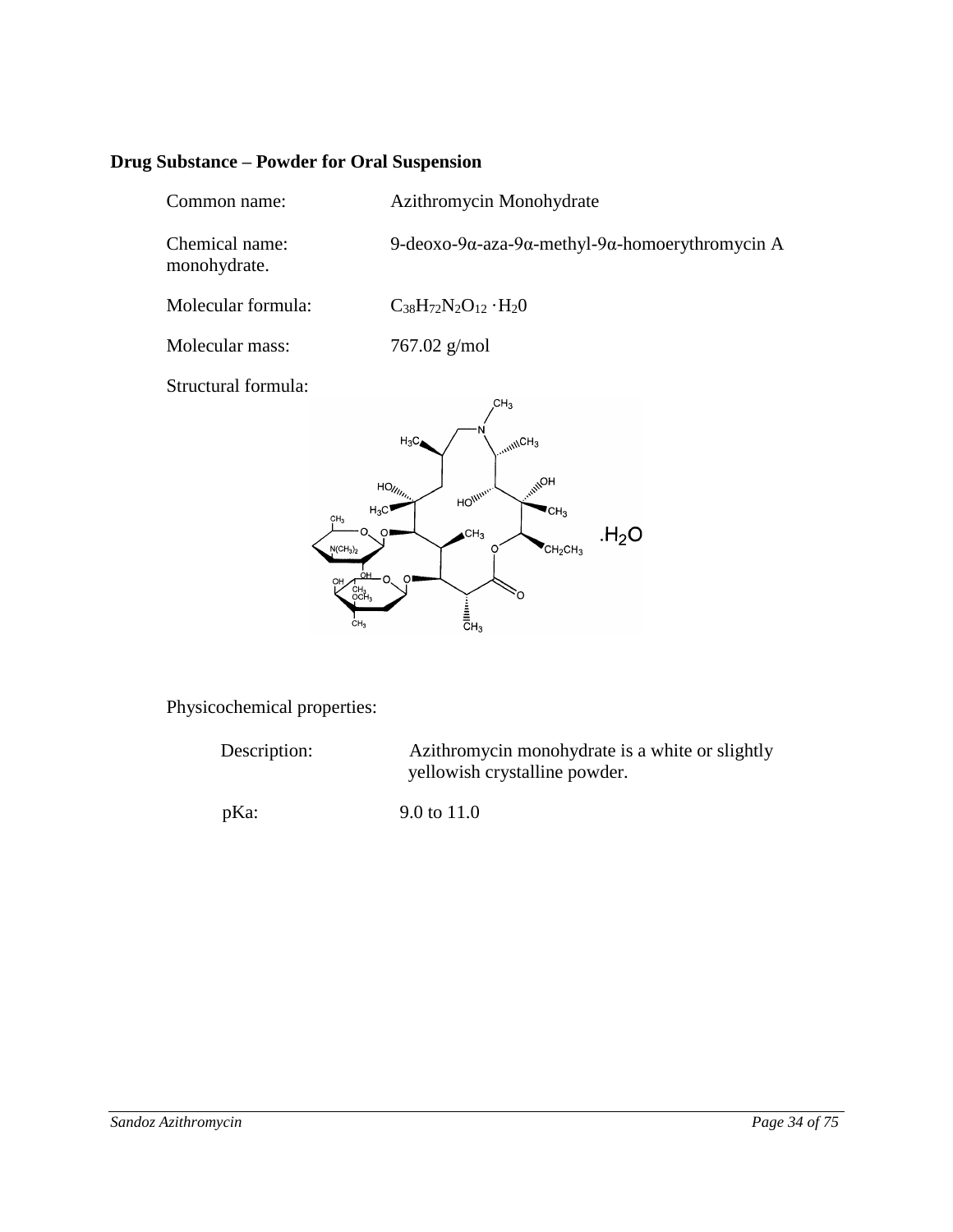## <span id="page-34-0"></span>**CLINICAL TRIALS**

### **Comparative Bioavailability**

A randomized, single dose, two-way cross-over comparative bioavailability study of Sandoz Azithromycin 200 mg / 5 mL Powder for Oral Suspension (azithromycin monohydrate) versus ZITHROMAX<sup>TM</sup> 200 mg / 5 mL Powder for Oral Suspension (azithromycin dihydrate, Pfizer Canada, Inc.) in 37 healthy adult male and female volunteers was conducted under fasting conditions following administration of a 400 mg dose. Bioavailability data were measured and the results are summarized in the following table.

| Azithromycin<br>$(1 \times 400 \text{ mg})$ |                                |                        |                                         |                         |  |
|---------------------------------------------|--------------------------------|------------------------|-----------------------------------------|-------------------------|--|
| From measured data                          |                                |                        |                                         |                         |  |
|                                             | uncorrected for potency        |                        |                                         |                         |  |
|                                             |                                |                        | Geometric LS Mean                       |                         |  |
|                                             |                                | Arithmetic Mean (CV %) |                                         |                         |  |
| <b>Parameter</b>                            | <b>Sandoz</b><br>Azithromycin* | <b>ZITHROMAXTM</b> †   | % Ratio of<br><b>Geometric LS Means</b> | 90% Confidence Interval |  |
| $AUC_{0-72}$                                | 3488.69                        | 3591.06                | 97.15                                   | 93.36-101.09            |  |
| $(ng \cdot h/mL)$                           | 3563.55 (20.9)                 | 3685.36 (23.3)         |                                         |                         |  |
|                                             |                                |                        |                                         |                         |  |
| $AUC_{\infty}$                              | 4107.78                        | 4254.23                | 96.56                                   | 92.33-100.98            |  |
| $(ng \cdot h/mL)$                           | 4210.38 (22.7)                 | 4379.70 (24.7)         |                                         |                         |  |
|                                             |                                |                        |                                         |                         |  |
| $C_{\text{max}}$                            | 415.15                         | 407.18                 | 101.96                                  | 94.21-110.34            |  |
| (ng/mL)                                     | 435.14 (32.4)                  | 434.84 (38.4)          |                                         |                         |  |
|                                             |                                |                        |                                         |                         |  |
| $T_{max}$ §                                 | 2.00                           | 2.33                   |                                         |                         |  |
| (h)                                         | $(1.00-5.00)$                  | $(1.00-4.00)$          |                                         |                         |  |
| $T_{\frac{1}{2}}$<br>(h)                    | 30.23(15.1)                    | 31.25(15.3)            |                                         |                         |  |
|                                             |                                |                        |                                         |                         |  |

\*Sandoz Azithromycin (azithromycin monohydrate) 10 mL of 200 mg / 5 mL suspension, (Manufactured by Sandoz Canada Inc.)

† ZITHROMAX ™ (azithromycin dihydrate) 10 mL of 200 mg / 5 mL suspension, (Manufactured by Pfizer Canada, Inc.) was purchased in Canada.

§ Expressed as the median (range) only

# Expressed as the arithmetic mean (CV%) only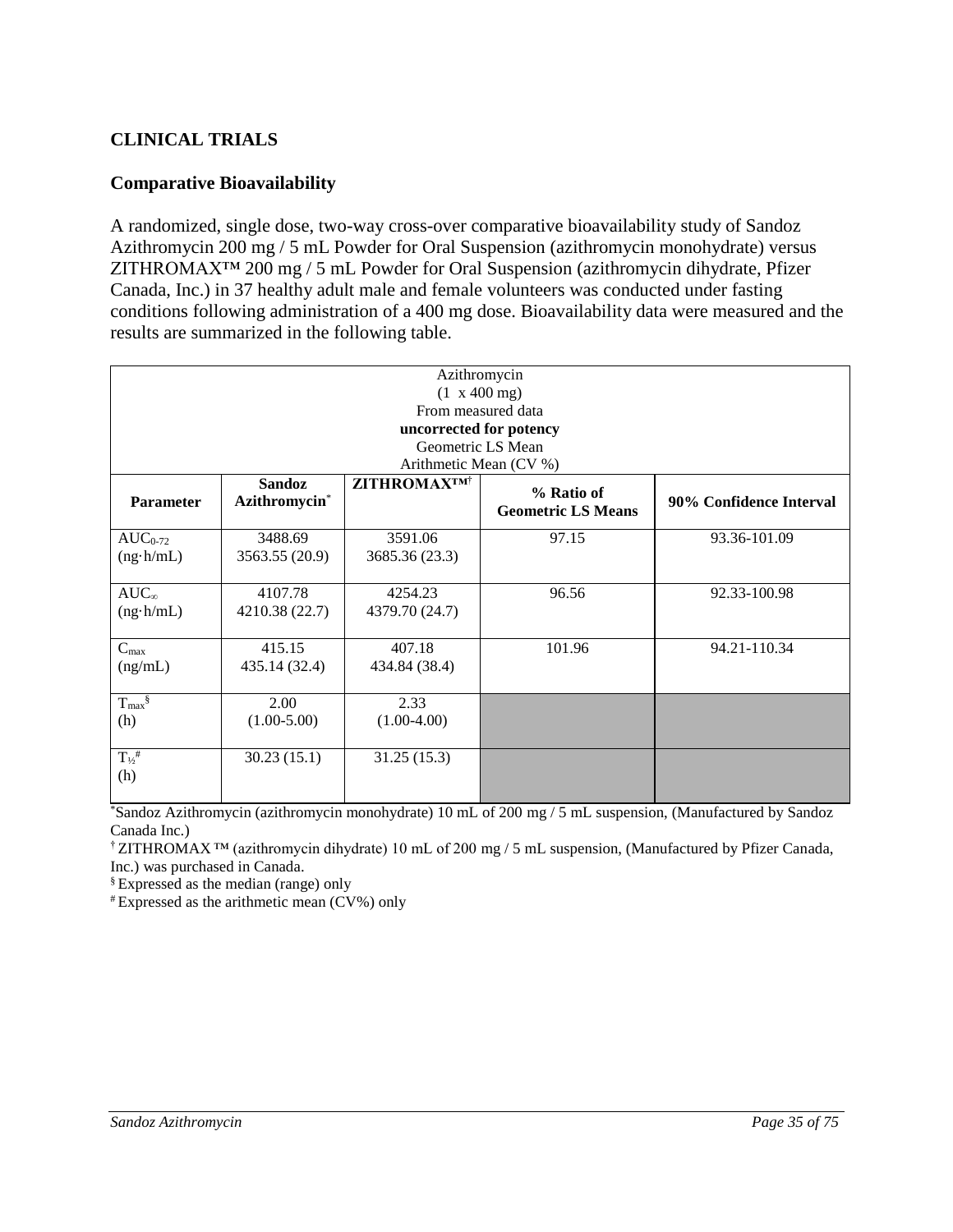A randomized, 3-way crossover, bioequivalence study was performed using Sandoz Azithromycin 250 mg film-coated tablets, Zithromax 250 mg film tablet and Zithromax filmcoated tablets as a single dose 250 mg in healthy adult males under fasting conditions. The table below shows that Sandoz Azithromycin and Zithromax (Canadian Reference) are bioequivalent.

| Azithromycin<br>(1 x 250 mg)<br>From measured data<br>Geometric Mean<br>Arithmetic Mean (CV %) |                                           |                                                |                                      |                                    |
|------------------------------------------------------------------------------------------------|-------------------------------------------|------------------------------------------------|--------------------------------------|------------------------------------|
| <b>Parameter</b>                                                                               | <b>Test</b><br><b>Sandoz Azithromycin</b> | Reference<br>Zithromax <sup>TM</sup> $\dagger$ | % Ratio of<br><b>Geometric Means</b> | 90 % Confidence<br><b>Interval</b> |
| $AUC_{0-72}$                                                                                   | 1280.82                                   | 1373.53                                        | 93.25%                               | $(84.73\% - 102.63\%)$             |
| (ng.h/mL)                                                                                      | 1339.53 (27.35)                           | 1409.42 (22.85)                                |                                      |                                    |
| AUC <sub>I</sub>                                                                               | 1672.48                                   | 1818.70                                        | 91.96%                               | $(83.39\% - 101.41\%)$             |
| (ng.h/mL)                                                                                      | 1756.24 (29.46)                           | 1885.98 (29.16)                                |                                      |                                    |
| $C_{MAX}$                                                                                      | 167.12                                    | 200.93                                         | 83.18%                               | $(73.03\% - 94.74\%)$              |
| (ng/mL)                                                                                        | 183.15 (41.29)                            | 215.48 (39.19)                                 |                                      |                                    |
| $T_{MAX}^*$ (h)                                                                                | 2.71 (36.84)                              | 2.84(40.11)                                    | ---                                  |                                    |
| $T_{1/2}$ <sup>*</sup> (h)                                                                     | 46.72 (12.07)                             | 50.23 (24.19)                                  |                                      |                                    |

† Zithromax<sup>™</sup> is manufactured by Pfizer Canada Inc. and was purchased in Canada.

\* expressed as arithmetic mean (CV %)

From the perspective of evaluating clinical trials because of the extended half-life of azithromycin, days 11-14 (10-13 days after completion of the one-day regimen, 8-11 days after completion of the three-day regimen or 6-9 days after completion of the five-day regimen) were considered on-therapy evaluations and are provided for clinical guidance. Day 21-30 evaluations were considered the primary test of cure endpoint. For patients with community acquired pneumonia, Days 15-19 were considered as on-therapy evaluations. Days 28-42 were the cure endpoint.

# **Pediatric Patients**

# **Otitis Media**

# **Efficacy using azithromycin 30 mg/kg given over 5 days**

# Protocol 1

In a double-blind, controlled clinical study of acute otitis media performed in North America, azithromycin (10 mg/kg on day 1 followed by 5 mg/kg on days 2-5) was compared to amoxicillin/clavulanate potassium (4:1). For the 553 patients who were evaluated for clinical efficacy, the clinical success rate (i.e., cure plus improvement) at the day 11 visit was 88% for azithromycin and 88% for the control agent. For the 528 patients who were evaluated at the day 30 visit, the clinical success rate was 76% for azithromycin and 76% for the control agent.

# Protocol 2

In a non-comparative clinical and microbiologic trial performed in North America and in which significant numbers of β-lactamase producing organisms were identified (35%), the combined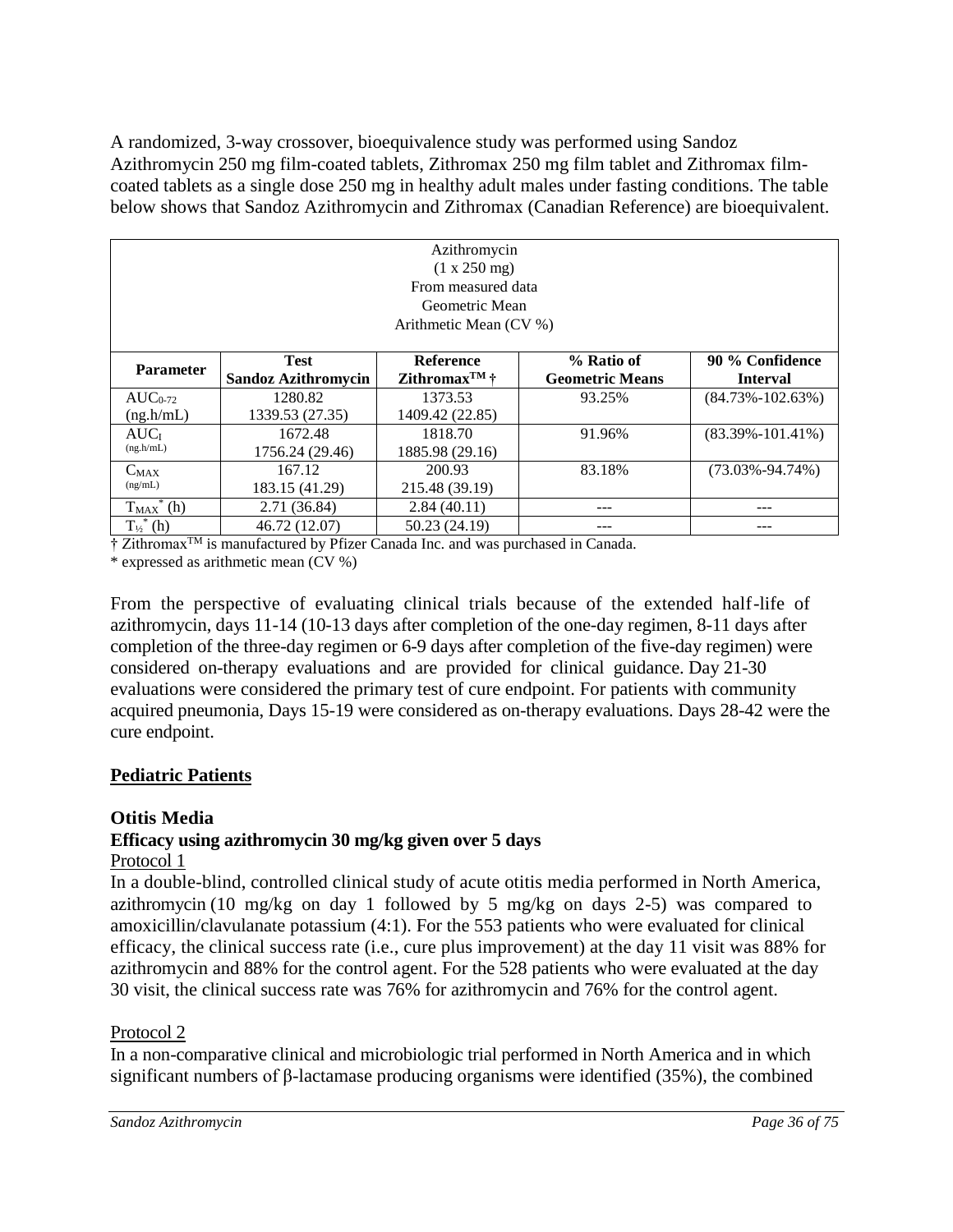clinical success rate (i.e., cure plus improvement) was 84% at the day 11 visit (n=131) and 70% at the day 30 visit  $(n=122)$ .

Microbiologic determinations were made at the pre-treatment visit. Microbiology was not reassessed at later visits. The following presumptive bacterial/clinical cure outcomes (i.e., clinical success) were obtained from the evaluable group:

| <b>Presumed Bacteriologic</b>       | Day 11        | Day 30       |
|-------------------------------------|---------------|--------------|
| <b>Eradication Clinical Success</b> | Azithromycin  | Azithromycin |
| S. pneumoniae                       | 61/74(82%)    | 40/56(71%)   |
| $H.$ influenzae                     | 43/54 (80%)   | 30/47 (64%)  |
| $M.$ catarrhalis                    | 28/35 (80%)   | 19/26 (73%)  |
| <i>S. pyogenes</i>                  | 11/11 (100%)  | 777          |
| Overall                             | 177/217 (82%) | 97/137 (73%) |

From the perspective of evaluating clinical trials in patients using the 3 day or 1 day accelerated regimen of azithromycin, the analysis of efficacy was based on a Modified Intent to Treat population with efficacy assessments at approximately Day 11-16 and Day 28-32. Since peak age incidence for acute otitis media is 6-18 months of age, stratified data is provided for clinical guidance in this age group.

## **Efficacy using azithromycin 30 mg/kg given over 3 days**

#### Protocol 3

In a double-blind, controlled, randomized clinical study of acute otitis media in North American children from 6 months to 12 years of age, azithromycin (10 mg/kg per day for 3 days) was compared to amoxicillin/clavulanate potassium (7:1) in divided doses q12h for 10 days. Each child received active drug and placebo matched for the comparator. For the 366 patients who were evaluated for clinical efficacy, the clinical success rate (i.e., cure plus improvement) at the day 12 visit was 83% for azithromycin and 88% for the control agent. For the 362 patients who were evaluated at the day 24-28 visit, the clinical success rate was 74% for azithromycin and 69% for the control agent.

| Protocol 3                                 | <b>Azithromycin 3 day</b> | Comparator |
|--------------------------------------------|---------------------------|------------|
| $\parallel$ MITT Subjects < 2 years of age | 10 mg/kg/day              | N(%)       |
|                                            | $N(\%)$                   |            |
| Evaluable at Day 12                        | 60                        | 52         |
| Cure                                       | 23 (38%)                  | 29 (56%)   |
| Improvement                                | 22 (37%)                  | 15 (29%)   |
| Failure                                    | 15 (25%)                  | 8 (15%)    |
| Evaluable at Day 24-28                     | 58                        | 52         |
| Cure                                       | 35 (60%)                  | 30 (58%)   |
| Improvement                                | $0(0\%)$                  | $0(0\%)$   |
| Failure                                    | 23 (40%)                  | 22 (42%)   |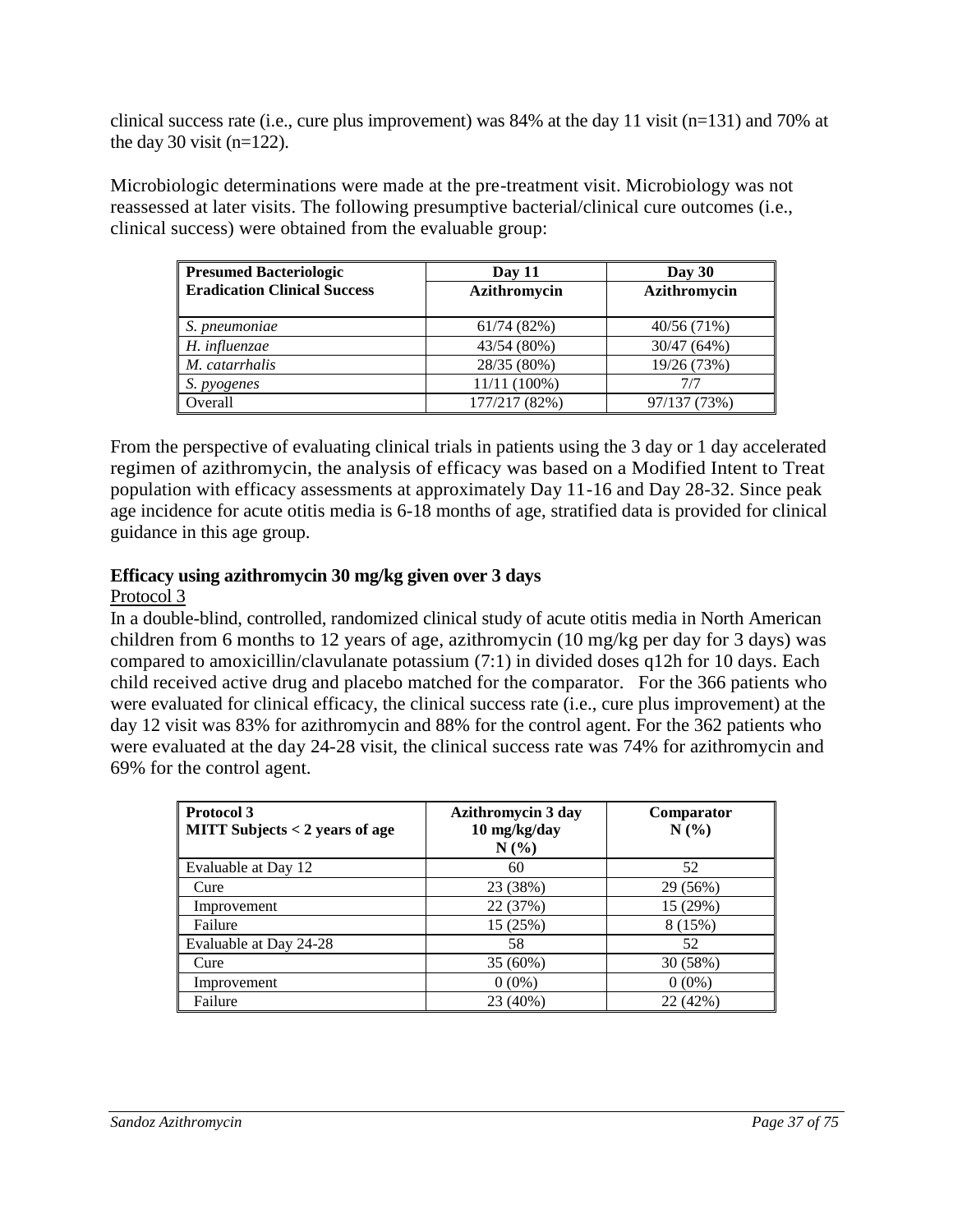## **Efficacy using azithromycin 30 mg/kg given as a single dose**

Protocol 4

In a double-blind, controlled, randomized clinical study of acute otitis media in North American children from 6 months to 12 years of age, azithromycin (given at 30 mg/kg as a single dose on day 1) was compared to amoxicillin/clavulanate potassium (7:1) in divided doses q12h for 10 days. Each child received active drug, and placebo matched for the comparator. For the 321 subjects who were evaluated at Day 12-16, the clinical success rate (cure plus improvement) was 87% for azithromycin, and 88% for the comparator. For the 305 subjects who were evaluated at Day 28-32, the clinical success rate was 75% for both azithromycin and the comparator.

| <b>Protocol 4</b><br><b>MITT</b> subjects $<$ 2 years | <b>Azithromycin 1 day</b><br>N(%) | Comparator<br>N(%) |
|-------------------------------------------------------|-----------------------------------|--------------------|
| Evaluable at Day 12-16                                | 68                                | 56                 |
| Cure                                                  | 36 (53%)                          | 39 (70%)           |
| Improvement                                           | 17 (25%)                          | 6(11%)             |
| Failure                                               | 15 (22%)                          | 11 (20%)           |
| Evaluable at Day 28-32                                | 64                                | 53                 |
| Cure                                                  | 40 (63%)                          | 27 (51%)           |
| Improvement                                           | $1(1.5\%)$                        | 3(6%)              |
| Failure                                               | 23 (36%)                          | 23 (43%)           |

# Protocol 5

| <b>Protocol 5</b><br><b>MITT</b> subjects $<$ 2 years | <b>Azithromycin 1 day</b><br>N(% |
|-------------------------------------------------------|----------------------------------|
| Evaluable at Day 10                                   | 82                               |
| Cure                                                  | 50 (61%)                         |
| Improvement                                           | 19 (23%)                         |
| Failure                                               | 13 (16%)                         |
| Evaluable at Day 24-28                                | 83                               |
| Cure                                                  | 64 (77%)                         |
| Improvement                                           | $0(0\%)$                         |
| Failure                                               | 19 (23%)                         |

|                                         | Day $10$                                        |               | Day 24-28    |                              |
|-----------------------------------------|-------------------------------------------------|---------------|--------------|------------------------------|
| <b>Presumed</b><br><b>Bacteriologic</b> | <b>MITT</b><br><b>MITT</b><br>$\langle$ =2years |               | <b>MITT</b>  | <b>MITT</b><br>$\leq$ 2years |
| Eradication/<br><b>Clinical Success</b> |                                                 |               |              |                              |
| S. pneumoniae                           | 70/76 (92%)                                     | 23/25 (92%)   | 67/76 (88%)  | 20/25(80%)                   |
| H. influenzae                           | 30/42 (71%)                                     | $11/18(61\%)$ | 28/44 (64%)  | 10/19(53%)                   |
| <i>M. catarrhalis</i>                   | $10/10(100\%)$                                  | $6/6(100\%)$  | 10/10 (100%) | $6/6(100\%)$                 |
| Overall                                 | 110/128(86%)                                    | 40/49 (82%)   | 105/130(81%) | 36/50 (72%)                  |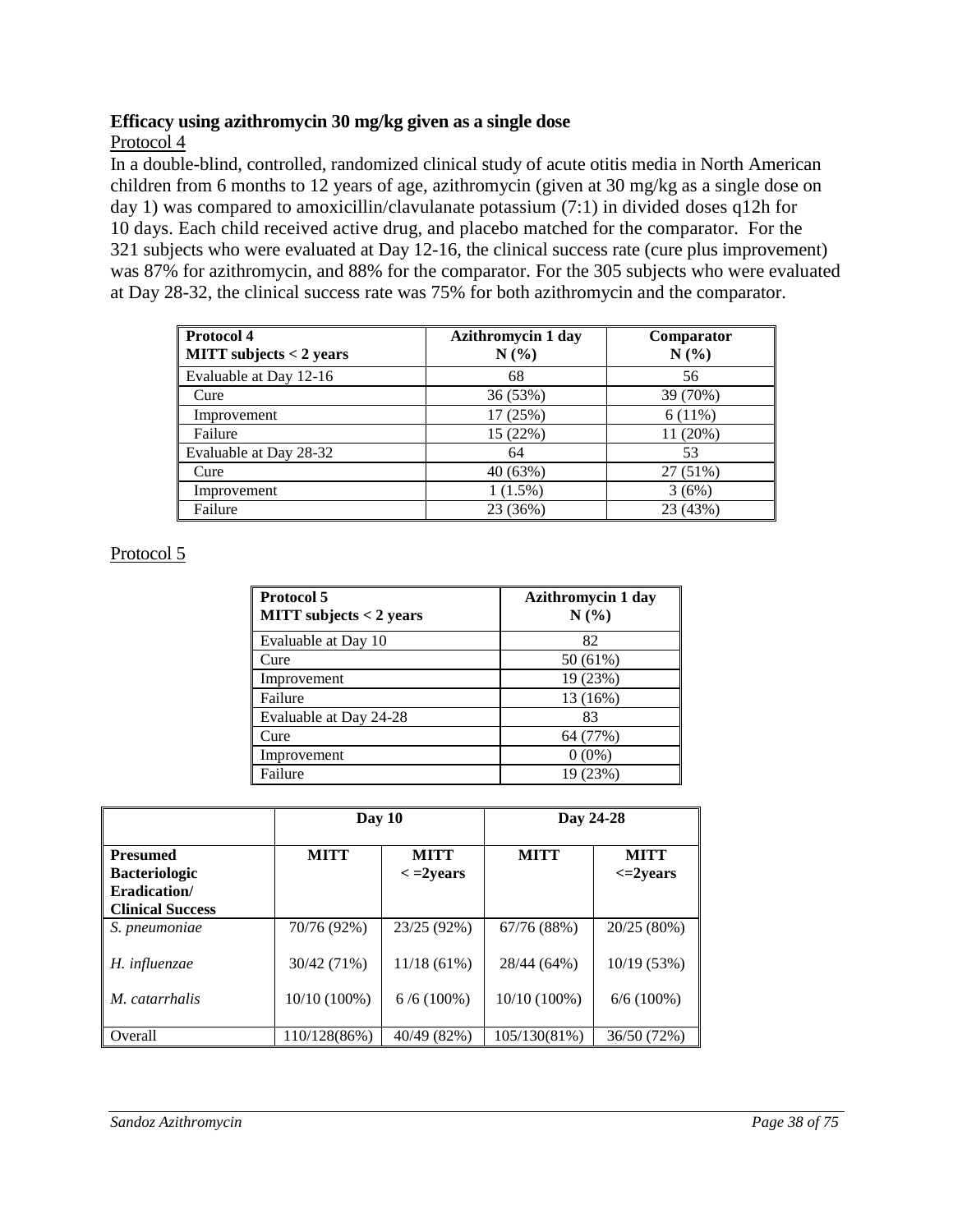In a non-comparative clinical and microbiological trial enrolling 70% North American children and 30% South American children, 248 patients from 6 months to 12 years of age with documented acute otitis media were dosed with a single oral dose of azithromycin (30 mg/kg on day 1). For the 240 evaluable patients, the clinical success rate (i.e., cure plus improvement) at day 10 was 89% and for the 242 patients evaluable at day 24-28, the clinical success rate (cure) was 85%. Of the 76 S. pneumoniae isolates, 16% exhibited resistance to azithromycin at baseline. No bacterial eradication data is available for the azithromycin 3 day regimen.

## **Pharyngitis and Tonsillitis**

## **Efficacy using azithromycin 60 mg/kg over 5 days**

In three double-blind North American controlled studies, azithromycin (12 mg/kg once a day for 5 days) was compared to penicillin V (250 mg three times a day for 10 days) in the treatment of pharyngitis due to documented group A β-hemolytic streptococci (GAβHS or S. *pyogenes*). Azithromycin was clinically and microbiologically statistically superior to penicillin at day 14 and day 30 with the following clinical success (i.e., cure and improvement) and bacteriologic efficacy rates (for the combined evaluable patients with documented GaβHS):

#### **3 Combined Streptococcal Pharyngitis Studies 5-Day Dosing Regimen Azithromycin vs. Penicillin V EFFICACY RESULTS**

|                                          | Day 14        | Day $30$      |
|------------------------------------------|---------------|---------------|
| <b>Bacteriologic Eradication</b>         |               |               |
| Azithromycin                             | 323/340 (95%) | 261/329 (79%) |
| Penicillin V                             | 242/332 (73%) | 214/304 (71%) |
| Clinical Success (Cure plus improvement) |               |               |
| Azithromycin                             | 336/343 (98%) | 313/328 (95%) |
| Penicillin V                             | 284/338 (84%) | 240/303 (79%) |

Approximately 1% of azithromycin-susceptible *S. pyogenes* isolates were resistant to azithromycin following therapy.

# **Adult Patients**

#### **Acute Bacterial Exacerbations of Chronic Bronchitis Efficacy using azithromycin 500 mg over 3 days**

In a randomized, double-blind controlled clinical trial of acute exacerbation of chronic bronchitis (AECB) in 404 adult patients, azithromycin (500 mg once daily for 3 days) was compared with clarithromycin (500 mg twice daily for 10 days). The primary endpoint of this trial was the clinical cure rate at Day 21- 24. For the 377 patients analyzed in the MITT analysis at the Day 21-24 visit, the clinical cure rate for 3 days of azithromycin was 87% (162/186) compared to 85% (162/191) for 10 days of clarithromycin (95% CI for azithromycin-clarithromycin cure rate  $= -5.3, 9.8$ ).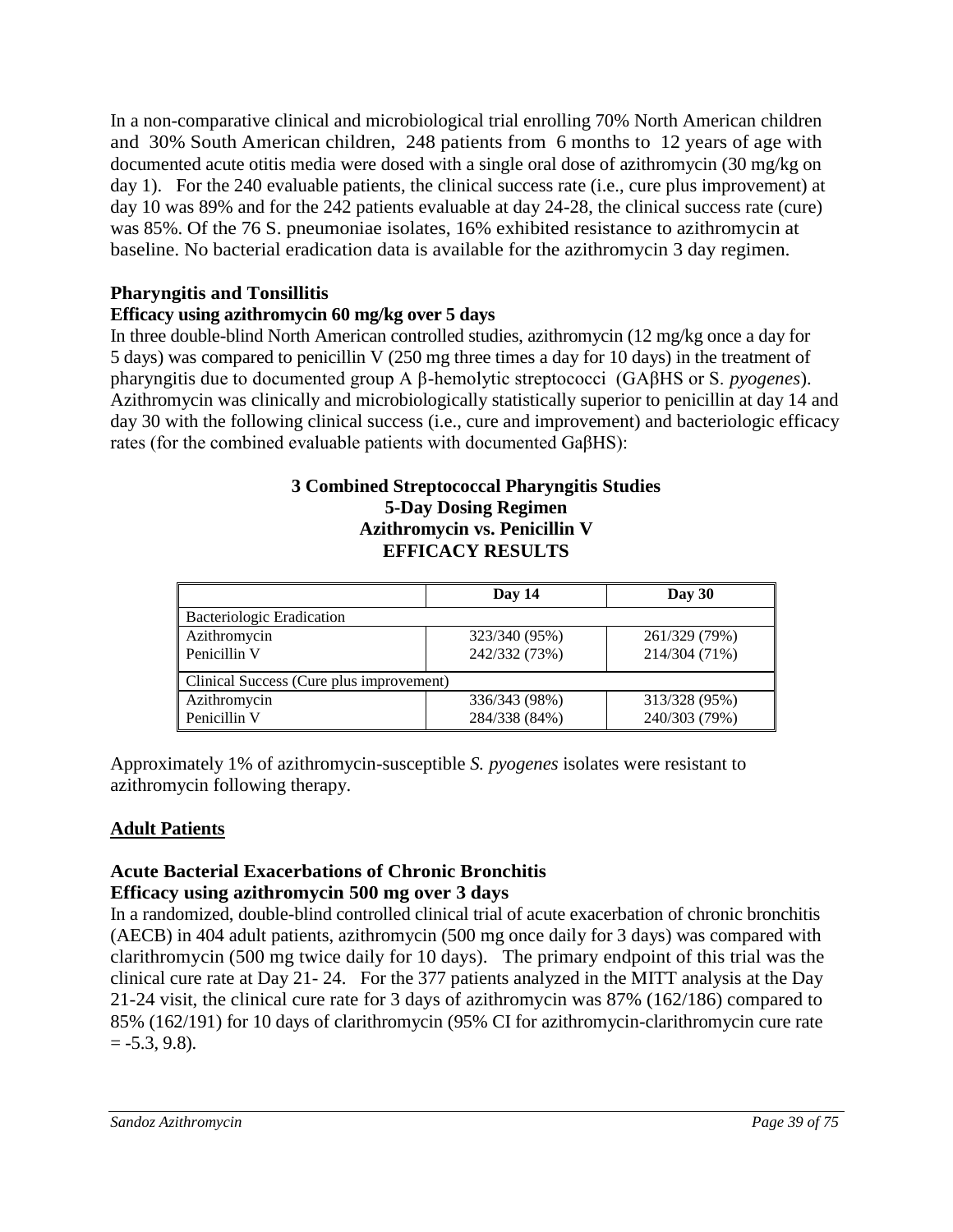| <b>Clinical Outcome by Baseline Pathogen</b>      |                    |                     |  |  |  |
|---------------------------------------------------|--------------------|---------------------|--|--|--|
| Azithromycin<br>Pathogen<br><b>Clarithromycin</b> |                    |                     |  |  |  |
|                                                   | $(3 \text{ days})$ | $(10 \text{ days})$ |  |  |  |
| S. pneumoniae                                     | 29/32 (91%)        | 21/27 (78%)         |  |  |  |
| $H.$ influenzae                                   | 12/14(86%)         | 14/16(88%)          |  |  |  |
| M. catarrhalis                                    | 11/12 (92%)        | $12/15(80\%)$       |  |  |  |

The following outcomes were the clinical cure rates at the Day 21-24 visit for the bacteriologically evaluable patients by pathogen:

# **DETAILED PHARMACOLOGY**

Following oral administration, azithromycin is rapidly absorbed ( $T_{\text{max}} = 2-3$  hours) and distributed widely throughout the body. Rapid movement of azithromycin from blood into tissue results in significantly higher azithromycin concentrations in tissue than in plasma (up to 50 times the maximum observed concentration in plasma). The absolute bioavailability is approximately 37%.

## **Adults**

Following administration of a 500 mg oral dose, the maximum serum concentration  $(C_{\text{max}})$  is 0.4 mcg/mL and is attained 2-3 hours after dosing with areas under the curve of 2.6 mcg·hr/mL  $(AUC_{0-24})$  and 3.7 mcg·hr/mL  $(AUC_{0-48})$  and trough levels of 0.05 mcg/mL. These oral values are approximately 38%, 83% and 52% of the values observed following a single 500 mg IV 3-hour infusion:  $C_{\text{max}}1.08 \text{~mcg/mL}$ , trough level 0.06 mcg/mL, and  $AUC_{24}5.0 \text{~mcg/hr/mL}$ . Thus, plasma concentrations are higher following the intravenous regimen throughout the 24-hour interval. Also refer to tabulated pharmacokinetic data reported in adults under ACTION AND CLINICAL PHARMACOLOGY, Adult Pharmacokinetics section. When studied in healthy elderly subjects from age 65 to 85 years, the pharmacokinetic parameters of azithromycin in elderly men were similar to those in young adults; however, in elderly women, although higher peak concentrations (increased by 30 to 50%) were observed, no significant accumulation occurred.

The pharmacokinetic parameters of azithromycin in plasma, after a loading dose of 500 mg on day 1 followed by 250 mg QD on days 2 through 5 in healthy young adults (age 18-40 years old) are presented in the following table:

|                           | $\frac{1}{2}$ $\frac{1}{2}$ $\frac{1}{2}$ $\frac{1}{2}$ $\frac{1}{2}$ $\frac{1}{2}$ $\frac{1}{2}$ $\frac{1}{2}$ $\frac{1}{2}$ $\frac{1}{2}$ $\frac{1}{2}$ $\frac{1}{2}$ $\frac{1}{2}$ $\frac{1}{2}$ $\frac{1}{2}$ $\frac{1}{2}$ $\frac{1}{2}$ $\frac{1}{2}$ $\frac{1}{2}$ $\frac{1}{2}$ $\frac{1}{2}$ $\frac{1}{2}$ | $\mathbf{A}$ $\mathbf{B}$ $\mathbf{C}$ $\mathbf{D}$ $\mathbf{A}$ $\mathbf{A}$ $\mathbf{A}$ $\mathbf{A}$ |
|---------------------------|---------------------------------------------------------------------------------------------------------------------------------------------------------------------------------------------------------------------------------------------------------------------------------------------------------------------|---------------------------------------------------------------------------------------------------------|
|                           | Day 1                                                                                                                                                                                                                                                                                                               | Day 5                                                                                                   |
| $C_{\text{max}}$ (mcg/mL) | 0.41                                                                                                                                                                                                                                                                                                                | 0.24                                                                                                    |
| $T_{\text{max}}$ (h)      | 2.5                                                                                                                                                                                                                                                                                                                 |                                                                                                         |
| $AUC_{0-24}$ (mcg • h/mL) | 2.6                                                                                                                                                                                                                                                                                                                 |                                                                                                         |
| $C_{\text{min}}$ (mcg/mL) | 0.05                                                                                                                                                                                                                                                                                                                | 0.05                                                                                                    |
| Urinary Excret. (% dose)  |                                                                                                                                                                                                                                                                                                                     | 6.5                                                                                                     |
|                           |                                                                                                                                                                                                                                                                                                                     |                                                                                                         |

#### **Pharmacokinetic Parameters (Mean) in Adult Subjects (Total n = 12) on Days 1 and 5\***

2 x 250 mg on Day 1 followed by one 250 mg on Days 2 through 5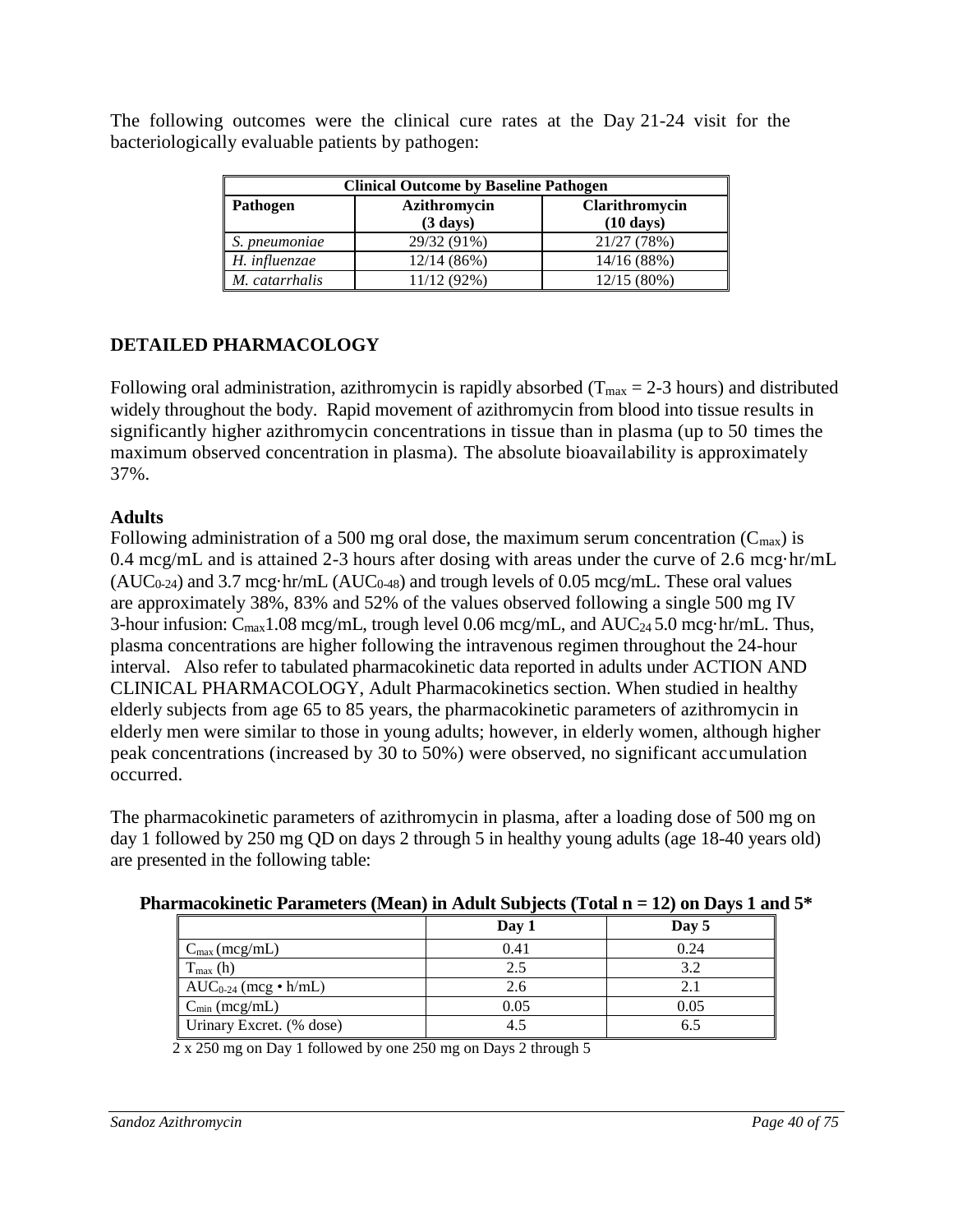In this study, there was no significant difference in the disposition of azithromycin between male and female subjects. Plasma concentrations of azithromycin declined in a polyphasic pattern resulting in an average terminal half-life of 68 hours. With this regimen, C<sub>min</sub> and C<sub>max</sub> remained essentially unchanged from day 2 through day 5 of therapy. However, without a loading dose, azithromycin  $C_{\text{min}}$  levels required 5 to 7 days to reach steady-state.

In a two-way crossover study, 12 adult normal volunteers (6 males; 6 females) received 1500 mg of azithromycin, administered in single daily doses over either 5 days (two 250 mg tablets on day 1, followed by one 250 mg tablet on days 2-5) or 3 days (500 mg per day). Mean peak serum concentrations were similar on day 1 for both regimens and slightly higher on days 2 and 3 for the 3-day regimen, suggesting that there is minimal serum accumulation of azithromycin on days 2 and 3 of the 3-day regimen.

| <b>Pharmacokinetic Parameter</b>   | 3-Day Regimen  |       |        | 5-Day Regimen |       |
|------------------------------------|----------------|-------|--------|---------------|-------|
| (mean)                             | Day 2<br>Day 1 |       | Day 3  | Day 1         | Day 5 |
| $C_{\text{max}}$ (serum, mcg/mL)   | 0.310          | 0.446 | 0.383  | 0.290         | 0.182 |
| Serum $AUC_{0-\infty}$ (mcg.hr/mL) | 15.2           |       |        | 14.5          |       |
| $K_{el}$ (hr <sup>-1</sup> )       | 0.0101         |       | 0.0105 |               |       |
| Serum $T_{1/2}$                    | 68.6 hr        |       |        | 66.0 hr       |       |

Mean AUC<sub>0-∞</sub> for both regimens were similar, with a ratio of AUC<sub>0-∞</sub>(3-day)/AUC<sub>0-∞</sub>(5-day) of 105% (90% CI=93, 120). Serum concentrations of azithromycin declined in a polyphasic pattern resulting in average terminal half-life of 68.6 hours for the 3-day regimen and about 66 hours for the 5-day regimen.

Median azithromycin exposure  $(AUC_{0-288})$  in mononuclear  $(MN)$  and polymorphonuclear  $(PMN)$ leukocytes following either the 5-day or 3-day regimen was more than 1000-fold and 800-fold greater than in serum, respectively. Administration of the same total dose with either the 5-day or 3-day regimen may be expected to provide comparable concentrations of azithromycin with MN and PMN leukocytes.

The table below compares pharmacokinetic parameters following single oral doses of 500 mg azithromycin with those obtained after a single 500 mg IV 3-hour infusion.

## **Pharmacokinetic parameters in adults after oral and intravenous administration of 500 mg Azithromycin**

|                                 | Umax<br>(mcg/mL) | trough level<br>(mcg/mL) | $AUC_{0.24}$<br>$(mcg \cdot h/mL)$ |
|---------------------------------|------------------|--------------------------|------------------------------------|
| 500 mg single oral dose         | 0.41             | 0.05                     |                                    |
| 500 mg IV infusion over 3 hours | .08              | 0.06                     |                                    |

Thus, plasma concentrations are higher following the intravenous regimen throughout the 24 hour interval. Although tissue levels have not been obtained following intravenous infusions of azithromycin, these data suggest that they would be substantially greater than those observed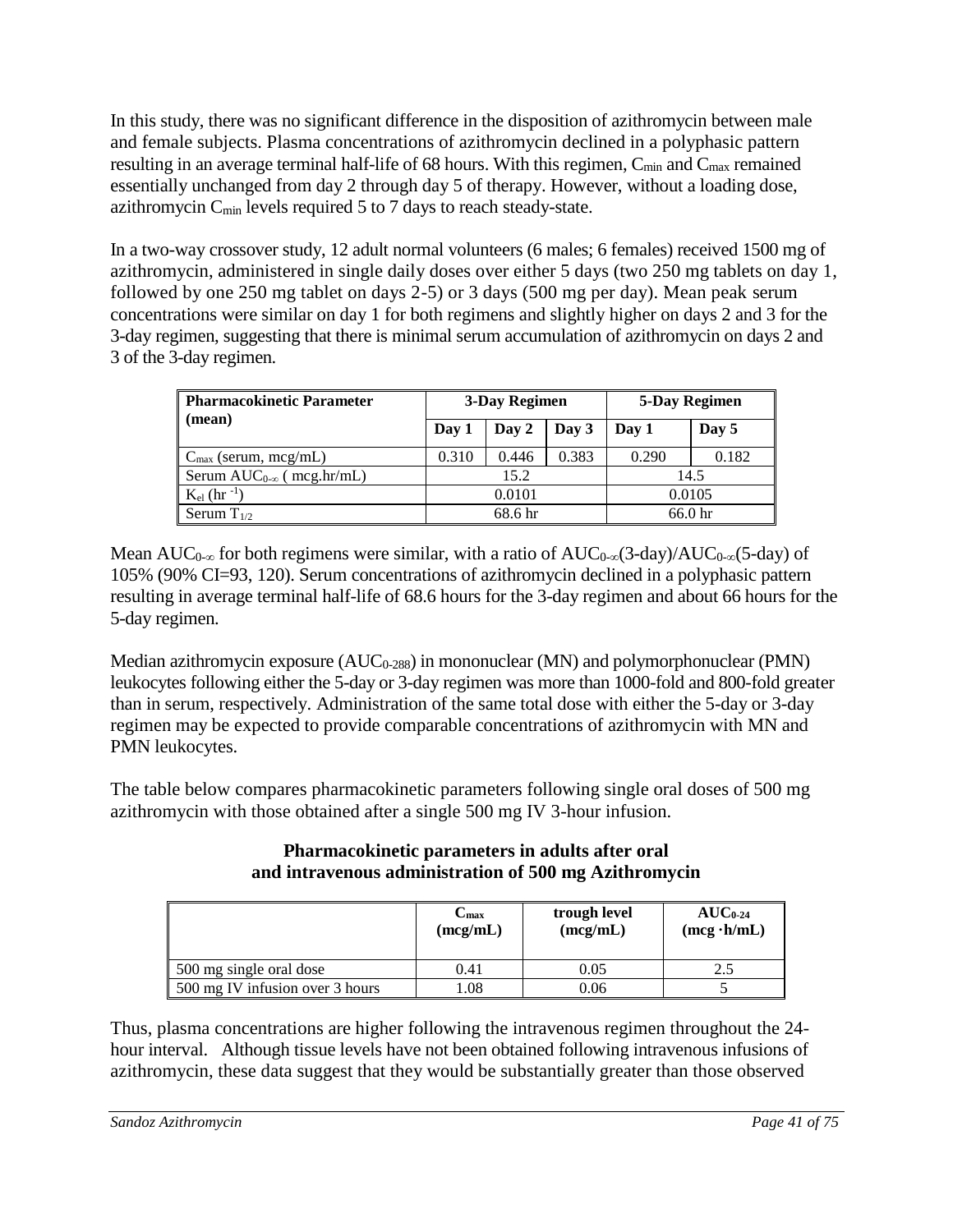following oral administration.

After oral administration, serum concentrations of azithromycin decline in a polyphasic pattern, resulting in an average terminal half-life of 68 hours.

The high values for apparent steady-state volume of distribution (31.1 L/kg) and plasma clearance (630 mL/min) suggest that the prolonged half-life is due to extensive uptake and subsequent release of drug from tissues. The tissue (or fluid) to plasma concentration ratios for key sites of infection are shown in the following table:

| Azithromycin Concentrations Following the Recommended Clinical Dosage Regimen of<br>500 mg (2 x 250 mg) on Day 1 Followed by 250 mg Daily for Four Additional Days |                                                     |                                               |                               |                                      |  |  |  |
|--------------------------------------------------------------------------------------------------------------------------------------------------------------------|-----------------------------------------------------|-----------------------------------------------|-------------------------------|--------------------------------------|--|--|--|
| <b>Tissue or Fluid</b>                                                                                                                                             | <b>Sample Time after</b><br><b>Final Dose (hrs)</b> | <b>Tissue or Fluid</b><br>$mcg/g$ or $mcg/mL$ | <b>Plasma/Serum</b><br>mcg/mL | <b>Concentration</b><br><b>Ratio</b> |  |  |  |
| Skin                                                                                                                                                               | 72                                                  | 0.42                                          | 0.011                         | 38.2                                 |  |  |  |
| Lung                                                                                                                                                               | 72                                                  | 4.05                                          | 0.011                         | 368.2                                |  |  |  |
| $S$ putum $*$                                                                                                                                                      | 15                                                  | 3.7                                           | 0.1                           | 37                                   |  |  |  |
| $T$ onsil**                                                                                                                                                        | $9 - 18$                                            | 4.5                                           | 0.03                          | 150                                  |  |  |  |
|                                                                                                                                                                    | 180                                                 | 0.93                                          | 0.006                         | 155                                  |  |  |  |
| ***<br>Cervix                                                                                                                                                      | 19                                                  | 2.8                                           | 0.04                          | 70                                   |  |  |  |

\* Samples were obtained 2-24 hours after the first dose

\*\* Dosing regimen of 2 doses of 250 mg each, separated by 12 hours

\*\*\* Sample was obtained 19 hours after a single 500 mg dose

The extensive tissue distribution is confirmed by examination of other tissues (prostate; ovary, uterus and salpinx; stomach; liver and gallbladder), in which azithromycin is present in concentrations of 2 mcg/g tissue or greater. However, only very low concentrations are noted in cerebrospinal fluid (less than 0.01 mcg/mL) of noninflammed meninges. High tissue concentrations should not be interpreted to be quantitatively related to clinical efficacy.

When azithromycin oral suspension as the 200 mg/5 mL dose was administered with food to 28 adult healthy male subjects, the rate of absorption  $(C_{\text{max}})$  was increased by 56% while the extent of absorption (AUC) was unchanged.

The extent of absorption is unaffected by co-administration with antacid; however, the  $C_{\text{max}}$  is reduced by 24%. Administration of cimetidine (800 mg) two hours prior to azithromycin had no effect on azithromycin absorption. There is no evidence of any pharmacokinetic interaction when azithromycin and theophylline are administered to healthy volunteers.

Azithromycin did not affect the prothrombin time response to a single dose of warfarin (15 mg). However, prudent medical practice dictates careful monitoring of prothrombin time in all patients.

The serum protein binding of azithromycin is variable in the concentration range approximating human exposure, decreasing from 51% at 0.02 mcg/mL to 7% at 2 mcg/mL. These values are not likely to be high enough to influence the protein binding of other drugs or to cause significant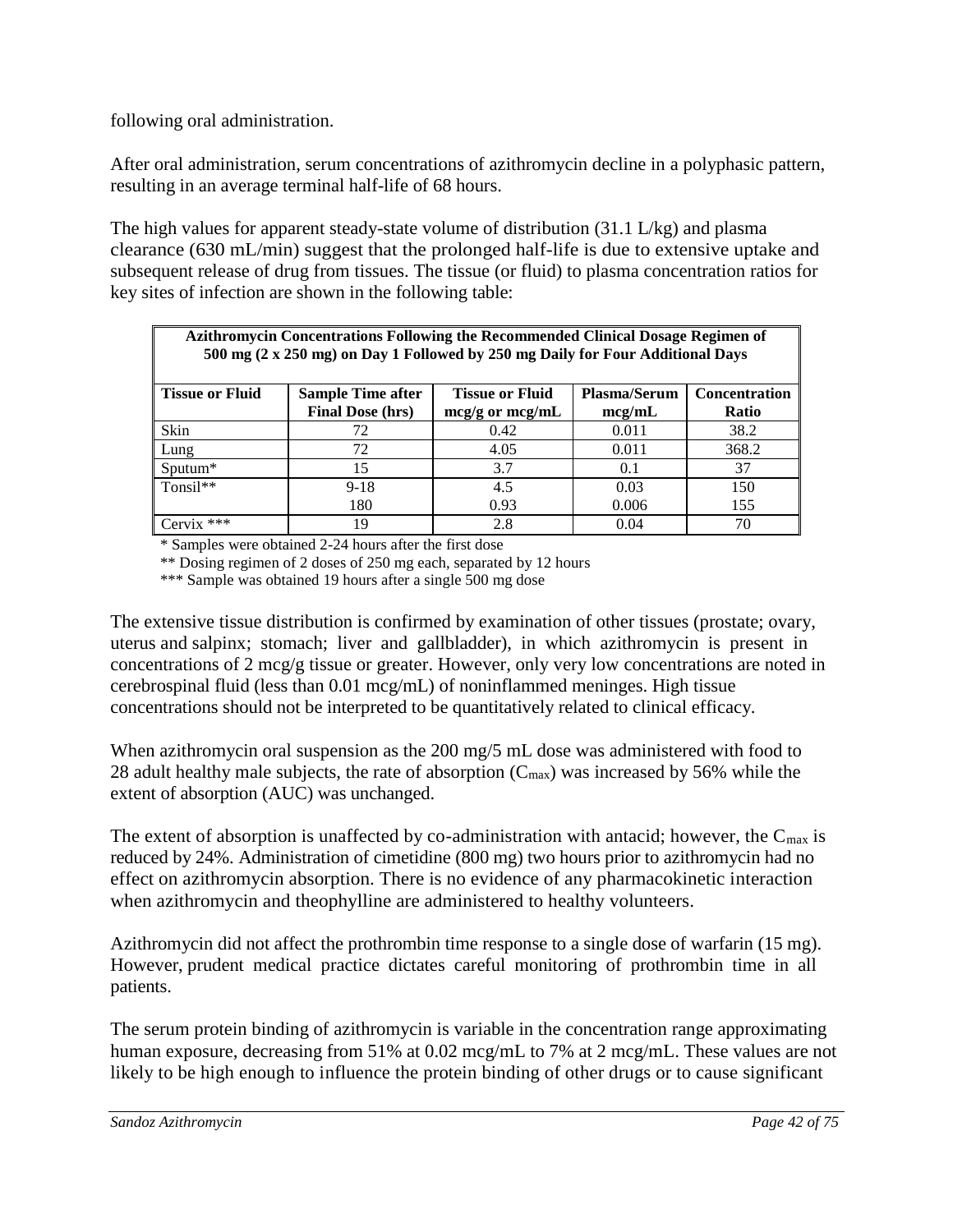protein binding interactions with other drugs.

Following a five-day dosing regimen, human bile contains concentrations of azithromycin much greater (approximately 200 mcg/mL) than those in serum (<0.1 mcg/mL), indicating that biliary excretion of azithromycin is a major route of elimination. The major portion of the drugrelated material in bile is unchanged drug. Approximately 6% of the administered dose appears in urine.

In patients with mild to moderate hepatic impairment, there is no evidence of marked change in serum pharmacokinetics of azithromycin compared to those with normal hepatic function. In these patients urinary recovery of azithromycin appears to increase.

# **Children**

When azithromycin was dosed at 10 mg/kg day 1, followed by 5 mg/kg days 2 through 5 in children 1 to 15 years old, the mean pharmacokinetic parameters on day 5 were:

## **Pharmacokinetic parameters in pediatric subjects on day 5 at dosage 10 mg/kg (day 1) and 5 mg/kg (days 2-5)\***

|                  | Age $1-5$                 |                                          |                  | Age 5-15                  |                             |
|------------------|---------------------------|------------------------------------------|------------------|---------------------------|-----------------------------|
| ∪max<br>(mcg/mL) | T <sub>max</sub><br>(hrs) | $AUC_{0.24}$<br>(meg <sup>•</sup> hr/mL) | ∪max<br>(mcg/mL) | T <sub>max</sub><br>(hrs) | $AUC_{0-24}$<br>(mcg•hr/mL) |
| 0.216            | 1.9                       | 1.822                                    | 0.383            | 2.4                       | 3.109                       |

\* Dose administered as Powder for Oral Suspension

Two clinical studies were conducted in 68 children aged 3-16 years with pharyngitis/tonsillitis to determine the pharmacokinetics and safety of azithromycin for oral suspension in children when given 60 mg/kg in divided doses over either 3 or 5 days.

Both studies were open, non-comparative trials. Drug was administered following a low-fat breakfast in order to assess the effect of food on absorption and safety.

The first study consisted of 35 pediatric subjects treated with 20 mg/kg/day (maximum daily dose of 500 mg) for 3 days of whom 34 subjects were evaluated for pharmacokinetics.

In the second study, 33 pediatric subjects received doses of 12 mg/kg/day (maximum daily dose of 500 mg) for 5 days of whom 31 subjects were evaluated for pharmacokinetics.

In both studies, azithromycin levels were determined over a 24-hour period following the last daily dose. Subjects weighing above 25.0 kg in the 3-day study or 41.7 kg in the 5-day study received the maximum adult daily dose of 500 mg. Eleven subjects (weighing 25.0 kg or less) in the first study and 17 subjects (weighing 41.7 kg or less) in the second study received a total dose of 60 mg/kg. The following table shows pharmacokinetic data in the subset of children who received a total dose of 60 mg/kg.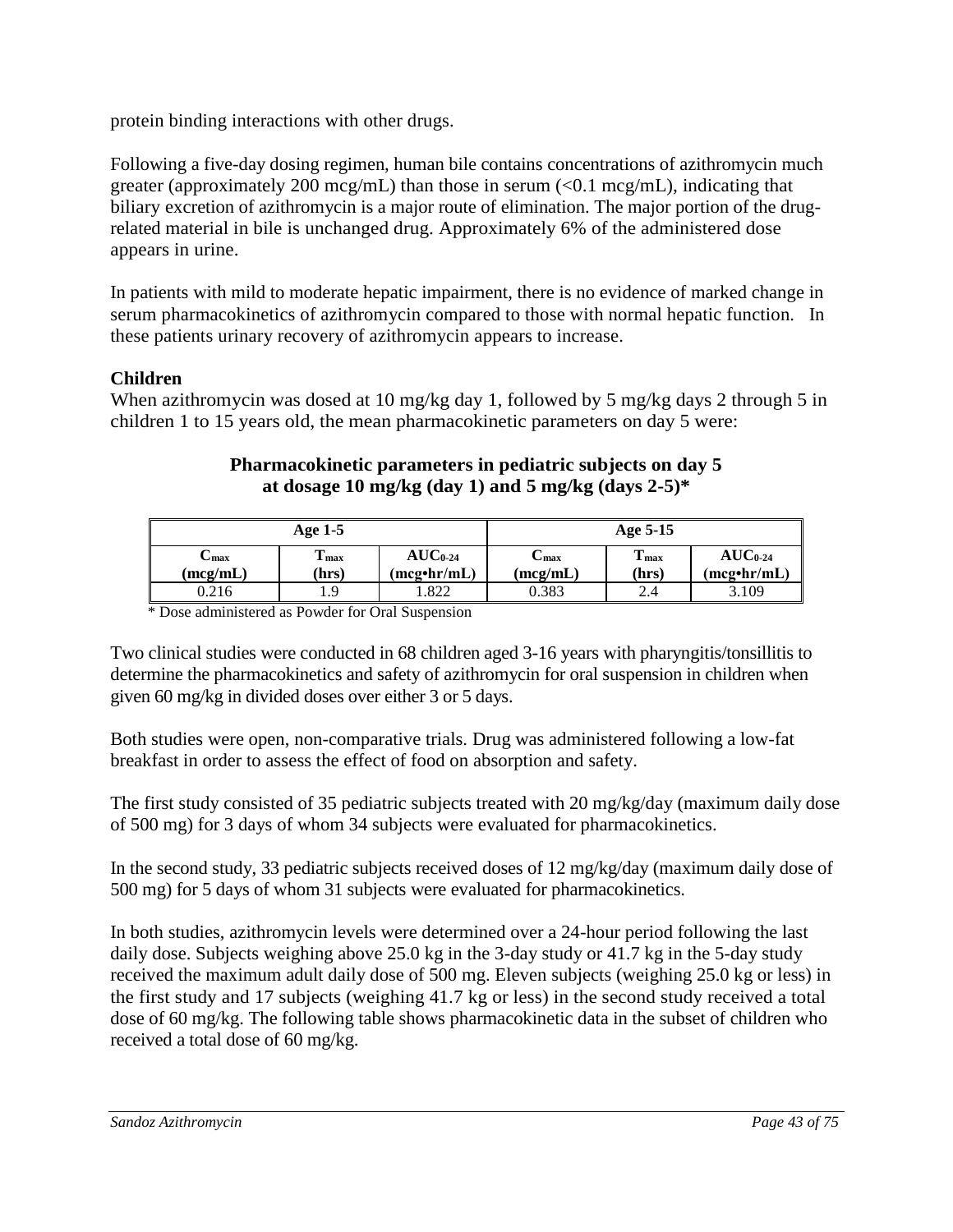|                               | 3-Day Regimen<br>$(20 \text{ mg/kg x } 3 \text{ days})$ | 5-Day Regimen<br>$(12 \text{ mg/kg} \times 5 \text{ days})$ |  |  |  |  |  |
|-------------------------------|---------------------------------------------------------|-------------------------------------------------------------|--|--|--|--|--|
|                               | 11                                                      | 17                                                          |  |  |  |  |  |
| $C_{\text{max}}$ (mcg/mL)     | $1.05 \pm .44^{\rm a}$                                  | $0.534 \pm 0.361^a$                                         |  |  |  |  |  |
| $T_{\text{max}}$ (hr)         | $3 + 2.0^{\circ}$                                       | $2.2 \pm 0.8^{\text{a}}$                                    |  |  |  |  |  |
| $AUC_{0-24}$ (mcg _hr/mL)     | $7.92 \pm 2.87$ <sup>a</sup>                            | $3.94 \pm 1.90^{\text{ a}}$                                 |  |  |  |  |  |
| <sup>a</sup> Arithmetic means |                                                         |                                                             |  |  |  |  |  |

Single dose pharmacokinetics in children given doses of 30 mg/kg has not been studied.

# **MICROBIOLOGY**

## **Mechanism of Resistance**

The two most frequently encountered mechanisms of resistance to macrolides, including azithromycin, are target modification (most often by methylation of 23S rRNA) and active efflux. The occurrence of these resistance mechanisms varies from species to species and, within a species, the frequency of resistance varies by geographical location.

## **Spectrum of Activity**

Azithromycin has been shown to be active against most isolates of the following microorganisms, both *in vitro* and in clinical infections as described in the INDICATIONS AND CLINICAL USE section.

# **Gram-positive bacteria**

*Staphylococcus aureus Streptococcus agalactiae Streptococcus pneumoniae Streptococcus pyogenes*

# **Gram-negative bacteria**

*Haemophilus ducreyi Haemophilus influenzae Moraxella catarrhalis Neisseria gonorrhoeae*

# **"Other" bacteria**

*Chlamydophila pneumoniae Chlamydia trachomatis Mycoplasma pneumoniae*

The following *in vitro* data are available, but their clinical significance is unknown.

At least 90% of the following bacteria exhibit an *in vitro* minimum inhibitory concentration MIC) less than or equal to the azithromycin susceptible breakpoint of  $\leq$  4 mcg/mL. However, safety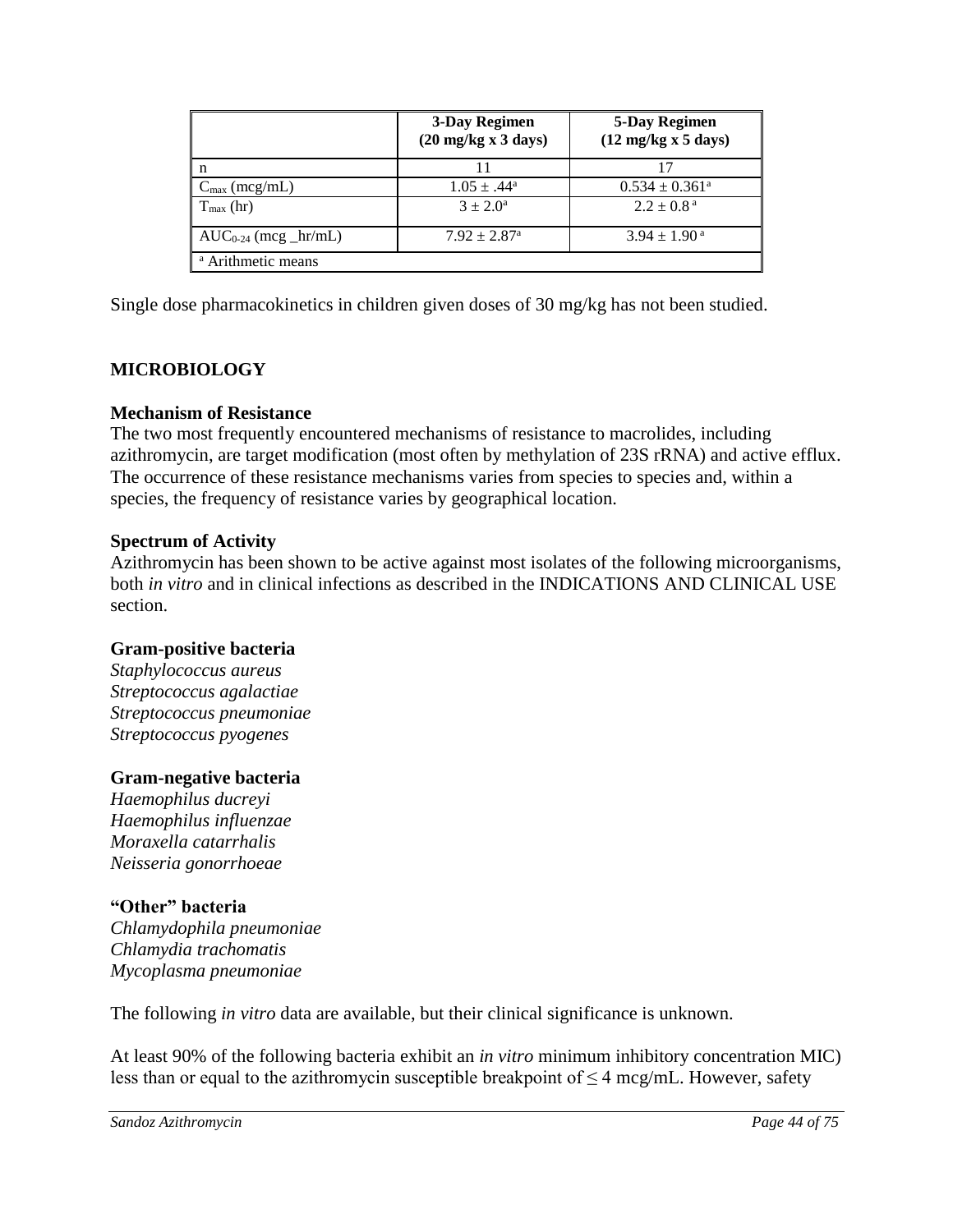and effectiveness of azithromycin in treating clinical infections due to these bacteria have not been established in adequate and well-controlled trials.

#### **Gram-positive bacteria**

Beta-hemolytic streptococci (Groups C, F, G) Viridans group streptococci

**Gram-negative bacteria** *Bordetella pertussis*

**Anaerobic bacteria** *Peptostreptococcus* species *Prevotella bivia*

## **"Other" bacteria**

*Ureaplasma urealyticum Legionella pneumophila Mycoplasma hominis*

#### **Susceptibility Testing Methods**

When available, the results of *in vitro* susceptibility test results for antimicrobial drugs used in resident hospitals should be provided to the physician as periodic reports which describe the susceptibility profile of nosocomial and community-acquired pathogens. These reports may differ from susceptibility data obtained from outpatient use, but could aid the physician in selecting the most effective antimicrobial.

## **Dilution Techniques**

Quantitative methods are used to determine antimicrobial minimum inhibitory concentrations (MICs). These MICs provide estimates of the susceptibility of bacteria to antimicrobial compounds. The MICs should be determined using a standardized procedure. Standardized procedures are based on a dilution method<sup>54, 52</sup> (broth or agar) or equivalent with standardized inoculum concentration and standardized concentration of azithromycin powder. The MIC values should be interpreted according to criteria provided in Table 1.

## **Diffusion Techniques**

Quantitative methods that require measurement of zone diameters also provide reproducible estimates of the susceptibility of bacteria to antimicrobial compounds. One such standardized Procedure<sup>52,53</sup> requires the use of standardized inoculum concentration. This procedure uses paper disks impregnated with 15-mcg azithromycin to test the susceptibility of bacteria to azithromycin. The disk diffusion interpretive criteria are provided in Table 1.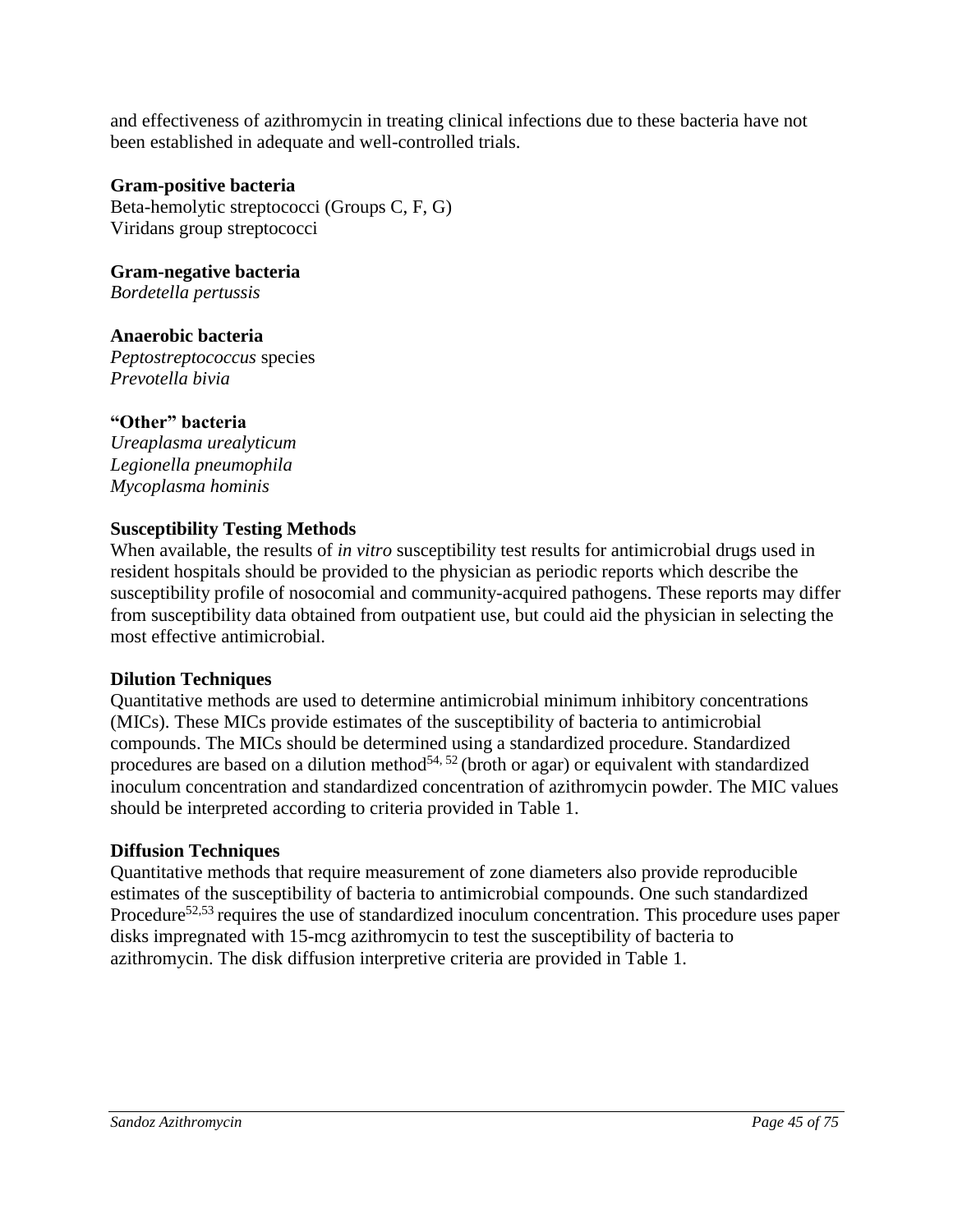## **Table 1. Susceptibility Interpretive Criteria for Azithromycin Susceptibility Test Result Interpretive Criteria**

| Pathogen                                     | <b>Minimum Inhibitory</b><br>Concentrations (mcg/mL) |       |          | <b>Disk Diffusion</b><br>(zone diameters in mm) |           |           |
|----------------------------------------------|------------------------------------------------------|-------|----------|-------------------------------------------------|-----------|-----------|
|                                              | S                                                    |       |          |                                                 |           |           |
| Haimophilus<br><i>influenzae<sup>a</sup></i> | $\leq 4$                                             | $- -$ | $-$      | $\geq$ 12                                       | $- -$     | --        |
| Staphylococcus<br>aureus                     | $\leq$ 2                                             |       | > 8      | >18                                             | $14 - 17$ | $\leq$ 13 |
| Streptococci<br>including<br>S. pneumoniae   | < 0.5                                                |       | $\geq$ 2 | >18                                             | $14 - 17$ | $\leq$ 13 |

Susceptibility to azithromycin must be tested in ambient air.

<sup>a</sup>Insufficient information is available to determine Intermediate or Resistant interpretive criteria The ability to correlate MIC values and plasma drug levels is difficult as azithromycin concentrates in macrophages and tissues.

A report of "susceptible" indicates that the pathogen is likely to be inhibited if the antimicrobial compound reaches the concentrations usually achievable. A report of "intermediate" indicates that the result should be considered equivocal, and, if the microorganism is not fully susceptible to alternative, clinically feasible drugs, the test should be repeated. This category implies possible clinical applicability in body sites where the drug is physiologically concentrated or in situations where high dosage of drug can be used. This category also provides a buffer zone which prevents small uncontrolled technical factors from causing major discrepancies in interpretation. A report of "resistant" indicates that the pathogen is not likely to be inhibited if the antimicrobial compound reaches the concentrations usually achievable; other therapy should be selected.

# **Quality Control**

Standardized susceptibility test procedures require the use of laboratory controls to monitor and ensure the accuracy and precision of supplies and reagents used in the assay, and the techniques of the individual performing the test. Standard azithromycin powder should provide the following range of MIC values noted in Table 2. For the diffusion technique using the azithromycin 15 mcg disk, the criteria in Table 2 should be achieved.

# **Table 2. Acceptable Quality Control Ranges for Azithromycin**

| <b>QC</b> Strain                             | <b>Minimum Inhibitory</b><br>Concentrations (mcg/mL) | <b>Disk Diffusion</b><br>(zone diameters in mm) |
|----------------------------------------------|------------------------------------------------------|-------------------------------------------------|
| Haemophilus influenza<br>ATCC* 49247         | $1.0 - 4.0$                                          | $13 - 21$                                       |
| Staphylococcus aureus<br><b>ATCC 29213</b>   | $0.5 - 2.0$                                          |                                                 |
| Staphylococcus aureus<br><b>ATCC 25923</b>   |                                                      | $21 - 26$                                       |
| Streptococcus pneumonia<br><b>ATCC 49619</b> | $0.06 - 0.25$                                        | $19 - 25$                                       |

Susceptibility to azithromycin must be tested in ambient air.

\*ATCC = American Type Culture Collection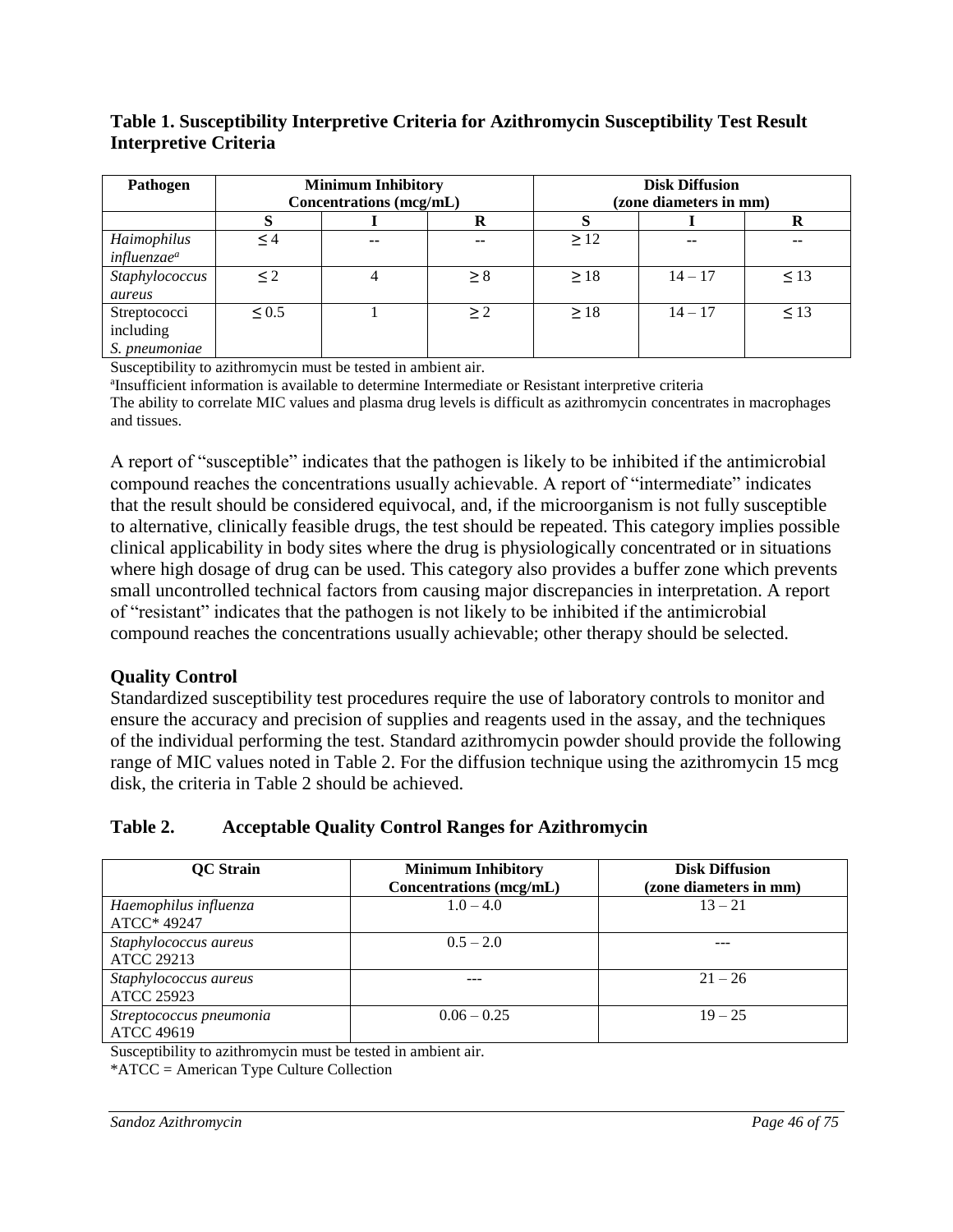# **TOXICOLOGY**

| <b>Acute Toxicity: Mice and Rats</b> |  |
|--------------------------------------|--|
|                                      |  |

| Oral and Intraperitoneal Toxicity Studies in Mice and Rats |                      |            |                      |  |  |  |  |
|------------------------------------------------------------|----------------------|------------|----------------------|--|--|--|--|
| Route                                                      | <b>Species</b>       | <b>Sex</b> | $LD_{50}$            |  |  |  |  |
|                                                            |                      |            | (mg of free base/kg) |  |  |  |  |
| Oral                                                       | Mice                 | М          | 3000                 |  |  |  |  |
| Oral                                                       | Mice                 | F          | 4000                 |  |  |  |  |
| Oral                                                       | Rats                 | М          | >2000                |  |  |  |  |
| Oral                                                       | Rats                 | F          | >2000                |  |  |  |  |
| Oral                                                       | <b>Neonatal Rats</b> | М          | >1000                |  |  |  |  |
| Oral                                                       | <b>Neonatal Rats</b> | F          | >1000                |  |  |  |  |
| $_{\rm I/P}$                                               | Mice                 | M          | >400                 |  |  |  |  |
|                                                            |                      |            | < 600                |  |  |  |  |
| $_{\rm I/P}$                                               | Mice                 | F          | $NA*$                |  |  |  |  |
| $_{\rm I/P}$                                               | Rats                 | М          | >500                 |  |  |  |  |
|                                                            |                      |            | <,900                |  |  |  |  |
| $_{\rm I/P}$                                               | Rats                 | F          | $NA*$                |  |  |  |  |

 $*NA = not available$ 

#### **Adult animals (Mice and Rats)**

Most mortality occurred within 1 to 2 hours and generally within 48 hours of dosing. At higher doses in mice, symptomatology included clonic convulsive activity, loss of righting reflex, gasping, and blanching prior to death.

Gross necropsy of mice or rats which died following intraperitoneal doses revealed yellowish or clear fluid in the pleural and peritoneal cavities. At necropsy on day 14 there were no gross pathological changes in either species aside from a few liver adhesions to the diaphragm.

#### **Neonatal animals (Rats)**

No deaths or remarkable clinical signs were observed in any animal during the 14-day observation period. All animals gained weight during the trial. At sacrifice on day 15, no remarkable gross findings were observed in any surviving rat.

## **Sub-acute Toxicity**

Phospholipidosis has been observed in animals administered high doses of azithromycin. This effect is reversible after cessation of azithromycin treatment in animals. Despite light- and electron-microscopic correlates of phospholipidosis (myeloid figures and intracytoplasmic vacuoles) in many organs, only in dogs receiving 100 mg/kg/day for at least 2 months have kidney, liver, and gallbladder toxicity been seen. This dose in dogs results in tissue levels greater than 5000 mg/g. Minimal increases in serum transaminase levels in rats and dogs at 20 mg/kg/day and above have also been seen, but are consistent with findings previously reported for erythromycin. Special attention has been given to the effects of phospholipidosis in the retina, including studies of azithromycin, 30 and 100 mg/kg/day for 6 and 2 months, respectively, in dogs. No evidence was elicited of deleterious effects of azithromycin on vision,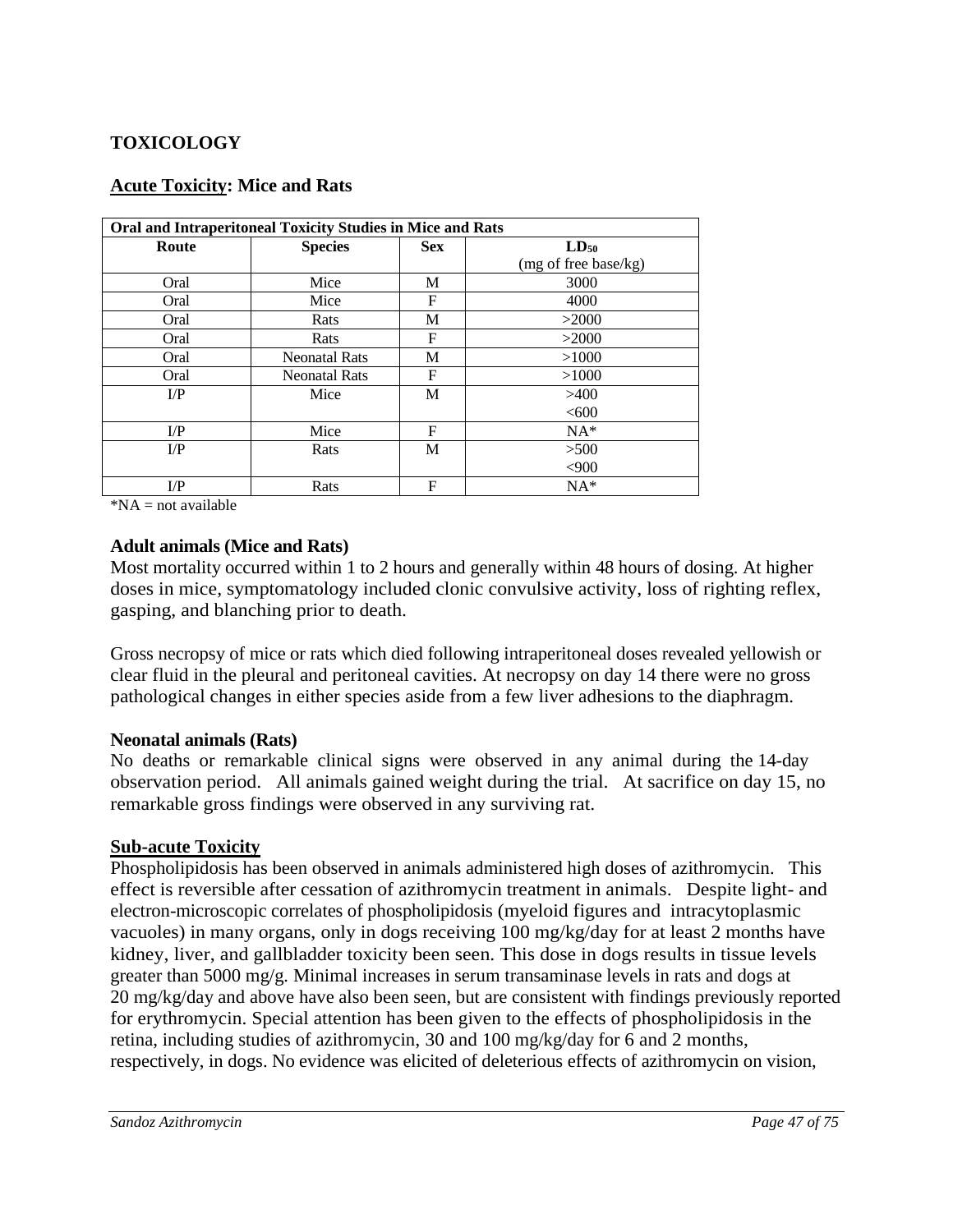pupillary reflex or retinal vasculature. The detection of phospholipidosis in the choroid plexus and dorsal root ganglion was not associated with degenerative or functional changes.

In animal studies, treatment with azithromycin is associated with accumulation in various tissues, including the extra-cranial neural ganglia (i.e., retina and sympathetic nervous system). Tissue accumulation is both dose and time dependent, and is associated microscopically with the development of phospholipidosis (intra-lysosomal drug phospholipid complexes). The only evidence in animals that azithromycin is associated with alterations of intracellular phospholipid metabolism has been the documentation of small increases in phospholipid content after prolonged treatment (6 months) or exaggerated doses. Phospholipidosis has been observed at total cumulative doses only 2 multiples of the clinical dose. One month after withdrawal of treatment the concentration of azithromycin and the presence of phospholipidosis in tissue, including the retina, is at or near predose levels.

| <b>SPECIES</b>               | <b>ROUTE</b>     | <b>DOSE</b>      | <b>ANIMALS</b> | <b>DURATION</b>                | <b>FINDINGS</b>                                                                                                                                                                                                                                                                                                                                                                                                                                                                                                                                                                                                                                                                                                                                                                                                                                                                                                                                                                                                                                                                                                                                                                                                                                                                                                                                                                                                                                                                                                                                                                       |  |  |  |  |
|------------------------------|------------------|------------------|----------------|--------------------------------|---------------------------------------------------------------------------------------------------------------------------------------------------------------------------------------------------------------------------------------------------------------------------------------------------------------------------------------------------------------------------------------------------------------------------------------------------------------------------------------------------------------------------------------------------------------------------------------------------------------------------------------------------------------------------------------------------------------------------------------------------------------------------------------------------------------------------------------------------------------------------------------------------------------------------------------------------------------------------------------------------------------------------------------------------------------------------------------------------------------------------------------------------------------------------------------------------------------------------------------------------------------------------------------------------------------------------------------------------------------------------------------------------------------------------------------------------------------------------------------------------------------------------------------------------------------------------------------|--|--|--|--|
|                              |                  | mg/kg/day        | <b>PER</b>     |                                |                                                                                                                                                                                                                                                                                                                                                                                                                                                                                                                                                                                                                                                                                                                                                                                                                                                                                                                                                                                                                                                                                                                                                                                                                                                                                                                                                                                                                                                                                                                                                                                       |  |  |  |  |
|                              |                  |                  | <b>DOSE</b>    |                                |                                                                                                                                                                                                                                                                                                                                                                                                                                                                                                                                                                                                                                                                                                                                                                                                                                                                                                                                                                                                                                                                                                                                                                                                                                                                                                                                                                                                                                                                                                                                                                                       |  |  |  |  |
|                              |                  |                  | <b>LEVEL</b>   |                                |                                                                                                                                                                                                                                                                                                                                                                                                                                                                                                                                                                                                                                                                                                                                                                                                                                                                                                                                                                                                                                                                                                                                                                                                                                                                                                                                                                                                                                                                                                                                                                                       |  |  |  |  |
| <b>ORAL in Adult Animals</b> |                  |                  |                |                                |                                                                                                                                                                                                                                                                                                                                                                                                                                                                                                                                                                                                                                                                                                                                                                                                                                                                                                                                                                                                                                                                                                                                                                                                                                                                                                                                                                                                                                                                                                                                                                                       |  |  |  |  |
| Rat<br>(Adult)               | Oral<br>(gavage) | 50<br>100<br>200 | $10$ /sex      | $36$ days $+$<br>reversibility | Cecal enlargement was dose-related. Elevated serum<br>hepatic enzyme (SGPT, SGOT, SDH, and 5'NT)<br>levels were dose- and time-related at high and mid<br>levels; marginal SGPT elevations only were observed<br>in 2 rats at the low dose.<br>Histological examination of tissues from 6/sex of mid-<br>and high-dose and 10/sex of low-dose rats revealed<br>evidence of phospholipidosis in bile ducts (8/20,<br>$12/12$ , $12/12$ low-, mid-, and high-dose rats,<br>respectively) and hepatocytes (10/12 high dose only),<br>fatty change (4/20, 10/12, 11/12 in low-, mid-, and<br>high-doses, respectively), and necrosis of single<br>hepatocytes (6/12 and 11/12, respectively, in mid- and<br>high-dose only). Phospholipidosis also occurred in<br>high-dose rats in the tubular cells of the renal medulla<br>12/12, spleen 2/12, thymus 2/12, and choroid plexus<br>10/12; 3/12 rats at 100 mg/kg and 10/12 at 200 mg/kg<br>exhibited mesenteric sinusoidal lymph node<br>phospholipidosis.<br>Phospholipidosis is characterized by accumulation of<br>drug-lipid complexes in lysosomes where they form<br>ultramicroscopic lamellated structures typified at the<br>microscopic level by vacuolated macrophage or tissue<br>cells.<br>The remaining animals (4/sex in control, mid- and<br>high-dose groups) were sacrificed 20 days after<br>termination of treatment. Phospholipidosis was still<br>observable in the renal tubules of 7/8 high dose<br>animals and in 1/8 mid-dose animals and in the bile<br>duct of 1/8 high-dose animals. Fatty change was still |  |  |  |  |

# **Sub-acute and Chronic Toxicity**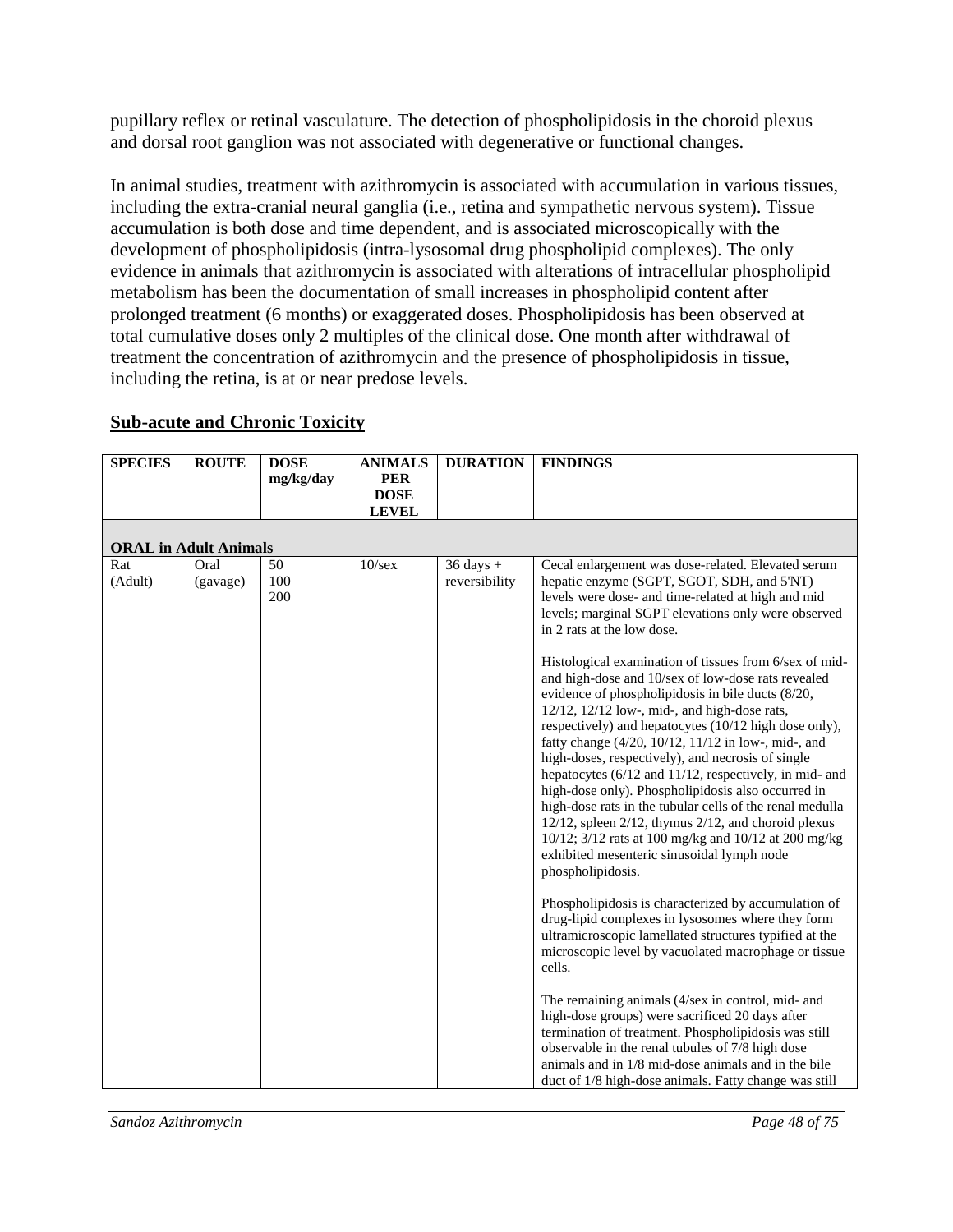| <b>SPECIES</b> | <b>ROUTE</b>     | <b>DOSE</b><br>mg/kg/day                                                       | <b>ANIMALS</b><br><b>PER</b><br><b>DOSE</b><br><b>LEVEL</b> | <b>DURATION</b>                                    | <b>FINDINGS</b>                                                                                                                                                                                                                                                                                                                                                                                                                                                                                                                                                                                                                                                                                                                                                                                                          |
|----------------|------------------|--------------------------------------------------------------------------------|-------------------------------------------------------------|----------------------------------------------------|--------------------------------------------------------------------------------------------------------------------------------------------------------------------------------------------------------------------------------------------------------------------------------------------------------------------------------------------------------------------------------------------------------------------------------------------------------------------------------------------------------------------------------------------------------------------------------------------------------------------------------------------------------------------------------------------------------------------------------------------------------------------------------------------------------------------------|
|                |                  |                                                                                |                                                             |                                                    | detectable in livers of 5/8 and 6/8 mid- and high-dose<br>animals, respectively. Megaceca also regressed<br>following drug withdrawal.                                                                                                                                                                                                                                                                                                                                                                                                                                                                                                                                                                                                                                                                                   |
| Dog<br>(Adult) | Oral<br>(gavage) | 25<br>50<br>100                                                                | 3/sec                                                       | 36 days                                            | Transaminase levels (SGPT, SGOT) were elevated in<br>a dose-related pattern at the 2 higher doses. ALP<br>(alkaline phosphatase), gamma-GTP, and SDH<br>elevations occurred only at the high dose.<br>Histological examination of tissues revealed the<br>presence of phospholipidosis in all treated animals. It<br>occurred in six or more organs in all 100 mg/kg/day<br>animals. These included kidney, liver, spleen,<br>gallbladder, thymus, mesenteric lymph node,<br>esophagus, uterus and cervix as well as lymphatic<br>nodules of gastrointestinal tissues. At the low dose of<br>25 mg/kg phospholipidosis was confined to the<br>spleen, gallbladder, thymus, mesenteric lymph node<br>and the lymphatic nodules of the ileum and colon.                                                                    |
| Rat<br>(Adult) | Oral<br>(gavage) | 40<br>(10 days on<br>10 days off)<br>0 continuous<br>10"<br>20"                | 15/sec<br>$25/\text{sex}$                                   | 190-193 days<br>+ reversibility                    | Sporadic mild elevations in SGOT and SGPT<br>occurred in all dose groups during and after the<br>treatment period. There was no evidence of<br>phospholipidosis.                                                                                                                                                                                                                                                                                                                                                                                                                                                                                                                                                                                                                                                         |
| Dog<br>(Adult) | Oral<br>(gavage) | $\overline{40}$<br>(10 days on<br>10 days off)<br>$\boldsymbol{0}$<br>10<br>20 | $4$ /sex<br>$4$ /sex<br>$+2$ /sex<br>$+2$ /sex              | 190 days<br>+ reversibility<br>1 month<br>2 months | Sporadic elevations in SGPT levels occurred at 20 and<br>40 mg/kg only.<br>Phospholipidosis, was minimal to mild in the kidney,<br>liver, gallbladder, spleen, mesenteric lymph node,<br>esophagus and prostate of almost all 40 and 20 mg/kg<br>dogs. In dogs dosed for 6 months at 20 mg/kg/day<br>complete reversibility of phospholipidosis of the<br>kidney, liver, and spleen with minimal<br>phospholipidosis still present in the gallbladder and<br>esophagus was demonstrated in the animals sacrificed<br>2 months after the end of treatment.                                                                                                                                                                                                                                                                |
| Dog<br>(Adult) | Oral<br>(gavage) | 30<br>100                                                                      | $6$ /sex                                                    | 6 months<br>2 months<br>+ reversibility            | Selected animals were sacrificed at end of treatment;<br>sacrifices (1/sex/dose level) were also performed<br>1 month (100 mg/kg), 2 months (30 mg/kg) and<br>4 months (100 mg/kg) post-treatment. Necropsies of<br>the remaining animals were performed 7 months<br>(30 mg/kg) and 11 months (100 mg/kg) post<br>treatment.<br>Drug treatment of high dose dogs was terminated at<br>2 months (61 doses) due to intolerance. Serum<br>chemistry changes including substantial increases in<br>liver enzymes (SGPT, SGOT, ALP, SDH, gamma-<br>GPT) and BUN as well as mild decreases in<br>erythrocytic parameters (RBC, Hb, Hct) and the<br>presence of atypical eosinophil and vacuolated<br>lymphocytes returned to normal range within<br>2 months of withdrawal from treatment. The low dose<br>was well tolerated. |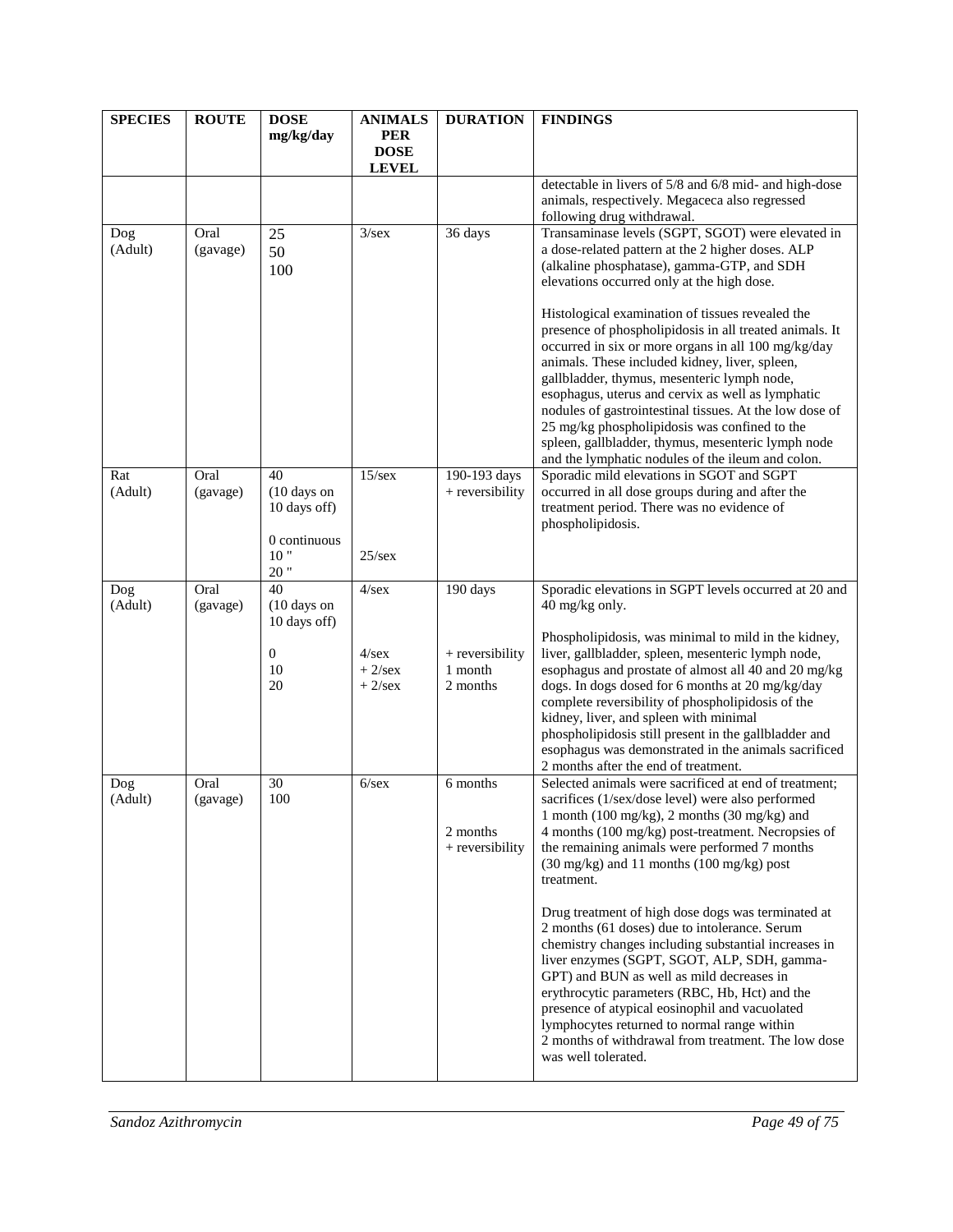| <b>SPECIES</b>                  | <b>ROUTE</b> | <b>DOSE</b> | <b>ANIMALS</b> | <b>DURATION</b>       | <b>FINDINGS</b>                                                                                                                                                                                                                                                                                                                                                                                                                                                                                                                                                                                                                                                                                                                                                                                                                                                                                                                                                                                                                                                                                                                                       |
|---------------------------------|--------------|-------------|----------------|-----------------------|-------------------------------------------------------------------------------------------------------------------------------------------------------------------------------------------------------------------------------------------------------------------------------------------------------------------------------------------------------------------------------------------------------------------------------------------------------------------------------------------------------------------------------------------------------------------------------------------------------------------------------------------------------------------------------------------------------------------------------------------------------------------------------------------------------------------------------------------------------------------------------------------------------------------------------------------------------------------------------------------------------------------------------------------------------------------------------------------------------------------------------------------------------|
|                                 |              | mg/kg/day   | <b>PER</b>     |                       |                                                                                                                                                                                                                                                                                                                                                                                                                                                                                                                                                                                                                                                                                                                                                                                                                                                                                                                                                                                                                                                                                                                                                       |
|                                 |              |             | <b>DOSE</b>    |                       |                                                                                                                                                                                                                                                                                                                                                                                                                                                                                                                                                                                                                                                                                                                                                                                                                                                                                                                                                                                                                                                                                                                                                       |
|                                 |              |             | <b>LEVEL</b>   |                       | Dose-related effects on tapetum lucidum reflectivity<br>ranged from trace (low dose) to moderate (high dose)<br>decoloration, dulled reflectivity and loss of the<br>tapetum-choroid junctional zone. Following cessation<br>of treatment, most animals showed improvements in<br>these ocular changes. Normal junctional tissue was<br>evident in high dose animals 4 months after<br>withdrawal. At no time was there ophthalmoscopic<br>evidence of an effect on vision.<br>Histological examination at the end of treatment<br>showed phospholipidosis. In the eye it included the<br>tapetum, neurons of the retinal ganglion cell, inner<br>nuclear, inner and outer plexiform layers, and mural<br>pericytes of the superficial retinal vasculature. The rod<br>and cone segments and retinal pigmented epithelium                                                                                                                                                                                                                                                                                                                             |
|                                 |              |             |                |                       | were generally spared. Also affected were dorsal root<br>ganglion, liver, gallbladder, kidneys, spleen and<br>pancreas and, at the high dose only gastrointestinal<br>tract, mesenteric lymph nodes, thymus, aorta, heart,<br>salivary gland and lung. Dose-related degenerative<br>changes were observed only in the liver (focal<br>necrosis of hepatocytes and bile duct epithelium),<br>gallbladder (hyperplasia) and kidneys<br>(glomerulonephrosis). All of the above effects, with<br>the exception of those on the retina, dorsal root<br>ganglion and gallbladder which all abated in severity,<br>were completely reversible on drug withdrawal from<br>both low and high dose animals. In general, these<br>changes were consistent with the relative drug/tissue<br>concentrations attained and their decline following<br>withdrawal. Biochemical measurements of spleen,<br>liver, kidney and retinal phospholipids of animals<br>treated with 30 mg/kg drug for 6 months showed a<br>difference from control only for the spleen, the tissue<br>with the highest drug concentration.<br>This experiment demonstrates that drug-induced |
|                                 |              |             |                |                       | phospholipidosis, although dose-dependent in tissue<br>distribution and intensity, does not represent a toxic<br>end point per se but is responsible for the cumulative<br>tissue deposition of azithromycin.                                                                                                                                                                                                                                                                                                                                                                                                                                                                                                                                                                                                                                                                                                                                                                                                                                                                                                                                         |
| Dog                             | Oral         | 30          | $6$ /sex       | 6 months              | Intermittent dosing: (10 days on, 10 days off drug)                                                                                                                                                                                                                                                                                                                                                                                                                                                                                                                                                                                                                                                                                                                                                                                                                                                                                                                                                                                                                                                                                                   |
| (Adult)                         | (gavage)     | 100         |                | $+$<br>reversibility  | for: 5 months $(100 \text{ mg})$ , 6 months $(30 \text{ mg})$ . This<br>experiment demonstrates that intermittent                                                                                                                                                                                                                                                                                                                                                                                                                                                                                                                                                                                                                                                                                                                                                                                                                                                                                                                                                                                                                                     |
|                                 |              |             |                |                       | administration (to mimic a hypothetical clinical dose<br>regime) produced less phospholipidosis than<br>azithromycin administered continuously.                                                                                                                                                                                                                                                                                                                                                                                                                                                                                                                                                                                                                                                                                                                                                                                                                                                                                                                                                                                                       |
| <b>ORAL in Neonatal Animals</b> |              |             |                |                       |                                                                                                                                                                                                                                                                                                                                                                                                                                                                                                                                                                                                                                                                                                                                                                                                                                                                                                                                                                                                                                                                                                                                                       |
| Oral Subacute/Neonatal RATS     |              |             |                |                       |                                                                                                                                                                                                                                                                                                                                                                                                                                                                                                                                                                                                                                                                                                                                                                                                                                                                                                                                                                                                                                                                                                                                                       |
| Rat                             | Oral         | 10          | $10$ /sex      | 18 days               | No treatment-related clinical signs were observed.                                                                                                                                                                                                                                                                                                                                                                                                                                                                                                                                                                                                                                                                                                                                                                                                                                                                                                                                                                                                                                                                                                    |
| (Neonatal 4                     | (gavage)     | 20          |                | (day 4 to             | Males given the dose of 20 mg/kg weighed                                                                                                                                                                                                                                                                                                                                                                                                                                                                                                                                                                                                                                                                                                                                                                                                                                                                                                                                                                                                                                                                                                              |
| days)                           |              | 40          |                | day 21<br>postpartum) | significantly more than the vehicle controls on day 7<br>and from day 13 to sacrifice on day 22 postpartum. A                                                                                                                                                                                                                                                                                                                                                                                                                                                                                                                                                                                                                                                                                                                                                                                                                                                                                                                                                                                                                                         |
|                                 |              |             |                |                       | slight increase in the incidence and prominence of                                                                                                                                                                                                                                                                                                                                                                                                                                                                                                                                                                                                                                                                                                                                                                                                                                                                                                                                                                                                                                                                                                    |
|                                 |              |             | 10/sec         | 10 days               | periportal vacuolization appeared treatment related.                                                                                                                                                                                                                                                                                                                                                                                                                                                                                                                                                                                                                                                                                                                                                                                                                                                                                                                                                                                                                                                                                                  |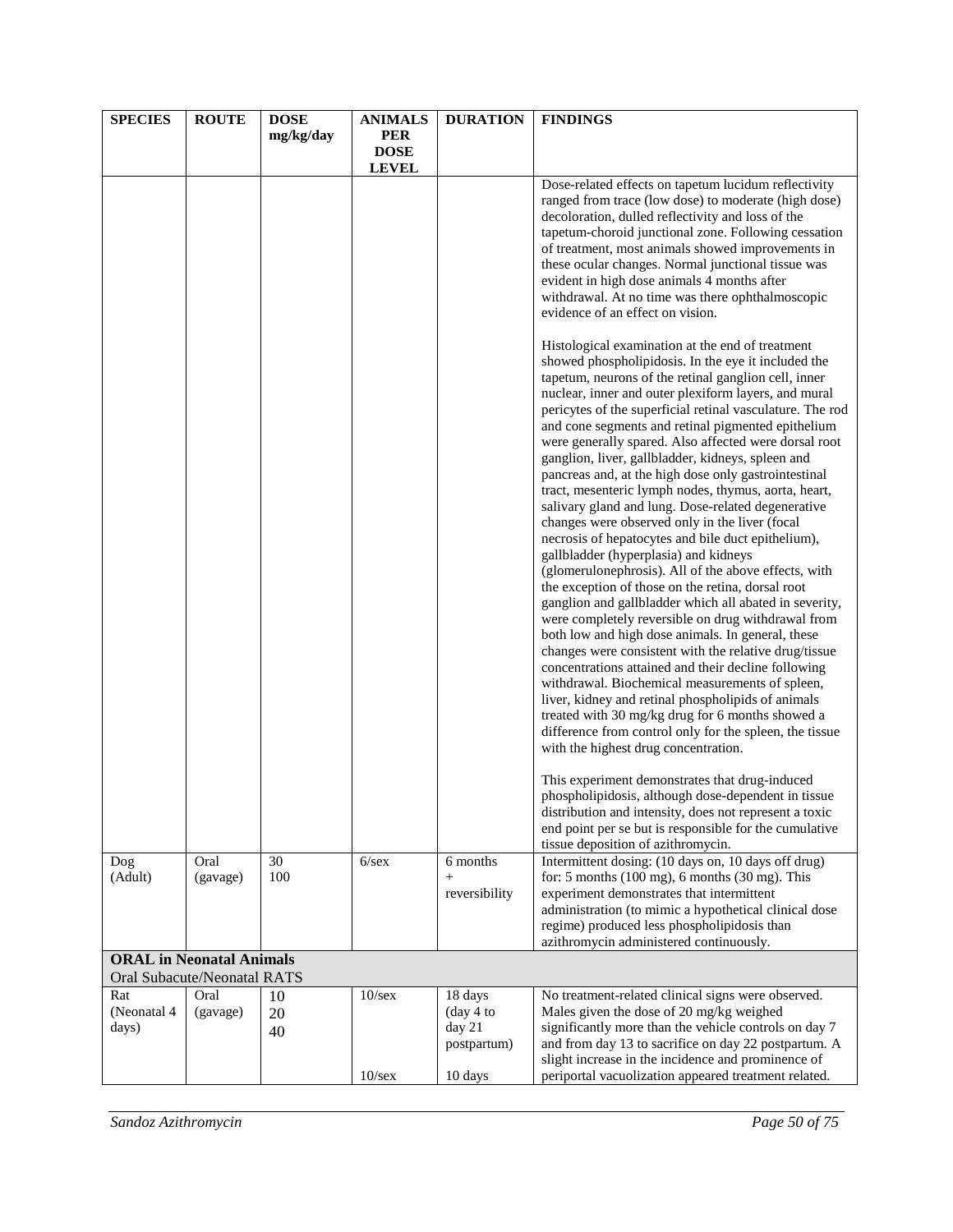| <b>SPECIES</b>       | <b>ROUTE</b>     | <b>DOSE</b> | <b>ANIMALS</b>            | <b>DURATION</b>                        | <b>FINDINGS</b>                                                                                              |
|----------------------|------------------|-------------|---------------------------|----------------------------------------|--------------------------------------------------------------------------------------------------------------|
|                      |                  | mg/kg/day   | <b>PER</b><br><b>DOSE</b> |                                        |                                                                                                              |
|                      |                  |             | <b>LEVEL</b>              |                                        |                                                                                                              |
|                      |                  |             |                           | (day 4 to                              | However, the vacuolization observed in the treated                                                           |
|                      |                  |             |                           | day 13<br>postpartum)                  | animals was qualitatively no different from that seen<br>in the vehicle-treated controls. There was no       |
|                      |                  |             |                           |                                        | histologic evidence of phospholipidosis.                                                                     |
| Rat                  | Oral             | 40          | $10$ /sex                 | 18 days                                | The purpose of this study was to determine the dose at                                                       |
| (Neonatal 4          | (gavage)         | 60          |                           | (day 4 to                              | which there was evidence of phospholipidosis. There                                                          |
| days)                |                  | 80          |                           | day 21<br>postpartum)                  | were no clinical signs of toxicity or effects on body<br>weight.                                             |
|                      |                  |             |                           |                                        | The administration of azithromycin to neonatal rats by<br>gavage for 18 days produced clear evidence of      |
|                      |                  |             |                           |                                        | phospholipidosis of bile duct epithelium in a dose                                                           |
|                      |                  |             |                           |                                        | related manner in males and females at all dose levels.                                                      |
|                      |                  |             |                           |                                        | Hepatocellular vacuolation, which may also be a<br>manifestation of phospolipidosis, was apparent in         |
|                      |                  |             |                           |                                        | most males given azithromycin but was not observed                                                           |
|                      |                  |             |                           |                                        | in the vehicle-treated males. However, in the female                                                         |
|                      |                  |             |                           |                                        | rats, hepatocellular vacuolation was seen in the                                                             |
|                      |                  |             |                           |                                        | azithromycin treated animals as well as in those given<br>the vehicle, suggesting that it does not represent |
|                      |                  |             |                           |                                        | phospholipidosis in this study.                                                                              |
| Rat                  | Oral             | 100         | $10$ /sex                 | 18 days                                | In the previous study, evidence of dose-related                                                              |
| (Neonatal 4<br>days) | (gavage)         | 120<br>140  |                           | $(\text{day } 4 \text{ to})$<br>day 21 | phospholipidosis was observed in only the bile duct<br>epithelium of males and females at each dose. The     |
|                      |                  |             |                           | postpartum)                            | purpose of the present study was to attempt to identify                                                      |
|                      |                  |             |                           |                                        | doses at which phospholipidosis is produced in more                                                          |
|                      |                  |             |                           |                                        | than one organ and/or tissue.                                                                                |
|                      |                  |             |                           |                                        | There were no clinical signs of toxicity.                                                                    |
|                      |                  |             |                           |                                        | The administration of azithromycin to neonatal rats by                                                       |
|                      |                  |             |                           |                                        | gavage for 18 days produced clear evidence of                                                                |
|                      |                  |             |                           |                                        | phospholipidosis of bile duct epithelium in all males<br>and females at each dose. The hepatocellular        |
|                      |                  |             |                           |                                        | vacuolation apparent in some animals from each dose                                                          |
|                      |                  |             |                           |                                        | was above that seen in the vehicle-treated animals and                                                       |
|                      |                  |             |                           |                                        | also appeared to be a manifestation of                                                                       |
|                      |                  |             |                           |                                        | phospholipidosis. In addition, myocardial<br>phospholipidosis was evident in a majority of high              |
|                      |                  |             |                           |                                        | and intermediate dose males and females and in a                                                             |
|                      |                  |             |                           |                                        | single low dose male.                                                                                        |
| Rat<br>(Neonatal     | Oral<br>(gavage) | 30<br>70    | 20/sec<br>10/sec          | 18 days<br>(day 4 to                   | The purpose of this study was to determine whether<br>phospholipidosis, previously diagnosed by light and    |
| 4 days)              |                  | 140         | $10$ /sex                 | day 21                                 | electron microscopic examination in neonatal animals                                                         |
|                      |                  |             | $20$ /sex                 | postpartum)                            | treated with azithromycin could be confirmed                                                                 |
|                      |                  |             |                           |                                        | biochemically by measurement of tissue phospholipid                                                          |
|                      |                  |             |                           | and                                    | levels.                                                                                                      |
|                      |                  |             |                           |                                        | All low and intermediate dose animals, plus one half                                                         |
|                      |                  |             |                           |                                        | of the high dose and vehicle-treated control animals                                                         |
|                      |                  |             |                           | 30 Day                                 | were sacrificed on Day 22 postpartum. The remaining                                                          |
|                      |                  |             |                           | Reversibility<br>Period for            | rats were sacrificed on Day 52 postpartum after a 30-<br>day reversibility period.                           |
|                      |                  |             |                           | $10$ /sex in                           |                                                                                                              |
|                      |                  |             |                           | groups                                 | Assays for drug in serum, liver and brain samples                                                            |
|                      |                  |             |                           | treated by 0                           | obtained from pups sacrificed 24 hours after the last                                                        |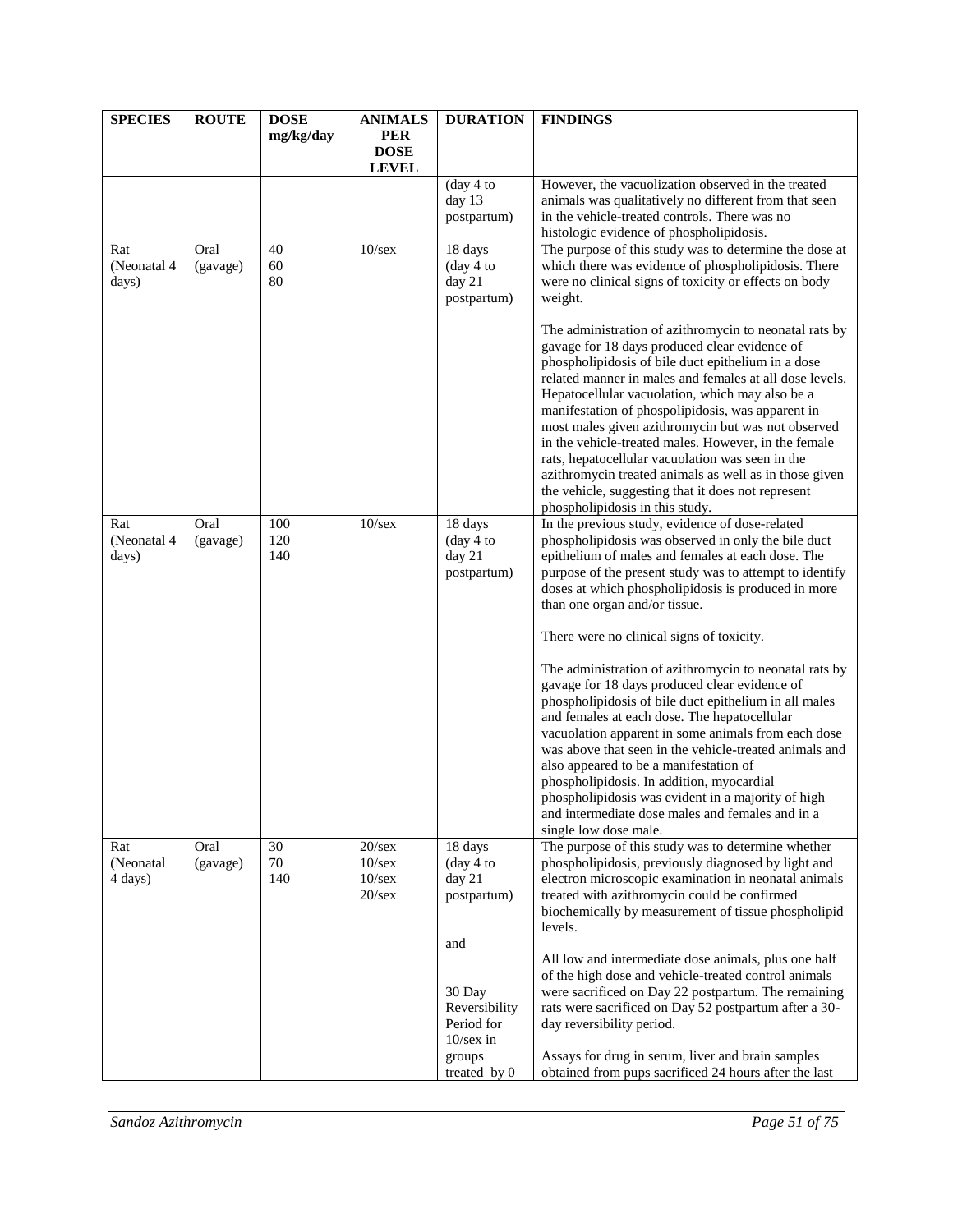| <b>SPECIES</b> | <b>ROUTE</b> | <b>DOSE</b> | <b>ANIMALS</b> | <b>DURATION</b> | <b>FINDINGS</b>                                                                                              |
|----------------|--------------|-------------|----------------|-----------------|--------------------------------------------------------------------------------------------------------------|
|                |              | mg/kg/day   | <b>PER</b>     |                 |                                                                                                              |
|                |              |             | <b>DOSE</b>    |                 |                                                                                                              |
|                |              |             | <b>LEVEL</b>   |                 |                                                                                                              |
|                |              |             |                | and 140         | dose revealed that the azithromycin concentrations                                                           |
|                |              |             |                | mg/kg.          | increased with dose and were highest in the liver,                                                           |
|                |              |             |                |                 | lower in the brain and lowest in serum. The                                                                  |
|                |              |             |                |                 | concentration of azithromycin in the serum, liver and<br>brain had declined substantially when next measured |
|                |              |             |                |                 | 31 days after cessation of dosing of the high dose                                                           |
|                |              |             |                |                 | group. Azithromycin was still detectable in the liver                                                        |
|                |              |             |                |                 | and brain, but serum concentrations were generally                                                           |
|                |              |             |                |                 | below the limit of detection. Despite the high                                                               |
|                |              |             |                |                 | azithromycin concentrations detected in both the liver                                                       |
|                |              |             |                |                 | and brain at 24 hours after the last dose, the                                                               |
|                |              |             |                |                 | phospholipid levels in these tissues from rats given                                                         |
|                |              |             |                |                 | azithromycin were no greater than those of the                                                               |
|                |              |             |                |                 | vehicle-treated controls at both the end of the dosing                                                       |
|                |              |             |                |                 | period and after the one month reversibility period.                                                         |
|                |              |             |                |                 | The administration of azithromycin to neonatal Long-                                                         |
|                |              |             |                |                 | Evans rats for 18 days produced light microscopic                                                            |
|                |              |             |                |                 | evidence (vacuolation) of phospholipidosis in bile                                                           |
|                |              |             |                |                 | duct epithelium, hepatocyte cytoplasm, cardiac<br>muscle, smooth muscle of the duodenum and uterus           |
|                |              |             |                |                 | and in the choroid plexus. These changes, seen in the                                                        |
|                |              |             |                |                 | rats sacrificed on the day after the last dose (i.e., Day                                                    |
|                |              |             |                |                 | 22 postpartum), were evident primarily in high dose                                                          |
|                |              |             |                |                 | animals, and, except for the bile ducts, at a much                                                           |
|                |              |             |                |                 | reduced incidence in intermediate dose animals. The                                                          |
|                |              |             |                |                 | only histological evidence of phospholipidosis at the                                                        |
|                |              |             |                |                 | low dose was in the bile ducts of a single male. No                                                          |
|                |              |             |                |                 | light microscopic evidence of phospholipidosis was                                                           |
|                |              |             |                |                 | visible in the high dose animals examined following a                                                        |
|                |              |             |                |                 | 30 day reversibility period.                                                                                 |
|                |              |             |                |                 | It is concluded that, in spite of histological indications                                                   |
|                |              |             |                |                 | of phospholipidosis and high tissue concentrations of                                                        |
|                |              |             |                |                 | azithromycin, there was no biochemical evidence of                                                           |
|                |              |             |                |                 | phospholipid accumulation in affected organs (brain<br>and liver).                                           |

| <b>SPECIES</b>                     | <b>ROUTE</b> | <b>DOSE</b><br>mg/kg/day | <b>ANIMALS</b><br><b>PER</b><br><b>DOSE</b><br><b>LEVEL</b> | <b>DURATION</b> | <b>FINDINGS</b>                                       |  |  |
|------------------------------------|--------------|--------------------------|-------------------------------------------------------------|-----------------|-------------------------------------------------------|--|--|
| <b>ORAL Subacute/Neonatal DOGS</b> |              |                          |                                                             |                 |                                                       |  |  |
| Dog                                | Oral         | 10                       | $3$ /sex                                                    | 5 weeks         | Pups were removed from their mothers 2 hrs prior to   |  |  |
| (Neonatal)                         | (gavage)     | 30                       |                                                             |                 | dosing and then returned to their litters immediately |  |  |
| $3-5$ days)                        |              | 60                       |                                                             |                 | thereafter. They were observed daily for              |  |  |
|                                    |              |                          |                                                             |                 | developmental landmarks (eye opening, upper canine    |  |  |
|                                    |              |                          |                                                             |                 | tooth eruption, ear opening and when pup "leaves the  |  |  |
|                                    |              |                          |                                                             |                 | pack"). Body weights were obtained daily. Blood       |  |  |
|                                    |              |                          |                                                             |                 | samples for clinical pathology profiles were drawn    |  |  |
|                                    |              |                          |                                                             |                 | pretest and prior to dosing on Days 14 and Days 28    |  |  |
|                                    |              |                          |                                                             |                 | or 30. Blood samples for serum drug level             |  |  |
|                                    |              |                          |                                                             |                 | determinations were obtained on Days 2, 22 or 24.     |  |  |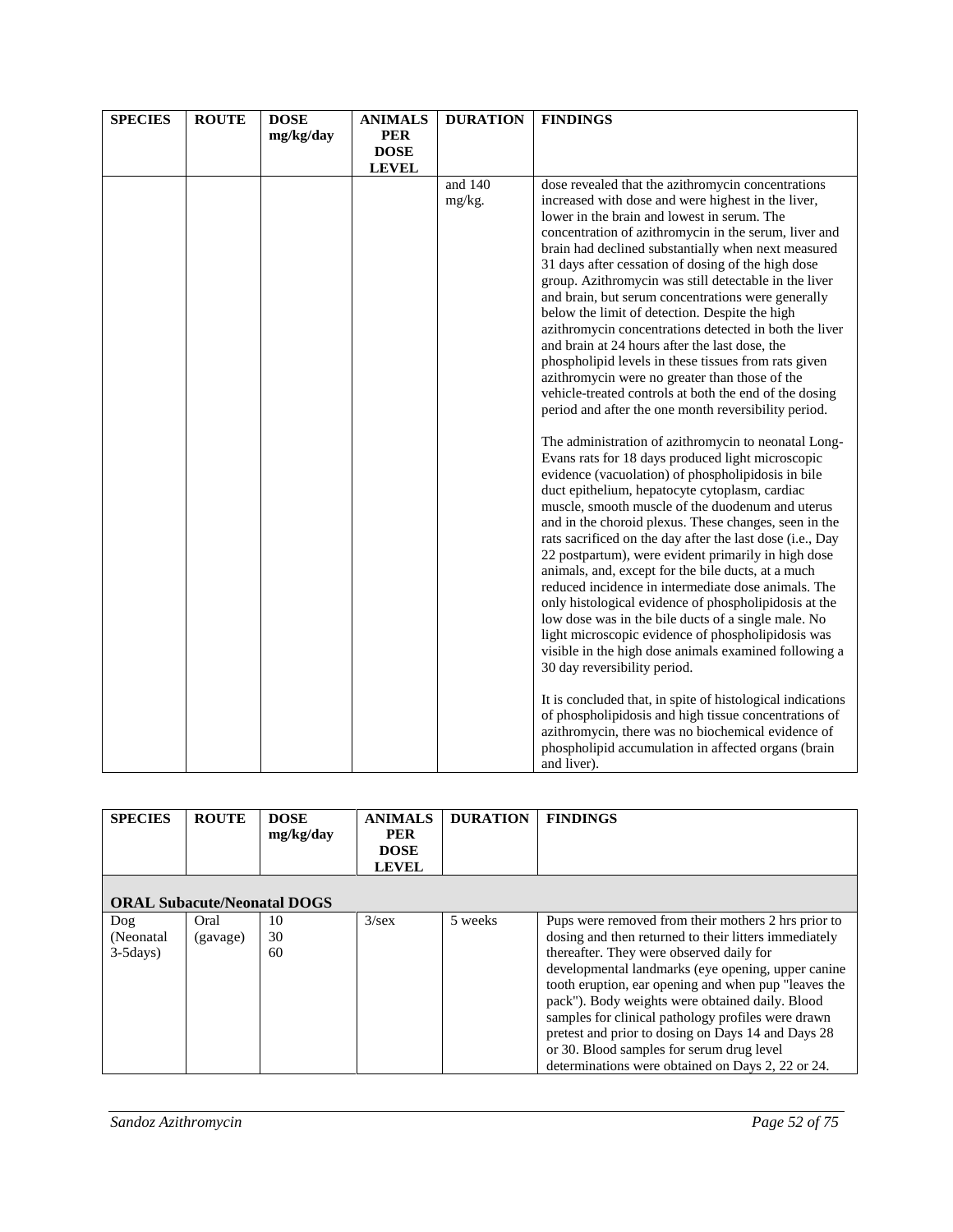| <b>SPECIES</b>                  | <b>ROUTE</b>     | <b>DOSE</b><br>mg/kg/day | <b>ANIMALS</b><br><b>PER</b> | <b>DURATION</b> | <b>FINDINGS</b>                                                                                                                                                                                                                                                                                                                                                                                                                                                                                                                                                                                                                                                                                                                                                                                                                                                                                                                                                                                                                                                                                                                                                                                                                                                                                                               |
|---------------------------------|------------------|--------------------------|------------------------------|-----------------|-------------------------------------------------------------------------------------------------------------------------------------------------------------------------------------------------------------------------------------------------------------------------------------------------------------------------------------------------------------------------------------------------------------------------------------------------------------------------------------------------------------------------------------------------------------------------------------------------------------------------------------------------------------------------------------------------------------------------------------------------------------------------------------------------------------------------------------------------------------------------------------------------------------------------------------------------------------------------------------------------------------------------------------------------------------------------------------------------------------------------------------------------------------------------------------------------------------------------------------------------------------------------------------------------------------------------------|
|                                 |                  |                          | <b>DOSE</b><br><b>LEVEL</b>  |                 |                                                                                                                                                                                                                                                                                                                                                                                                                                                                                                                                                                                                                                                                                                                                                                                                                                                                                                                                                                                                                                                                                                                                                                                                                                                                                                                               |
|                                 |                  |                          |                              |                 | Ophthalmological examinations were conducted at<br>termination of the treatment period. All dogs were<br>anesthetized and exsanguinated on Days 35 or 37 for<br>necropsy. Selected organs were weighed. Tissues<br>were taken for assays of drug concentrations and for<br>histopathological evaluation.                                                                                                                                                                                                                                                                                                                                                                                                                                                                                                                                                                                                                                                                                                                                                                                                                                                                                                                                                                                                                      |
|                                 |                  |                          |                              |                 | With the exception of a possible lag in body weight<br>gain of female pups, there were no treatment-related<br>effects on developmental landmarks, hematology,<br>clinical chemistry, ophthalmological findings nor<br>upon organ weights. Mean blood concentrations of<br>azithromycin, generally related to dose, especially at<br>10 and 30 mg/kg, were somewhat higher on Day 24<br>than on Day 2. Evidence of phospholipidosis,<br>previously observed in other azithromycin animal<br>studies, was detected microscopically as swollen<br>vacuolated cells due to myelin figures, i.e., large<br>lysosomes containing aggregates of undigested<br>membranes. As in adult dogs, the dose related<br>phospholipidosis was seen in selected tissues. The<br>effects were minimal to mild at 10 mg/kg.<br>Phospholipidosis was not observed in the brain or in<br>liver. Other dose related lesions were swelling and<br>vacuolation of cells of the tapetum lucidum of the<br>eye due to tapetal rodlet swelling and dissolution, and<br>degeneration and necrosis of epithelial cells lining<br>the gallbladder. The latter occurred only in mid- and<br>high dose animals. Twenty four (24) hrs after the last<br>dose, tissue levels of drug were much higher than in<br>serum with mean concentrations in the order of |
| Dog<br>(Neonatal<br>$3-5$ days) | Oral<br>(gavage) | 10<br>30<br>60           | $4$ /sex                     | 11 days         | serum=brain <eye <kidney="" <liver="spleen.&lt;br">Two/sex/group were necropsied at the end of the<br/>dosing period. The remaining animals were<br/>maintained for an additional 1 month dose free period<br/>prior to being necropsied.<br/>There were no treatment-related effects on<br/>developmental landmarks, body weight, hematology,<br/>clinical chemistry or organ weights. Evidence of<br/>phospholipidosis (PL) was observed microscopically<br/>at the end of the treatment period in the spleen of<br/>dogs given 30 or 60 mg/kg/day and at all dose levels<br/>in the neurons of the retina and sympathetic ganglion.<br/>The incidence and severity was generally dose<br/>related. There was no evidence of PL in the liver or<br/>brain. At the end of the 1 month drug free period, the<br/>retina and sympathetic ganglion of animals given<br/>10 mg/kg/day had no evidence of PL. PL was still<br/>evident, although at a reduced incidence and severity,<br/>at dose levels of 30 and 60 mg/kg/day.<br/>Following a 1 month drug free period, tissue<br/>concentrations of azithromycin in the liver, kidney</eye>                                                                                                                                                                                   |
|                                 |                  |                          |                              |                 | and spleen were approximately 1.5% of those<br>observed at the end of dosing, indicating elimination                                                                                                                                                                                                                                                                                                                                                                                                                                                                                                                                                                                                                                                                                                                                                                                                                                                                                                                                                                                                                                                                                                                                                                                                                          |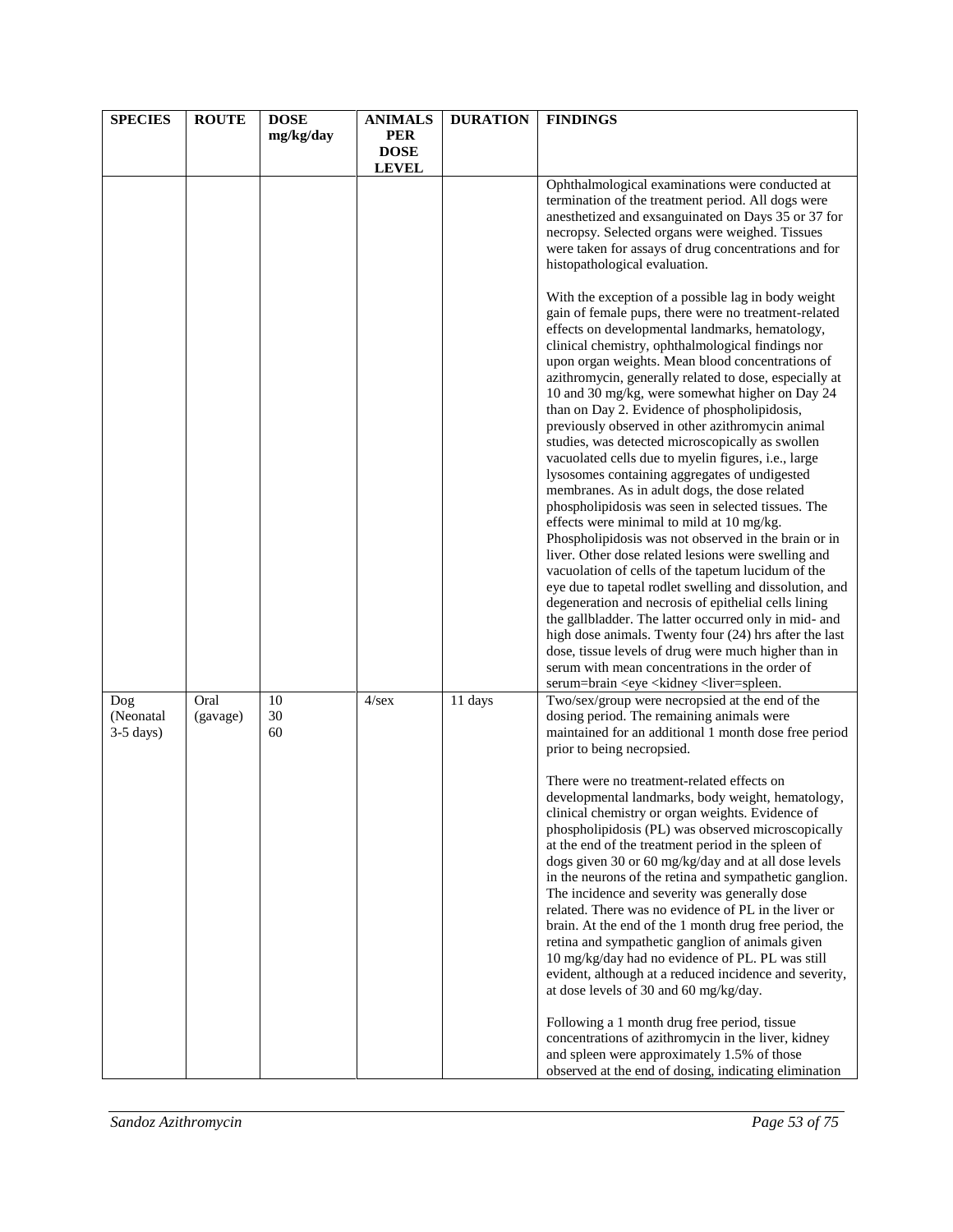| <b>SPECIES</b>                                    | <b>ROUTE</b>     | <b>DOSE</b>                           | <b>ANIMALS</b>                                                                         | <b>DURATION</b>                                | <b>FINDINGS</b>                                                                                                                                                                                                                                                                                                                                                                                                                                                                                                                                                                                                                                                                                                                                                                                                                                                                                                                                                                                                                                                                                                                                                                                                                            |  |
|---------------------------------------------------|------------------|---------------------------------------|----------------------------------------------------------------------------------------|------------------------------------------------|--------------------------------------------------------------------------------------------------------------------------------------------------------------------------------------------------------------------------------------------------------------------------------------------------------------------------------------------------------------------------------------------------------------------------------------------------------------------------------------------------------------------------------------------------------------------------------------------------------------------------------------------------------------------------------------------------------------------------------------------------------------------------------------------------------------------------------------------------------------------------------------------------------------------------------------------------------------------------------------------------------------------------------------------------------------------------------------------------------------------------------------------------------------------------------------------------------------------------------------------|--|
|                                                   |                  | mg/kg/day                             | <b>PER</b><br><b>DOSE</b><br><b>LEVEL</b>                                              |                                                |                                                                                                                                                                                                                                                                                                                                                                                                                                                                                                                                                                                                                                                                                                                                                                                                                                                                                                                                                                                                                                                                                                                                                                                                                                            |  |
|                                                   |                  |                                       |                                                                                        |                                                | of azithromycin from these organs. The extent of<br>elimination from the retina could not be accurately<br>quantitated in this study. However, the reversibility<br>of the PL in the retina would suggest that elimination<br>was occurring.                                                                                                                                                                                                                                                                                                                                                                                                                                                                                                                                                                                                                                                                                                                                                                                                                                                                                                                                                                                               |  |
| Dog<br>(Neonatal<br>$3-5$ days)<br>and<br>25 days | Oral<br>(gavage) | 10<br>60                              | $\sqrt{4/\text{sex}}$<br>$(3-5 \text{ days})$<br>$2/\text{sex}$<br>$(25 \text{ days})$ | 11 days<br>and<br>30 day<br>recovery<br>period | The purpose of this study was to further characterize<br>the absorption and elimination of azithromycin from<br>the choroid/retina of neonatal beagle dogs. At the end<br>of the treatment period, 2/sex from the 3-5 day old<br>dogs and all of the older dogs were necropsied. The<br>remaining dogs were maintained for a 1 month dose<br>free period to further document the elimination of<br>azithromycin from the retina.<br>There were no treatment-related effects on<br>developmental landmarks, body weight, hematology<br>or clinical chemistry. Mean whole blood<br>concentrations of azithromycin were dose related and<br>increased between Days 2 and 11. Liver and<br>choroid/retina of all animals contained dose related<br>concentrations of azithromycin. In general, these<br>were higher in the dogs 3-5 days of age.<br>Concentrations in the choroid/retina were less than<br>those in the previous study (WEL 90-252) and were<br>within historical predictions, while liver<br>concentrations were similar to previous studies and<br>within expectations. At the end of the one month<br>treatment free period, the tissue concentrations of<br>azithromycin had decreased and were within<br>expected levels. |  |
|                                                   |                  | <b>INTRAVENOUS In Adult Animals</b>   |                                                                                        |                                                |                                                                                                                                                                                                                                                                                                                                                                                                                                                                                                                                                                                                                                                                                                                                                                                                                                                                                                                                                                                                                                                                                                                                                                                                                                            |  |
| Rat<br>(Adult)                                    | IV               | 10<br>20<br>20 (every<br>other day)   | $10$ /sex                                                                              | 14 days                                        | No untoward effects.                                                                                                                                                                                                                                                                                                                                                                                                                                                                                                                                                                                                                                                                                                                                                                                                                                                                                                                                                                                                                                                                                                                                                                                                                       |  |
| Dog<br>(Adult)                                    | IV               | 10<br>20<br>$10$ (every<br>other day) | 3/sec                                                                                  | 14 days                                        | No untoward effects with 3 exceptions in the former<br>two groups<br>Sporadic elevated serum liver enzyme levels in 2/3<br>females at the high-dose level; serum alkaline                                                                                                                                                                                                                                                                                                                                                                                                                                                                                                                                                                                                                                                                                                                                                                                                                                                                                                                                                                                                                                                                  |  |
|                                                   |                  |                                       |                                                                                        |                                                | phosphatase levels gradually increased in one<br>10 mg/kg/day female; phospholipidosis by<br>accumulation of vacuolated macrophages within the<br>lamina propria of the gallbladder and germinal                                                                                                                                                                                                                                                                                                                                                                                                                                                                                                                                                                                                                                                                                                                                                                                                                                                                                                                                                                                                                                           |  |

|         |           |    |           |                                                            | famina propria of the galibiaduer and germinal<br>centers of the mesenteric lymph nodes of dogs |
|---------|-----------|----|-----------|------------------------------------------------------------|-------------------------------------------------------------------------------------------------|
|         |           |    |           |                                                            | receiving 20 mg/kg/day.                                                                         |
| Rat     | <b>IV</b> |    | $10$ /sex | Minimal phospholipidosis in the epithelium of the<br>month |                                                                                                 |
| (Adult) |           | 10 |           | $(36-39 \text{ days})$                                     | large bile ducts was observed in all high dose and in                                           |
|         |           | 20 |           |                                                            | 13/20 mid-dose animals and at the injection site in                                             |
|         |           |    |           |                                                            | the tail of one high dose rat.                                                                  |
| Dog     | <b>IV</b> |    | $3$ /sex  | month                                                      | Slight SGPT elevations occurred in 4/6 high dose                                                |
| (Adult) |           | 10 |           | $(36 \text{ days})$                                        | animals together with a slight increase in serum                                                |
|         |           | 20 |           |                                                            | alkaline phosphatase activity. Slight SGPT elevations                                           |
|         |           |    |           |                                                            | were also noted in 1 low dose and 1 control animal.                                             |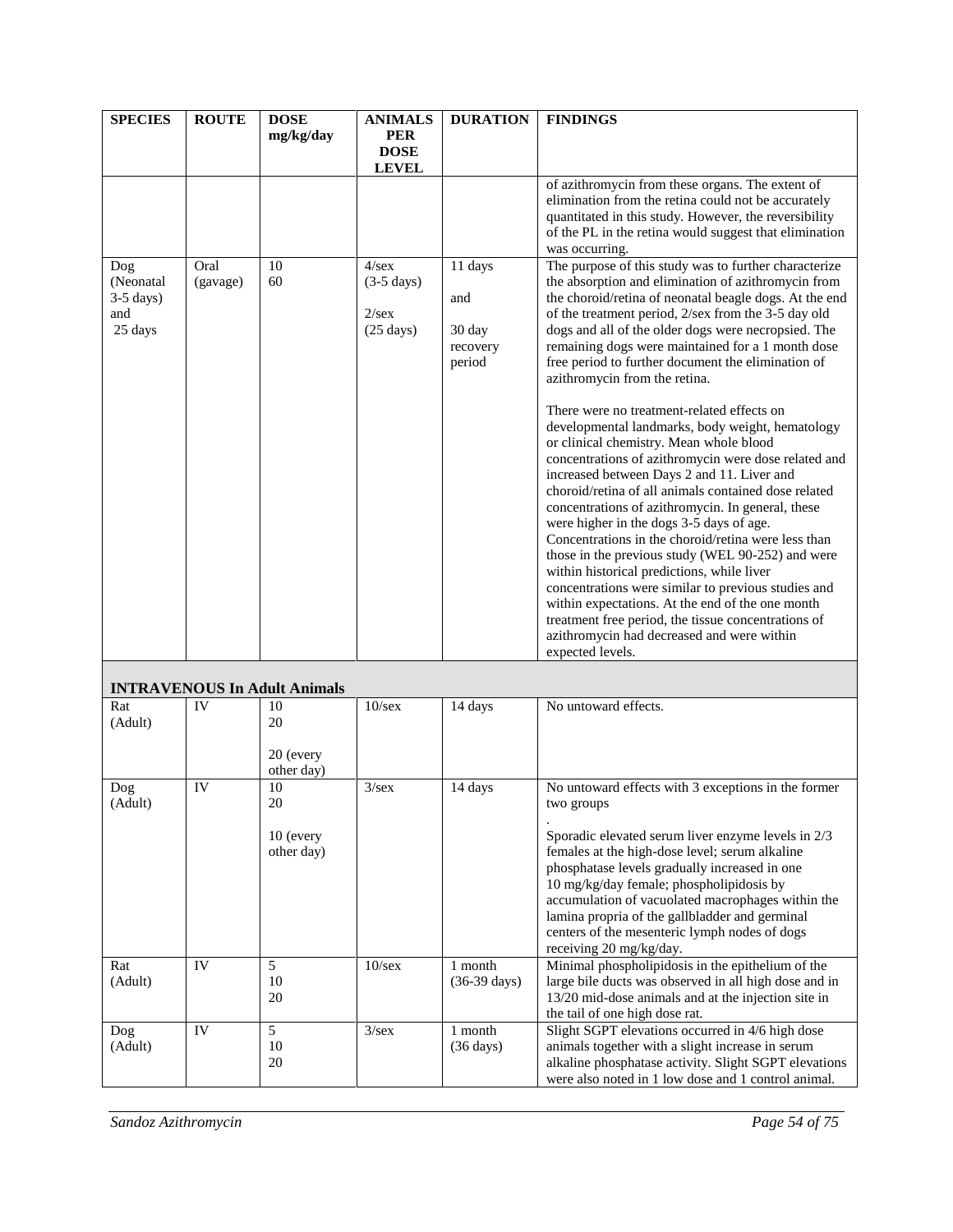| <b>SPECIES</b>   | <b>ROUTE</b>     | <b>DOSE</b><br>mg/kg/day                                               | <b>ANIMALS</b><br><b>PER</b><br><b>DOSE</b><br><b>LEVEL</b> | <b>DURATION</b> | <b>FINDINGS</b>                                                                                                                                                                                                                                                                                                                                                                                                                                                                                                                                                                                                                                                                                                                                                                                                                               |
|------------------|------------------|------------------------------------------------------------------------|-------------------------------------------------------------|-----------------|-----------------------------------------------------------------------------------------------------------------------------------------------------------------------------------------------------------------------------------------------------------------------------------------------------------------------------------------------------------------------------------------------------------------------------------------------------------------------------------------------------------------------------------------------------------------------------------------------------------------------------------------------------------------------------------------------------------------------------------------------------------------------------------------------------------------------------------------------|
|                  |                  |                                                                        |                                                             |                 | Histological changes at the high dose were limited to<br>the presence of phospholipidosis. One 10 mg/kg dog<br>also showed minimal phospholipidosis in the large<br>bile ducts. There was no evidence of<br>phospholipidosis at 5 mg/kg/day.                                                                                                                                                                                                                                                                                                                                                                                                                                                                                                                                                                                                  |
|                  |                  | SPECIAL EXPLORATORY TOXICOLOGY                                         |                                                             |                 |                                                                                                                                                                                                                                                                                                                                                                                                                                                                                                                                                                                                                                                                                                                                                                                                                                               |
| Rat              | Oral<br>(gavage) | 10<br>$\overline{0}$<br>40<br>200<br>chloroquine:<br>25                | $5/\text{sex}$<br>$10$ /sex<br>$10$ /sex                    | 5 days          | Animals (5/sex/group) from the 40 and 200 mg/kg<br>azithromycin and chloroquine groups were removed<br>from treatment for 23 days to study the effect of<br>reversibility. No elevations in tissue phospholipid<br>levels or hepatic necrosis were seen at any dose.<br>Myelin figures were seen in liver, bile ducts and<br>retinal pigmented epithelium. One chloroquine<br>animal had a few myelin figures in retinal ganglion<br>cells.                                                                                                                                                                                                                                                                                                                                                                                                   |
| Rat              | Oral<br>(gavage) | $\Omega$<br>200                                                        | $10$ /sex                                                   | 42 days         | Phospholipid levels were significantly elevated above<br>control in liver, kidney, spleen and lymphocytes<br>$(p<.05)$ .                                                                                                                                                                                                                                                                                                                                                                                                                                                                                                                                                                                                                                                                                                                      |
| Dog              | Oral<br>(gavage) | $\mathbf{0}$<br>azithromycin:<br>10<br>40<br>200<br>chloroquine:<br>15 | 1/sec<br>$2/\text{sex}$<br>1/sec                            | 5 days          | The livers of the 200 mg/kg azithromycin animals<br>showed the highest drug concentration<br>$($ >4000 mcg/g) of any tissues in the series of<br>experiments. This was accompanied by a 38%<br>elevation in hepatic phospholipids, multifocal hepatic<br>necrosis and marked accumulation of myelin figures<br>in both hepatocytes and bile duct epithelium. Myelin<br>figures were also seen in the liver at 40 mg/kg<br>azithromycin (drug concentration = $817 \text{ mcg/g}$ ) and<br>with chloroquine but not with 10 mg/kg<br>azithromycin. Azithromycin caused the formation of<br>myelin figures in retinal ganglion cells from<br>equivocal at 10 mg/kg to moderate at 200 mg/kg. The<br>effect was less severe than chloroquine, 15 mg/kg,<br>which caused a marked degree of myelin figure<br>formation in retinal ganglion cells. |
| Dog              | Oral<br>(gavage) | $\Omega$<br>azithromycin:<br>30<br>erythromycin:<br>400                | 1/sec<br>2/sec<br>2/sec                                     | 5 days          | Reversal periods of 22 and 36 days were included for<br>those animals treated with Azithromycin<br>(1/sex/period). Tissue phospholipids were elevated in<br>the livers of erythromycin animals only. Myelin<br>figures or enlarged lysosomes were seen to a minimal<br>extent in the retinal ganglion cells, liver and choroid<br>plexus of azithromycin animals and in the liver of<br>erythromycin dogs. The drug concentrations were<br>markedly reduced at the end of the reversal periods<br>and no myelin figures remained in the liver or<br>choroid plexus.                                                                                                                                                                                                                                                                           |
| Dog              | Oral<br>(gavage) | erythromycin:<br>400                                                   | 2/sec                                                       | 5 days          | Dogs were necropsied immediately after the last<br>dose. A few myelin figures were seen in the retinal<br>ganglion cells of one animal.                                                                                                                                                                                                                                                                                                                                                                                                                                                                                                                                                                                                                                                                                                       |
| Dogs<br>Atapetal | Oral             | azithromycin:<br>$\mathbf{0}$<br>100                                   | 3(2M,1F)<br>3(2F, 1M)                                       | 35-36 days      | Ophthalmoscopic examinations revealed no changes<br>in the atapetal dogs while tapetal decoloration,<br>dulling of normal reflectivity and loss of color<br>difference at the tapetal junctional zone was observed<br>in the tapetal dogs. Light and/or electron microscopic                                                                                                                                                                                                                                                                                                                                                                                                                                                                                                                                                                  |
| Tapetal          |                  | $\overline{0}$<br>100                                                  | 3(2M, 1F)<br>3(2F, 1M)                                      |                 | examination of the retinas of both tapetal and atapetal<br>dogs revealed signs of phospholipidosis in ganglion<br>cells, the inner nuclear layer and inner and outer                                                                                                                                                                                                                                                                                                                                                                                                                                                                                                                                                                                                                                                                          |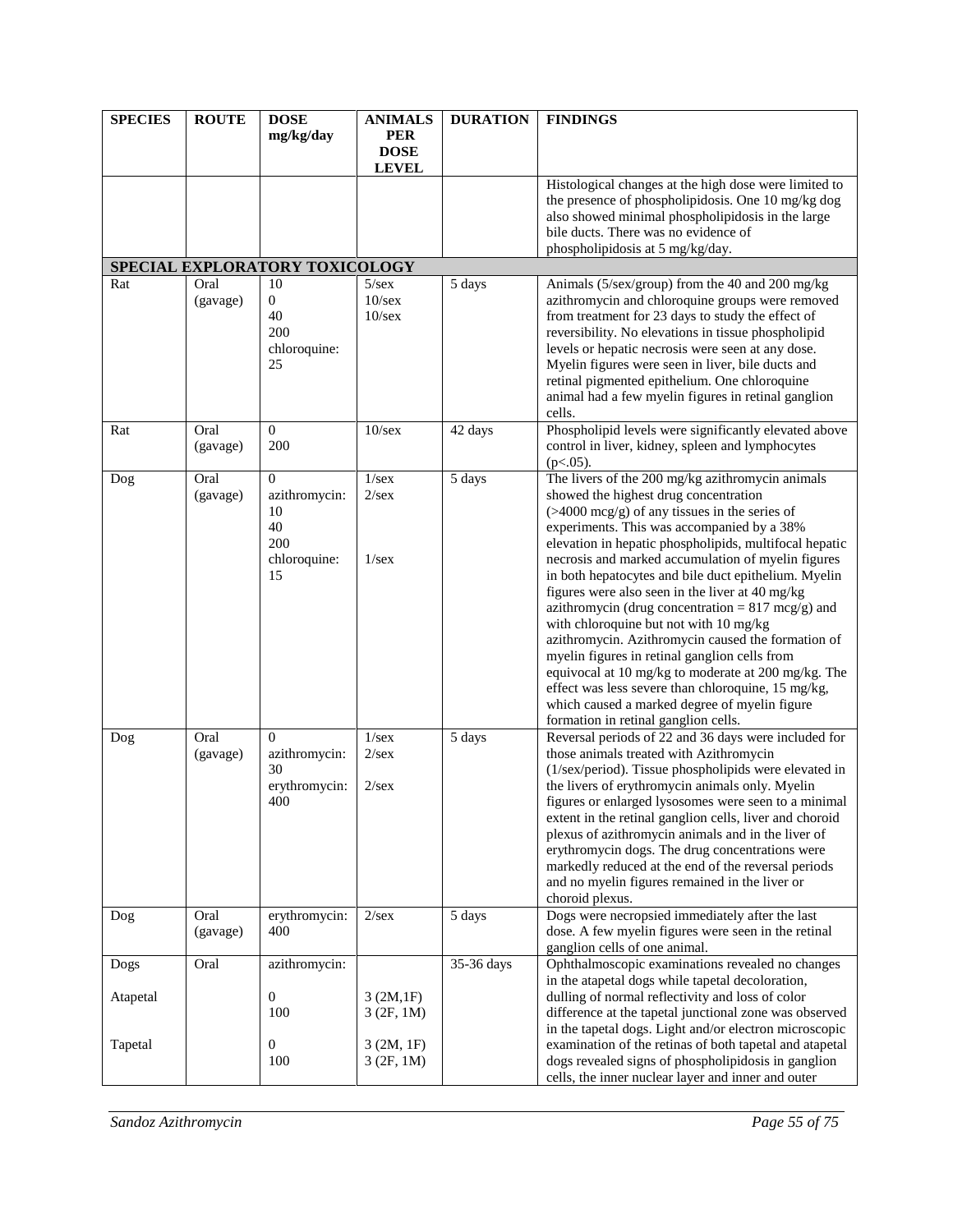| <b>SPECIES</b>     | <b>ROUTE</b> | <b>DOSE</b><br>mg/kg/day                | <b>ANIMALS</b><br><b>PER</b><br><b>DOSE</b> | <b>DURATION</b>                       | <b>FINDINGS</b>                                                                                                                                                                                                                                                                                                                                                                                             |
|--------------------|--------------|-----------------------------------------|---------------------------------------------|---------------------------------------|-------------------------------------------------------------------------------------------------------------------------------------------------------------------------------------------------------------------------------------------------------------------------------------------------------------------------------------------------------------------------------------------------------------|
|                    |              |                                         | <b>LEVEL</b>                                |                                       |                                                                                                                                                                                                                                                                                                                                                                                                             |
|                    |              |                                         |                                             |                                       | plexiform layers.                                                                                                                                                                                                                                                                                                                                                                                           |
|                    |              |                                         |                                             |                                       | Other changes observed in both tapetal and atapetal                                                                                                                                                                                                                                                                                                                                                         |
|                    |              |                                         |                                             |                                       | dogs are comparable to those observed in previous<br>studies at the same dose.                                                                                                                                                                                                                                                                                                                              |
| SPECIAL TOXICOLOGY |              |                                         |                                             |                                       |                                                                                                                                                                                                                                                                                                                                                                                                             |
| Rabbit             | IM           | $\theta$<br>200<br>400<br>(single dose) | $3$ /sex                                    | 3 days and<br>7 days<br>(observation) | Signs indicative of considerable pain upon injection<br>were produced by both volumes of the azithromycin<br>test solution. These changes subsided within 2 to<br>4 days of dosing. At sacrifice 3 or 7 days post dose,<br>substantial changes were observed in the<br>subcutaneous tissue and the muscle. At 7 days, these<br>changes were much smaller at 1 mL than they were at<br>$2 \text{ mL dose}$ . |
| Rabbit             | IV           | $\Omega$<br>10<br>(single dose)         | 3/sec                                       | 1 and 2 days<br>(observation)         | There were no obvious signs of pain or discomfort<br>upon injection of normal saline with or without<br>azithromycin in the marginal ear vein of six albino<br>rabbits. The gross and microscopic tissue changes<br>indicated that this solution was only minimally<br>irritating.                                                                                                                          |

# **Reproductive Studies**

| <b>SPECIES</b> | <b>ROUTE</b> | <b>DOSE</b>                                   | <b>ANIMALS</b> | <b>DURATION</b> | <b>FINDINGS</b>                                                 |
|----------------|--------------|-----------------------------------------------|----------------|-----------------|-----------------------------------------------------------------|
|                |              | mg/kg/day                                     | <b>PER</b>     |                 |                                                                 |
|                |              |                                               | <b>DOSE</b>    |                 |                                                                 |
|                |              |                                               | <b>LEVEL</b>   |                 |                                                                 |
|                |              |                                               |                |                 |                                                                 |
|                |              | <b>FERTILITY AND REPRODUCTIVE PERFORMANCE</b> |                |                 |                                                                 |
| Rat            | Oral         | $\Omega$                                      | 15M/dose       | 64-66 days      | In females the drug given for 14 days prior to and              |
|                | (gavage)     | 10                                            | 30F/dose       |                 | during cohabitation (1M:2F) and to all females                  |
|                |              | 20                                            |                |                 | throughout gestation, parturition, and lactation until          |
|                |              |                                               |                |                 | Day 21 postpartum resulted in a lower pregnancy rate            |
|                |              |                                               |                |                 | of 63% for the high-dose group compared to 83%                  |
|                |              |                                               |                |                 | and 87% for the low-dose and control groups,                    |
|                |              |                                               |                |                 | respectively.                                                   |
| Rat            | Oral         | 30                                            | 15M/dose       | 64-66 days      | In females the drug was given 15 days prior to                  |
|                | (gavage)     |                                               | 15F/dose       |                 | mating and continuously throughout the 3 weeks of               |
|                |              |                                               |                |                 | mating. A lower pregnancy rate for the drug-treated             |
|                |              |                                               |                |                 | group (67% compared to 100% in the concurrent                   |
|                |              |                                               |                |                 | control group) was also found here.                             |
|                |              | <b>FERTILITY EFFECT ON MALES OR FEMALES</b>   |                |                 |                                                                 |
| Rat            | Oral         | $\Omega$                                      | 40M/dose       | 64 days         | In females the drug was given 15 days prior to                  |
|                |              | 30                                            | 80F/dose       | (males)         | mating and continuously throughout the 3 weeks of               |
|                |              |                                               | (Fertile)      |                 | mating. Groups were mated as follows:                           |
|                |              |                                               | animals        |                 |                                                                 |
|                |              |                                               | only)          | See text        | Group 1: Drug treated males mated with drug treated<br>females. |
|                |              |                                               |                | (females)       |                                                                 |
|                |              |                                               |                |                 | Group 2: Drug treated males mated with control<br>females.      |
|                |              |                                               |                |                 | Group 3: Control males mated with drug treated                  |
|                |              |                                               |                |                 | females.                                                        |
|                |              |                                               |                |                 | Group 4: Control males mated with control females.              |
|                |              |                                               |                |                 |                                                                 |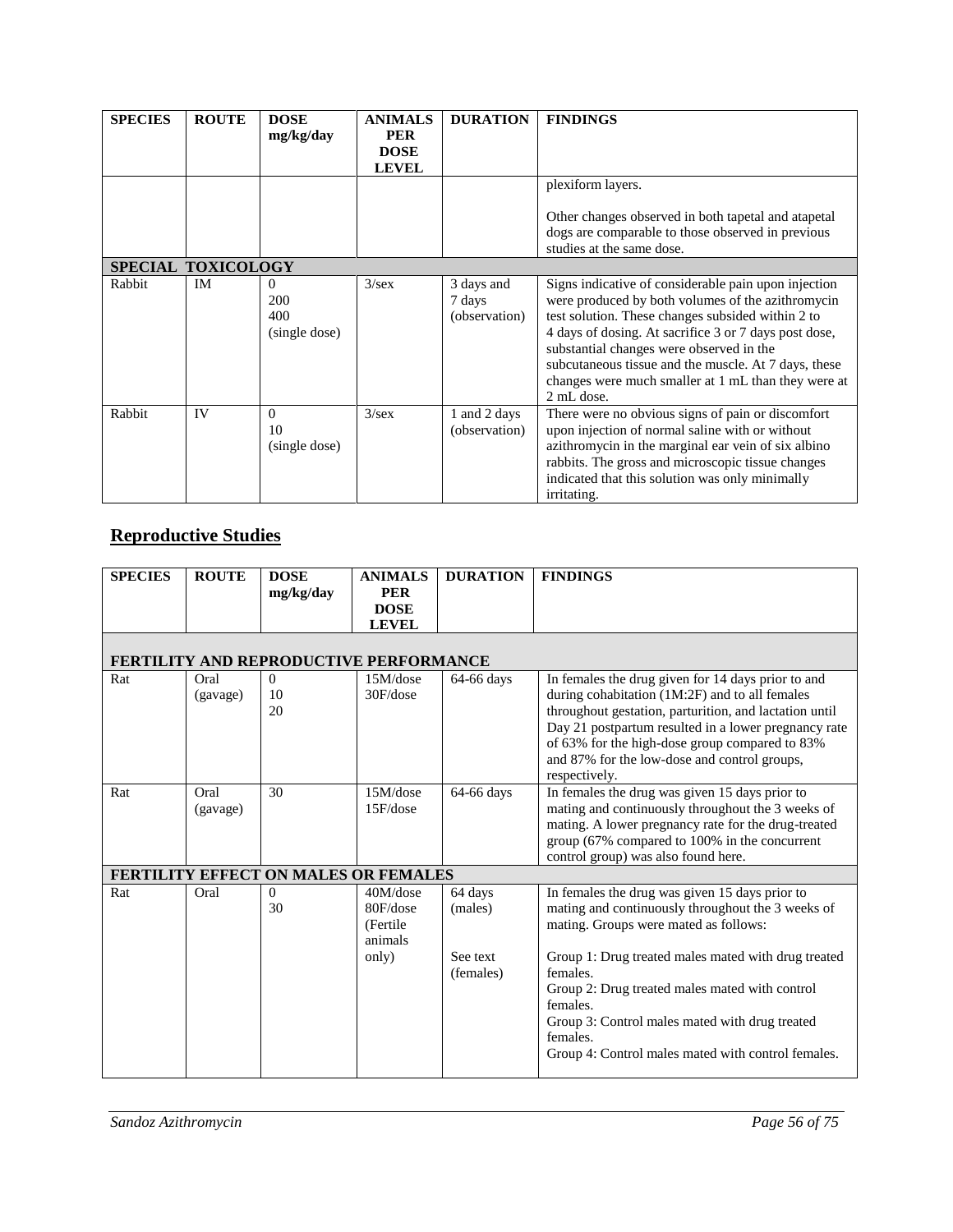| <b>SPECIES</b> | <b>ROUTE</b> | <b>DOSE</b><br>mg/kg/day | <b>ANIMALS</b><br><b>PER</b><br><b>DOSE</b><br><b>LEVEL</b> | <b>DURATION</b> | <b>FINDINGS</b>                                                                                                                                                                                                                                                                                                                                                                                                                                                                                                                                                                                            |
|----------------|--------------|--------------------------|-------------------------------------------------------------|-----------------|------------------------------------------------------------------------------------------------------------------------------------------------------------------------------------------------------------------------------------------------------------------------------------------------------------------------------------------------------------------------------------------------------------------------------------------------------------------------------------------------------------------------------------------------------------------------------------------------------------|
|                |              |                          |                                                             |                 | Pregnancy rates were: Group 1, 84%; Group 2, 89%;<br>Group 3, 90%; and Group 4, 96%. The pregnancy<br>rate was statistically significantly lower than control<br>when the males and females were both treated with<br>azithromycin (Group 1). The pregnancy rate of 84%<br>in that group was, however, higher than in the two<br>previous studies and well within our historical<br>control range. The nearly identical pregnancy rates in<br>Groups 2 and 3 (89% and 90%, respectively) do not<br>indicate an effect on either sex alone as being the<br>cause for the apparently reduced pregnancy rate. |

# **Fetotoxicity Teratology**

| <b>SPECIES</b> | <b>ROUTE</b>     | <b>DOSE</b><br>mg/kg/day     | <b>ANIMALS</b><br><b>PER</b><br><b>DOSE</b><br><b>LEVEL</b> | <b>DURATION</b>           | <b>FINDINGS</b>                                                                                                                                                                                                                                                                                                                                        |  |
|----------------|------------------|------------------------------|-------------------------------------------------------------|---------------------------|--------------------------------------------------------------------------------------------------------------------------------------------------------------------------------------------------------------------------------------------------------------------------------------------------------------------------------------------------------|--|
| Mice           | Oral<br>(gavage) | $\Omega$<br>10<br>20<br>40   | 20                                                          | days 6-13<br>of gestation | Azithromycin was not toxic to the dams or their<br>fetuses nor was there evidence of teratogenicity.                                                                                                                                                                                                                                                   |  |
| Mice           | Oral<br>(gavage) | $\Omega$<br>50<br>100<br>200 | 20                                                          | days 6-13<br>of gestation | Azithromycin was not toxic to the dams or their<br>fetuses nor was there evidence of teratogenicity.                                                                                                                                                                                                                                                   |  |
| Rat            | Oral<br>(gavage) | $\Omega$<br>10<br>20<br>40   | 20                                                          | days 6-15<br>of gestation | Azithromycin was not toxic to the dams or to their<br>fetuses nor was there evidence of teratogenicity.                                                                                                                                                                                                                                                |  |
| Rat            | Oral<br>(gavage) | $\Omega$<br>50<br>100<br>200 | 20                                                          | days 6-15<br>of gestation | Azithromycin was not toxic to the dams or fetuses.<br>Dose levels of 100 and 200 mg/kg induced slight<br>delays in maternal body weight gain and in<br>ossification process of fetuses. The compound was<br>neither embryotoxic nor teratogenic at the three dose<br>levels. The 50 mg/kg dose can be considered as the<br>no-observable-effect-level. |  |
|                | PERI/POSTNATAL   |                              |                                                             |                           |                                                                                                                                                                                                                                                                                                                                                        |  |
| Rat            | Oral<br>(gavage) | 10<br>20<br>40               | 15                                                          | See text                  | Azithromycin administered from day 15 PI through<br>end of gestation and for the whole period of lactation<br>was not toxic to the dams. The pre- and post-natal                                                                                                                                                                                       |  |

|     | (gavage)         | 20<br>40         |    |          | end of gestation and for the whole period of lactation<br>was not toxic to the dams. The pre- and post-natal<br>developments of pups were not affected.                                                                                                                                                                                                      |  |
|-----|------------------|------------------|----|----------|--------------------------------------------------------------------------------------------------------------------------------------------------------------------------------------------------------------------------------------------------------------------------------------------------------------------------------------------------------------|--|
| Rat | Oral<br>(gavage) | 50<br>100<br>200 | 20 | See text | Azithromycin administered from day 15 PI through<br>end of gestation and for the whole period of lactation<br>was not toxic to the dams. A slight reduction in<br>weight gain of pups and their post-natal development<br>was related to the litter size and not to drug<br>administration. No drug-related external or visceral<br>anomalies were observed. |  |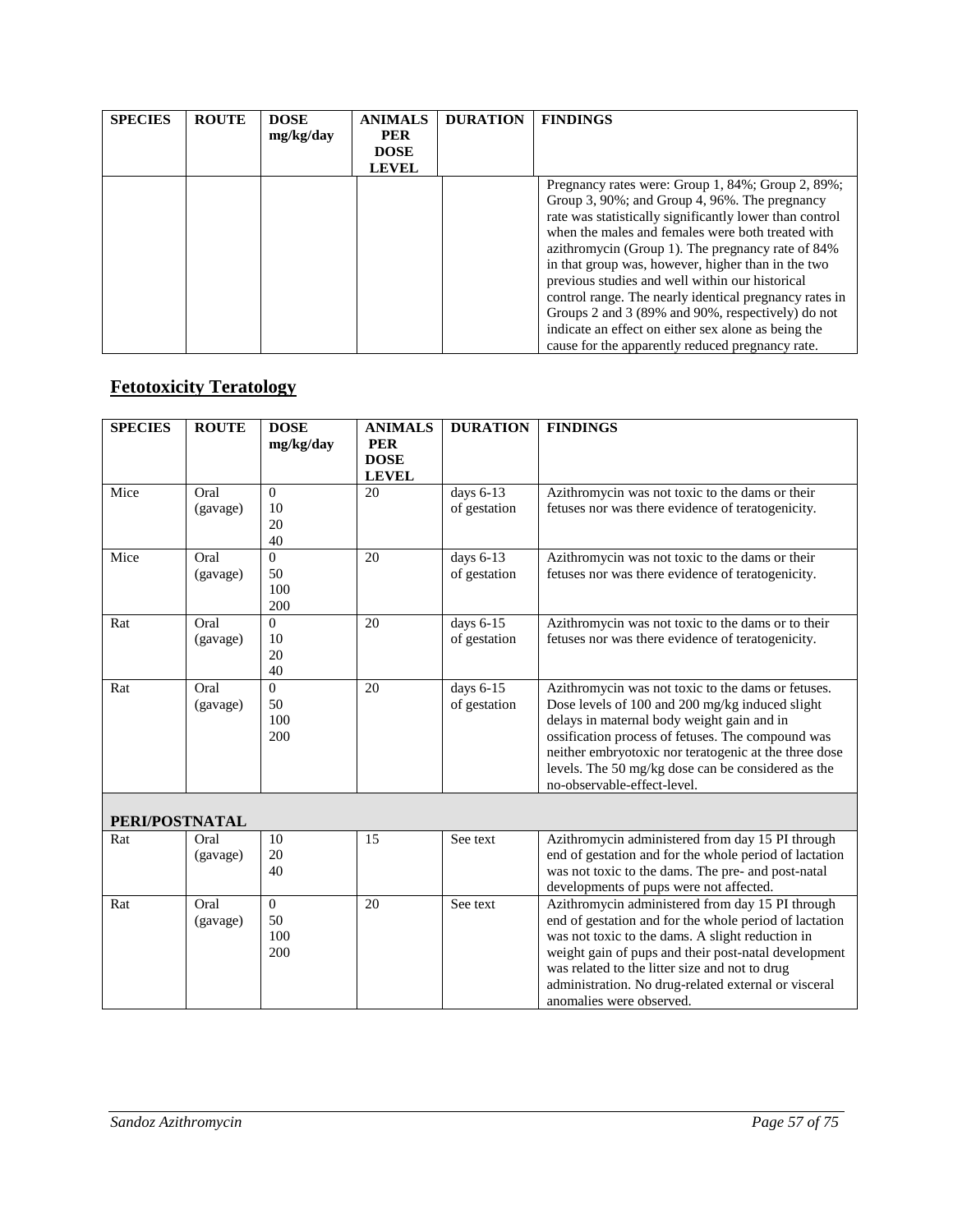## **Neonatal Studies**

| <b>SPECIES</b> | <b>ROUTE</b>     | <b>DOSE</b>                               | <b>ANIMALS</b>              | <b>DURATION</b>                                                   | <b>FINDINGS</b>                                                                                                                                                                                                                                                                                                                                                                                                                                                                                                                                                                                                                                                                                                                                                                                                                                                                                                                                                                                                                                                                                                                                                                                                                                                                                                                                                                                                                                                                                                                                                                                                                                                                                                                                          |  |
|----------------|------------------|-------------------------------------------|-----------------------------|-------------------------------------------------------------------|----------------------------------------------------------------------------------------------------------------------------------------------------------------------------------------------------------------------------------------------------------------------------------------------------------------------------------------------------------------------------------------------------------------------------------------------------------------------------------------------------------------------------------------------------------------------------------------------------------------------------------------------------------------------------------------------------------------------------------------------------------------------------------------------------------------------------------------------------------------------------------------------------------------------------------------------------------------------------------------------------------------------------------------------------------------------------------------------------------------------------------------------------------------------------------------------------------------------------------------------------------------------------------------------------------------------------------------------------------------------------------------------------------------------------------------------------------------------------------------------------------------------------------------------------------------------------------------------------------------------------------------------------------------------------------------------------------------------------------------------------------|--|
|                |                  | mg/kg/day                                 | <b>PER</b>                  |                                                                   |                                                                                                                                                                                                                                                                                                                                                                                                                                                                                                                                                                                                                                                                                                                                                                                                                                                                                                                                                                                                                                                                                                                                                                                                                                                                                                                                                                                                                                                                                                                                                                                                                                                                                                                                                          |  |
|                |                  |                                           | <b>DOSE</b><br><b>LEVEL</b> |                                                                   |                                                                                                                                                                                                                                                                                                                                                                                                                                                                                                                                                                                                                                                                                                                                                                                                                                                                                                                                                                                                                                                                                                                                                                                                                                                                                                                                                                                                                                                                                                                                                                                                                                                                                                                                                          |  |
| Rat            | Oral             | $\mathbf{0}$<br>10<br>20<br>40            | 10/sec                      | 18 days<br>$(4-21$ days<br>postpartum)<br>10 days<br>$(4-13$ days | There was no evidence of toxicity and no observation<br>of phospholipidosis.                                                                                                                                                                                                                                                                                                                                                                                                                                                                                                                                                                                                                                                                                                                                                                                                                                                                                                                                                                                                                                                                                                                                                                                                                                                                                                                                                                                                                                                                                                                                                                                                                                                                             |  |
| Rat            | Oral<br>(gavage) | $\mathbf{0}$<br>40<br>60                  | $\overline{5}/\text{sex}$   | postpartum)<br>18 days<br>$(4-21$ days<br>postpartum)             | Azithromycin induced dose-related microscopic<br>evidence of phospholipidosis only in the bile duct<br>epithelium of both males and females.                                                                                                                                                                                                                                                                                                                                                                                                                                                                                                                                                                                                                                                                                                                                                                                                                                                                                                                                                                                                                                                                                                                                                                                                                                                                                                                                                                                                                                                                                                                                                                                                             |  |
| Rat            | Oral<br>(gavage) | 80<br>$\overline{0}$<br>100<br>120<br>140 | $5/\text{sex}$              | 18 days<br>$(4-21$ days<br>postpartum)                            | Azithromycin in addition to affecting the gallbladder<br>epithelium of all animals, induced microscopic<br>evidence of myocardial phospholipidosis in a<br>majority of high and intermediate dose pups as well<br>as in a single low dose male. Hepatocellular<br>vacuolation, apparent in some animals at each dose<br>level, more pronounced than that of vehicle treated<br>rats, appeared to be a manifestation of drug-induced<br>phospholipidosis.                                                                                                                                                                                                                                                                                                                                                                                                                                                                                                                                                                                                                                                                                                                                                                                                                                                                                                                                                                                                                                                                                                                                                                                                                                                                                                 |  |
| Rat            | Oral<br>(gavage) | 30<br>70<br>$\overline{0}$<br>140         | 10/sec<br>$20$ /sex         | 18 days<br>$(4-21$ days<br>postpartum)<br>$+$<br>reversibility    | Animals (treated and controls) exhibited normal<br>growth and development. All animals at each dose<br>were systemically exposed to azithromycin, as<br>evidenced by the concentration of the compound in<br>the rats' serum, liver and brain at 24 hours after the<br>last dose. At this time point, the concentration of<br>azithromycin in brain and especially liver greatly<br>exceeded that in serum. At 31 days after the last<br>dose, azithromycin is still detectable in the liver and<br>brain of all rats in the high dose (140 mg/kg/day)<br>reversibility group, but the serum concentrations<br>were generally below the limit of detection<br>$(<0.01$ mcg/mL) and the concentration of<br>azithromycin in the liver, brain, and serum was<br>substantially lower than that found one day after the<br>last dose. In spite of the high azithromycin<br>concentrations detected in both the liver and brain at<br>24 hours after the last dose, the phospholipid levels<br>in these tissues from rats given Azithromycin were<br>generally no greater than those of the vehicle-treated<br>controls at both the end of the dosing period and after<br>the one-month reversibility period.<br>In the animals sacrificed the day after the last dose,<br>i.e. on day 22 postpartum, light microscopic evidence<br>of phospholipidosis was apparent in bile duct<br>epithelium, hepatocyte cytoplasm, cardiac muscle,<br>smooth muscle of the duodenum and uterus, and in<br>the choroid plexus. The only evidence of<br>phospholipidosis at the low dose was in the bile ducts<br>of a single male.<br>No light microscopic evidence of phospholipidosis<br>remained in high dose animals examined after a 30-<br>day reversibility period. |  |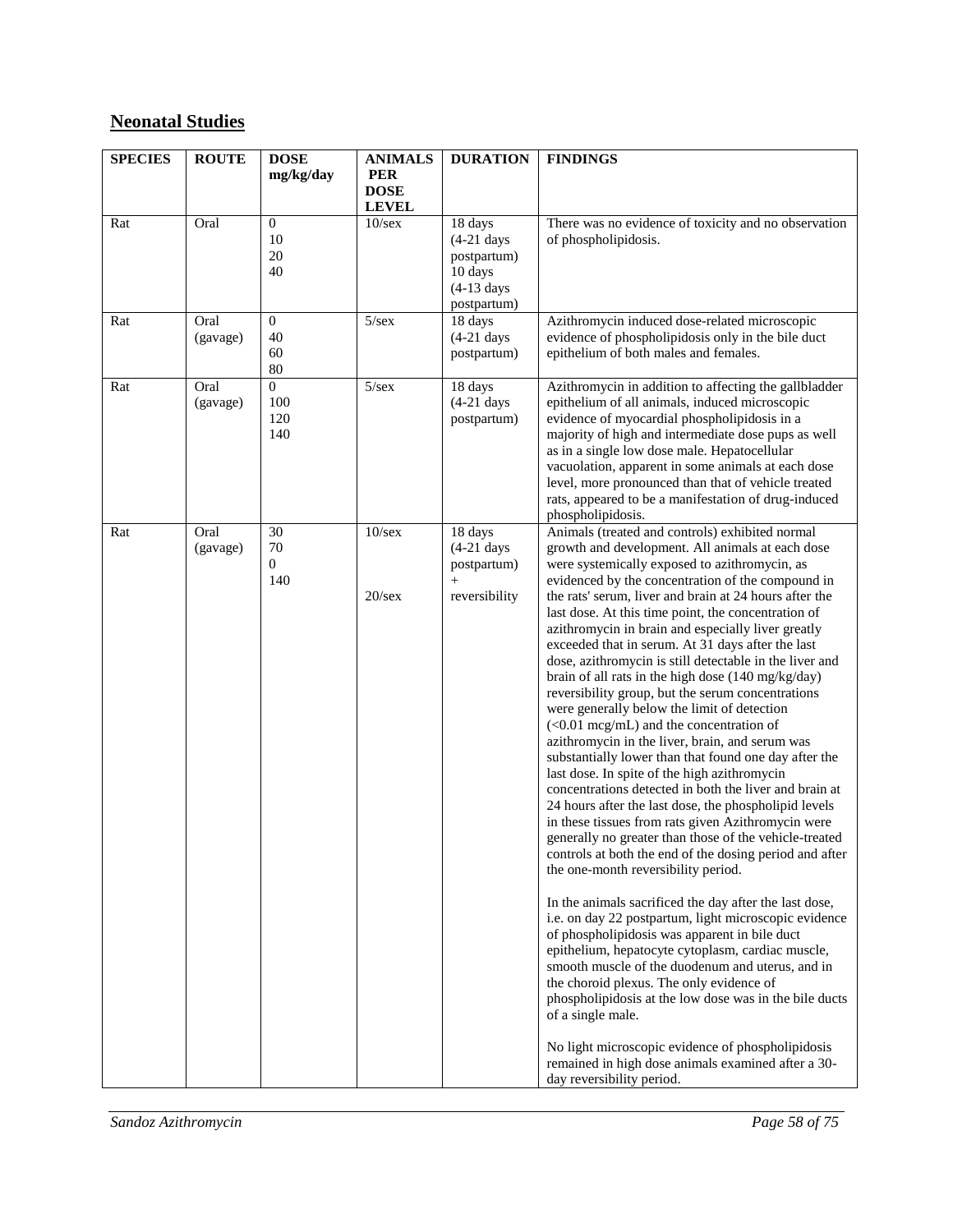## **Carcinogenicity**

Long-term toxicology studies to assess the carcinogenicity potential have not been conducted.

#### **Genetic Toxicology**

Azithromycin was examined in several genetic toxicology assays for induction of gene mutations in microbial and mammalian cells and for chromosomal mutations *in vivo* and *in vitro*. No evidence of genotoxic activity was observed in any of the following assays:

**Microbial Assay:** Tests were conducted on strains TA 1535, TA 1537, TA 98 and TA 100 of *Salmonella typhimurium* at concentrations up to 2 mcg/plate (higher concentrations cause bacterial growth inhibition) in the presence and absence of Aroclor-stimulated rat or mouse liver microsomal enzymes. Additional tests were performed using the same strains of *Salmonella*  spp. and urine from mice treated orally with up to 200 mg/kg of azithromycin.

**Mammalian Cell Gene Mutation Assay:** The L5178Y Mouse Lymphoma Assay for gene mutations at the thymidine kinase locus was conducted at concentrations of 36-360 mcg/mL to cytotoxicity in the presence and absence of rat liver microsomal enzymes.

*In Vitro* **Cytogenetics Assay:** The clastogenic activity of azithromycin was evaluated in human lymphocytes *in vitro* exposed up to toxic concentrations of 40 mcg/mL in the presence and 7.5 mcg/mL in the absence of rat liver microsomal enzymes.

*In Vivo* **Cytogenetics Assay:** Azithromycin was examined for clastogenic activity in the bone marrow cells of male and female CD-1 mice treated orally at 200 mg/kg, and sacrificed at 6, 24 or 48 hours post-treatment.

#### **Antigenicity Studies**

Azithromycin was tested for the induction of a systemic anaphylaxis reaction in guinea pigs and in rabbits. Azithromycin did not have antigenic potential under the conditions used in the studies.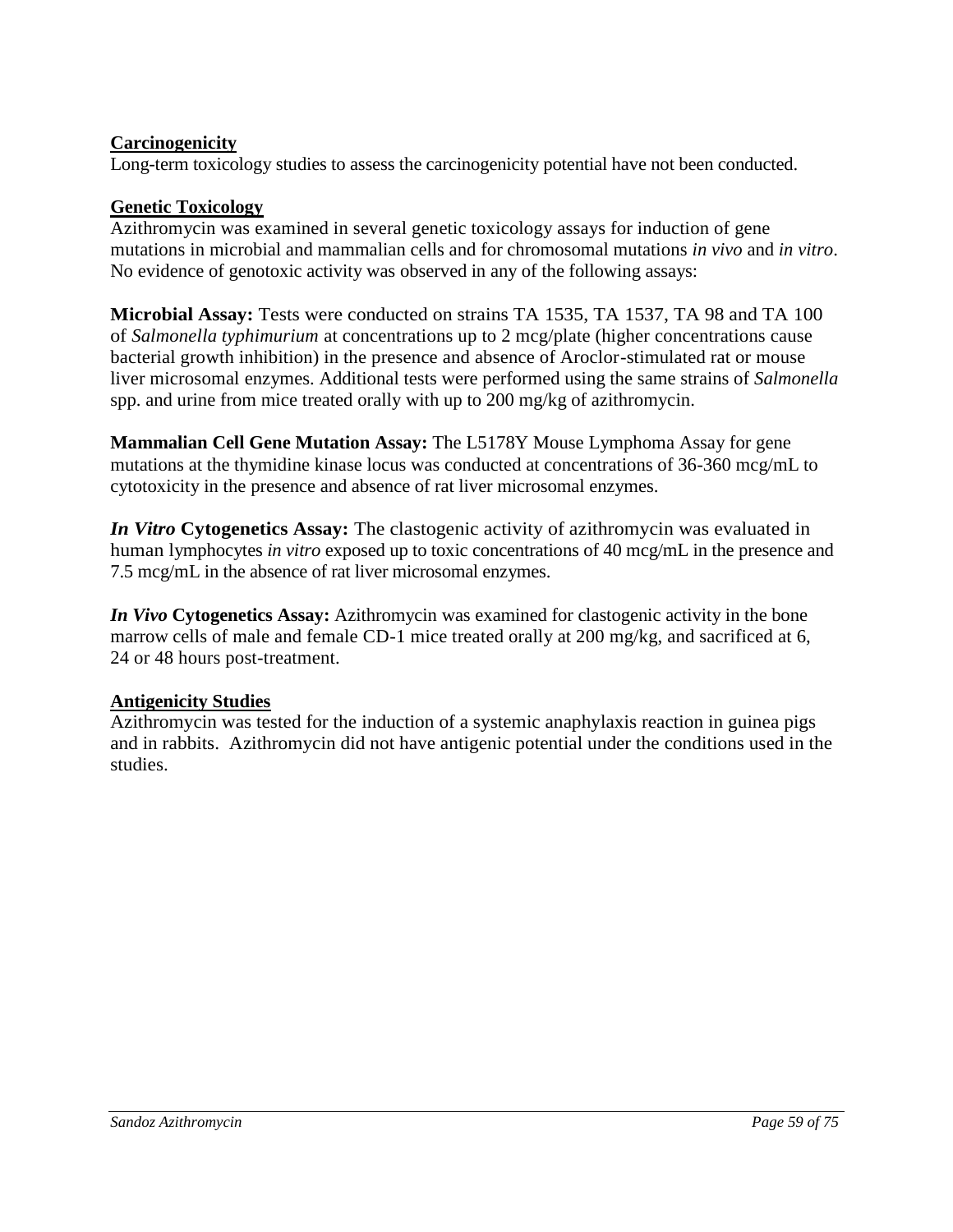#### **REFERENCES**

- 1. Arguedas A, Loaiza C, Herrera ML, et al. Comparative trial of 3-day Azithromycin versus 10-day amoxicillin/clavulanate potassium in the treatment of children with acute otitis media with effusion. Int J Antimicrob Agents 1996;6:233-8.
- 2. Arguedas A, Loaiza C, Perez A, et al. Microbiology of acute otitis media in Costa Rican children. Pediatr Infect Dis J 1998;17(8):680-9.
- 3. Arguedas A, Loaiza C, Rodriguez F, et al. Comparative trial of 3 days of azithromycin versus 10 days of clarithromycin in the treatment of children with acute otitis media with effusion. J Chemother 1997;9(1):44-50.
- 4. Blondeau JM, Suter M, Borsos S et al. Determination of the antimicrobial susceptibilities of Canadian isolates of *haemophilus influenza*, *streptococcus pneumoniae* and *moraxella catarrhalis*. J Antimicrob Chemother 1999;43:25-30
- 5. Bright GM, Nagel AA, Bordner J, Desai KA, Dibrino JN, Nowakowska J, Vincent L, Watrous RM, Sciavolino FC, English AR, et al. Synthesis, *in vitro* and *in vivo* activity of novel 9-deoxo-9a-AZA-9a-homoerythromycin A derivatives; a new class of macrolide antibiotics, the azalides. J Antibiot (Tokyo) 1988;41(8):1029-47.
- 6. Cooper MA, Nye K, Andrews JM, Wise R. The pharmacokinetics and inflammatory fluid penetration of orally administered azithromycin. J Antimicrob Chemother 1990;26(4):533-8.
- 7. Dagan R, Leibovitz E, Fliss DM, *et al*. Bacteriologic efficacies of oral Azithromycin and oral Cefaclor in treatment of acute otitis media in infants and young children. Antimicrob Agents Chemother 2000;44(1):43-50.
- 8. Dagan R, Leibovitz E, Greenberg D, *et al*. Early eradication of pathogens from middle ear fluid during antibiotic treatment of acute otitis media is associated with improved clinical outcome. Pediatr Infect Dis J 1998;17(9):776-82.
- 9. Dagan R, Johnson CE, McLinn S et al. Bacteriologic and clinical efficacy of ammoxicillin/ clavulanate vs. azithromycin in acute otitis media. Pediatr Infect Dis J 2000;19:95-104.
- 10. Daniel RR. Comparison of azithromycin and co-amoxiclav in the treatment of otitis media in children. J ntimicrob Chemother 1993;31(Suppl E):65-71.
- 11. Davies BI, Maesen FP, Gubbelmans R. Azithromycin (CP-62,993) in acute exacerbations of chronic bronchitis: an open clinical, microbiological and pharmacokinetic study. J Antimicrob Chemother 1989;23(5):743-51.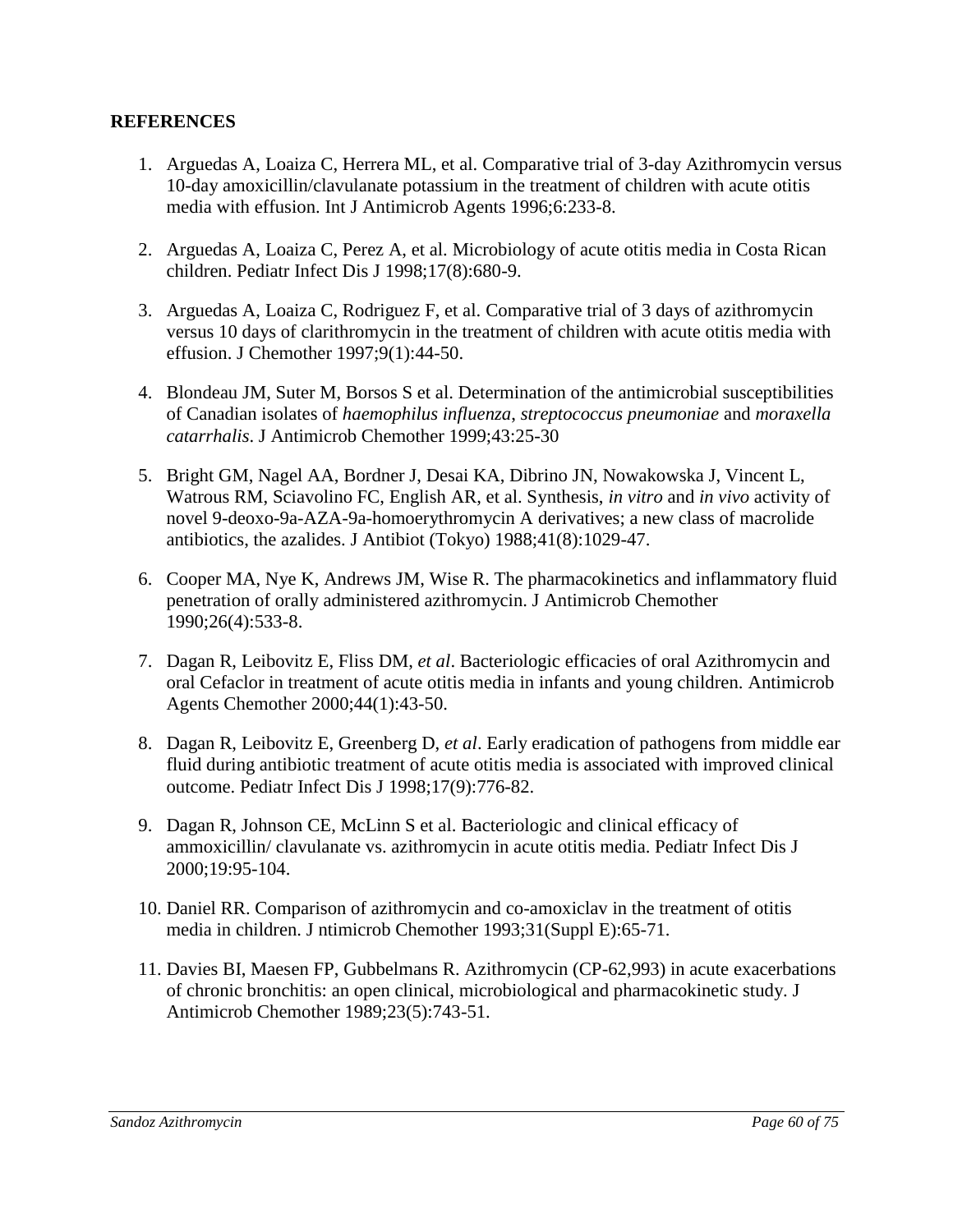- 12. Dunkin KT, Jones S, Howard AJ. The in-vitro activity of CP-62,993 against Haemophilus influenzae, Branhamella catarrhalis, staphylococci and streptococci. J Antimicrob Chemother 1988;21(4):405-11.
- 13. Edelstein PH, Edelstein MAC. *In vitro* activity of azithromycin against clinical isolates of Legionella species. Antimicrob Agents Chemother 1991;35(1):180-1.
- 14. Foulds G, Shepard RM, Johnson RB. The pharmacokinetics of azithromycin in human serum and tissues. J Antimicrob Chemother 1990;25(Suppl A):73-82.
- 15. Gary KW, Amsden GW. Intravenous azithromycin. Ann Pharmacotherapy 1999;33:218- 228.
- 16. Girard AE, Girard D, English AR, Gootz TD, Cimochowski CR, Faiella JA, Haskell SL, Retsema JA. Pharmacokinetic and *in vivo* studies with azithromycin (CP- 62,993), a new macrolide with an extended half-life and excellent tissue distribution. Antimicrob Agents Chemother 1987;31(12):1948-54.
- 17. Girard AE, Girard D, Retsema JA. Correlation of the extravascular pharmacokinetics of azithromycin with in-vivo efficacy in models of localized infection. J Antimicrob Chemother 1990;25(Suppl A):61-71.
- 18. Gladue RP, Bright GM, Isaacson RE, Newborg MF. *In vitro* and *in vivo* uptake of azithromycin (CP-62,993) by phagocytic cells: possible mechanism of delivery and release at sites of infection. Antimicrob Agents Chemother 1989;33(3):277-82.
- 19. Gladue RP, Snider ME. Intracellular accumulation of azithromycin by cultured human fibroblasts. Antimicrob Agents Chemother 1990;34(6):1056-60.
- 20. Goldstein FW, Emirian MF, Coutrot A, Acar JF. Bacteriostatic and bactericidal activity of azithromycin against Haemophilus influenzae. J Antimicrob Chemother 1990;25(Suppl A):25-8.
- 21. Hamill J. Multicentre evaluation of azithromycin and penicillin V in the treatment of acute streptococcal pharyngitis and tonsillitis in children. J Antimicrob Chemother 1993;31(Suppl E):89-94.
- 22. Handsfield HH, Dalu ZA, Martin DH, Douglas JM, McCarty JM, Schlossberg D, and the azithromycin gonorrhea study group. Multicenter trial of single-dose azithromycin vs. ceftriaxone in the treatment of uncomplicated gonorrhea. Sex Transm Dis 994;21(2):107- 11.
- 23. Hopkins S. Clinical toleration and safety of azithromycin. Am J Med 1991:91(Suppl 3A):40S-45S.
- 24. Hopkins S. Clinical safety and tolerance of azithromycin in children. J Antimicrob Chemother 1993;31(Suppl E):111-7.

*Sandoz Azithromycin Page 61 of 75*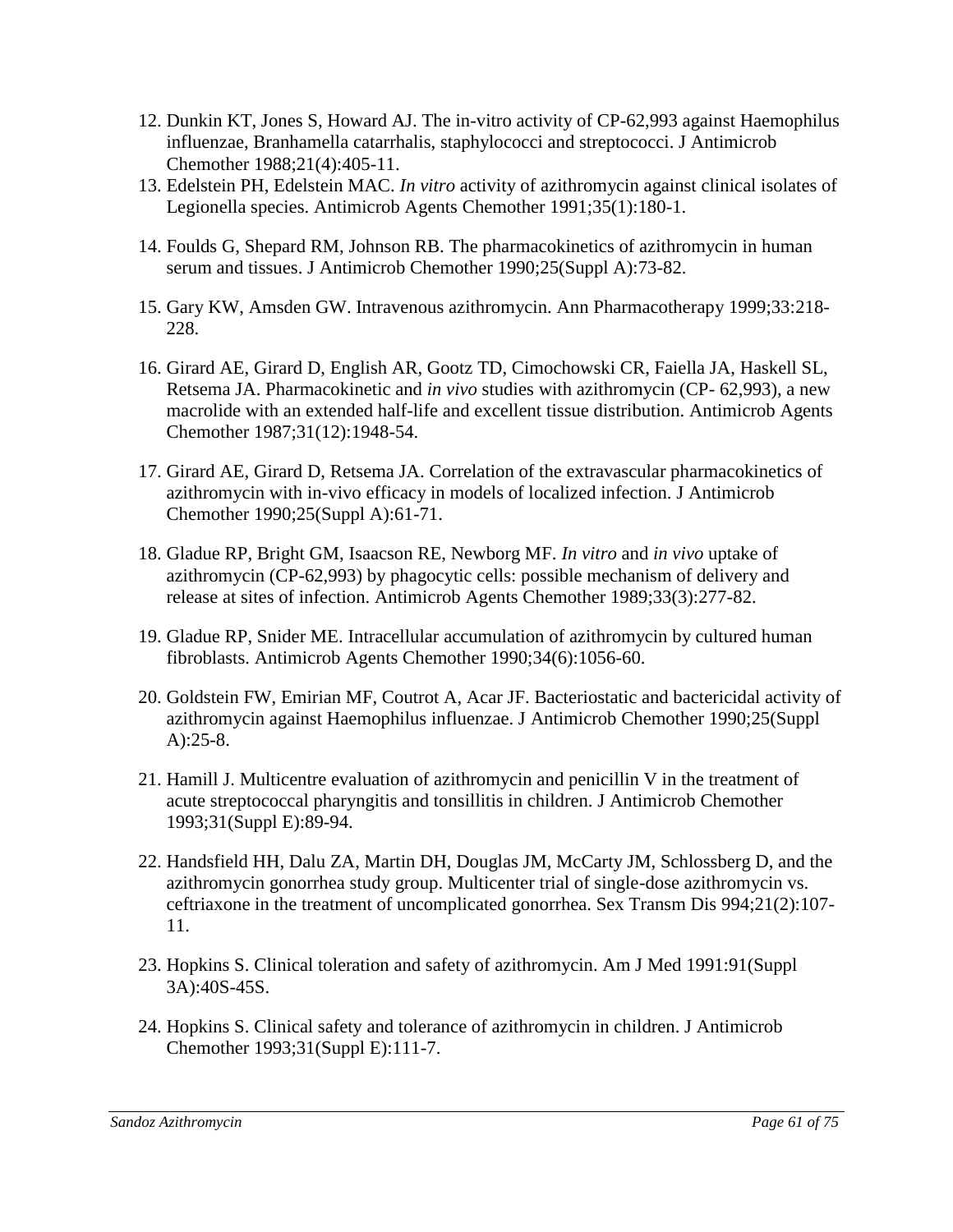- 25. Issoire C, Casin I, Perenet F, Brunat N, Janier M, Perol Y, Morel P. Pilot study of azithromycin in the treatment of chancroid caused by *Haemophilus ducreyi*. In:Abstracts of the International Congress for Infectious Diseases. 15-19 July 1990:90. (Abstract #152).
- 26. Johnson RC, Kodner C, Russell M, Girard D. In-vitro and in-vivo susceptibility of Borrelia burgdorferi to azithromycin. J Antimicrob Chemother 1990;25(Suppl A):33-8.
- 27. Jones K, Felmingham D, Ridgway G. *In vitro* activity of azithromycin (CP-62,993), a novel macrolide, against enteric pathogens. Drugs Exp Clin Res 1988;14(10):613-5.
- 28. Kitzis MD, Goldstein FW, Miegi M, Acar JF. In-vitro activity of Azithromycin against various gram-negative bacilli and anaerobic bacteria. J Antimicrob Chemother 1990;25(Suppl A):15-8.
- 29. Manfredi E, Jannuzzi C, Mantero E, Longo L, Schiavone R, Tempesta A, Pavesio D, Pecco P, Chiodo F. Clinical comparative study of azithromycin versus erythromycin in the treatment of acute respiratory tract infections in children. J Chemother 1992;4(6):364- 70.
- 30. Martin DH, Sargent S, Wendel GD, Armentor BA, Cammarata CL, Hopkins SJ, Johnson RB. Azithromycin (A) versus ceftriaxone (C) for the treatment of chancroid. In: Program and Abstracts of the 32nd Interscience Conference on Antimicrobial Agents and Chemotherapy; 1992 Oct 11-14; Anaheim. American Society for Microbiology, 1992:265. (Abstract #931)
- 31. Maskell JP, Sefton AM, Williams JD. Comparative *in vitro* activity of Azithromycin and erythromycin against Gram-positive cocci, Haemophilus influenzae and anaerobes. J Antimicrob Chemother 1990;25(Suppl A):19-24.
- 32. Metchock B. In-vitro activity of azithromycin compared with other macrolides and oral antibiotics against Salmonella typhi. J Antimicrob Chemother 1990;25(Suppl A):29-31.
- 33. Mohs E, Rodriguez-Solares A, Rivas E, El Hoshy Z. A comparative study of azithromycin and amoxycillin in paediatric patients with acute otitis media. J Antimicrob Chemother 1993;31(Suppl E):73-9.
- 34. Nahata MC, Koranyi KI, Gadgil SD, Hilligos DM, Fouda HG, Gardner MJ. Pharmacokinetics of azithromycin in pediatric patients after oral administration of multiple doses of suspension. Antimicrob Agents Chemother 1993;37(2):314-6.
- 35. Neu HC, Chin NX, Saha G, Labthavikul P. Comparative *in vitro* activity of the new oral macrolide azithromycin. Eur J Clin Microbiol Infect Dis 1988;7(4):541-4.
- 36. O'Doherty B, The Paediatric Azithromycin Study Group. Azithromycin versus Penicillin V in the treatment of paediatric patients with acute streptococcal pharyngitis/tonsillitis. *Eur J Clin Microbiol Infect Dis* 1996;15(9):718-24.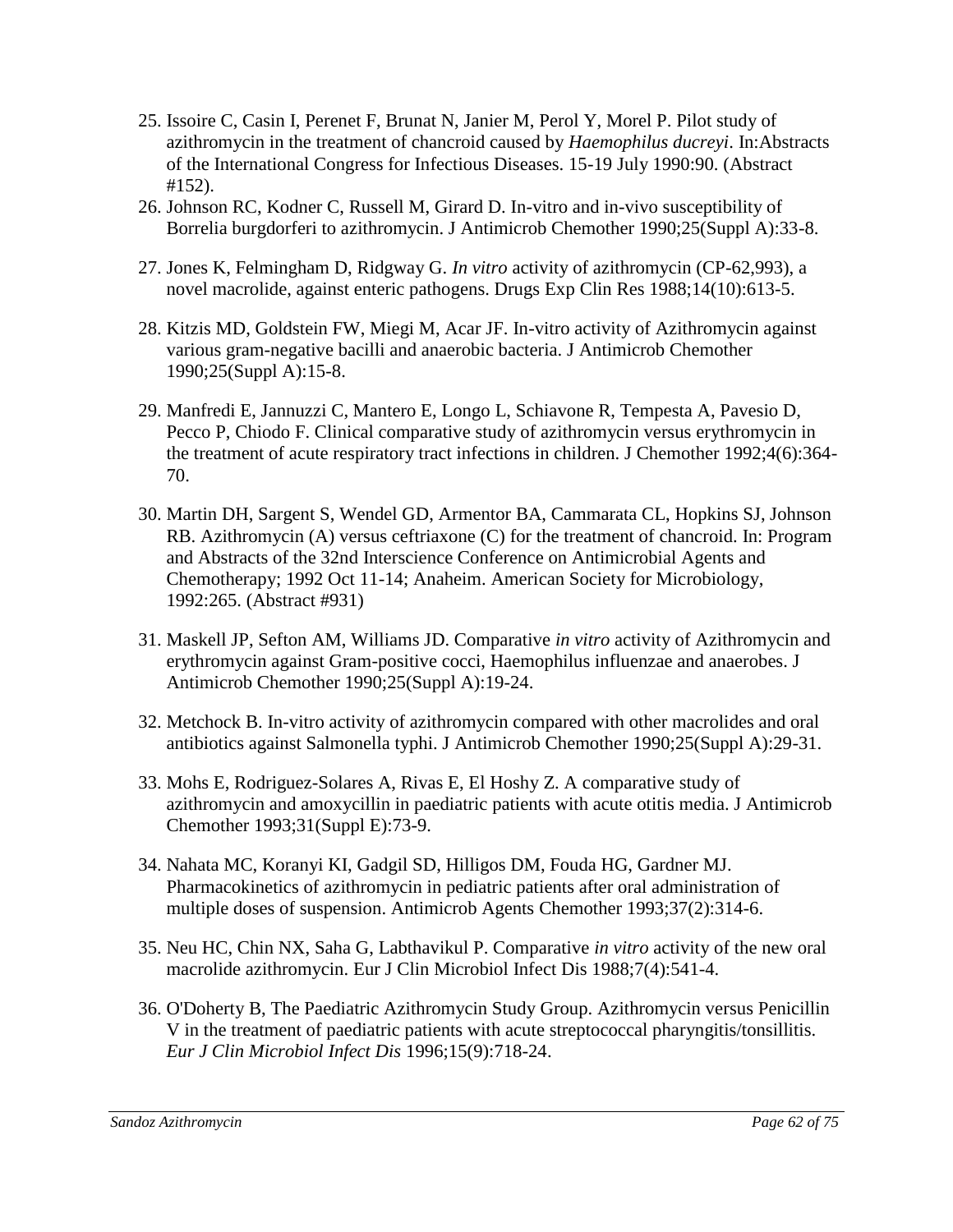- 37. Pestalozza G, Cioce C, Facchini M. Azithromycin in upper respiratory tract infections: a clinical trial in children with otitis media. Scand J Infect Dis 1992;(Suppl 83):22-5.
- 38. Plouffe J, Schwartz DB, Kolokathis A, et al. Clinical efficacy of intravenous followed by oral azithromycin monotherapy in hospitalized patients with community-acquired pneumonia. Antimicrob Agents Chemother 2000;44(7):1796-1802.
- 39. Rapp R. Pharmacokinetics and pharmacodynamics of intravenous and oral azithromycin: enhanced tissue activity and minimal drug interactions. Ann Pharmacotherapy 1998;32:785-793.
- 40. Retsema JA, Girard AE, Girard D, Milisen WB. Relationship of high tissue concentrations of azithromycin to bactericidal activity and efficacy *in vivo*. J Antimicrob Chemother 1990;25(Suppl A):83-9.
- 41. Retsema J, Girard A, Schelkly W, Manousos M, Anderson M, Bright G, Borovoy R, Brennan L, Mason R. Spectrum and mode of action of azithromycin (CP-62,993), a new 15-membered-ring macrolide with improved potency against gram-negative organisms. Antimicrob Agents Chemother 1987;31(12):1939-47.
- 42. Rylander M, Hallander HO. *In vitro* comparison of the activity of doxycycline, tetracycline, erythromycin and a new macrolide, CP-62,993, against Mycoplasma pneumoniae, Mycoplasma hominis and Ureaplasma urealyticum. Scand J Infect Dis Suppl 1988;53:12-7.
- 43. Schaad UB. Multicentre evaluation of azithromycin in comparison with coamoxiclav for the treatment of acute otitis media in children. J Antimicrob Chemother 1993;31(Suppl E):81-8.
- 44. Schonwald S, Gunjaca M, Kolacny-Babic L, Car V, Gosev M. Comparison of azithromycin and erythromycin in the treatment of atypical pneumonias. J Antimicrob Chemother 1990;25(Suppl A):123-6.
- 45. Shepard RM, Falkner FC. Pharmacokinetics of azithromycin in rats and dogs. J Antimicrob Chemother 1990;25(Suppl A):49-60.
- 46. Stamm WE, Workowski K, Hicks CB, Cooper R, Martin DH, Leone PA, Batterger BE, Johnson RB and the Pfizer NGU Study Group. Azithromycin in the treatment of nongonococcal urethritis; a multicenter, double-blind, double-dummy study employing doxycycline as a comparative agent (abstract). In: Program and Abstracts of the 33rd Interscience Conference on Antimicrobial Agents and Chemotherapy; 1993 Oct 17-20; New Orleans. American Society for Microbiology 1993:120. (Abstract #10)
- 47. Steingrimsson O, Olafsson JH, Thorarinsson H, Ryan RW, Johnson RB, Tilton RC. Azithromycin in the treatment of sexually transmitted disease. J Antimicrob Chemother 1990;25(Suppl A):109-14.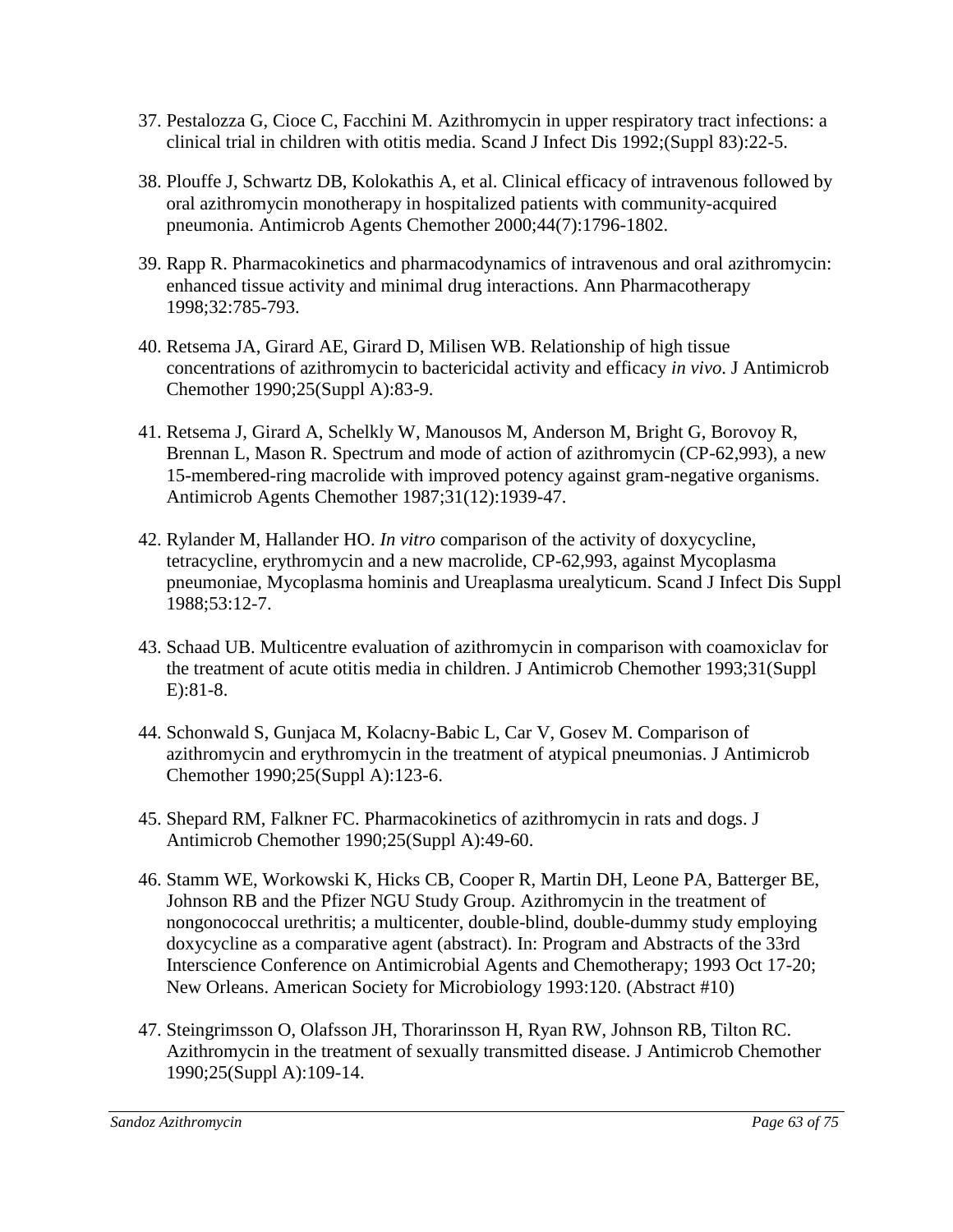- 48. Steingrimsson O, Olafsson JH, Thorarinsson H, Ryan RW, Johnson RB, Tilton RC. Single dose azithromycin treatment of gonorrhea and infections caused by *C. trachomatis*  and *U. urealyticum* in men. Sex Transm Dis 1994;21(1):43-6.
- 49. Vergis EN, Indorf A, File TM Jr, et al. Azithromycin vs cefuroxime plus erythromycin for empirical treatment of community-acquired pneumonia in hospitalized patients. Arch Intern Med 2000;160:1294-1300.
- 50. Weippl G. Multicentre comparison of azithromycin versus erythromycin in the treatment of paediatric pharyngitis or tonsillitis caused by group A streptococci. J Antimicrob Chemother 1993;31(Suppl E):95-101.
- 51. Wildfeuer A, Laufen H, Muller-Wening D, Haferkamp O. Interaction of azithromycin and human phagocytic cells. Uptake of the antibiotic and the effect on the survival of ingested bacteria in phagocytes. Arzneimittelforschung 1989;39(7):755-8.
- 52. Clinical and Laboratory Standards Institute. Performance Standards for Antimicrobial Susceptibility Testing: Twenty-Second Informational Supplement. CLSI document M100 S22. Wayne, Pennsylvania: Clinical and Laboratory Standards Institute; 2012.
- 53. CLSI. Performance Standards for Antimicrobial Disk Susceptibility Tests; Approved Standard – Eleventh Edition. CLSI document M02-A11. CLSI, Wayne, PA 19087, 2012.
- 54. Clinical and Laboratory Standards Institute (CLSI). Methods for Dilution Antimicrobial Susceptibility Tests for Bacteria that Grow Aerobically; Approved Standard – Ninth Edition. CLSI document M07-A9. CLSI 950 West Valley Rd, Suite 250, Wayne, PA 19087, 2012.
- 55. Pfizer Canada Inc., Product Monograph for ZITHROMAXTM (azithromycin dihydrate), Control Number: 192780, Date of Revision: July 13, 2016.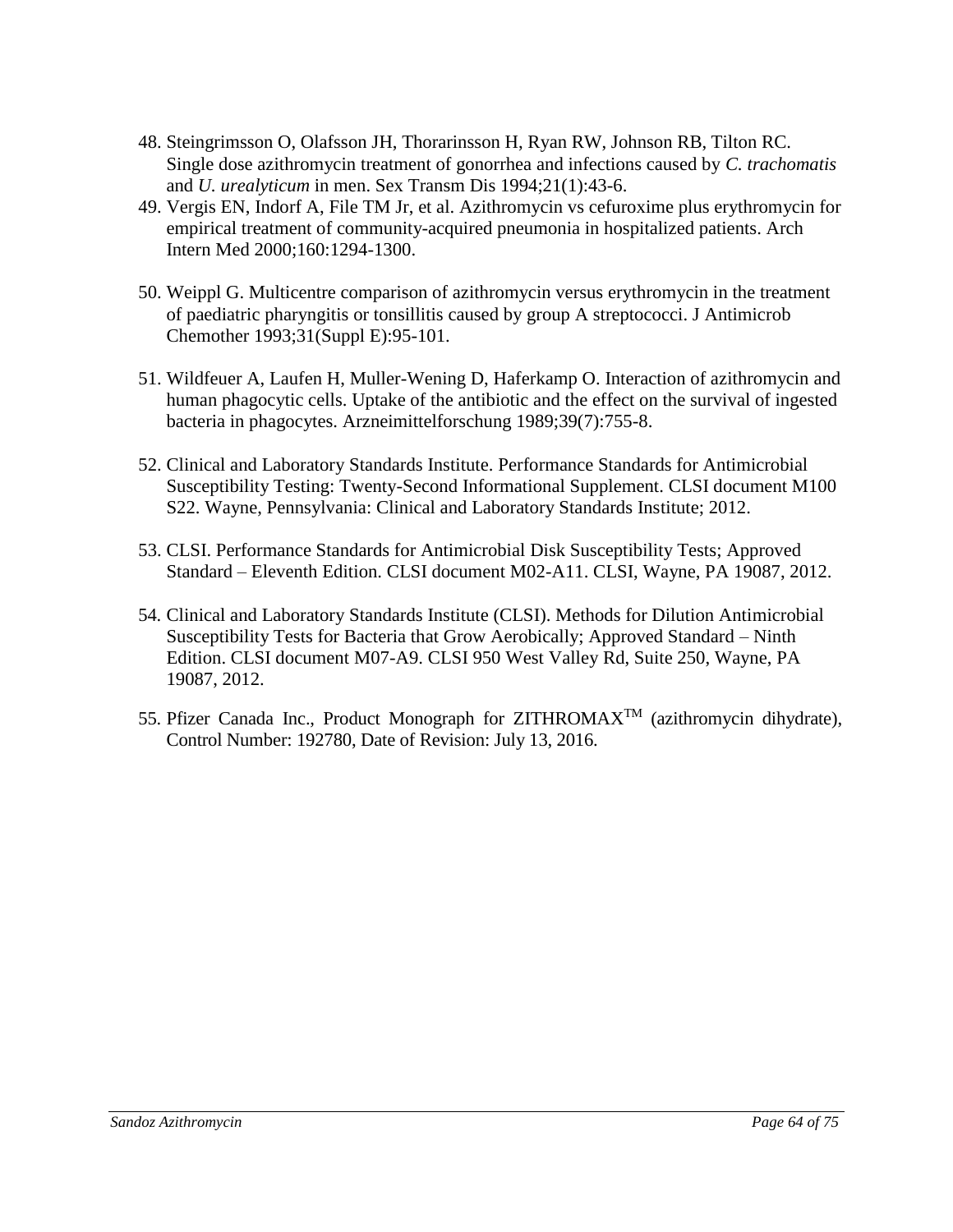## **READ THIS FOR SAFE AND EFFECTIVE USE OF YOUR MEDICINE PATIENT MEDICATION INFORMATION**

## **Pr SANDOZ AZITHROMYCIN**

Azithromycin Tablets

Read this carefully before you start taking **Sandoz Azithromycin** and each time you get a refill. This leaflet is a summary and will not tell you everything about this drug. Talk to your healthcare professional about your medical condition and treatment and ask if there is any new information about **Sandoz Azithromycin.**

#### **What is Sandoz Azithromycin used for?**

Sandoz Azithromycin is an antibiotic medicine used to treat the following types of **mild to moderate** infections **by certain microorganisms** in adults such as bronchitis, certain types of skin infections, strep throat (pharyngitis, tonsillitis), genitourinary infections, and pneumonia.

Antibacterial drugs like Sandoz Azithromycin treat only bacterial infections. They do not treat viral infections such as the common cold. Although you may feel better early in treatment, Sandoz Azithromycin should be taken exactly as directed. Misuse or overuse of Sandoz Azithromycin could lead to the growth of bacteria that will not be killed by Sandoz Azithromycin (resistance). This means that Sandoz Azithromycin may not work for you in the future. Do not share your medicine.

#### **How does Sandoz Azithromycin work?**

Sandoz Azithromycin helps stop the growth of the bacteria that cause infection. It gets into infected tissue where it is released slowly over time so the medicine keeps fighting bacteria for many days after the last dose is taken. This is why Sandoz Azithromycin may be taken for as short a time as one day.

## **What are the ingredients in Sandoz Azithromycin?**

Medicinal ingredients: Azithromycin Dihydrate (250 mg);

Azithromycin Monohydrate Hemiethanolate (500 mg)

Non-medicinal ingredients: Cellulose microcrystalline, colloidal anhydrous silica, hydroxypropyl methylcellulose, lactose monohydrate, magnesium stearate, maize starch, polyethylene glycol, sodium lauryl sulfate, sodium starch glycolate and titanium dioxide.

## **Sandoz Azithromycin comes in the following dosage forms:**

Tablets: 250 mg, 500 mg

## **Do not use Sandoz Azithromycin if you:**

- have a history of liver problems when you have used azithromycin.
- are hypersensitive (allergic) to azithromycin, or any macrolide or ketolide antibiotic (including erythromycin) or any other ingredient of Sandoz Azithromycin (see "What are the ingredients in Sandoz Azithromycin?").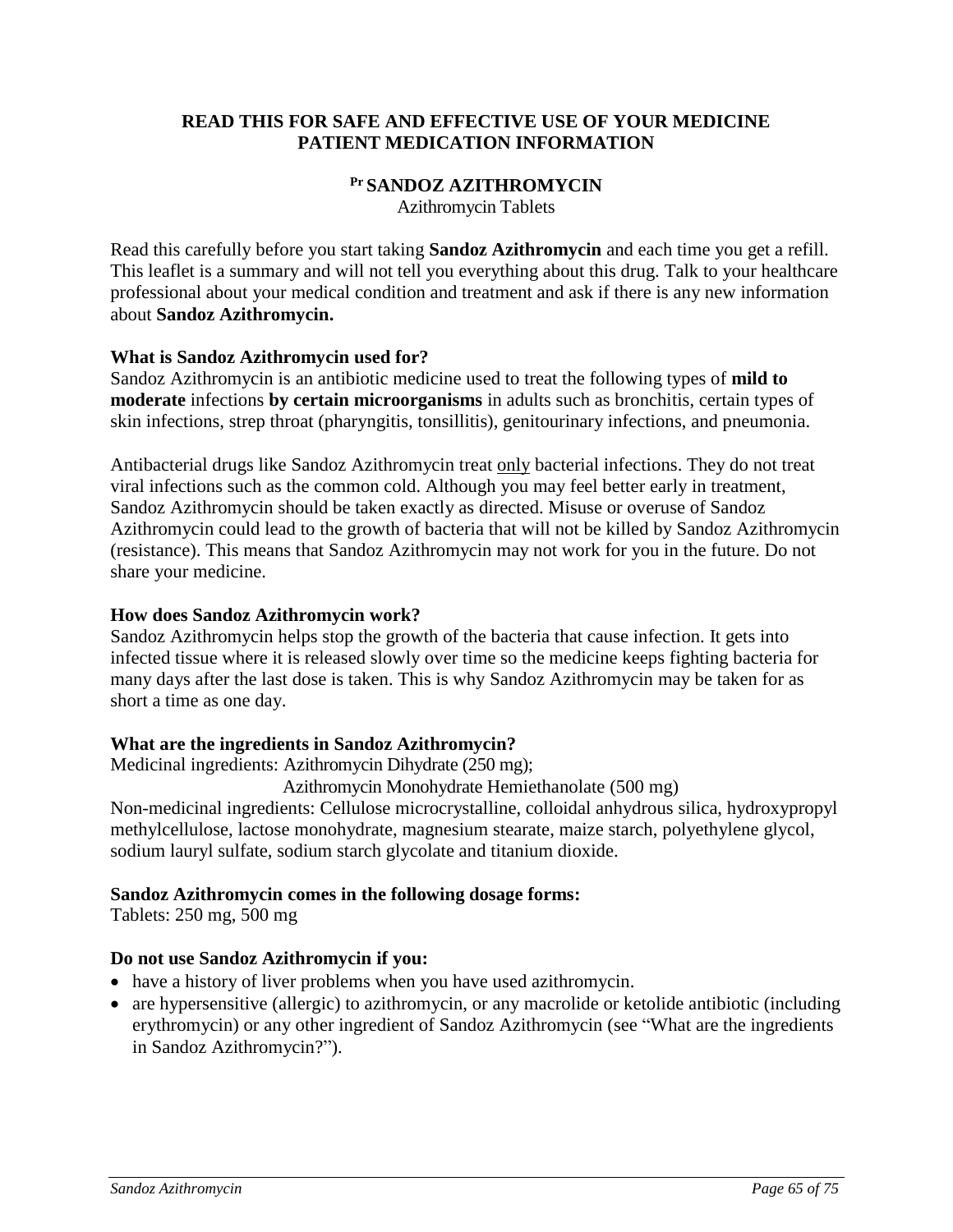## **To help avoid side effects and ensure proper use, talk to your healthcare professional before you take Sandoz Azithromycin. Talk about any health conditions or problems you may have, including if you:**

- have a known prolonged heart cycle (interval) (QT prolongation)
- are currently taking medication known to prolong QT interval (prolong your heart cycle) such as antiarrhythmics (drugs to regulate your heartbeat such as class IA: quinidine, procainamide and class III: dofetilide, amiodarone, sotalol); antipsychotic agents; antidepressants; and fluoroquinolones (a class of antibiotics)
- have a history of life-threatening irregular heartbeat
- have constantly low levels of potassium or magnesium in your blood
- have a history for heart problems such as slow heart rate, irregular heart beat or cardiac insufficiency (your heart has a hard time pumping blood to your body)
- are pregnant or think you are pregnant,
- are breast feeding or planning to breastfeed. Azithromycin has been reported to be excreted in human breast milk. It is not known if Sandoz Azithromycin could affect your baby. Discuss with your doctor.
- have ever had any liver or kidney problems
- have a weak immune system
- have ever had an allergic reaction to any medicines, including antibiotics such as erythromycin
- have myasthenia gravis (a chronic autoimmune neuromuscular disease which causes muscle weakness)
- have hereditary problems of galactose intolerance, Lapp lactase deficiency or glucosegalactose malabsorption as this product contains lactose.

#### **Other warnings you should know about:**

You should begin to feel better within the first few days, but be sure to take Sandoz Azithromycin for the full number of days your doctor prescribed. Although Sandoz Azithromycin's dosing is short, you should not expect Sandoz Azithromycin to work faster than other antibiotics which are dosed up to 10 days. If you stop taking Sandoz Azithromycin too soon, your infection could come back. The next infection may be worse and be more difficult to treat. If you are not able to take all the medicine, tell your doctor.

If you develop diarrhea during or after treatment with Sandoz Azithromycin, tell your doctor at once. Do not use any medicine to treat your diarrhea without first checking with your doctor.

#### **Tell your healthcare professional about all the medicines you take, including any drugs, vitamins, minerals, natural supplements or alternative medicines.**

#### **The following may interact with Sandoz Azithromycin:**

- Warfarin (or other anticoagulant medicine);
- Cyclosporin (used to suppress the immune system to prevent and treat rejection in organ or bone marrow transplants);
- Digoxin (used for treatment of heart problem);
- Nelfinavir (used for treatment of HIV infections);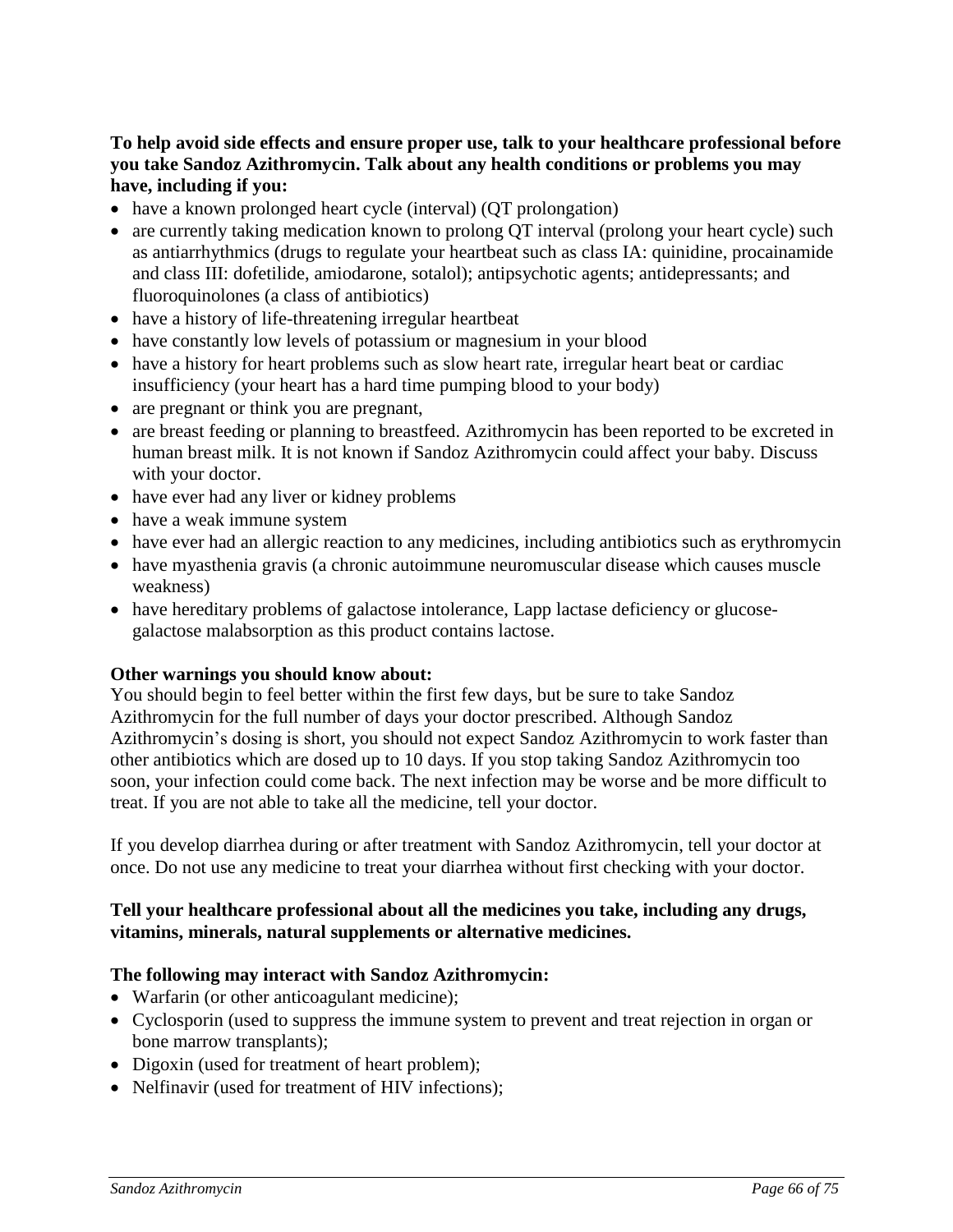Ergotamine and ergot derivatives (used for migraine treatment). Ergotamine and ergot derivatives should not be used with Sandoz Azithromycin.

Some medicines may affect how well Sandoz Azithromycin works. Check with your doctor before starting any new prescription or over-the-counter medicines, including natural/herbal remedies or antacids, while on Sandoz Azithromycin.

#### **How to take Sandoz Azithromycin?**

Always take Sandoz Azithromycin as the doctor has prescribed for you, depending on the specific condition you have.

Sandoz Azithromycin can be taken with or without food.

#### **Usual adult dose:**

If your doctor prescribes **Sandoz Azithromycin 250 mg tablets** for 3 days for treatment of bronchitis:

Days 1 through 3: Take two tablets each day.

If your doctor prescribes **Sandoz Azithromycin 500 mg tablets** for 3 days for treatment of bronchitis:

Days 1 through 3: Take one tablet each day.

If your doctor prescribes **Sandoz Azithromycin 250 mg tablets** for 5 days for treatment of respiratory tract infections or certain types of skin infections:

> Day 1: Take 2 tablets once. Day 2 through 5: Take 1 tablet daily.

If your doctor prescribes **Sandoz Azithromycin 250 mg tablets** for 1 day for treatment of genital ulcers or non-gonococcal urethritis and cervicitis:

Days 1: Take four tablets once.

If your doctor prescribes **Sandoz Azithromycin 250 mg tablets** for 1 day for treatment of gonococcal urethritis and cervicitis:

Days 1: Take eight tablets once.

#### **Overdose:**

If you think you have taken too much Sandoz Azithromycin, contact your healthcare professional, hospital emergency department or regional Poison Control Centre immediately, even if there are no symptoms.

#### **Missed Dose:**

If you forget to take a dose, call your pharmacist or doctor. Do not double dose.

#### **What are possible side effects from using Sandoz Azithromycin?**

These are not all the possible side effects you may feel when taking Sandoz Azithromycin. If you experience any side effects not listed here, contact your healthcare professional.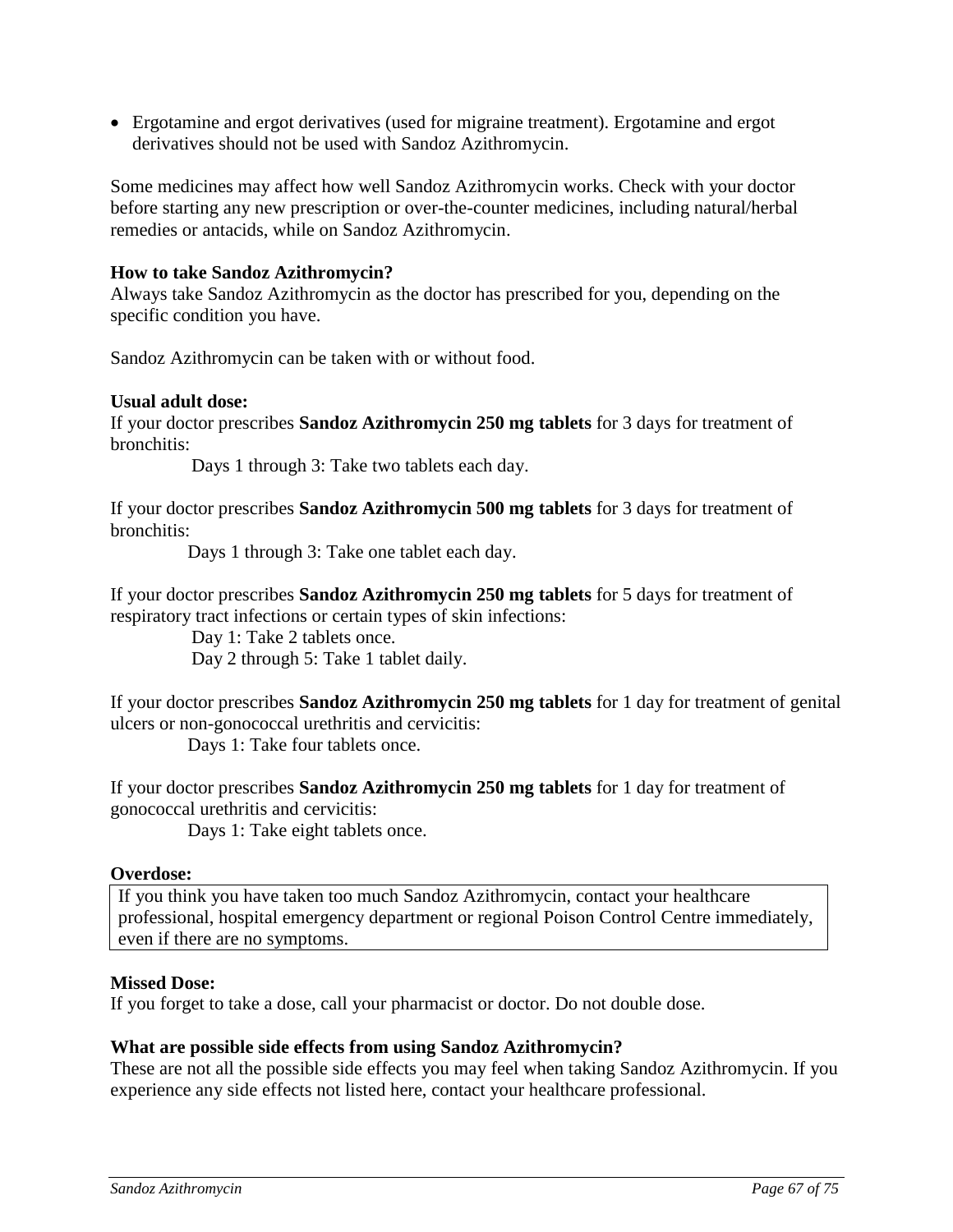Side effects may include:

- Diarrhea/loose stools
- Stomach pain
- Nausea and vomiting
- Headache

| Serious side effects and what to do about them |                                      |                  |                                   |  |  |  |  |
|------------------------------------------------|--------------------------------------|------------------|-----------------------------------|--|--|--|--|
|                                                | Talk to your healthcare professional | Stop taking drug |                                   |  |  |  |  |
| Symptom / effect                               | Only if severe                       | In all cases     | and get immediate<br>medical help |  |  |  |  |
| <b>COMMON</b>                                  |                                      |                  |                                   |  |  |  |  |
| Clostridium difficile colitis                  |                                      |                  |                                   |  |  |  |  |
| (bowel inflammation): severe                   |                                      |                  |                                   |  |  |  |  |
| diarrhea (bloody or watery) with               |                                      |                  |                                   |  |  |  |  |
| or without fever, abdominal                    |                                      |                  |                                   |  |  |  |  |
| pain, or tenderness                            |                                      |                  |                                   |  |  |  |  |
| <b>UNCOMMON</b>                                |                                      |                  |                                   |  |  |  |  |
| <b>Abnormal heart rhythm: feel</b>             |                                      |                  |                                   |  |  |  |  |
| your heart beating in your chest,              |                                      |                  |                                   |  |  |  |  |
| abnormal heartbeat, dizziness or               |                                      |                  |                                   |  |  |  |  |
| feeling faint                                  |                                      |                  |                                   |  |  |  |  |
| <b>Severe allergic reaction:</b>               |                                      |                  |                                   |  |  |  |  |
| trouble breathing, swelling of                 |                                      |                  |                                   |  |  |  |  |
| the face, mouth, throat, neck,                 |                                      |                  |                                   |  |  |  |  |
| severe skin rash or blisters                   |                                      |                  |                                   |  |  |  |  |
| Liver disorder: abdominal                      |                                      |                  |                                   |  |  |  |  |
| pain, nausea, vomiting,                        |                                      |                  |                                   |  |  |  |  |
| yellowing of skin and eyes, dark               |                                      |                  |                                   |  |  |  |  |
| urine                                          |                                      |                  |                                   |  |  |  |  |
| Myasthenia gravis: muscle                      |                                      |                  |                                   |  |  |  |  |
| weakness, drooping eyelid,                     |                                      |                  |                                   |  |  |  |  |
| vision changes, difficulty                     |                                      |                  |                                   |  |  |  |  |
| chewing and swallowing,                        |                                      |                  |                                   |  |  |  |  |
| trouble breathing                              |                                      |                  |                                   |  |  |  |  |

If you have a troublesome symptom or side effect that is not listed here or becomes bad enough to interfere with your daily activities, talk to your healthcare professional.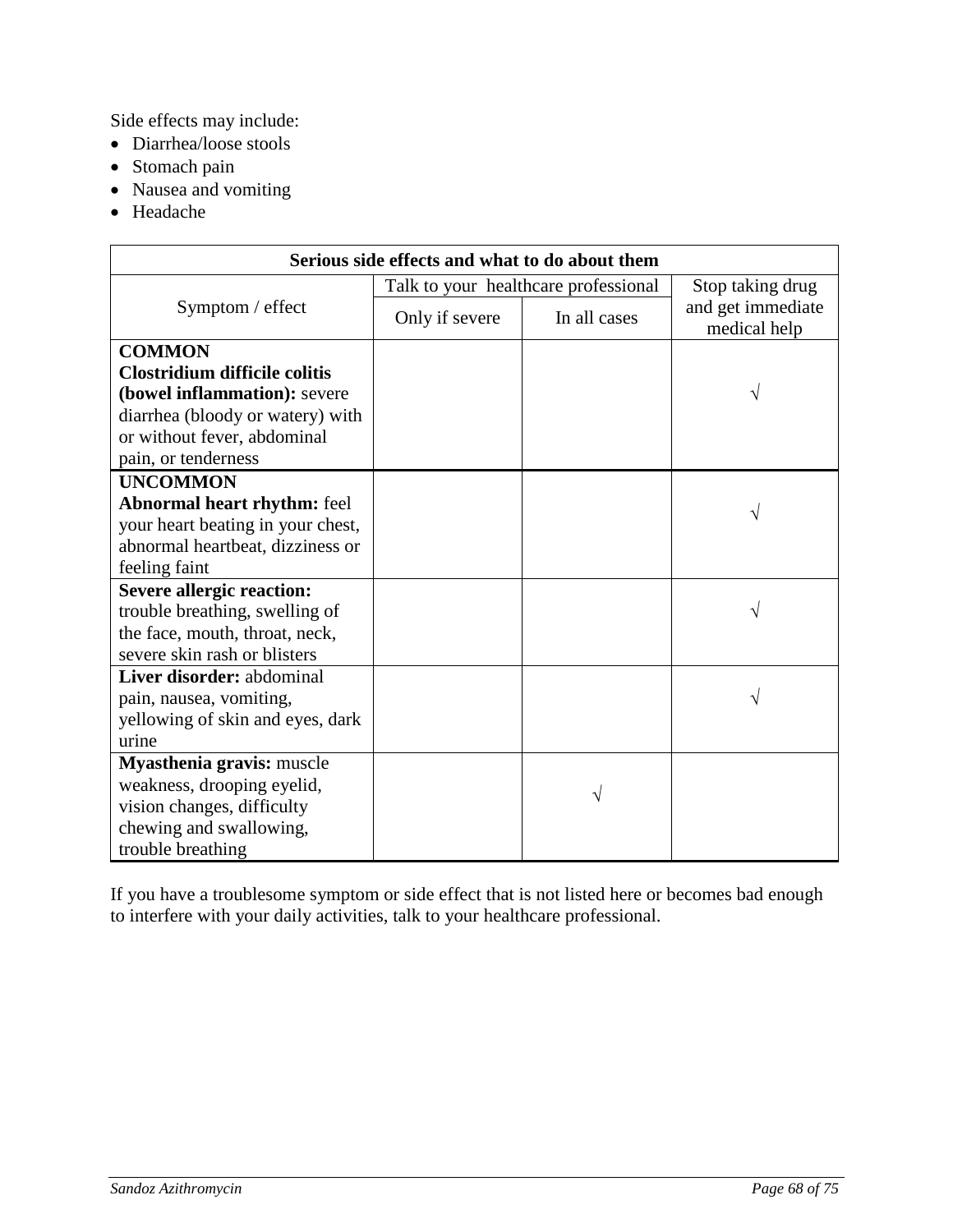## **Reporting Side Effects**

You can help improve the safe use of health products for Canadians by reporting serious and unexpected side effects to Health Canada. Your report may help to identify new side effects and change the product safety information.

## **3 ways to report**:

- Online at [MedEffect](http://hc-sc.gc.ca/dhp-mps/medeff/index-eng.php) (www.healthcanada.gc.ca/medeffect);
- · By calling 1-866-234-2345 (toll-free);
	- By completing a Consumer Side Effect Reporting Form and sending it by:
		- Fax to 1-866-678-6789 (toll-free), or
		- Mail to: Canada Vigilance Program Health Canada, Postal Locator 0701E Ottawa, ON

K1A 0K9 Postage paid labels and the Consumer Side Effect Reporting Form are available at [MedEffect.](http://hc-sc.gc.ca/dhp-mps/medeff/index-eng.php)

*NOTE: Contact your healthcare professional if you need information about how to manage your side effects. The Canada Vigilance Program does not provide medical advice.*

## **Storage:**

Store Sandoz Azithromycin at controlled room temperature (between 15°C-30ºC).

Keep out of reach and sight of children.

## **If you want more information about Sandoz Azithromycin:**

- Talk to your healthcare professional
- Find the full product monograph that is prepared for healthcare professionals and includes this Patient Medication Information by visiting the [Health Canada website;](http://hc-sc.gc.ca/index-eng.php) the manufacturer's website [www.sandoz.ca](http://www.sandoz.ca/) or by calling 1-800-361-3062.

This leaflet was prepared by Sandoz Canada Inc.

Last revised: September 23, 2016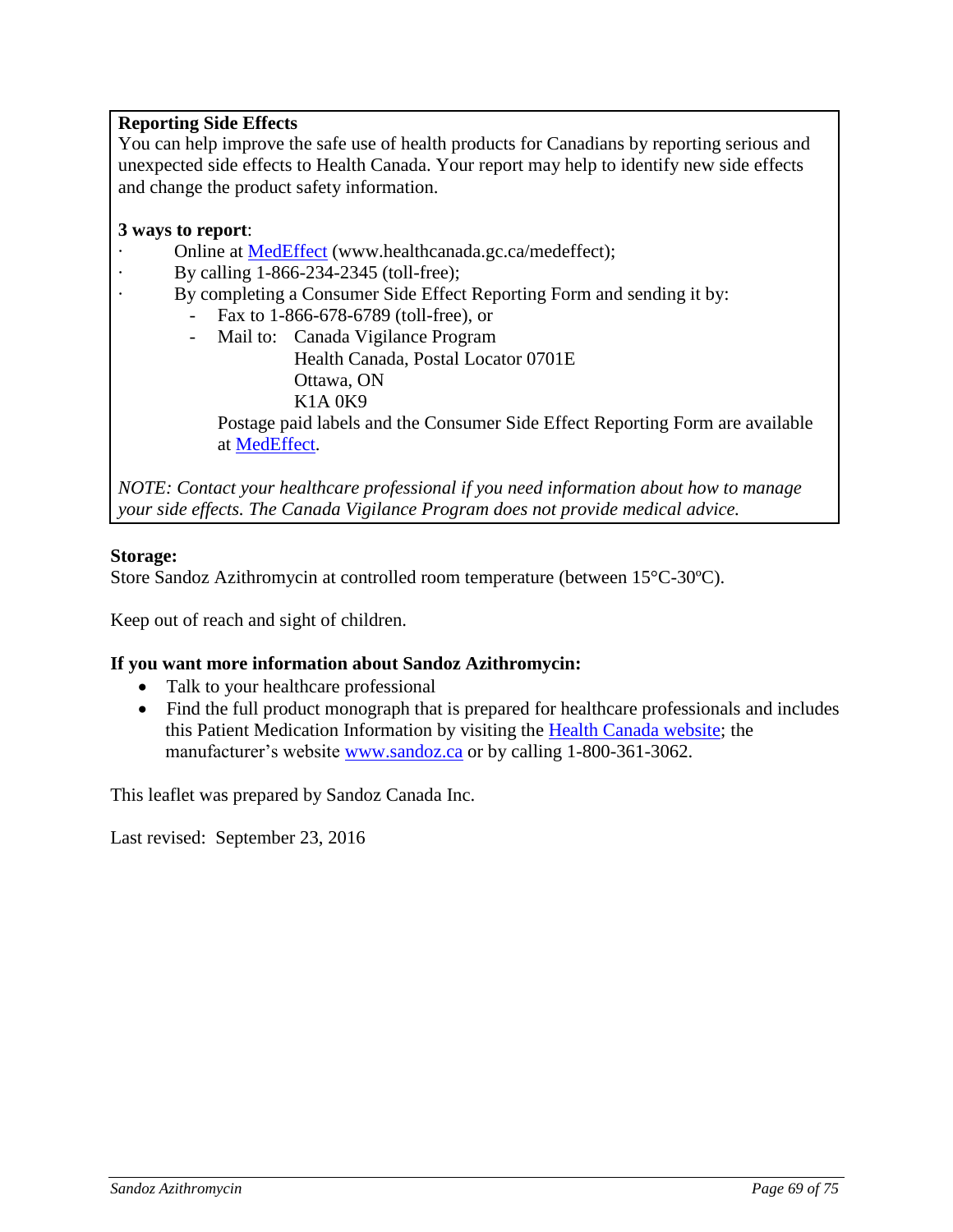## **READ THIS FOR SAFE AND EFFECTIVE USE OF YOUR MEDICINE PATIENT MEDICATION INFORMATION**

#### **Pr SANDOZ AZITHROMYCIN**

Azithromycin for Oral Suspension

Read this carefully before you start taking **Sandoz Azithromycin** and each time you get a refill. This leaflet is a summary and will not tell you everything about this drug. Talk to your healthcare professional about your medical condition and treatment and ask if there is any new information about **Sandoz Azithromycin**.

#### **What is Sandoz Azithromycin used for?**

Sandoz Azithromycin is an antibiotic medicine used to treat the following types of **mild to moderate** infections **by certain microorganisms** in children: ear infections, pneumonia, and throat infections and in adults who have difficulty swallowing tablets, for various conditions.

Antibacterial drugs like Sandoz Azithromycin treat only bacterial infections. They do not treat viral infections such as the common cold. Although you may feel better early in treatment, Sandoz Azithromycin should be taken exactly as directed. Misuse or overuse of Sandoz Azithromycin could lead to the growth of bacteria that will not be killed by Sandoz Azithromycin (resistance). This means that Sandoz Azithromycin may not work for you in the future. Do not share your medicine.

## **How does Sandoz Azithromycin work?**

Sandoz Azithromycin helps stop the growth of the bacteria that cause infection. It gets into infected tissue where it is released slowly over time so the medicine keeps fighting bacteria for many days after the last dose is taken. This is why Sandoz Azithromycin may be taken for as short a time as one day.

## **What are the ingredients in Sandoz Azithromycin?**

Medicinal ingredients: Azithromycin Monohydrate Non-medicinal ingredients: Aspartame, colloidal anhydrous silica, cream caramel, hydroxypropylcellulose, sucrose, titanium dioxide, trisodium phosphate anhydrous and xanthan gum.

#### **Sandoz Azithromycin comes in the following dosage forms:**

Powder for oral suspension – azithromycin 300, 600, 900 or 1500 mg/bottle, or 100 mg/5 ml, 200 mg/5 ml when reconstituted (as azithromycin monohydrate).

#### **Do not use Sandoz Azithromycin if you:**

- have a history of liver problems when you have used azithromycin.
- are hypersensitive (allergic) to azithromycin, or any macrolide or ketolide antibiotic (including erythromycin) or any other ingredient of Sandoz Azithromycin (see "What are the ingredients in Sandoz Azithromycin?:").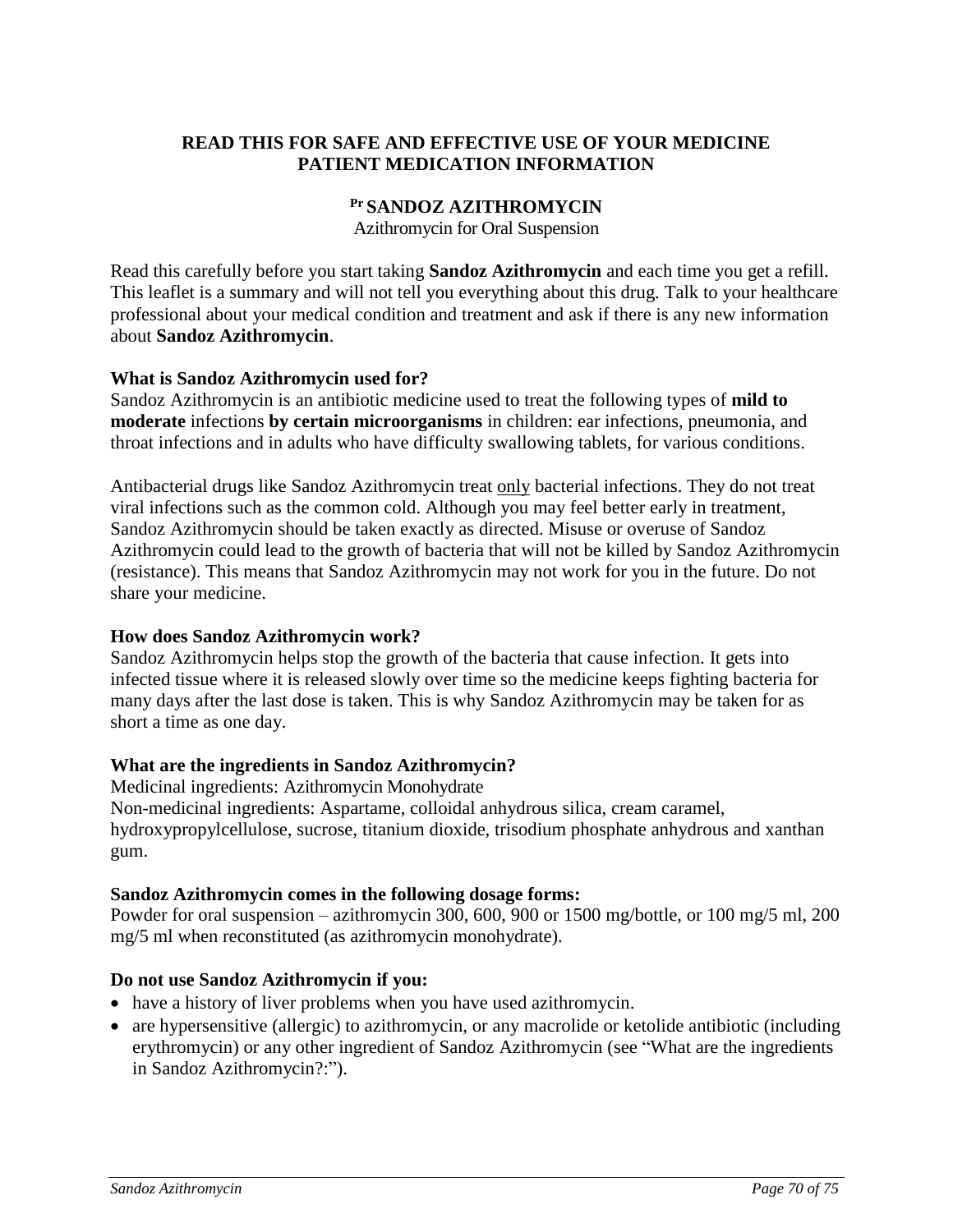## **To help avoid side effects and ensure proper use, talk to your healthcare professional before you take Sandoz Azithromycin. Talk about any health conditions or problems you may have, including if you:**

- have a known prolonged heart cycle (interval) (QT prolongation)
- are currently taking medication known to prolong QT interval (prolong your heart cycle) such as antiarrhythmics (drugs to regulate your heartbeat such as class IA: quinidine, procainamide and class III: dofetilide, amiodarone, sotalol); antipsychotic agents; antidepressants; and fluoroquinolones (a class of antibiotics)
- have a history of life-threatening irregular heartbeat
- have constantly low levels of potassium or magnesium in your blood
- have a history for heart problems such as slow heart rate, irregular heartbeat or cardiac insufficiency (your heart has a hard time pumping blood to your body)
- have diabetes or hereditary problems of fructose intolerance, glucose-galactose malabsorption or saccharase-isomaltase deficiency, as this product contains sucrose
- are pregnant or think you are pregnant,
- are breastfeeding or planning to breastfeed. Azithromycin has been reported to be excreted in human breast milk. It is not known if Sandoz Azithromycin could affect a baby. Discuss with your doctor.
- have ever had any liver or kidney problems
- have a weak immune system
- have myasthenia gravis (a chronic autoimmune neuromuscular disease which causes muscle weakness)
- are allergic to any medicines including antibiotics such as erythromycin

Other warnings you should know about:

If your child develops diarrhea during or after treatment with Sandoz Azithromycin, tell your child's doctor at once. Do not use any medicine to treat your child's diarrhea without first checking with your child's doctor.

Your child should begin to feel better within the first few days, but be sure to give Sandoz Azithromycin for the full number of days your child's doctor prescribed. Although Sandoz Azithromycin**'**s dosing is short and you may be able to give all the medicine to your child more easily, you should not expect Sandoz Azithromycin to work faster than other antibiotics which are dosed for up to 10 days. If you stop giving Sandoz Azithromycin to your child too soon, their infection could come back. The next infection may be worse and be more difficult to treat. If you are not able to give all the medicine to your child, tell your child's doctor.

If your baby develops projectile vomiting or irritability during feeding, during or after treatment with Sandoz Azithromycin, contact your baby's doctor at once.

Your child's doctor or nurse can advise you when your child should begin feeling better.

#### **Tell your healthcare professional about all the medicines you take, including any drugs, vitamins, minerals, natural supplements or alternative medicines.**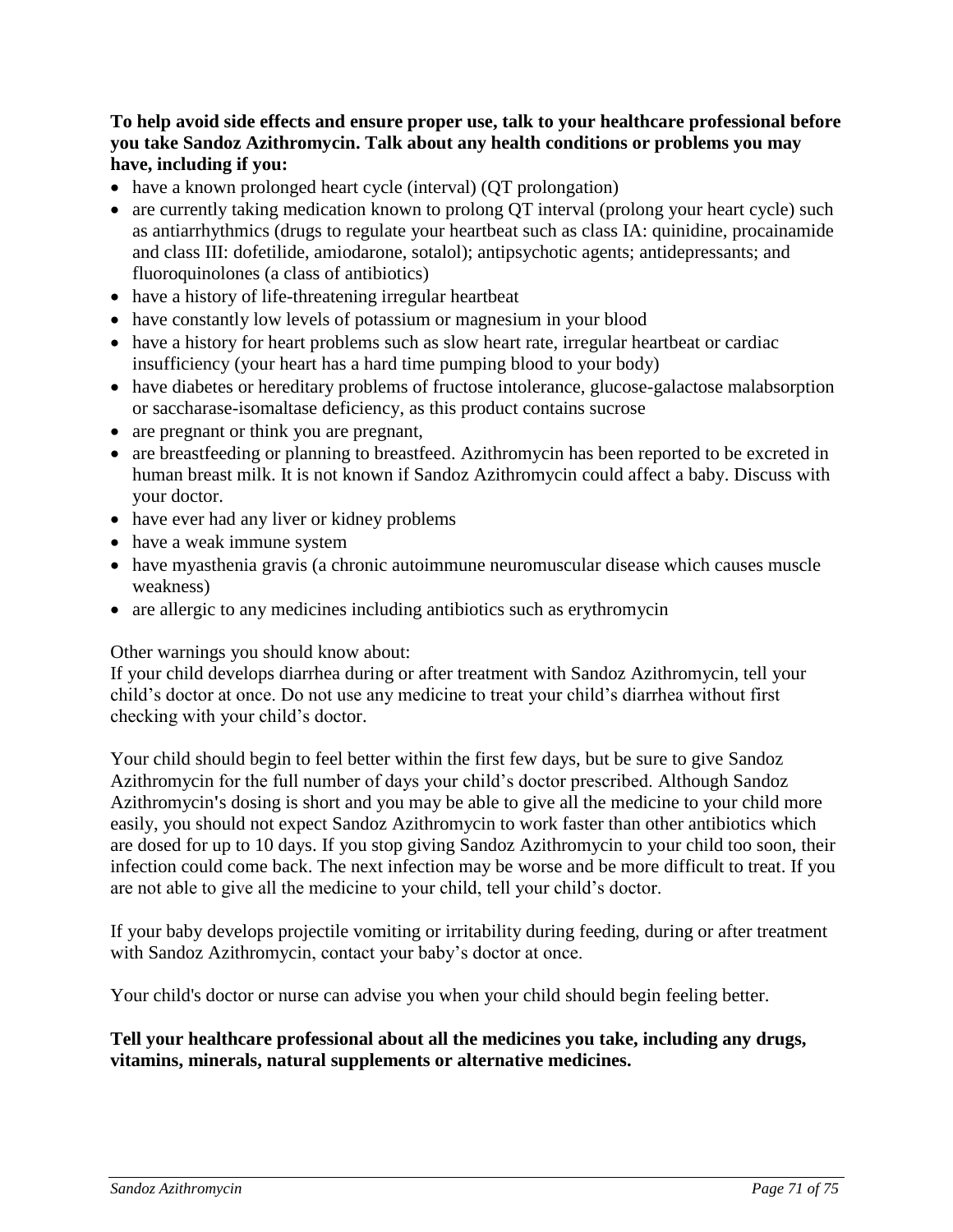## **The following may interact with Sandoz Azithromycin:**

- Warfarin (or other anticoagulant medicine);
- Cyclosporin (used to suppress the immune system to prevent and treat rejection in organ or bone marrow transplants);
- Digoxin (used for treatment of heart problems);
- Nelfinavir (used for treatment of HIV infections);
- Ergotamine and ergot derivatives (used for migraine treatment). Ergotamine and ergot derivatives should not be used with Sandoz Azithromycin.

Some medicines may affect how well Sandoz Azithromycin works. Check with your doctor before starting any new prescription or over-the-counter medicines, including natural/herbal remedies or antacids, while on Sandoz Azithromycin.

## **How to take Sandoz Azithromycin:**

Your child's doctor will decide the total amount of Sandoz Azithromycin to give to your child, depending on your child's weight and on the specific infection your child has. In addition to deciding the total amount of Sandoz Azithromycin to give to your child, the doctor will tell you to give all the medicine to your child in 1 day or to divide it over 3 days or over 5 days.

Sandoz Azithromycin should be taken once-a-day and may be given with or without food. Shake the bottle well just before you give a dose.

Use the dosing device that comes with Sandoz Azithromycin to carefully measure the dose. Do not use a household teaspoon as it is not accurate enough.

Give Sandoz Azithromycin for the full number of days prescribed by the doctor, even if your child feels better before finishing all the medicine as prescribed.

# **Usual dose:**

## **For Ear Infections**

For ear infections, your child's doctor will tell you to give Sandoz Azithromycin to your child in one of the following ways:

- the total amount as 1 dose on 1 day or
- once-a-day for 3 days or
- once-a-day for 5 days, with a double dose on the first day.

Whether given all on 1 day, or divided over 3 days or over 5 days, the total amount of Sandoz Azithromycin you give to your child should be the same.

## **For Pneumonia**

For pneumonia, your child's doctor will tell you to give Sandoz Azithromycin to your child oncea-day for 5 days, with a double dose on the first day.

## **For Throat Infections**

For throat infections, your child's doctor will tell you to give Sandoz Azithromycin to your child in the following way: once-a day for 5 days. When Sandoz Azithromycin is given for 5 days for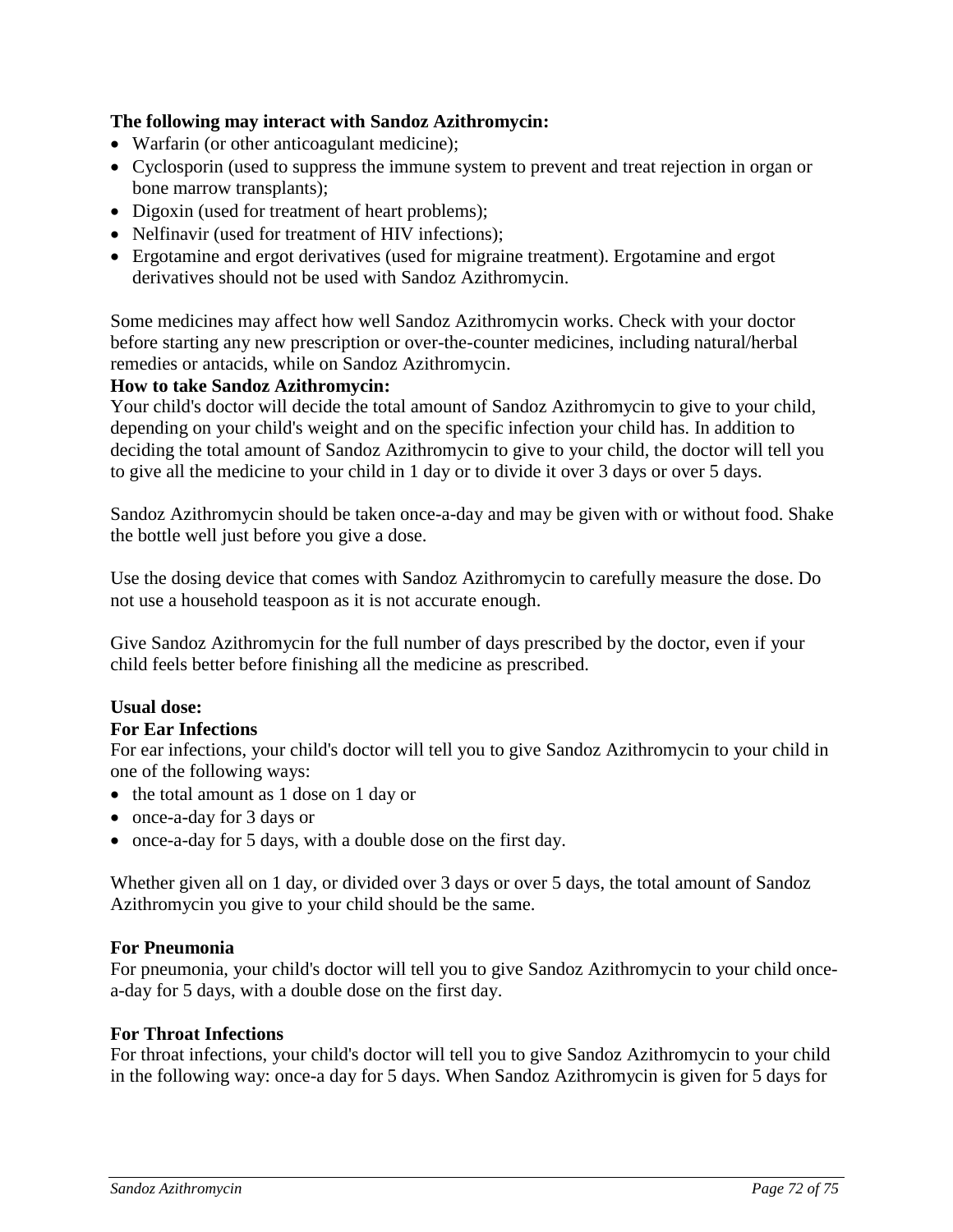throat infections, you do not need to give a double dose on the first day (as you would with ear infections).

If your child vomits within 30 minutes after the 1-day treatment for an ear infection, it is recommended that you call your pharmacist or child's doctor because your child may need to receive the same dose of medicine again.

If you have questions about how to give Sandoz Azithromycin to your child, please ask your child's doctor, nurse or pharmacist.

# **Instructions for Use of the Dosing Devices:**

Use only the dosing device provided to measure the correct amount of suspension.



**1.** To open, push down on the bottle cap while twisting the cap counter clockwise. Remove cap from bottle.

**2.** Push plastic stopper into bottle top (if pharmacist has not done so).



**3.** Pull back on syringe handle to prescribed dose.



**4.** Insert syringe into bottle top.



**5.** Push down on syringe handle to allow air into bottle.



**6.** Turn bottle upside down and pull back syringe handle, drawing prescribed dose of medicine into syringe.



**7.** Remove syringe from bottle. Give medicine by mouth by slowly pushing on syringe handle. Remember to put the cap back on the medicine bottle.

# **Overdose**

If you think you have taken too much Sandoz Azithromycin, contact your healthcare professional, hospital emergency department or regional Poison Control Centre immediately, even if there are no symptoms.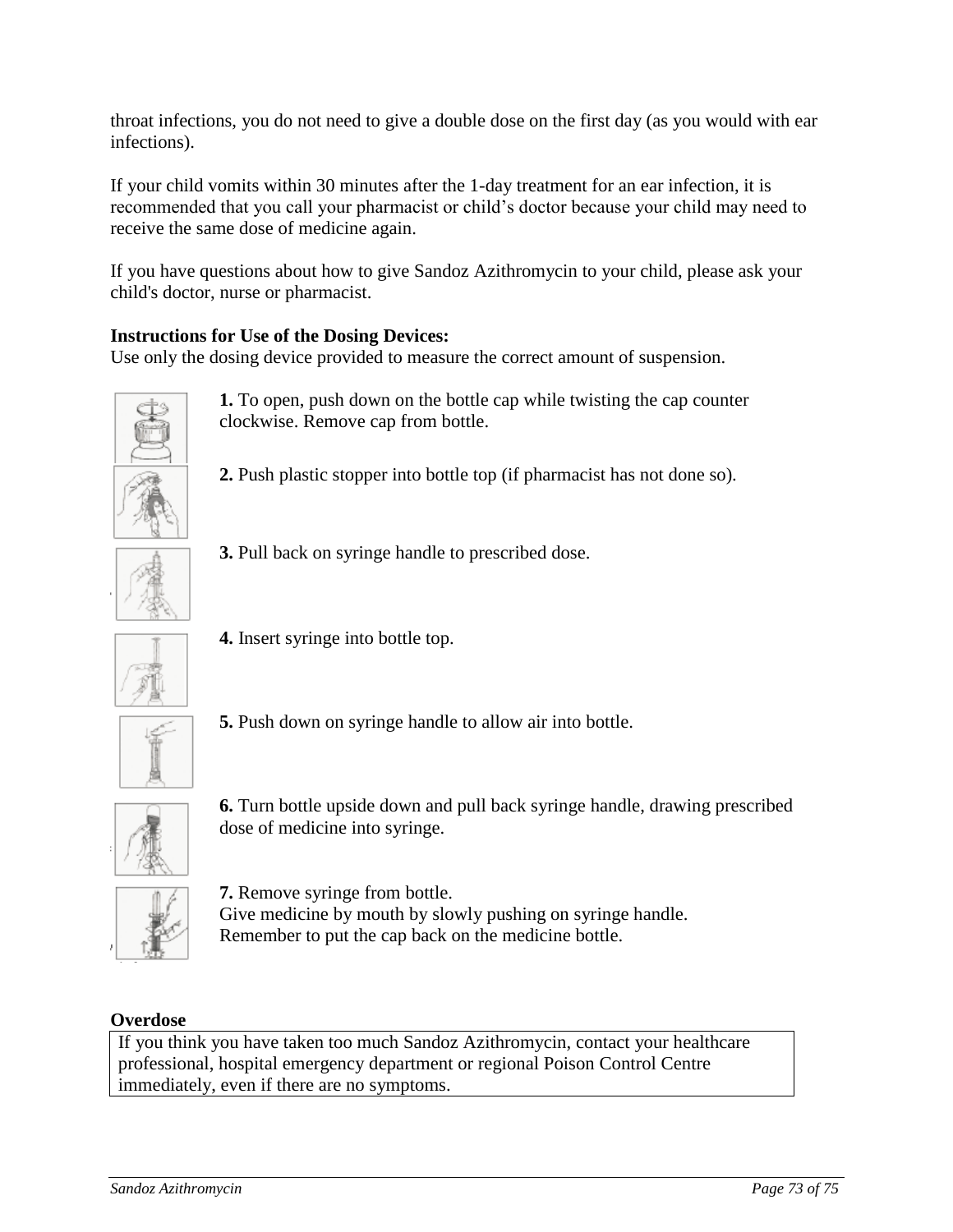## **Missed Dose:**

If you forget to give your child a dose, call your pharmacist or child's doctor. Do not double dose.

## **What are possible side effects from using Sandoz Azithromycin?**

These are not all the possible side effects you may feel when taking Sandoz Azithromycin. If you experience any side effects not listed here, contact your healthcare professional. Side effects may include:

- Diarrhea/loose stools
- Stomach pain
- Nausea and vomiting
- Headache

| Serious side effects and what to do about them |                                      |              |                                   |
|------------------------------------------------|--------------------------------------|--------------|-----------------------------------|
| Symptom / effect                               | Talk to your healthcare professional |              | Stop taking drug                  |
|                                                | Only if severe                       | In all cases | and get immediate<br>medical help |
| <b>COMMON</b>                                  |                                      |              |                                   |
| <b>Clostridium difficile colitis</b>           |                                      |              |                                   |
| (bowel inflammation): severe                   |                                      |              | V                                 |
| diarrhea (bloody or watery) with               |                                      |              |                                   |
| or without fever, abdominal                    |                                      |              |                                   |
| pain, or tenderness                            |                                      |              |                                   |
| <b>UNCOMMON</b>                                |                                      |              |                                   |
| <b>Abnormal heart rhythm: feel</b>             |                                      |              |                                   |
| your heart beating in your chest,              |                                      |              |                                   |
| abnormal heartbeat, dizziness or               |                                      |              |                                   |
| feeling faint                                  |                                      |              |                                   |
| <b>Severe allergic reaction:</b>               |                                      |              |                                   |
| trouble breathing, swelling of                 |                                      |              |                                   |
| the face, mouth, throat, neck,                 |                                      |              |                                   |
| severe skin rash or blisters                   |                                      |              |                                   |
| <b>Intestinal blockage: Projectile</b>         |                                      |              | V                                 |
| vomiting, irritability during                  |                                      |              |                                   |
| feeding                                        |                                      |              |                                   |
| Liver disorder: abdominal                      |                                      |              |                                   |
| pain, nausea, vomiting,                        |                                      |              |                                   |
| yellowing of skin and eyes, dark               |                                      |              |                                   |
| urine                                          |                                      |              |                                   |
| Myasthenia gravis: muscle                      |                                      |              |                                   |
| weakness, drooping eyelid,                     |                                      |              |                                   |
| vision changes, difficulty                     |                                      |              |                                   |
| chewing and swallowing,                        |                                      |              |                                   |
| trouble breathing                              |                                      |              |                                   |

If you have a troublesome symptom or side effect that is not listed here or becomes bad enough